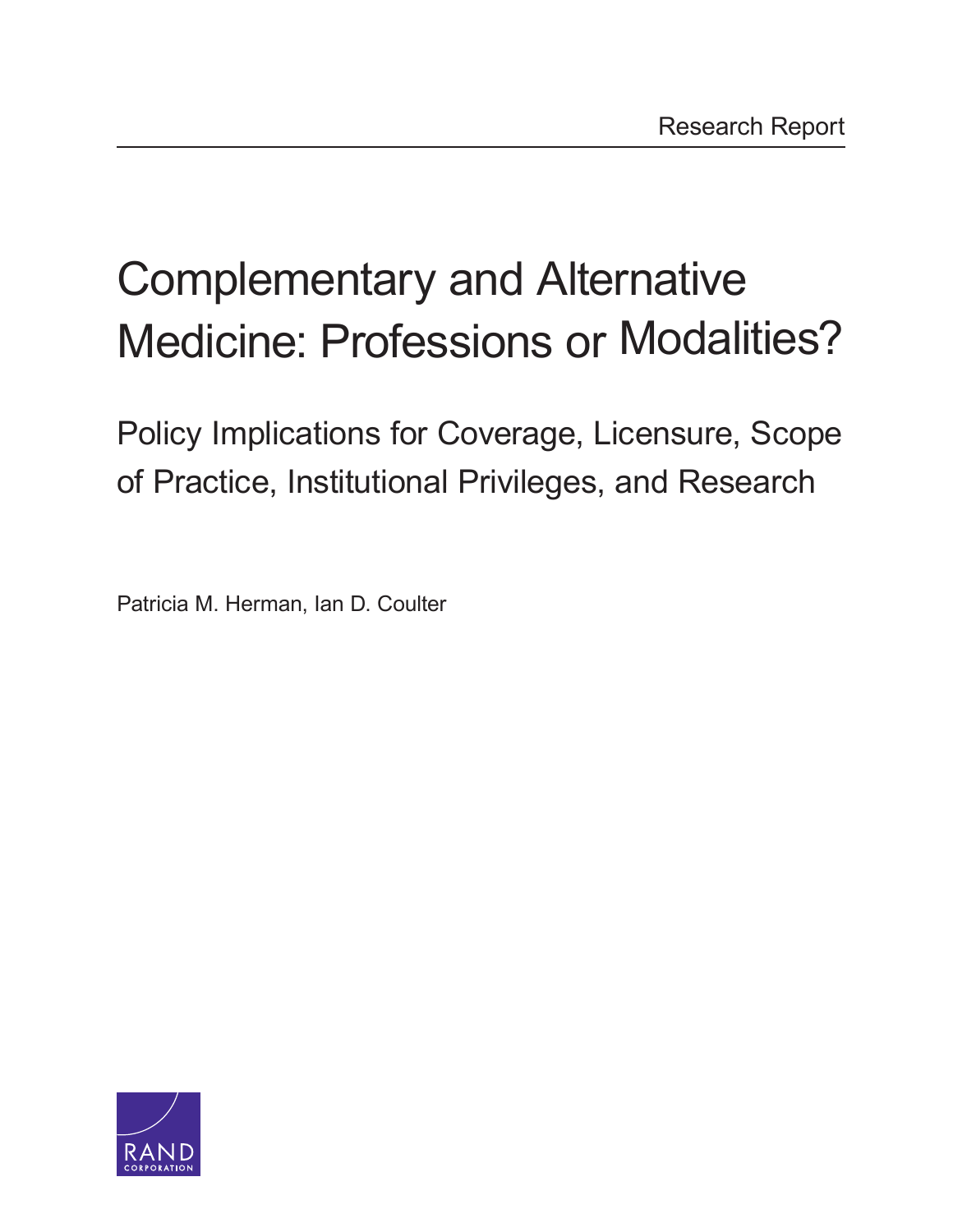For more information on this publication, visit [www.rand.org/t/rr1258](http://www.rand.org/t/rr1258)

Library of Congress Cataloging-in-Publication Data

is available for this publication.

**ISBN: 978-0-8330-9185-7**

Published by the RAND Corporation, Santa Monica, Calif. © Copyright 2015 RAND Corporation RAND<sup>®</sup> is a registered trademark.

#### Limited Print and Electronic Distribution Rights

This document and trademark(s) contained herein are protected by law. This representation of RAND intellectual property is provided for noncommercial use only. Unauthorized posting of this publication online is prohibited. Permission is given to duplicate this document for personal use only, as long as it is unaltered and complete. Permission is required from RAND to reproduce, or reuse in another form, any of its research documents for commercial use. For information on reprint and linking permissions, please visit [www.rand.org/pubs/permissions.html.](http://www.rand.org/pubs/permissions.html)

The RAND Corporation is a research organization that develops solutions to public policy challenges to help make communities throughout the world safer and more secure, healthier and more prosperous. RAND is nonprofit, nonpartisan, and committed to the public interest.

RAND's publications do not necessarily reflect the opinions of its research clients and sponsors.

Support RAND Make a tax-deductible charitable contribution at [www.rand.org/giving/contribute](http://www.rand.org/giving/contribute)

[www.rand.org](http://www.rand.org)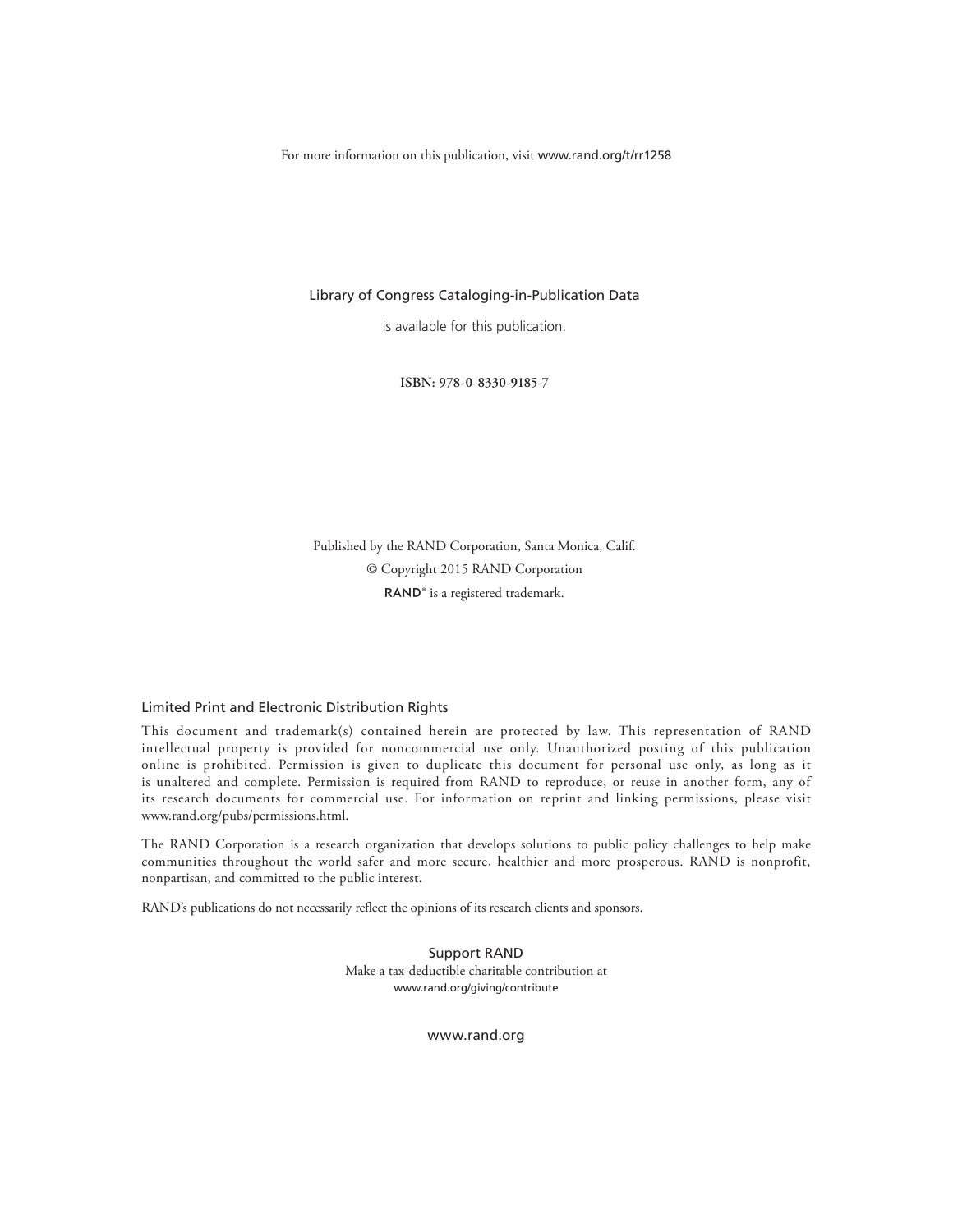# Preface

The purpose of this project is to produce a RAND report/white paper on a problem that confronts the complementary and alternative medicine (CAM) professions whereby a profession is defined politically not by its full professional scope but by its treatment modalities. Even when CAM disciplines are defined by legal statutes as broad-based professions, this designation is not honored by such codes as the policies of insurance coverage. This project consisted of three parts: development of a background paper on the policy issues associated with the scope of practice and utilization of CAM practitioners in the health care system, input from a panel of CAM experts, and input from a panel of health care policy decisionmakers. The RAND report arising from this project will be available in the public domain and, therefore, be accessible to all persons with an interest in this issue. With the increasing utilization of CAM by the public and the increasing consideration of CAM in all aspects of health policy, this report will serve as a valuable reference document to aid in policymaking in terms of the challenges associated with coverage, licensure, scope of practice, institutional privileges, and research.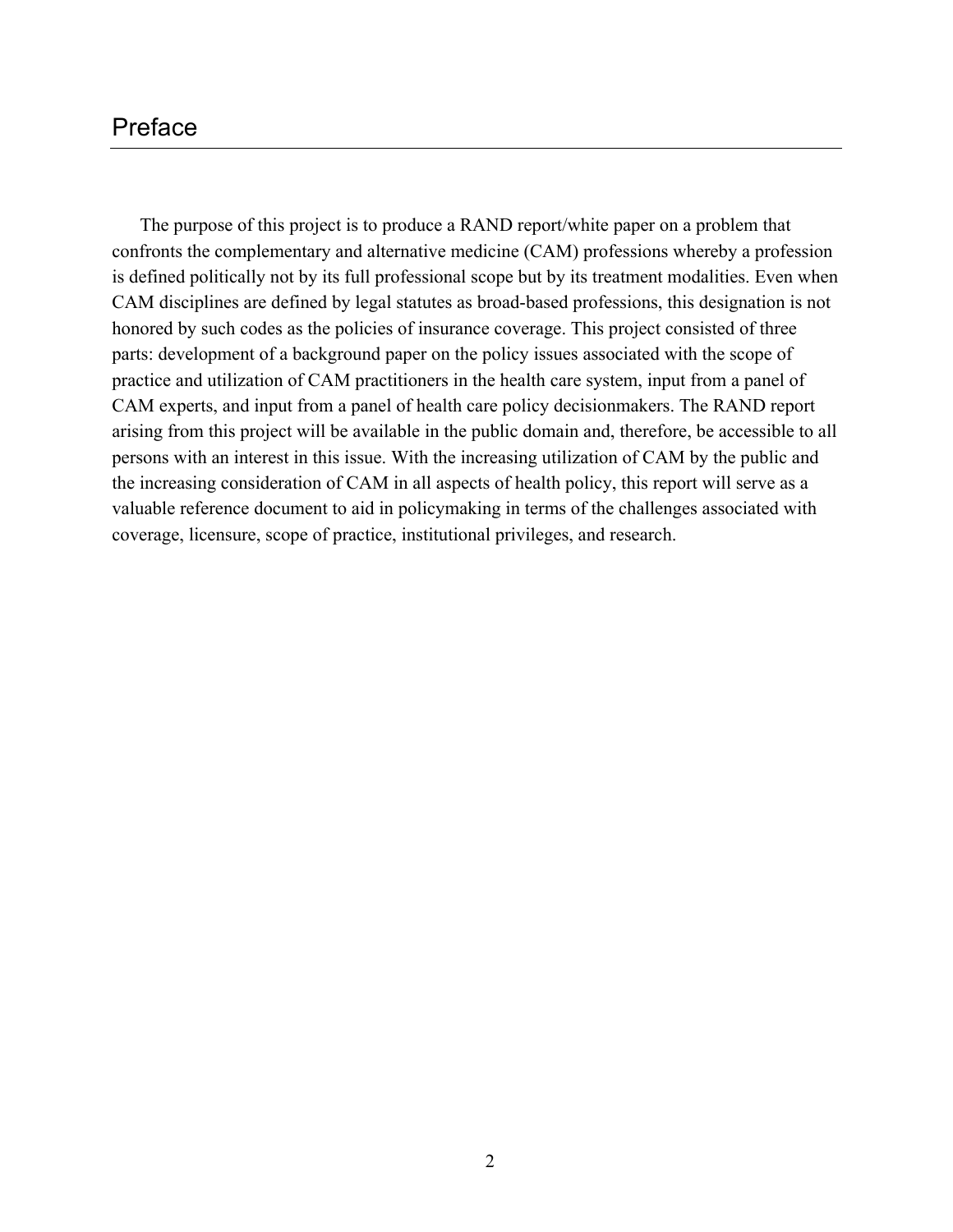# Contents

| 4. Examples of Policies Where Profession versus Procedures Makes a Difference 15       |  |  |  |  |
|----------------------------------------------------------------------------------------|--|--|--|--|
|                                                                                        |  |  |  |  |
|                                                                                        |  |  |  |  |
|                                                                                        |  |  |  |  |
|                                                                                        |  |  |  |  |
|                                                                                        |  |  |  |  |
|                                                                                        |  |  |  |  |
|                                                                                        |  |  |  |  |
|                                                                                        |  |  |  |  |
|                                                                                        |  |  |  |  |
|                                                                                        |  |  |  |  |
|                                                                                        |  |  |  |  |
|                                                                                        |  |  |  |  |
|                                                                                        |  |  |  |  |
|                                                                                        |  |  |  |  |
|                                                                                        |  |  |  |  |
|                                                                                        |  |  |  |  |
|                                                                                        |  |  |  |  |
|                                                                                        |  |  |  |  |
| Federal and State Laws and Regulations Limit the Inclusion of CAM in Health Systems 43 |  |  |  |  |
|                                                                                        |  |  |  |  |
|                                                                                        |  |  |  |  |
|                                                                                        |  |  |  |  |
|                                                                                        |  |  |  |  |
|                                                                                        |  |  |  |  |
|                                                                                        |  |  |  |  |
|                                                                                        |  |  |  |  |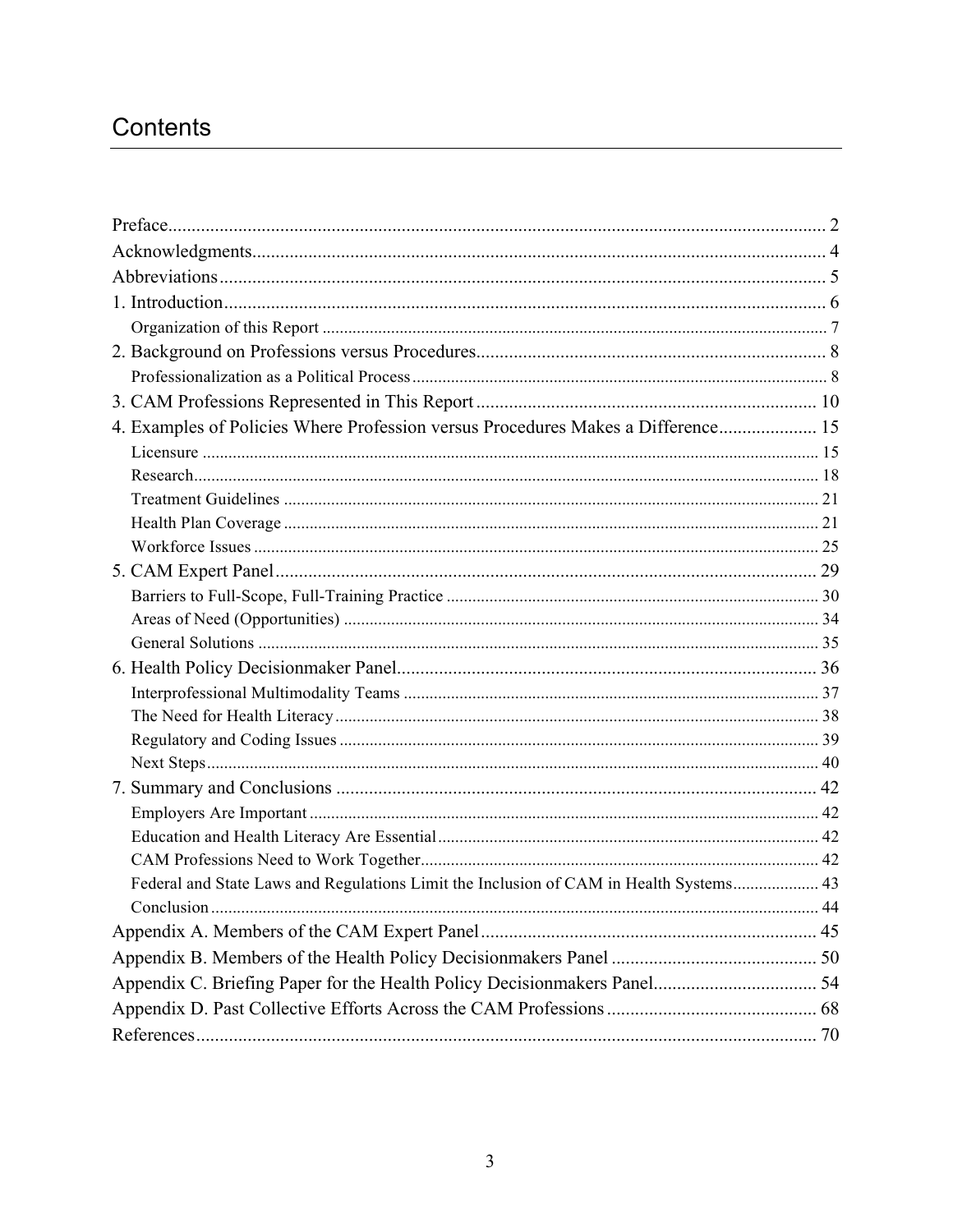Funding for this project was generously provided by the NCMIC Foundation. The authors would like to acknowledge Reed Phillips and Claire Johnson for recognizing the need for this project; and Carlos Ignacio Gutierrez, a Pardee-RAND graduate student and doctoral fellow who gathered much of the information contained in this report on state statutes, guidelines and insurance coverage. We'd also like to thank Jennifer Rioux, an Ayurvedic practitioner at the University of New Mexico who specializes in whole systems methods and trial design for her input on "whole systems" studies in CAM. Finally, we would also like to acknowledge the significant contribution of our two professional panels, the members of which are listed in Appendixes A and B.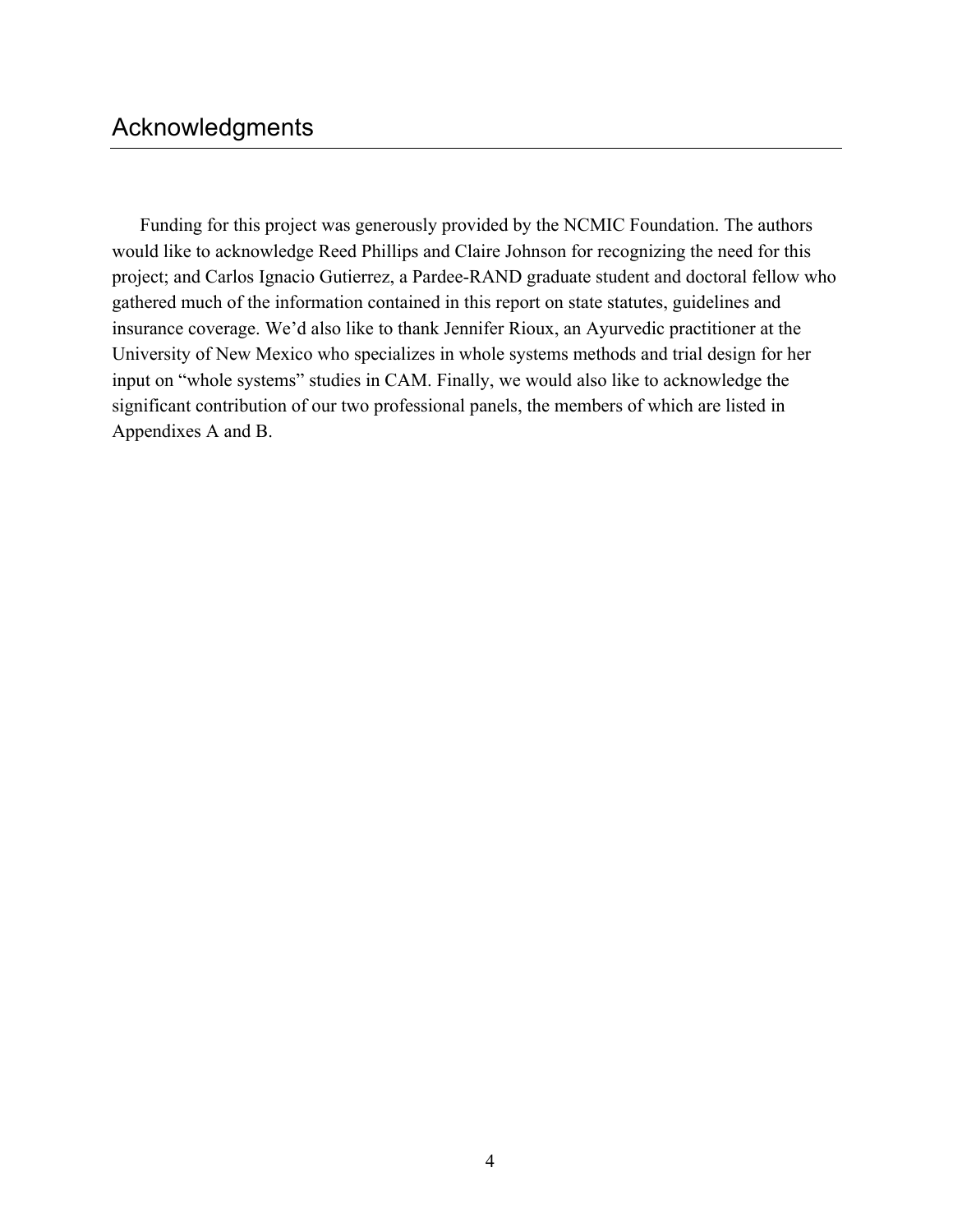# Abbreviations

| <b>ACA</b>     | Patient Protection and Affordable Care Act                         |  |  |  |
|----------------|--------------------------------------------------------------------|--|--|--|
| <b>ACCAHC</b>  | Academic Consortium for Complementary and Alternative Health Care  |  |  |  |
| <b>ADSM</b>    | active-duty service member                                         |  |  |  |
| <b>AOM</b>     | acupuncture and Oriental medicine                                  |  |  |  |
| CAM            | complementary and alternative medicine                             |  |  |  |
| CBO            | <b>Congressional Budget Office</b>                                 |  |  |  |
| <b>CPOM</b>    | Corporate Practice of Medicine                                     |  |  |  |
| <b>CPT</b>     | current procedural terminology                                     |  |  |  |
| $\mathrm{DoD}$ | U.S. Department of Defense                                         |  |  |  |
| DoL            | U.S. Department of Labor                                           |  |  |  |
| E&M            | evaluation and management                                          |  |  |  |
| $ICD-9$        | International Classification of Diseases, 9 <sup>th</sup> Revision |  |  |  |
| <b>MEPRS</b>   | Medical Expense and Performance Reporting System                   |  |  |  |
| <b>MTF</b>     | military treatment facility                                        |  |  |  |
| <b>OPM</b>     | Office of Personnel Management                                     |  |  |  |
| <b>RVU</b>     | relative value unit                                                |  |  |  |
| <b>SSA</b>     | Social Security Act                                                |  |  |  |
| <b>TMD</b>     | temporomandibular disorder                                         |  |  |  |
| VA             | U.S. Department of Veterans Affairs                                |  |  |  |
| <b>VHA</b>     | Veterans Health Administration                                     |  |  |  |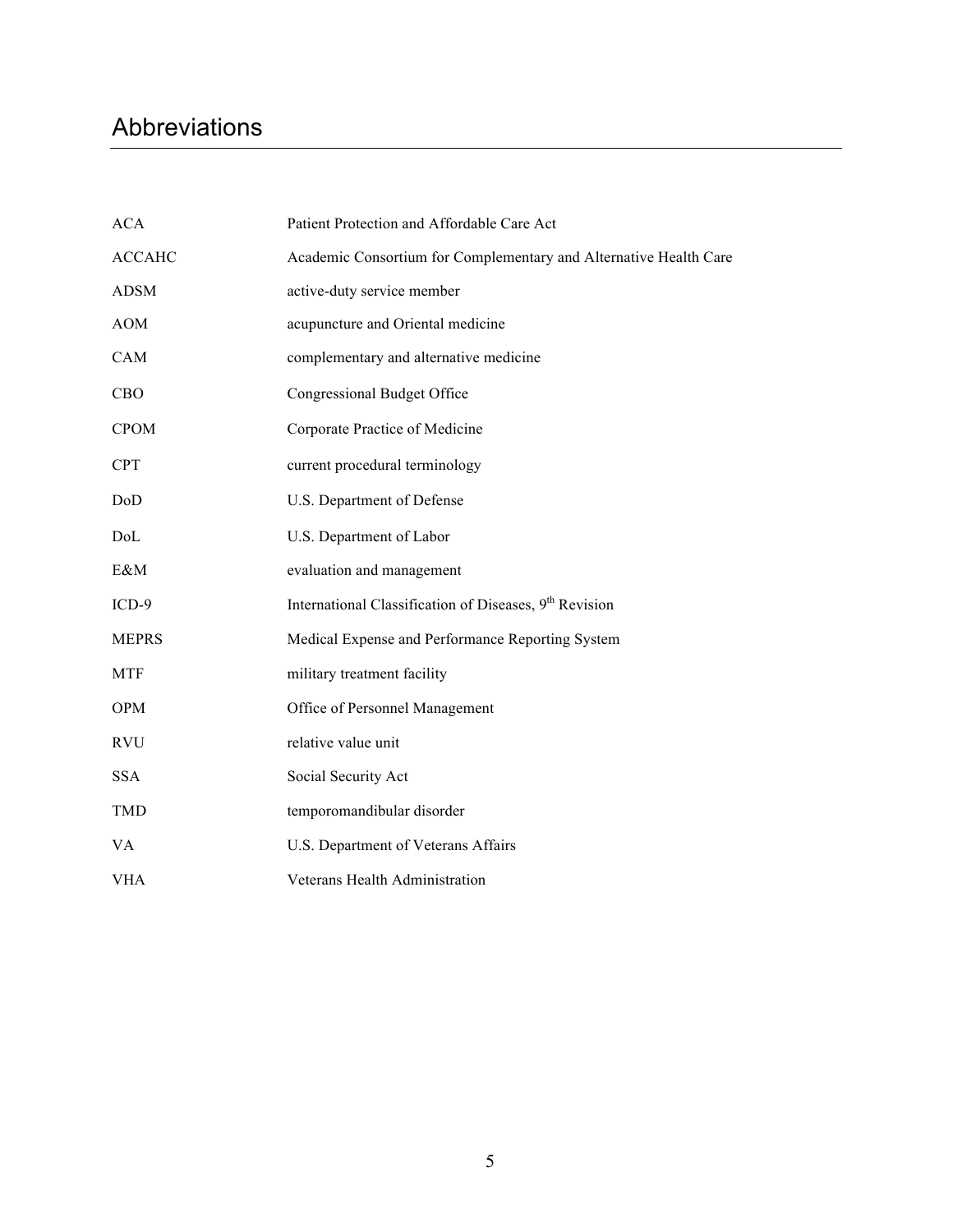# 1. Introduction

One of the hallmarks of complementary and alternative medicine (CAM) is treatment of the whole person. The practitioner often evidences this this approach by addressing more than the symptom(s) (and body system[s]) of a patient's chief complaint. This broader treatment approach can involve the inclusion of patient education (e.g., on stress reduction, lifestyle improvements); monitoring of general health indicators; support, such as through a trusting patient-practitioner relationship; and the application of therapies beyond that practitioner's profession's "signature" modality—e.g., beyond spinal manipulation for chiropractors, beyond acupuncture for practitioners of Oriental medicine, beyond herbs for naturopaths. In addition, the training in some of the CAM professions includes diagnosis, appropriate referral, and other traits of primary care. These involve the provision of services (e.g., lab diagnostics, imaging, physical exams, patient counseling) also beyond the signature modality. So, for example, while traditional Chinese medicine, naturopathic medicine, and chiropractic medicine all have a modality that is a core part of their scope (i.e., acupuncture, natural herbs, and manipulation, respectively) and by which they are strongly identified, that modality is delivered within a broad paradigm that will include a range of wellness interventions such as stress management, exercise, nutrition, weight management, posture, and preventive care.

Although CAM has this whole person approach, and even when the CAM profession has broad primary care training, CAM is generally addressed in terms of procedures (modalities or therapies) in research and policy. Although this problem is described as one of terminology, even a problem of semantics, it is not just a problem of definition/perception. Policies that define a profession only in terms of its therapeutic modalities, or reduce a profession's scope to only some of these modalities, have direct impacts on patient access and care. Last, but not least, these policies have significant political consequences as these groups strive to obtain full legal and social legitimization. Where the profession does have full legislative recognition as a profession but is prevented from exercising the privileges associated with that recognition, a case could be made that the legislative intent is being thwarted—e.g., Medicare covering chiropractors only for certain licensed services and not for others, even though these other services are covered when offered by other providers.

Broadly speaking, there are at least two perspectives that dominate this issue. On the one hand is the perspective of the CAM professions, both those fully recognized and those still struggling to obtain legislative recognition. On the other hand is the perspective of those who must formulate policy around the inclusion of CAM in health services. In this report we will examine the way in which both groups view the issues.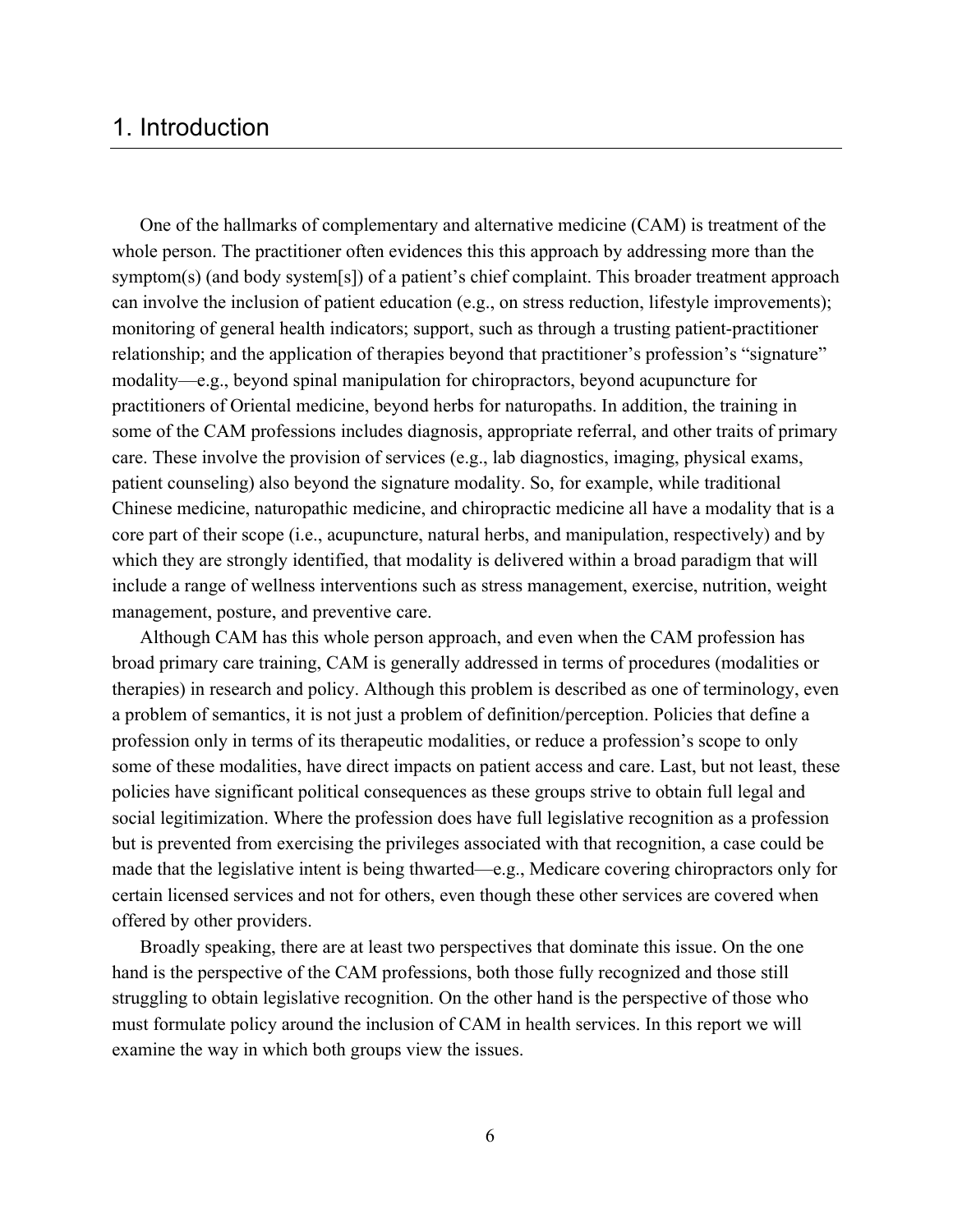# Organization of this Report

As background, we will start by presenting the topic of this paper in terms used in sociology—i.e., whether CAM practitioners are treated in policy as members of a profession or as providers of a particular skill (procedure). We will then present the types of CAM addressed in this report, and give examples of the types of policy where the issue of profession or procedure/modality comes up. This will be followed by a summary of the results of the CAM expert panel meeting and a summary of the health policy decisionmakers panel meeting. We will end with a summary of the main issues identified.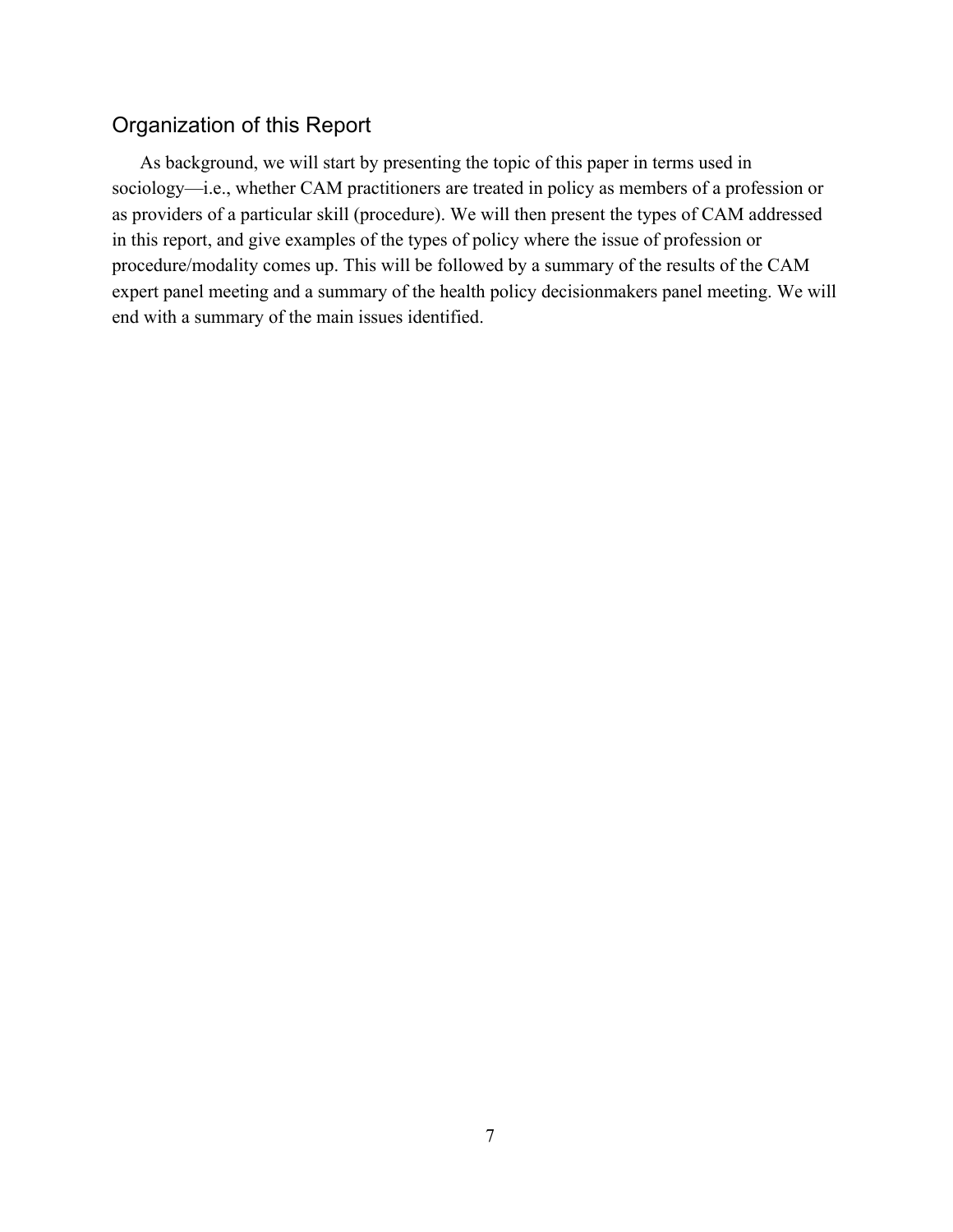Sociology provides one perspective on the difference between a profession and a skill occupation (the provider of a procedure or modality). A profession can be defined sociologically as *a social group that has exclusive access to knowledge and skills, is autonomous, selfregulating, has authority, controls entry, is regulated by the state, and has exclusive powers*  and/or rights.<sup>1</sup> A nonprofessional (skill) occupation may have some of these characteristics, but not all, and not to the degree of the profession. Note that sociology also recognizes that the definition of a profession is a moving target, a process, and that professional status exists on a continuum with different groups achieving different levels of each of these characteristics at different points in their history.<sup>2</sup> Finally, sociology sees the achievement of professional status as a very political process that often involves a struggle for power.

#### Professionalization as a Political Process

Historically, professions arose out of guilds and were given extraordinary independence, authority and power by the state. This occurred through what has come to be called the social contract. In return for certain responsibilities, the professions were given extensive powers and privileges. In the health field this could be the power to control entry to the profession, to accredit the institutions of education and training, to discipline members, to disbar members, to set standards, to claim exclusivity for practices/modalities, to conduct human dissection, to prosecute any others who might trespass on their scope of practice, and to virtually define what constitutes health, acceptable health care, and healing.<sup>3</sup> The most extensive power in the health system was given to allopathic medicine, and with it, medical doctors have historically been able to confront and prosecute any whom they deemed were practicing medicine without a license, including most CAM practitioners. While this level of authority has been steadily reduced for allopathic medicine, the medical profession still retains considerable power.

Few other social institutions outside of professions were given this level of power and authority. Therefore, the question sociology would pose is: Why did the state do this? $4$  Some might argue that it was done in recognition of the beneficence the professions provided for the public. While that is partly true, it would be naïve to suggest this was the only reason. As part of

 <sup>1</sup> R. D. Mootz, I. D. Coulter, and G. D. Schultz, "Professionalism and Ethics in Chiropractic," in *Principles and Practices of Chiropractic*, S. Haldeman, ed., New York: McGraw Hill, 2005, pp. 201–219.

<sup>2</sup> E. Greenwood, "Attributes of a Profession," *Social Work*, Vol. 2, No. 3, 1957, pp. 45–55.

<sup>&</sup>lt;sup>3</sup> Mootz, Coulter, and Schultz, 2005.

<sup>&</sup>lt;sup>4</sup> D. Salhani and I. D. Coulter, "The Politics of Interprofessional Working and the Struggle for Professional Autonomy in Nursing," *Social Science and Medicine*, Vol. 68, No. 7, 2009, pp. 1221–1228.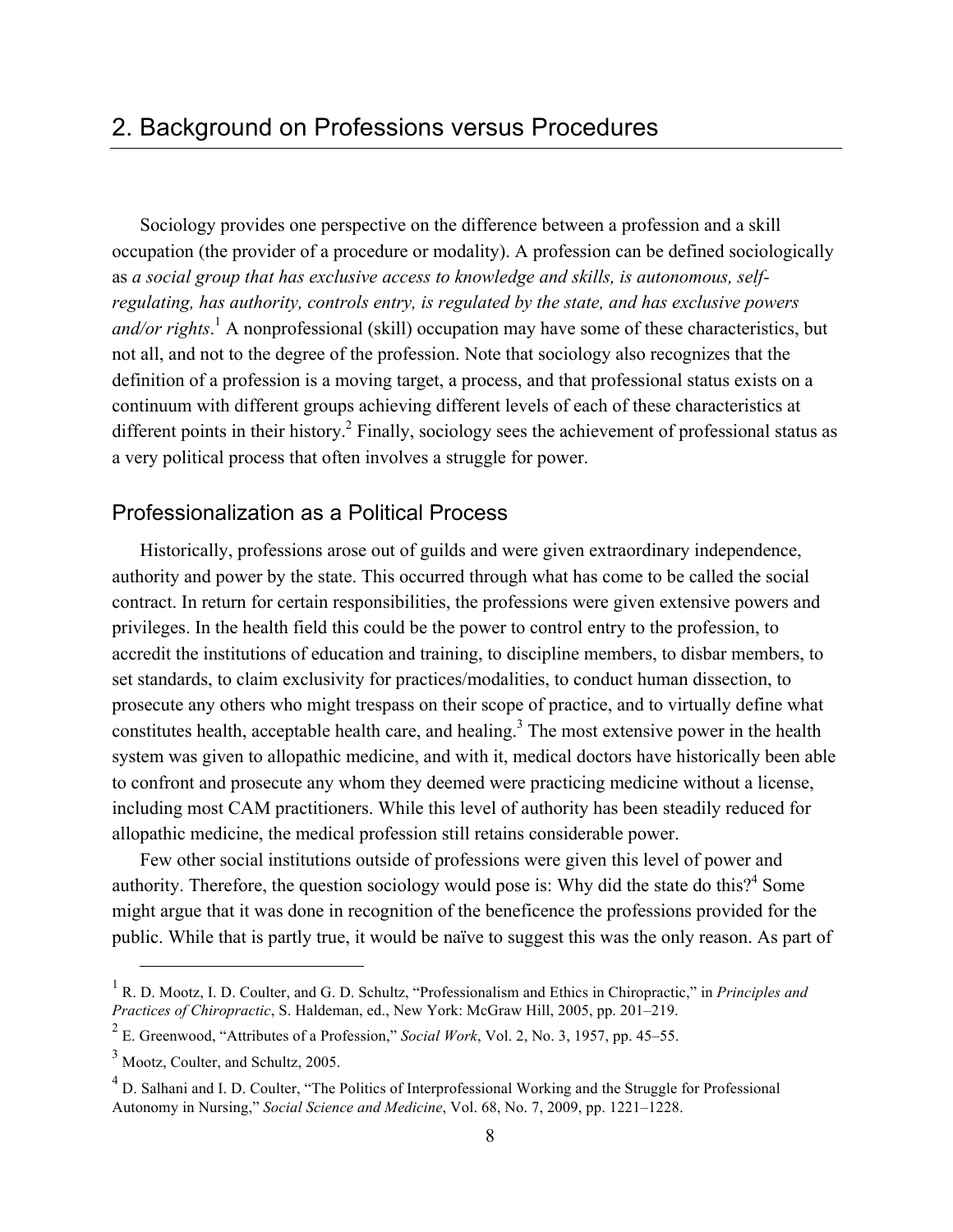the social contract all health professions, for example, accept that their primary responsibility is to their patients and agree to act in the interest of the patients and the public even at the expense of their own interest. This agreement required that each profession adopt a code of ethics and take an oath (such as the Hippocratic oath taken by all doctors). But it is also the case that a profession (through being a formal group with internally consistent goals) could lobby and organize to win special privileges. So the professions actually accrued power through a highly political process involving negotiations between the state and the professions. At certain times in history the balance of power lay with the professions. Currently, the power of professions is waning, and the state has taken back much of the power and authority professions once had.

It should also be noted that as opposed to the classic professions (medicine, law, clergy, etc.) that all addressed different social needs, the CAM disciplines are trying to be established as professions, with all the attendant powers and privileges, within the same social topic area (health) as conventional medicine. Therefore, even though most of CAM flourishes by providing services not provided (or, some claim, not adequately provided) by conventional medicine, every power and privilege given by the state to a CAM profession can be interpreted as taking away some of the powers and privileges (i.e., cutting into the monopoly) of conventional medicine.<sup>5</sup> So, in the pursuit of professional autonomy, negotiations are not just between the CAM profession and the state; they are also between the various professions addressing the human need called health. Historically, this has not been an amicable dialogue.

In summary, professionalism is a social construct shaped through a political process, and what the state has the power to give, it also can also take away. Professions that have won privileges may lose them again. Professions still without desired privileges must constantly lobby, organize, and persuade those who grant the privileges to act on their behalf. Patients can, of course, be recruited to help in this process.

One of our major concerns is that even groups that have achieved political legitimacy, that have attained all the characteristics associated with professions and are generally thought of as professions, are still reduced to modalities within many aspects of health care policy. Therefore, our focus reflects the caution that achieving professional status is not per se a guarantee that policies will work to their advantage. This is important for those already in this position but is crucially important for those groups still seeking full recognition as professions.

 $<sup>5</sup>$  Greenwood, 1957.</sup>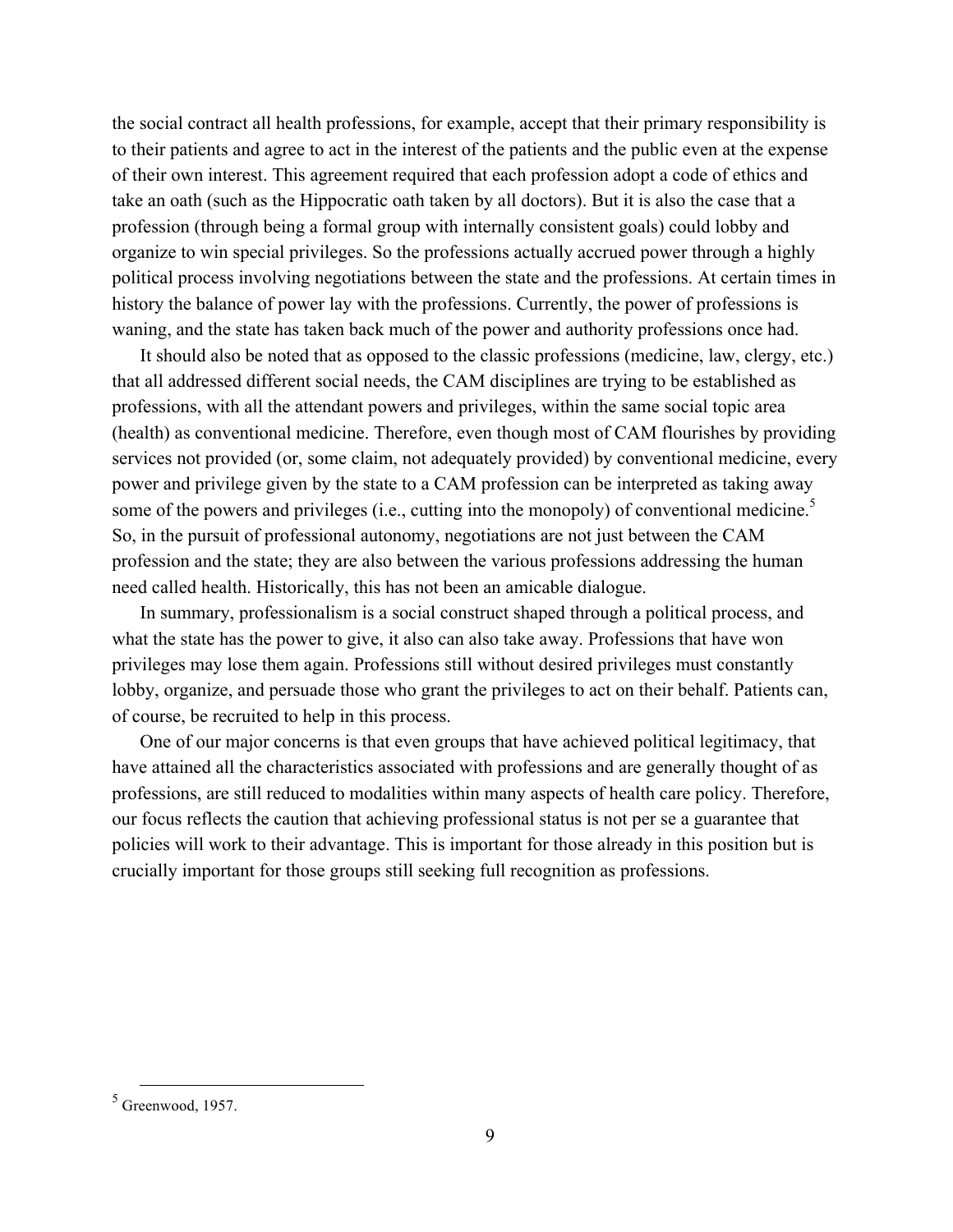In this document we limit our discussion to the types of CAM whose practitioners have licensure in at least one state, which includes those with the strongest claim on professional status. This does not mean that this report will not be of use to other CAM disciplines. All CAM professions will encounter the types of policies discussed in this report that might affect their practice and will have to consider the steps required to structure their practice environment in ways their profession thinks is most appropriate.

The number and range of CAM professions are large, and addressing them all is beyond the scope of this report. Therefore, we have chosen to generally use the criteria used to define the core membership of the Academic Consortium for Complementary and Alternative Health Care (ACCAHC) to determine the types of CAM addressed in this report. According to the ACCAHC website, core member CAM disciplines "have an accrediting agency recognized by the U.S. Department of Education, have a recognized certification or testing organization, and are licensed for professional practice in at least one state." The CAM disciplines included in ACCAHC core membership and this report are

- acupuncture and Oriental medicine
- chiropractic
- massage therapy
- naturopathic medicine.

Note that direct-entry midwifery is part of ACCAHC's core membership and meets many of the criteria for being a profession. While they are primary maternity care providers of birth in homes and free-standing birth centers, as an alternative to in-hospital birth, they are not typically considered either at the National Institutes of Health or in general discussions as part of the CAM inclusion dialogue. Therefore, we will not focus on this profession in this document.

The ACCAHC core member criteria directly address two of the criteria for a profession (control of entry into the field through a recognized certification or testing organization, and state recognition through licensure). ACCAHC's criteria also cover other professional aspects of selfregulation and of education and training quality by requiring a Department of Educationrecognized accrediting agency. Table 3.1 presents some of the characteristics of these four CAM disciplines. The last row of this table indicates whether each participated in writing a document titled "Meeting the Nation's Primary Care Needs." This document was developed and written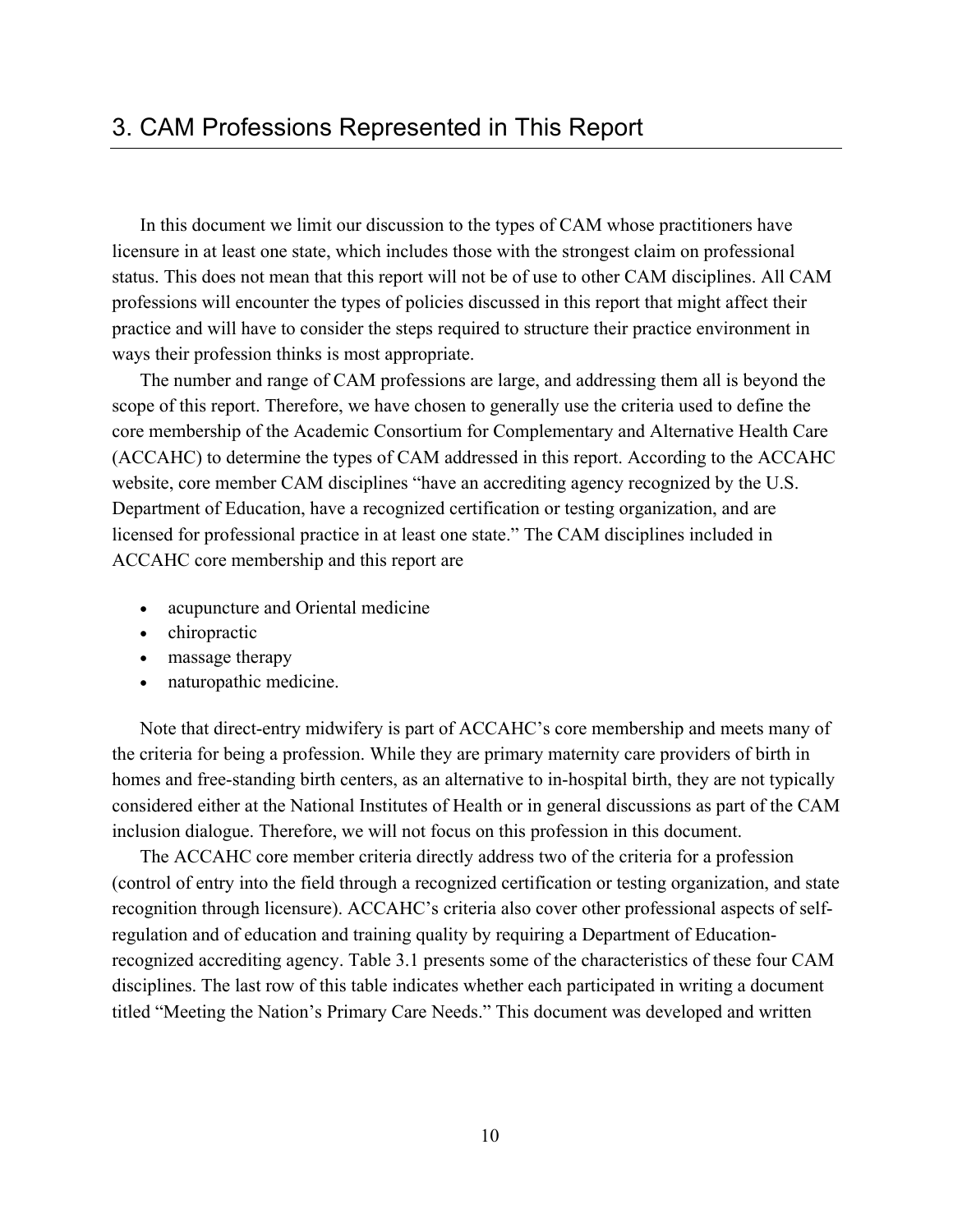through a collaboration of members of ACCAHC.<sup>6</sup> We include this information in this table because acting as a primary care provider would require the authority, rights, and privileges of being an independent profession.<sup>7</sup>

 <sup>6</sup> M. S. Goldstein and J. Weeks, eds., *Meeting the Nation's Primary Care Needs: Current and Prospective Roles of Doctors of Chiropractic and Naturopathic Medicine, Practitioners of Acupuncture and Oriental Medicine, and Direct-Entry Midwives,* Seattle: Academic Consortium for Complementary and Alternative Health Care, 2013.

 $7$  Greenwood, 1957.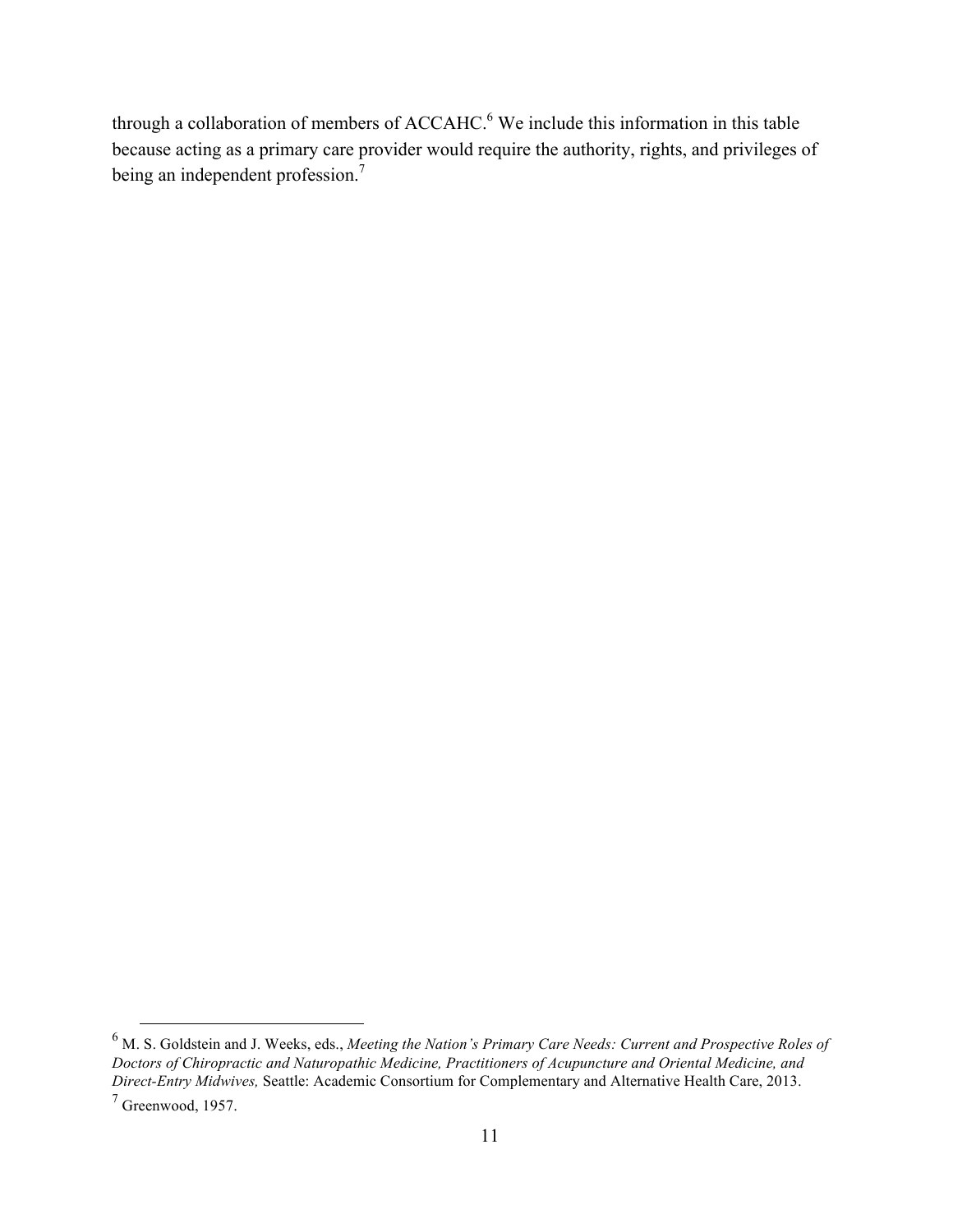#### **Table 3.1.**

| <b>Characteristic</b>                                                                             | <b>Acupuncture and Oriental</b><br><b>Medicine</b>                                                                                                                                                                                                                                                                                  | Chiropractic                                                                                                                                                                                                                                                                | <b>Naturopathic Medicine</b>                                                                                         | <b>Massage Therapy</b>                                                                                          |
|---------------------------------------------------------------------------------------------------|-------------------------------------------------------------------------------------------------------------------------------------------------------------------------------------------------------------------------------------------------------------------------------------------------------------------------------------|-----------------------------------------------------------------------------------------------------------------------------------------------------------------------------------------------------------------------------------------------------------------------------|----------------------------------------------------------------------------------------------------------------------|-----------------------------------------------------------------------------------------------------------------|
| <b>Estimated number</b><br>of licensed<br>practitioners in the<br><b>United States</b>            | 28,000                                                                                                                                                                                                                                                                                                                              | 72,000                                                                                                                                                                                                                                                                      | 5,500                                                                                                                | 280,000                                                                                                         |
| State licensure*                                                                                  | 44 states plus D.C.                                                                                                                                                                                                                                                                                                                 | 50 states plus D.C. and all<br>U.S. territories                                                                                                                                                                                                                             | 17 states, D.C., Puerto<br>Rico, Virgin Islands                                                                      | 44 states plus D.C.                                                                                             |
| Practice requires<br>extensive education<br>and training                                          | Yes: 3–4 years of graduate-<br>level education for a Master's-<br>level acupuncture degree, 4<br>years minimum for Oriental;<br>plus another 2 years for a<br>doctorate                                                                                                                                                             | Yes: 4-5 years of graduate-<br>level education; considered<br>doctoral-level physicians by<br>U.S. Department of Labor<br>$(DoL)$ .                                                                                                                                         | Yes: 4–5 years graduate-<br>level education;<br>considered doctoral-level<br>physicians by DoL                       | No: 500 hours minimum<br>(650 hours average; less<br>than 1 year full time)<br>postsecondary level<br>education |
| Professional<br>authority<br>(represented here<br>by direct access<br>and ability to<br>diagnose) | Yes: Acupuncturists in most<br>states function as an<br>independent ("first contact")<br>provider. Three states (Fla.,<br>Calif., N.M.) define<br>acupuncturists as primary care<br>providers. However, in a few<br>states practitioners must have<br>supervision, prior referral, or<br>initial diagnosis by a<br>conventional MD. | Yes: In all states doctors of<br>chiropractic accept<br>patients directly without the<br>requirement of referral from<br>another source (direct<br>access) and have the<br>authority and obligation to<br>diagnose and treat either<br>by direct management or<br>referral. | Yes: trained as primary<br>care providers with the<br>authority (in all licensed<br>states) to diagnose and<br>treat | No: trained to assess for<br>contra-indications, but no<br>authority to make a<br>diagnosis                     |
| Participated in<br><b>ACCAHC</b> primary<br>care paper                                            | Yes                                                                                                                                                                                                                                                                                                                                 | Yes                                                                                                                                                                                                                                                                         | Yes                                                                                                                  | No                                                                                                              |

#### **Characteristics of the Types of CAM Discussed in This Report**

NOTE: \*These data (as well as much of the information in this table) comes from the *Clinicians' and Educators' Desk Reference on the Licensed Complementary*  and Alternative Healthcare Professions.<sup>1</sup> which notes, "For chiropractors and naturopathic physicians, this category uniformly represents licensing statutes; for

 <sup>1</sup> E. Goldblatt P. Snider, J. Weeks, B. Rosenthal, and S. Quinn, eds. *Clinicians' and Educators' Desk Reference on the Licensed Complementary and Alternative Healthcare Professions*. 2nd ed., Raleigh, N.C.: Lulu Enterprises, 2013.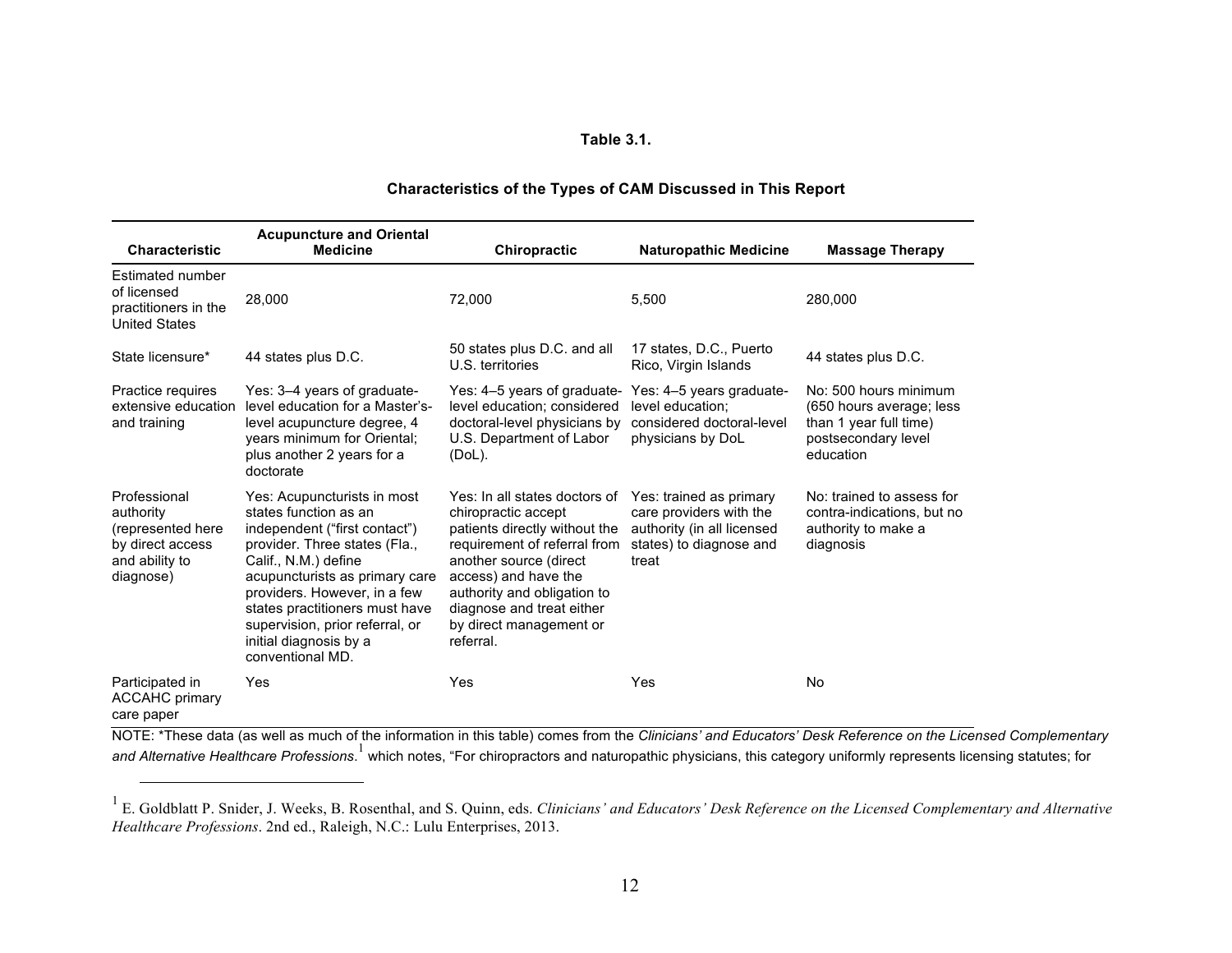acupuncture, virtually all states use licensure; for massage, there is a mixture of licensing, certification, and registration statutes." Also, the number of licensed states for naturopathic medicine has been corrected from that listed in the Desk Reference with the recent passage of licensure legislation in Maryland. SOURCES: Goldblatt et al., 2013;Goldstein and Weeks, 2013; and various state websites.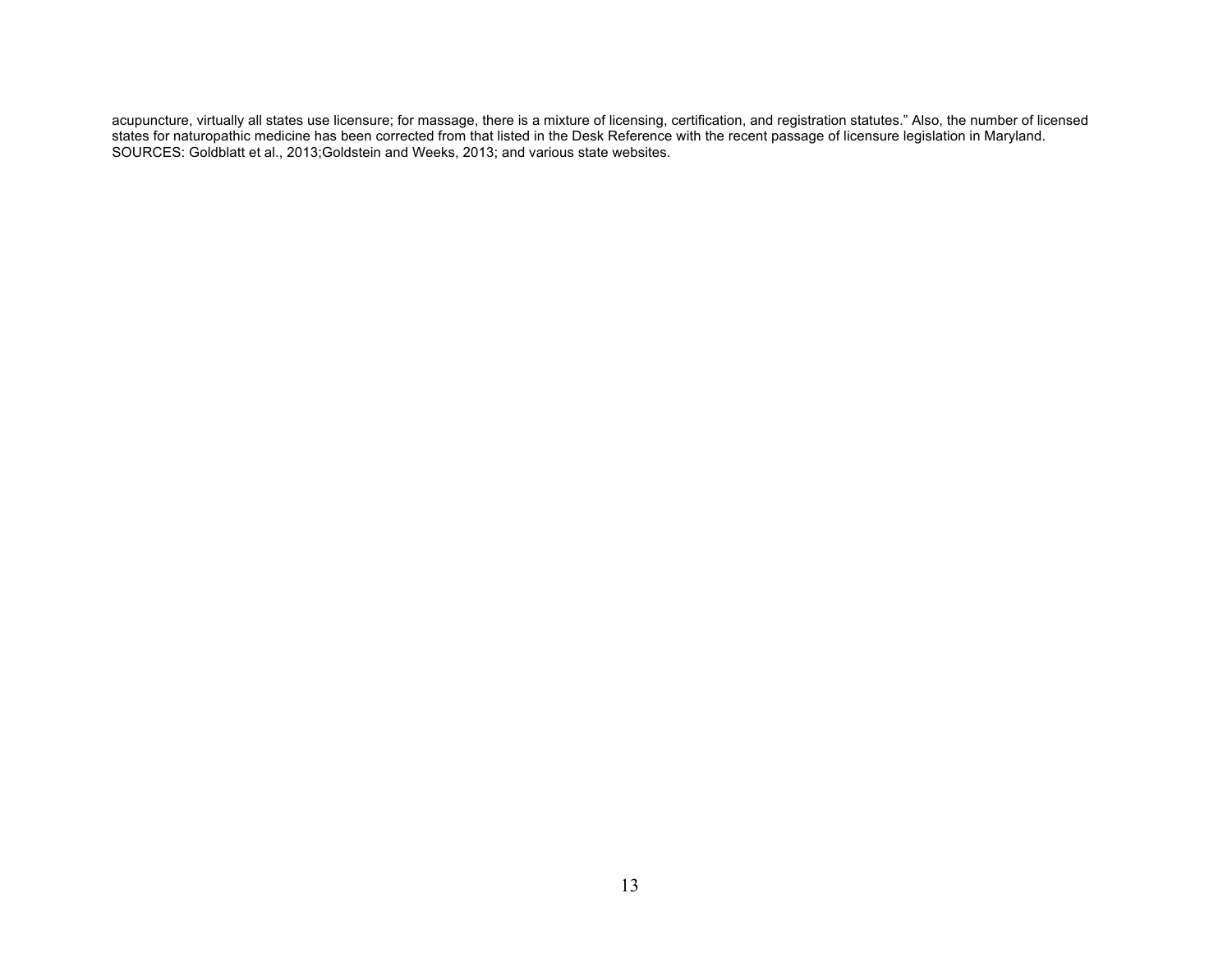As can be seen from this table, each of the five CAM disciplines shown meets at least some of the criteria for a profession—that is, they are in various places along the continuum toward the classic definition of a profession. Based on the information on the level of education required, professional authority, and primary care focus, and given its recognition in all states, the strongest case for a profession can be made for chiropractic, with naturopathic medicine and acupuncture and Oriental Medicine close behind—each with recognition in fewer states. Massage therapy probably has the furthest to go to claim being a profession. For example, massage therapy did not participate in the ACCAHC document discussing the role of CAM disciplines in providing primary care, and a massage therapy license does not require extensive education and training. A recent document laying out the future massage therapy research agenda also noted challenges such as the inconsistency of quality in entry-level massage therapy education, that schools have multiple options for accreditation, and differences between the two national licensing examinations.<sup>1</sup> Nevertheless, we will address and include discussion relating to massage therapy in this report where appropriate and relevant.

 <sup>1</sup> J. R. Kahn and M. B. Menard, *Massage Therapy Research Agenda: 2015 and Beyond*, Evanston, Ill.: Massage Therapy Foundation, 2014.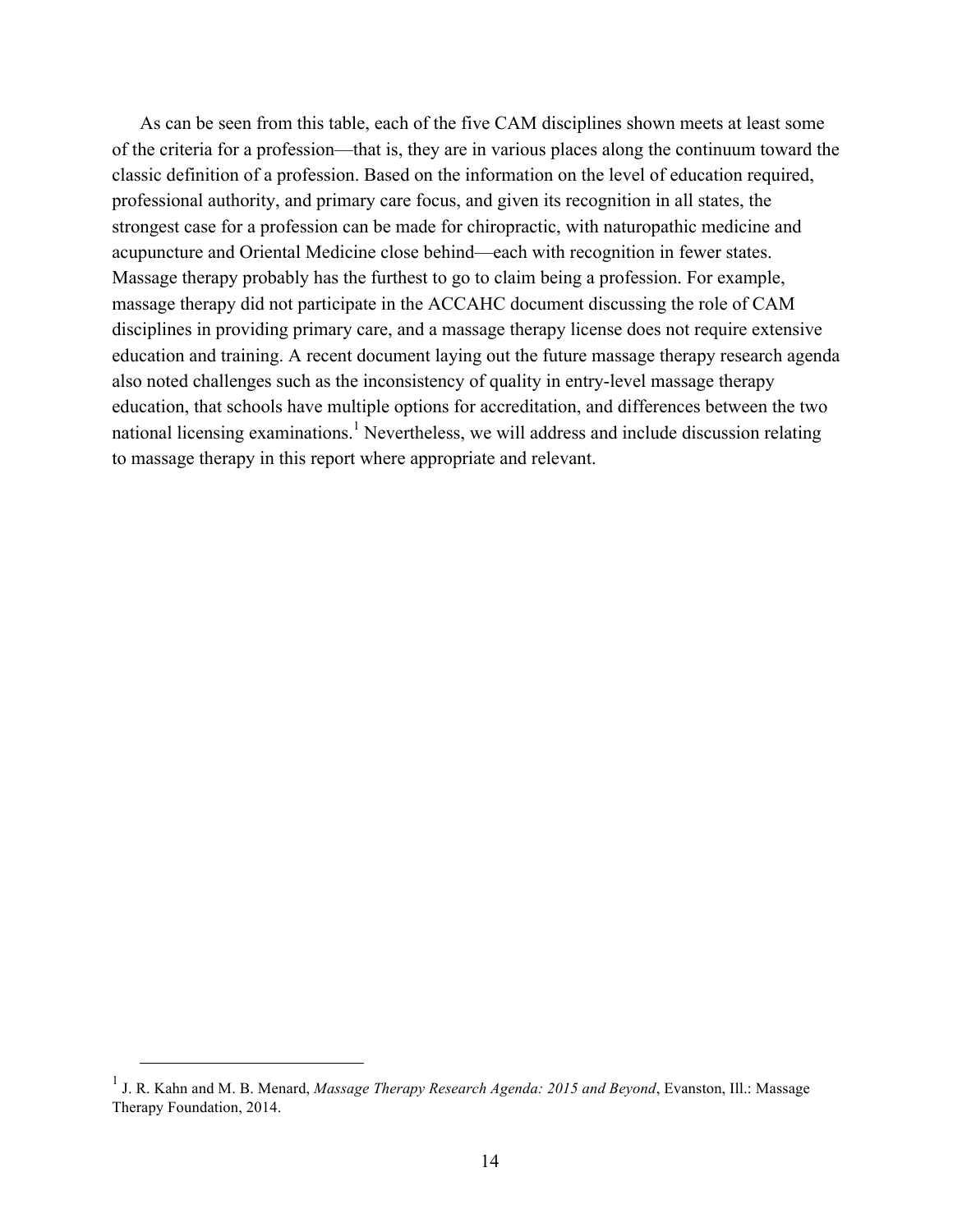# 4. Examples of Policies Where Profession versus Procedures Makes a Difference

There are a number of different types of health-related policies where designation as a profession versus as a procedure or modality has an impact. We identified licensure, research funding, treatment guidelines, health plan coverage, and workforce issues as key policy areas. The information contained in this chapter, as well as the previous ones, was provided to the CAM expert panelists in advance of their panel meeting as a briefing paper and a starting place for discussions. The panelists were asked to comment on the briefing paper, and their comments were incorporated here where appropriate. The panelists provided more detail in a number of the policy areas, but especially contributed to the text on workforce issues.

#### Licensure

The four CAM disciplines discussed in this paper are all licensed at least in some states—see Table 3.1. These laws are one means by which the states can be seen as bestowing authority, rights, and privileges on a profession. We examined the language used in a sample of two states' laws to get an idea of how each discipline is discussed, focusing on scope of practice and whether any of this scope is exclusive. Although the language used in each state is unique, we started by looking at the laws in California and Texas as exemplars and searched for the licensure statutes pertaining to acupuncture, chiropractic, naturopathic, and massage in each state's code. We then, as mentioned earlier in the section on the CAM expert panel, supplemented this information with comments provided by those panelists.

Note that individual states set the scope of practice for the health care professions practicing in that state. Comments from the CAM expert panel noted that for a profession to have a national presence there needs to be consistency across states in the authority, rights and privileges bestowed by licensure.<sup>2</sup> There also has to be consistency in education and training requirements across states. Although our review of licensure statutes here is brief, it is still evident that a CAM profession's scope of practice can vary widely across states.

#### *Acupuncture and Oriental Medicine*

The profession of Oriental medicine is mentioned in these laws, but most of the text addresses the procedure called acupuncture. However, it is interesting that the term acupuncture is considered to include acupuncture in combination with a number of other therapies. For example, in Texas, the term acupuncture includes "the administration of thermal or electrical treatments or the recommendation of dietary guidelines, energy flow exercise, or dietary or

 <sup>2</sup> S. Stumpf, "Acupuncture Practice Acts: A Profession's Growing Pains," *Explore*, Vol. 11, No. 3, May–June 2015, pp. 217–221.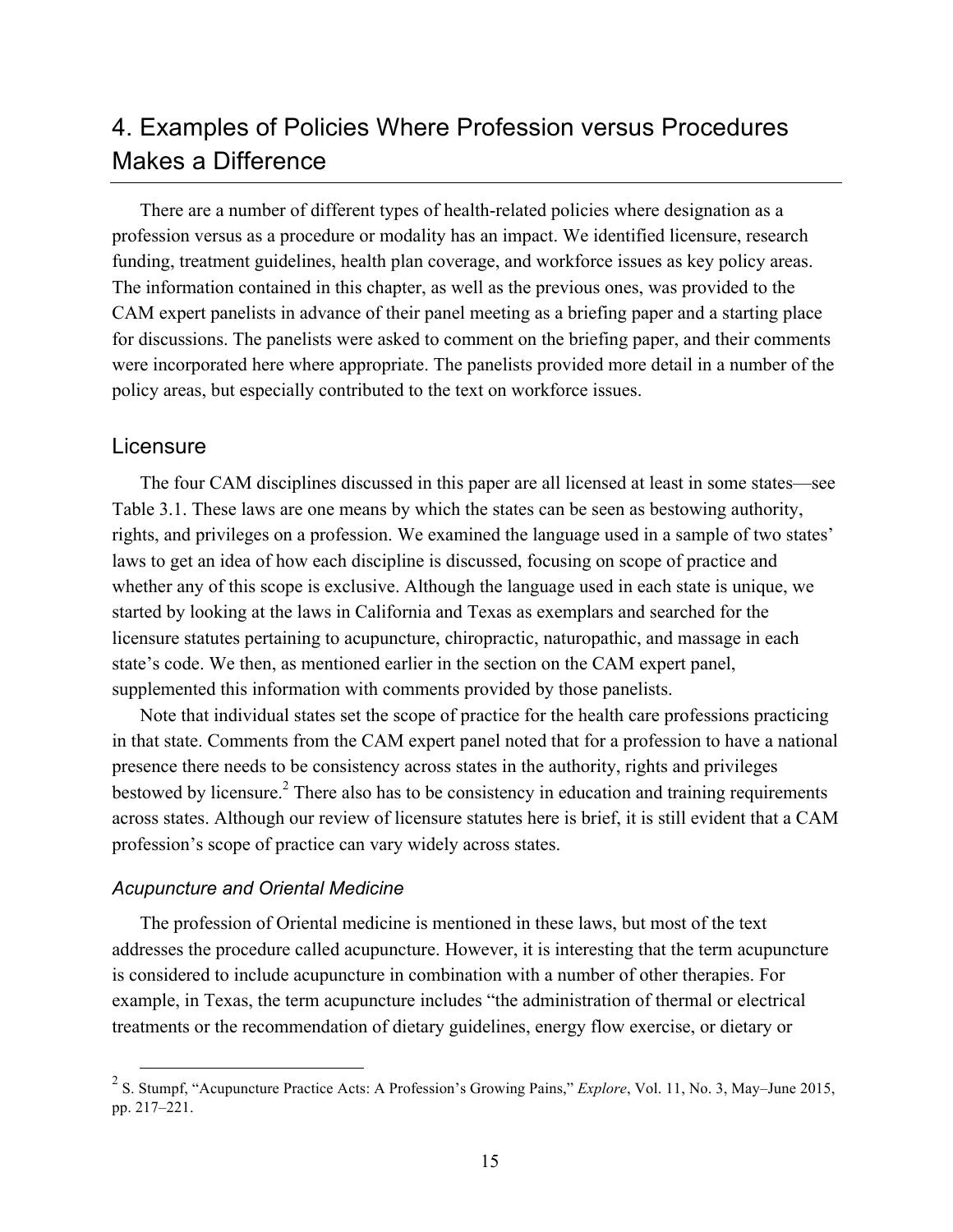herbal supplements in conjunction with" the acupuncture itself. $3$  In California, an acupuncturist's license authorizes the holder to "perform or prescribe the use of Asian massage, acupressure, breathing techniques, exercise, heat, cold, magnets, nutrition, diet, herbs, plant, animal, and mineral products, and dietary supplements to promote, maintain, and restore health" in addition to engaging in the practice of acupuncture.<sup>4</sup> The authors of a recent article on acupuncture research comment that the term acupuncture "has been used to refer to either a specific procedure involving acupuncture needling or a multicomponent treatment that also involves history taking, physical examination, diagnosis, and education."<sup>5</sup> Note that the New Mexico law has one of the most comprehensive scopes of practice for acupuncture and Oriental medicine (AOM) in the country.

AOM practitioners do not always have autonomy, one of the privileges of a profession, to determine who should see them and the appropriate length of treatment. For example, in Texas, an acupuncturist can "perform acupuncture on a person for smoking addiction, weight loss, alcoholism, chronic pain, or substance abuse."<sup>6</sup> However, all other conditions require a referral from a physician, a dentist, or a chiropractor. Also, for any condition other than smoking addiction and weight loss, the acupuncturist must "refer the person to a physician after performing acupuncture 20 times or for two months" if no substantial improvement occurs in the condition for which the referral was made.<sup>7</sup>

#### *Chiropractic Medicine*

Chiropractors in California seem to be licensed more as a profession than those in Texas. In both California and Texas chiropractors are allowed to manipulate and adjust the musculoskeletal system, and they have the authority to diagnosis and treat. However, in Texas this authority is restricted to the musculoskeletal system.<sup>8</sup> In contrast, in California, chiropractors may diagnose and "treat any condition, disease, or injury [ . . . ] so long as such treatment or diagnosis is done in a manner consistent with chiropractic methods and techniques and so long as such methods and treatment do not constitute the practice of medicine by exceeding the legal scope of chiropractic practice as set forth in this section."<sup>9</sup> Examples of what would exceed

 <sup>3</sup> State of Texas, *Texas Occupations Code—Chapter 205 Acupuncture*, 2011a, p. 1.

<sup>4</sup> State of California, *Business and Professions Code Section 4935–4949,* "Acupuncture Certification Requirements," Section 4937, 2014a.

<sup>5</sup> H. M. Langevin, P. M Wayne, H. MacPherson, R. Schnyer, R. M. Milley, V. Napadow, L. Lao, J. Park, R. E. Harris, and M. Cohen, "Paradoxes in Acupuncture Research: Strategies for Moving Forward" *Evidence-Based Complementary and Alternative Medicine, 2011*, 2011, pp. 1–11. Quoted material from p. 3.

<sup>6</sup> State of Texas, *Board Rules*, Texas Administrative Code, Title 22, Part 9, Chapter 183, Rule §183.7, 2014.  $<sup>7</sup>$  State of Texas, 2014.</sup>

<sup>8</sup> State of Texas, *Occupations Code—Chapter 201 Chiropractors,* Subchapter A. General Provisions, Section 201.002, 2011b.

<sup>9</sup> State of California, *Rules and Regulations*, "Board of Chiropractic Examiners, Editor," 2013a, p. 4.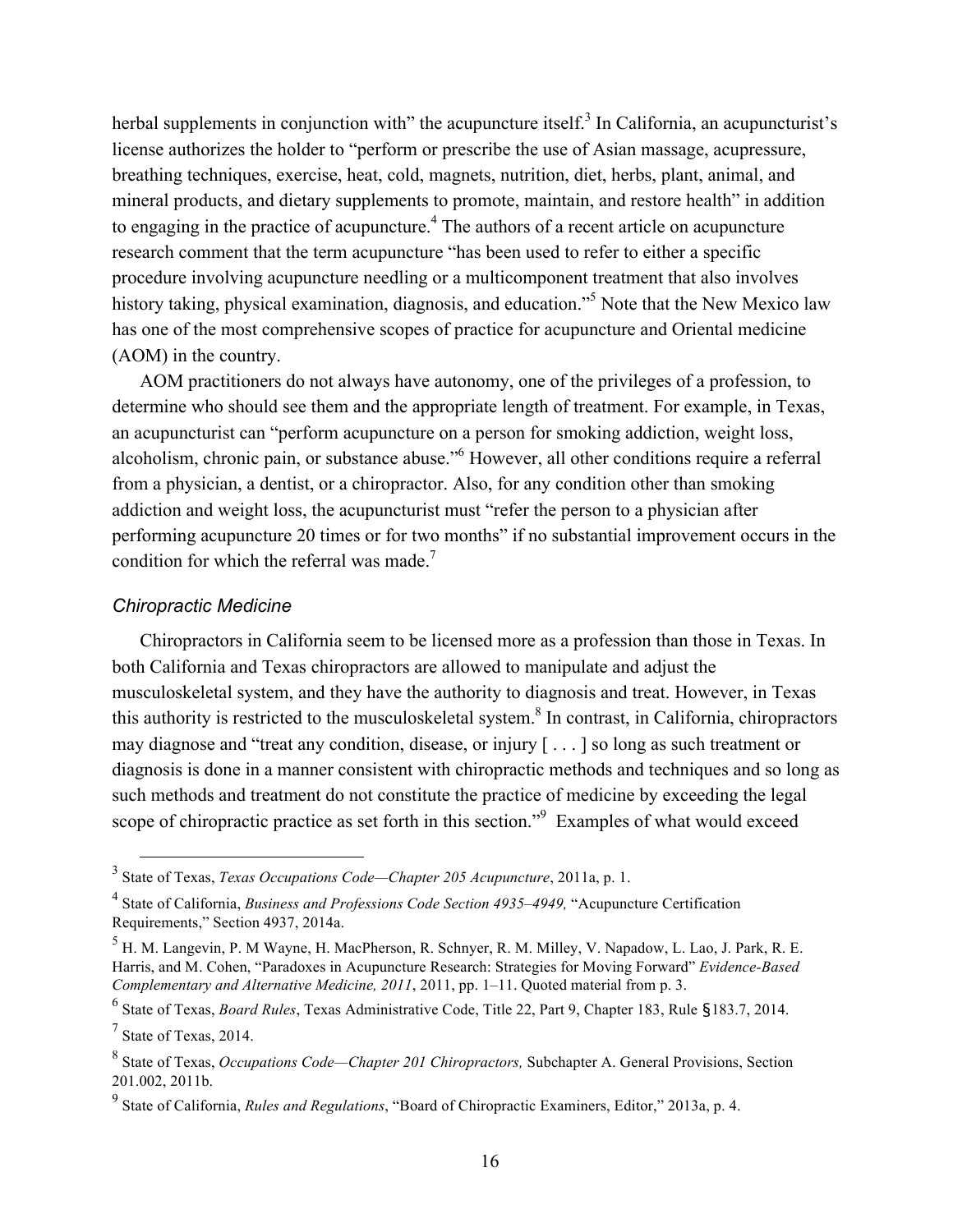chiropractic's legal scope in California include surgery, childbirth, dentistry, optometry, prescription medicine, and mammography. In California chiropractors are allowed to "use all necessary mechanical, hygienic, and sanitary measures incident to the care of the body, including, but not limited to, air, cold, diet, exercise, heat, light, massage, physical culture, rest, ultrasound, water, and physical therapy techniques in the course of chiropractic manipulations and/or adjustments." $^{10}$ 

#### *Naturopathic Medicine*

Naturopathic medicine is licensed in California (and 16 other states), but not in Texas. In Texas, anyone can call him- or herself a naturopathic doctor.<sup>11</sup> "Naturopathy" is also illegal in two states: South Carolina<sup>12</sup> and Tennessee.<sup>13</sup> The broadest scope of practice for naturopaths is found in Oregon, Washington, Arizona, Vermont, and Hawaii. Where naturopathic medicine practitioners are licensed, they tend to have a broad scope of practice that includes the authority to diagnose and treat, use a variety of modalities, and, in some states, prescribe drugs. In general, the focus is on the privileges and authority of this profession, with much less discussion of specific procedures. For example, in California, naturopathic medicine is defined as "a distinct and comprehensive system of primary health care practiced by a naturopathic doctor for the diagnosis, treatment, and prevention of human health conditions, injuries, and disease."<sup>14</sup>

#### *Massage Therapy*

In California massage therapists must be certified, and in Texas massage therapists are licensed. Although sometimes certification is considered voluntary and licensure mandatory, all massage therapists (and massage practitioners) in California must be certified as such to practice.15 Massage therapy seems to be exclusively treated as a procedure in its certification and licensure laws. The laws in both states clearly state that massage therapists cannot diagnose and treat, and they keep the definition of what constitutes massage fairly narrow, spending many more words on what massage therapists cannot do.<sup>16</sup>

 $10$  State of California, 2013a, p. 4.

<sup>11</sup> Texas Association of Naturopathic Doctors, *FAQ*, 2014.

<sup>12</sup> South Carolina Code of Laws, Title 40, Chapter 31.

<sup>13</sup> 2010 Tennessee Code, Title 63, Chapter 6, Part 2, 63-6-205, amended 2012.

<sup>14</sup> State of California, *Business and Professions Code, Division 2, Chapter 8.2, Article 1*, "Naturopathic Doctors Act," Section 3613, 2013b.

<sup>&</sup>lt;sup>15</sup> State of California, *Business and Professions Code, Division 2, Chapter 10.5,* "Massage Therapy Act," Section 4611, 2014b.

<sup>16</sup> State of California, 2014b, Section 4609; State of Texas, *Occupations Code—Chapter 455 Massage Therapy,*  Subchapter A. General Provisions, Section 455.001-3, 1999.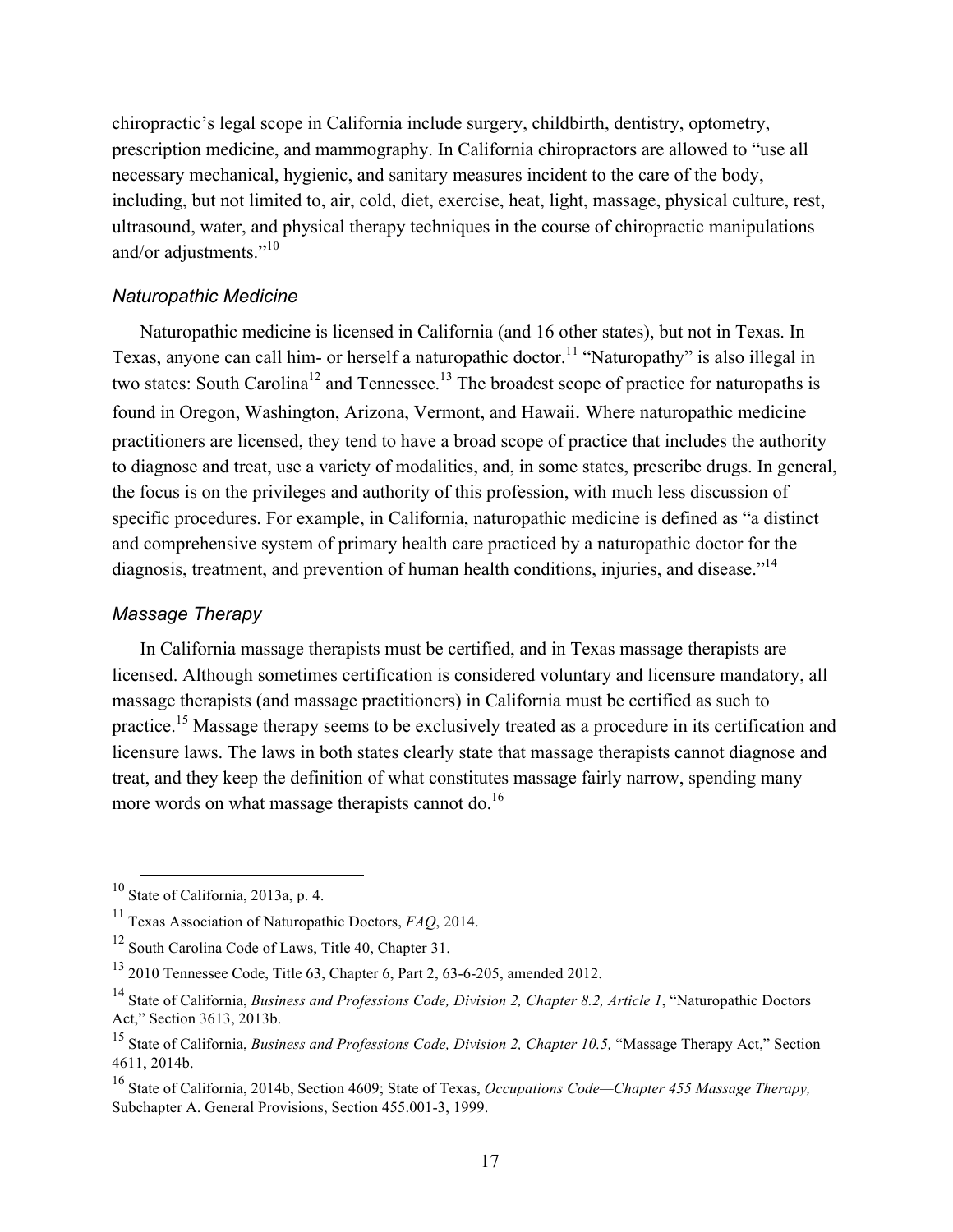### Research

One reason to do research is to inform policy. Although most researchers would like research to have a larger impact on policy, many would probably agree that research is necessary, although not sufficient, for policy change. Given the potential influence of research on policy, in this section we will briefly review how each CAM discipline is characterized in its research. In general, if policies are to be made regarding these disciplines as professions—i.e., granting rights and recognizing the authority of the body of knowledge embodied in these practitioners versus policies addressing the use of the procedures or therapies these practitioners can provide research that addresses the effectiveness and safety of the profession, rather than just of its procedures, is needed. For example, research should answer "what is the impact of going to a chiropractor?" rather than "what is the impact of spinal manipulation?" Note that funding policies affect the types of research funded, so policy affects research, and research affects policy.

The study of the impact of a discipline or profession is often called whole systems or whole practice research and is considered part of health services research.17 Much of health services research utilizes effectiveness studies, which look at whether something works in the real world. These types of studies stand in stark contrast to those intended to determine efficacy (whether something can work under strictly controlled conditions).<sup>18</sup> Efficacy studies are usually confined to studies of specific well-defined therapies (procedures) and, almost by definition, are not appropriate to measure the impact of a profession. Effectiveness studies are more appropriate for the study of a profession. However, most of these also only look at the addition of a procedure or therapy. Overall, the vast majority of research dollars in CAM go to studies of individual therapies or procedures. Although there is growing interest in whole systems or whole practice research, it is still true that very little funding goes to studies of the impact of CAM professions. Because studies that measure the effect of a patient going to a practitioner of a particular profession are rare, below we provide an illustrative example of a study that could be considered to measure the impact of each CAM profession.

 <sup>17</sup> P. M. Herman, K. D'Huyvetter, and M. J. Mohler, "Are Health Services Research Methods a Match for CAM*?*" *Alternative Therapies in Health and Medicine*, Vol. 12, No. 3, 2006, p. 78–83; C. Ritenbaugh, M. Verhoef, S. Fleishman, H. Boon, and A. Leis, "Whole Systems Research: A Discipline for Studying Complementary and Alternative Medicine," *Alternative Therapies in Health and Medicine*, Vol. 9, No. 4, 2002, pp. 32–36.

<sup>&</sup>lt;sup>18</sup> G. Gartlehner, R. A. Hansen, D. Nissman, D. N, Lohr, and T. S. Carey, "Criteria for Distinguishing Effectiveness from Efficacy Trials in Systematic Reviews," in *Technical Reviews*, Rockville, Md.: Agency for Healthcare Research and Quality, 2006.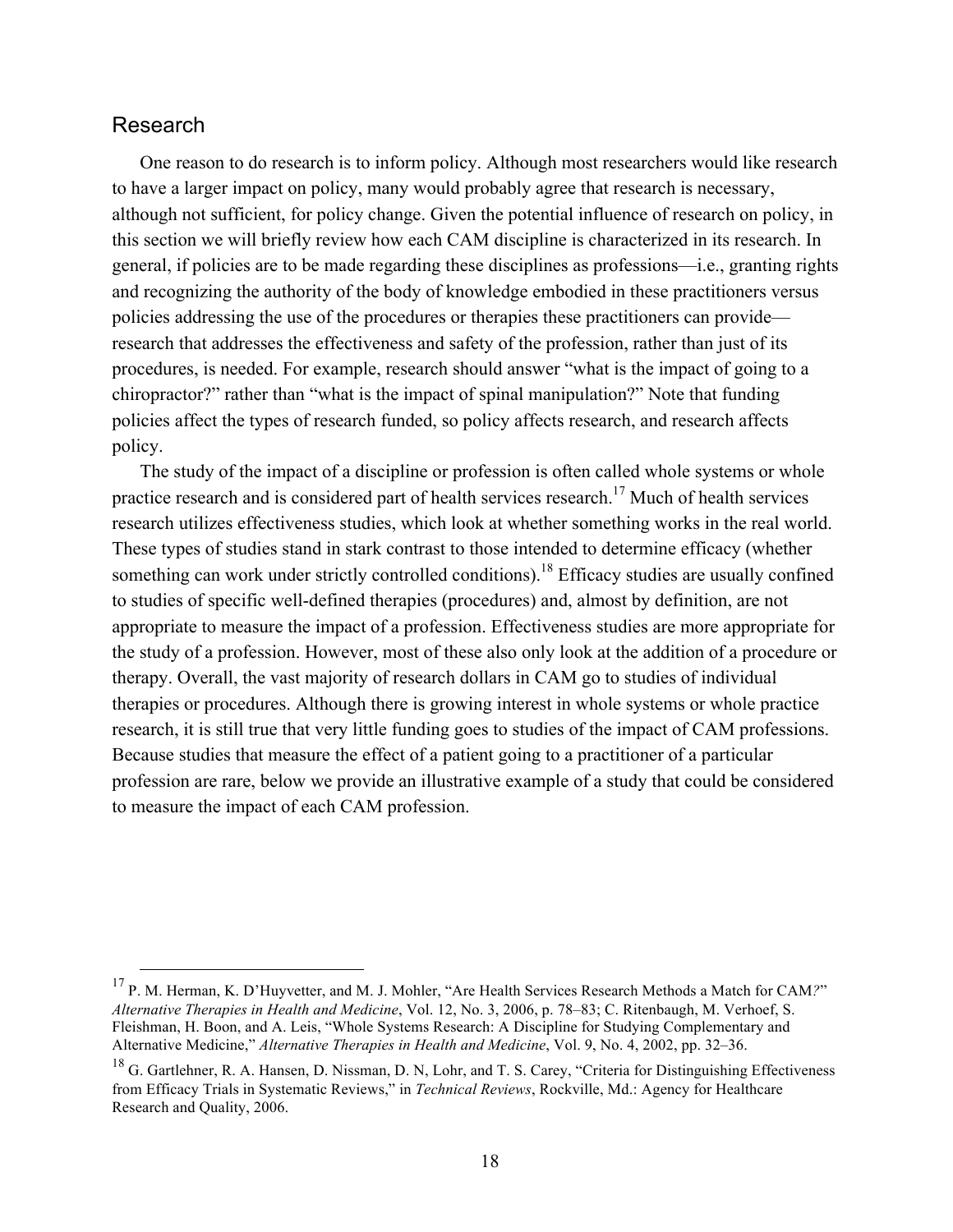#### *Acupuncture and Oriental Medicine*

AOM has invested extensive time and effort in efficacy research for acupuncture, including creating two documents to guide researchers on how to report on acupuncture studies.<sup>19</sup> However, a recent article reviewing AOM research recommends that the profession also incorporate whole systems studies.<sup>20</sup> Following is an example of a whole systems (professionlevel) study of AOM and naturopathic medicine.

> A whole-systems approach was used in designing the CAM interventions. TCM [traditional Chinese medicine] and NM [naturopathic medicine] clinicians and investigators collaboratively developed treatment protocols for each CAM intervention arm. These protocols were developed from literature reviews as well as community best practices, based on input from study practitioners and outside experts, with the intention of maintaining the theoretical perspective of each system of care. Next, the protocols were converted to study practitioner written guidelines that specified treatment parameters. Most importantly, in both arms, practitioners were to treat all aspects of the patient, not just the TMD, in a manner consistent with their medical systems. The two complementary and alternative medicine interventions were designed to be matched to each other in total contact time (9–10 hours total) and intervention time frame (3–4 months). In practice, however, the time frame for the TCM arm extended to 5–6 months and for the NM arm to 8 months. <sup>21</sup>

#### *Chiropractic Medicine*

Since chiropractic has been covered by various health plans longer than the other CAM professions, a substantial portion of chiropractic research has examined the impact of going to a chiropractic doctor versus a conventional practitioner for care for musculoskeletal conditions. These studies can all be considered studies of the effectiveness of the chiropractic profession, even though generally limited to individuals with musculoskeletal conditions. However, there have also been a number of efficacy studies of spinal manipulation itself. In contrast, here is an example of a whole practice (profession-level) study of chiropractic:

> The study physicians provided a variety of health services. The salient features of chiropractic care were spinal manipulation, physical therapy, exercise plan, and

 <sup>19</sup> H. MacPherson, D. G. Altman, R. Hammerschlag, L. Youping, W. Taixiang, A. White, and D. Moher, "Revised Standards for Reporting Interventions in Clinical Trials of Acupuncture (STRICTA): Extending the CONSORT Statement," *Journal of Evidence-Based Medicine*, Vol. 3, No. 3, 2010, pp. 140–155; H. MacPherson, A. White, M. Cummings, K. A. Jobst, K. Rose, and R. C. Niemtzow, "Standards for Reporting Interventions in Controlled Trials of Acupuncture: The STRICTA Recommendations" *Journal of Alternative and Complementary Medicine*, Vol. 8, No. 1, 2002 pp. 85–89.

<sup>20</sup> Langevin et al., 2011.

<sup>21</sup> C. Ritenbaugh, R. Hammerschlag, C. Calabrese, S. Mist, M. Aickin, E. Sutherland, J. Leben, L. DeBar, C. Elder, and S. F. Dworkin, "A Pilot Whole Systems Clinical Trial of Traditional Chinese Medicine and Naturopathic Medicine for the Treatment of Temporomandibular Disorders," *Journal of Alternative and Complementary Medicine*, Vol. 14, No. 5, 2008, pp. 475–487. Quoted material from p. 477.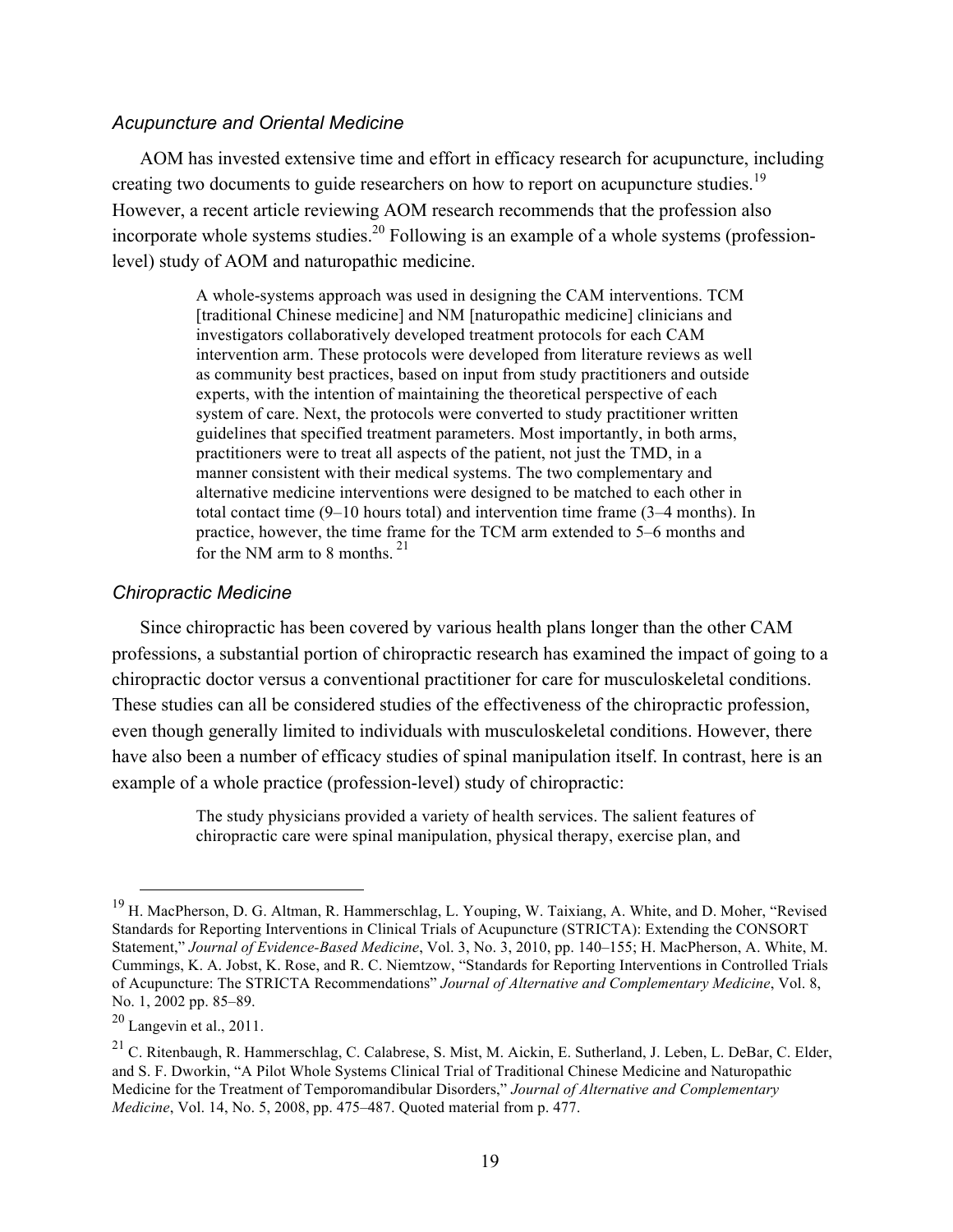self-care education. Medical patients received prescription drugs, exercise plan, and self-care advice. About 25% were referred for physical therapy.<sup>22</sup>

#### *Naturopathic Medicine*

Naturopathic medicine is not so clearly identified by a signature modality as the other CAM professions are. Each of the different modalities used has its own set of efficacy and effectiveness studies. Most of the studies of naturopathic medicine itself are whole systems or whole practice (profession-level) studies. The temporomandibular disorder (TMD) study above (under AOM) and the study following are examples of effectiveness studies of the profession of naturopathic medicine:

> For consistency with naturopathic practice, treatment recommendations were individualized from a predetermined menu of interventions based on which risk factors were present and patient preferences. Therapies included specific diet and lifestyle recommendations and the prescription of selected natural health products.23

#### *Massage Therapy*

Although massage is often seen as one type of treatment or procedure, there are many types of massage, and each of these types may be (and many have been) subject to its own tests of efficacy. Next is an example of what could be considered a study of the massage profession:

> Individuals in the massage group (Clinic B) met with a registered massage therapist (RMT) on the first week of the program to set up a weekly massage schedule. This protocol is based on typical treatment plans used by massage therapists for novice runners. The first 1 h session (week 1) included overall evaluation by the RMT, recommendations for future individualized massage sessions, education and massage. Subsequent weekly 30 min massage sessions (9 weeks) focused on individual massage needs for each subject as assessed and recorded by their RMT. Each subject was assigned to one of four participating RMTs for the duration of the study. All RMTs were registered massage therapists with the College of Massage Therapists of Ontario and had received the necessary training and passed the qualification examinations necessary for such accreditation. All possessed a range from 3 to 13 years' experience in the realm of sport massage and had received further sports massage training in an accredited sport medicine clinic.

It was important that each subject received an individualized treatment program (that was recorded) rather than a standardized protocol since this focused on

 <sup>22</sup> M. Haas B. Goldberg, M. Aickin, B. Ganger, and M. Attwood, "A Practice-Based Study of Patients with Acute and Chronic Low Back Pain Attending Primary Care and Chiropractic Physicians: Two-Week to 48-Month Follow-Up," *Journal of Manipulative and Physiological Therapeutics*, Vol. 27, No. 3, 2004, pp. 160–169. Quoted material from p. 163.

<sup>23</sup> D. Seely, O. Szczurko, K. Cooley, H. Fritz, S. Aberdour, C. Herrington, P. Herman, P. Rouchotas, D. Lescheid, and R. Bradley, "Naturopathic Medicine for the Prevention of Cardiovascular Disease: A Randomized Clinical Trial, *Canadian Medical Association Journal*, Vol. 185, No. 9, 2013, pp. E409–E416. Quoted material from p. E410.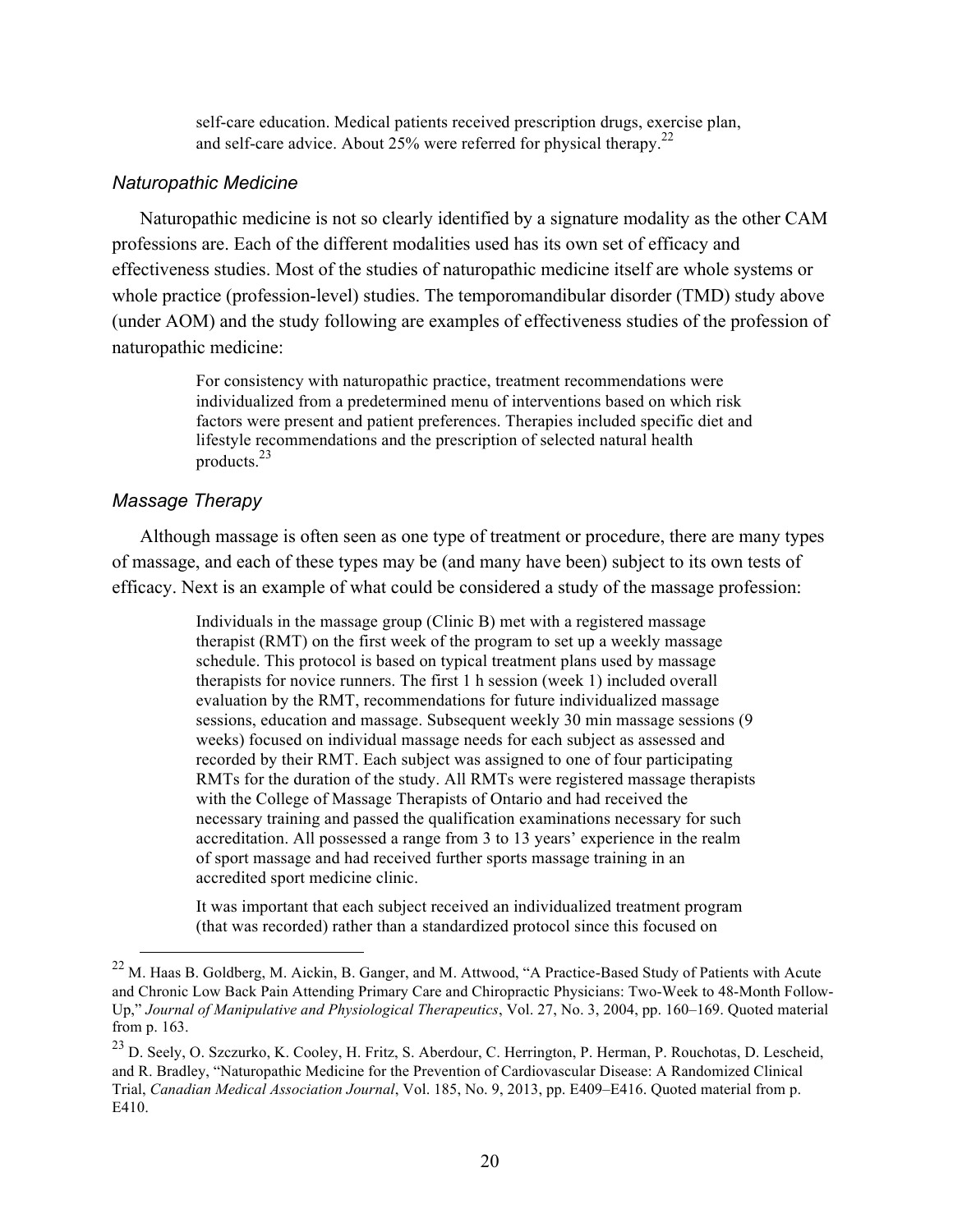individual needs of the participant and is the form of treatment that actually takes place in regular massage practice. Although the treatments were individualized to each participant in order to maximize the external validity of the study, all treatments utilized common Swedish massage techniques. Based on the individual treatment plan for each participant, the therapy included a combination of stretching, passive, active, and resisted range of motion exercises, muscle energy techniques, trigger point and fascial release, compression work, petrissage, and effleurage massage strokes.  $^{24}$ 

#### Treatment Guidelines

Treatment guidelines are written by various groups within the health care system and indicate, for a particular condition, the therapies recommended for treatment. These recommendations are generally based on the therapies for which the research shows the most evidence of efficacy or effectiveness.

We mainly reviewed U.S. guidelines for conditions for which CAM is most used, according to the 2007 National Health Interview Survey.<sup>25</sup> In all cases the US-based guidelines refer to procedures, not to professions. For example, several guidelines include recommendations for spinal manipulation,  $26$  acupuncture<sup>27</sup>, and massage.  $28$  In contrast, we found one Canadian

 <sup>24</sup> K. A. Dawson, L. Dawson, A. Thomas, and P. M. Tiidus, "Effectiveness of Regular Proactive Massage Therapy for Novice Recreational Runners, *Physical Therapy in Sport*, Vol. 12, No. 4, 2011, p. 182–187. Quoted material from pp. 184–185.

 $^{25}$  P. M. Barnes, B. Bloom, and R. L. Nahin, "Complementary and Alternative Medicine Use Among Adults and Children: United States, 2007," in *National Health Statistics Reports*, Hyattsville, Md., 2008.

<sup>26</sup> B. W. Koes, M. van Tulder, C.-W. C. Lin, L. G. Macedo, J. McAuley, and C. Maher, "An Updated Overview of Clinical Guidelines for the Management of Non-Specific Low Back Pain in Primary Care," *European Spine Journal*, Vol. 19, No. 12, 2010. pp. 2075–2094; A. Delitto, S. Z. George, L. Van Dillen, J. M. Whitman, G. Sowa, P. Shekelle, T. R. Denninger, and J. J. Godges, "Low Back Pain Clinical Practice Guidelines Linked to the International Classification of Functioning, Disability, and Health," *Journal of Orthopedic Sports Physical Therapy*, Vol. 42, No. 4, 2012, pp. A1–A57; R. Chou, A. Qaseem, V. Snow, D. Casey, J. T. Cross, P. Shekelle, and D. K. Owens, "Diagnosis and Treatment of Low Back Pain: A Joint Clinical Practice Guideline from the American College of Physicians and the American Pain Society," *Annals of Internal Medicine*, Vol. 147, No. 7, 2007, pp. 478– 491; R. Chou, "In the Clinic: Low Back Pain," *Annals of Internal Medicine*, 2014, pp. 1–16; J. Guzman, D. S. Haldeman, L. J. Carroll, E. J. Carragee, E. L. Hurwitz, M. P. Peloso, M. Nordin, J. D. Cassidy, L. W. Holm, P. Cote, J. van der Velde, and S. Hogg-Johnson, "Clinical Practice Implications of the Bone and Joint Decade 2000–2010 Task Force on Neck Pain and Its Associated Disorders: From Concepts and Findings to Recommendations," *Spine*, Vol. 33, No. 45, 2008, pp. S199–S213; J. D. Childs, J. A. Cleland, J. M. Elliott, D. S. Teyhen, R. S. Wainner, J. M. Whitman, B. J. Sopky, J. J. Godges, T. W. Flynn, and A. Delitto, "Neck Pain: Clinical Practice Guidelines Linked to the International Classification of Functioning, Disability, and Health from the Orthopaedic Section of the American Physical Therapy Association," *Journal of Orthopedic Sports Physical Therapy*, Vol. 38, No. 9, 2008, pp. A1–A34; S. D. Silberstein, "Practice Parameter: Evidence-Based Guidelines for Migraine Headache (an Evidence-Based Review): Report of the Quality Standards Subcommittee of the American Academy of Neurology," *Neurology*, Vol. 55, No. 6, 2000, pp. 754–762; University of Texas. *Management of Fibromyalgia Syndrome in Adults*, Family Nurse Practitioner Program, 2009.

<sup>&</sup>lt;sup>27</sup> Chou et al., 2007; Chou, 2014; Guzman et al., 2008; Silberstein 2000; University of Texas, 2009; American Society of Anesthesiologists Task Force on Chronic Pain Management, "Practice Guidelines for Chronic Pain Management," *Anesthesiology*, Vol. 112, No. 4, 2010, pp. 1–24; American Psychiatric Association, *Practice*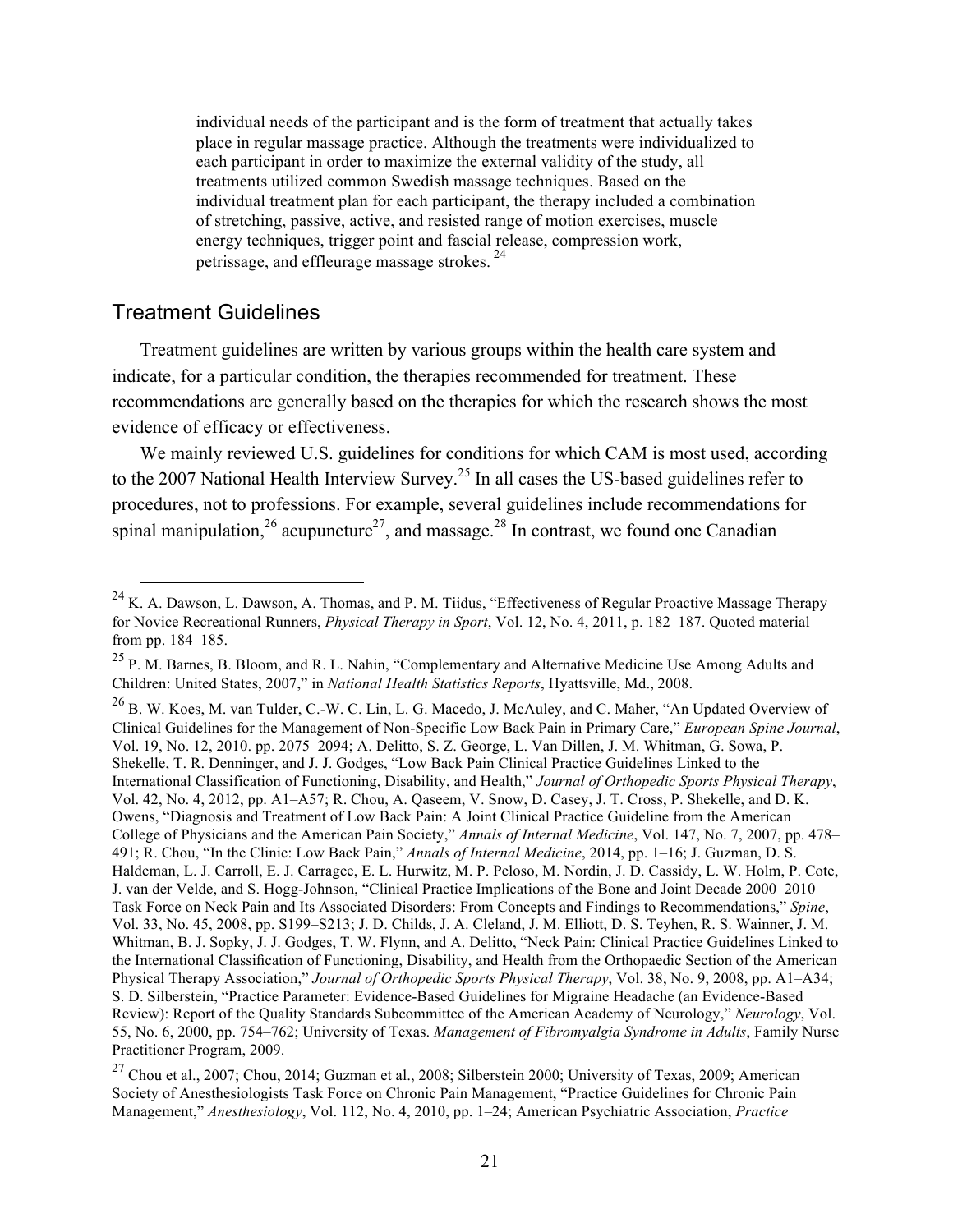guideline for back pain<sup>29</sup> that recommended referral to "a trained spinal care specialist." The document went on to list the professions included in that designation, and this list included chiropractors.

### Health Plan Coverage

Health plan coverage is one of the policy areas of most interest to CAM providers. The determination of who and what is covered seems to be made based on three things: profession/license of the practitioner (and whether that individual is part of the health plan's network), the procedure being offered (and the Current Procedural Terminology [CPT] codes the practitioner is allowed to bill), and the condition (the International Classification of Diseases 9th Revision [ICD-9] diagnosis code) for which the treatment is given. Different health plans cover different combinations of these three characteristics for a health care encounter. Sometimes instead of covering particular procedures, a health plan will allow coverage of care by a provider type (profession) up to a particular dollar amount per year. A detailed analysis of coverage is beyond the scope of this report. However, we will make a few salient points about these three dimensions.

#### *Profession/License of the Practitioner*

Often health plans will cover the services of only some types of providers (i.e., providers within some professions, and these providers are often required to contract with the health plan).

In 1995 Washington state passed a law called the Every Category of Health Care Providers Law, or WAC 284-43-205, which states that "health carriers (health insurance plans/payers) shall not exclude any category of providers licensed by the state of Washington who provide health care services or care within the scope of their practice.... " The law requires the plans to provide patient/member access to every *category* of provider (as distinct from every provider) licensed to treat any condition enumerated in Washington's basic health benefit package. This has resulted in coverage in the state for the services of chiropractors, naturopathic doctors, acupuncturists, and massage therapists.

#### Affordable Care Act

 $\overline{a}$ 

On March 23, 2010, President Obama signed the Patient Protection and Affordable Care Act (ACA) into law. Section 2706 of this law is titled *Non-Discrimination in Health Care*, and Part A of this section says,

*Guideline for the Treatment of Patients with Major Depressive Disorder*, 3<sup>rd</sup> ed., Arlington, Va.: American Psychiatric Association, 2010.

<sup>28</sup> Chou et al., 2007; Chou, 2014; University of Texas, 2009.

<sup>29</sup> Toward Optimized Practice. *Guideline for the Evidence-Informed Primary Care Management of Low Back Pain*, 2011.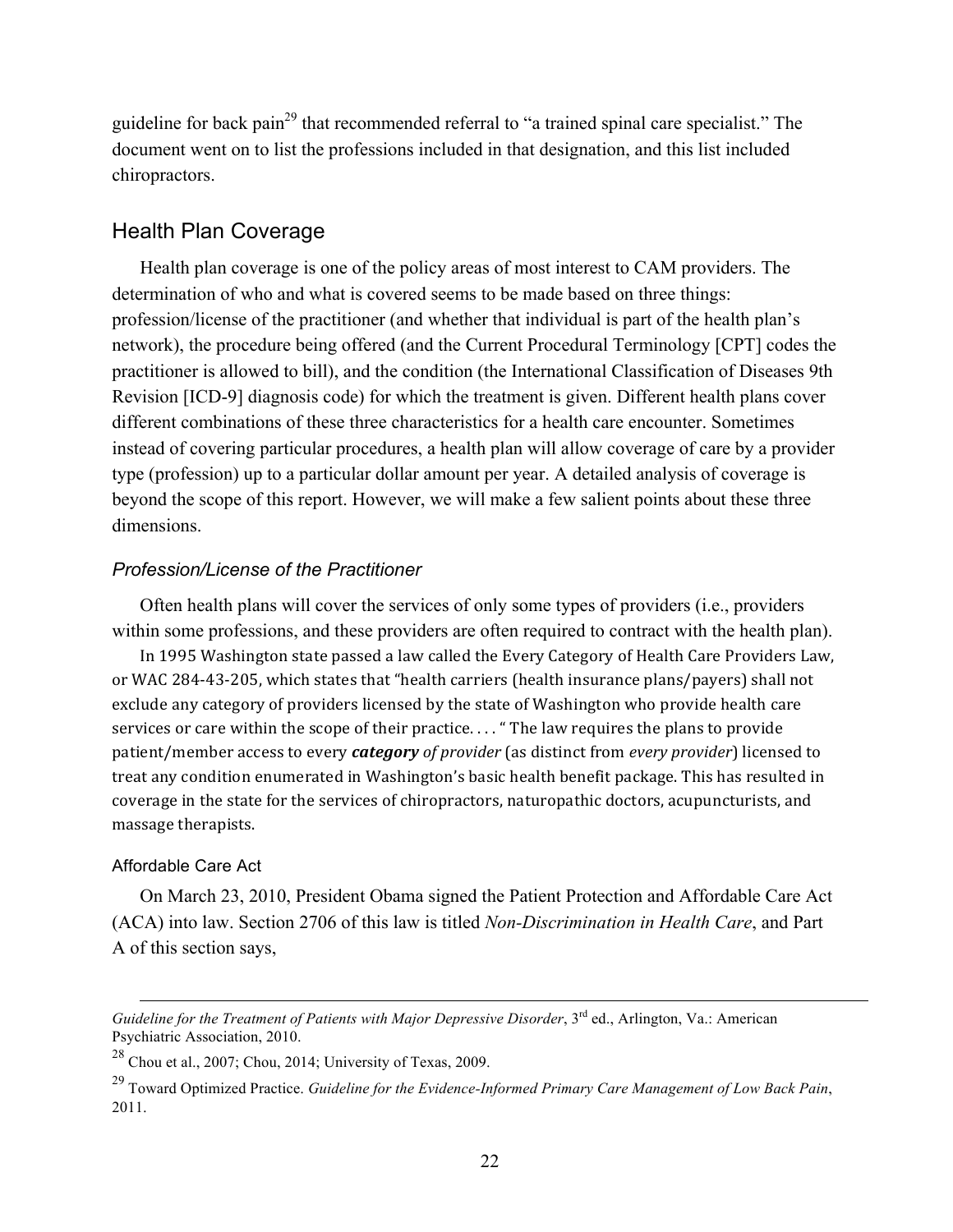A group health plan and a health insurance issuer offering group or individual health insurance coverage shall not discriminate with respect to participation under the plan or coverage against any health care provider who is acting within the scope of that provider's license or certification under applicable State law.<sup>30</sup>

At first glance this wording (inserted into the Senate bill with the help of Sen. Tom Harkin) looks as if it would support expanded coverage of CAM. However, the law goes on to say,

> This section shall not require that a group health plan or health insurance issuer contract with any health care provider willing to abide by the terms and conditions for participation established by the plan or issuer.<sup>31</sup>

So on the one hand Section 2706(a) opens an avenue for expanded use of licensed or certified nonphysician providers (including CAM providers) in a wide range of health plans and insurance products; $32$  however, it is written in such a way that it may not change coverage decisions as much as hoped.

#### *Procedure Codes*

Providers often bill (ask for reimbursement from) a health plan using CPT codes to describe the services rendered. At present there are specific CPT codes for massage (97124; 15 minutes), acupuncture (97810, 97811, 97813, and 97814; 15 minutes each, initial and reinsertion of the needles, with and without electrical stimulation), and chiropractic (98940–43; number of spinal regions adjusted or if extraspinal) procedures. Note that in contrast to the massage and acupuncture CPT codes, which can be used by any practitioner licensed to provide those services, the chiropractic codes are specific for use by chiropractors.

There are also many other procedures practiced by CAM providers that are within the scope of practice of these providers, but for which no CPT code exists (e.g., for moxibustion or cupping used in AOM), or for which reimbursement may not be allowed.

It seems that some health plans allow CAM practitioners to bill for evaluation and management (E&M; the "99" codes), which covers services such as history taking and physical exam, patient education/guidance/counseling, the ordering of diagnostic/imaging studies, and the development of a treatment plan. Being able to bill to these E&M codes seems to be a rough indicator of whether the practitioner is being treated as a professional (a member of a profession trained in patient evaluation and management—i.e., a doctor or "patient manager"). Chiropractors have been working with the Centers for Medicare and Medicaid Services (CMS) to be allowed to charge E&M codes when appropriate for their office visits.<sup>33</sup> E&M codes are

 <sup>30</sup> *Non-Discrimination in Health Care*, in *42 U.S.Code § 300gg-5.* 2010.

<sup>31</sup> 42 U. S. C. *§* 300gg-5, 2010.

<sup>32</sup> J. D. Blum, "Non-Discrimination and the Role of Complementary and Alternative Medicine," *BNA's Health Law Reporter*, Vol., 23, 2014, pp. 1–5.

<sup>33</sup> J. Weeks, "Chiropractic Doctors Hit a Trifecta in Move for 'Cultural Authority'," *The Integrator Blog*, 2013.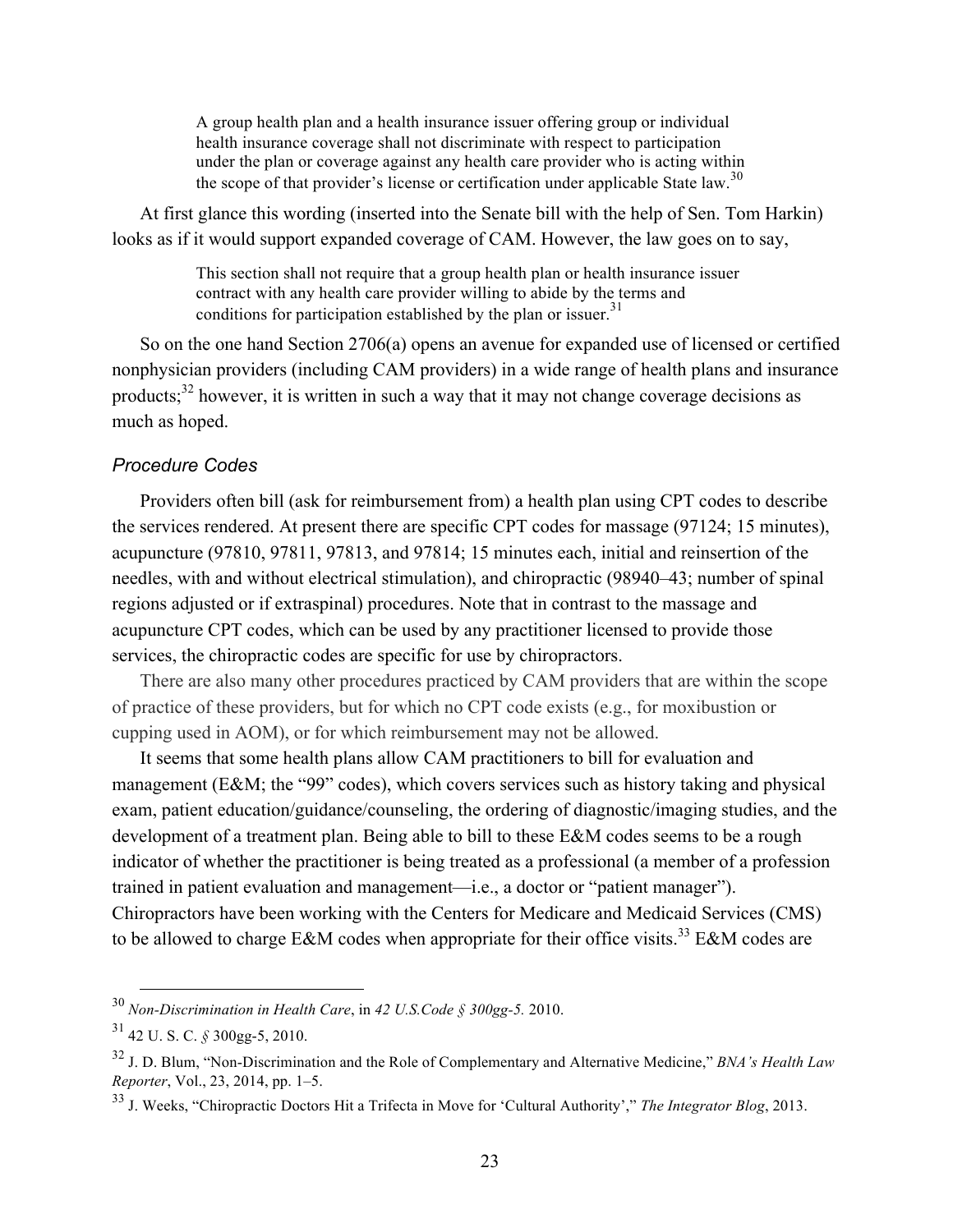generally appropriate for a new patient, when reevaluating a current patient after a treatment plan has been implemented, or when a current patient presents with a new injury or condition.

As mentioned above, sometimes health plans reimburse for services of a profession up to a certain dollar amount each year. In these cases, procedure codes are not needed. However, other types of problems arise. Since all procedures done by the provider, including labs and imaging, are included under the dollar limit for that provider, the practitioner has to choose to use some of the dollar allocation on (needed) testing and possibly not order all needed tests, or to delay care by sending the patient back to his or her primary MD provider to order the tests.

Note that health plans may like limiting CPT codes to one type of provider or provider type– specific spending caps simply because it is easier for them to perform utilization reviews and implement the caps, since they have to look at only a single data field—provider type.

#### *Limits on the Covered Conditions*

Often a health plan will put limits on the types of conditions for which a particular CAM procedure is covered. For example, the Kaiser California Gold HMO plan will cover acupuncture provided by a participating licensed acupuncturist, but only for a neuromusculoskeletal disorder, nausea, or pain.<sup>34</sup> This same plan limits chiropractic coverage to participating chiropractors offering chiropractic services determined to be medically necessary to treat or diagnose a neuromusculoskeletal disorder.

Another related challenge for AOM is the translation of their diagnostic system (e.g., liver qi constraint, wind-heat external pathogenic factor) into the diagnoses recognized by the conventional health care system (e.g., ICD-9 codes).

#### *Public Plans (Medicare, Veterans Health Administration, TRICARE)*

Here we briefly review what is known about coverage offered to CAM providers under the public programs. Some of the barriers to coverage are addressed in the next section on workforce issues.

#### Medicare

At this time the only CAM provider type covered by Medicare (Part B) is chiropractic, and only for one procedure: chiropractic manipulative treatment involving one or two, three or four, or five regions of the spine, CPT codes 98940, 98941, and 98942, respectively.

 <sup>34</sup> Kaiser Permanente, *2014 Disclosure Form for Kaiser Permanente Small Business Gold 0/30 Copayment HMO Plan*, Oakland, Calif.: Kaiser Permanente, 2014, p. 64.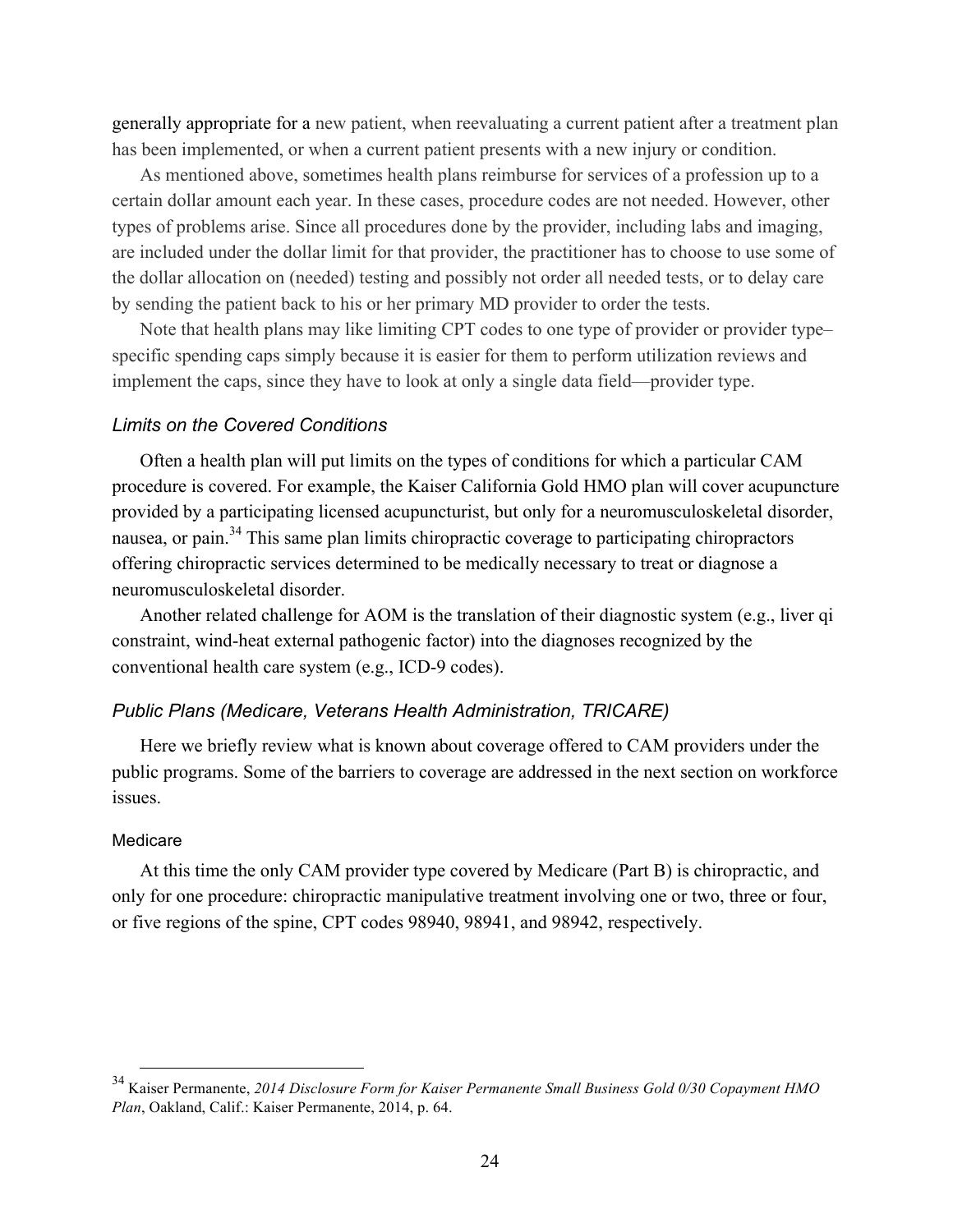#### Veterans Health Administration

The 2011 Veterans Health Administration (VHA) report indicates that CAM therapies, including acupuncture and massage, are offered at 90 percent of VHA facilities.<sup>35</sup> This report also notes that chiropractic care is so well embedded into the VHA that it has been reclassified as a mainstream practice and is no longer considered CAM. Nevertheless, the only information we were able to find on coverage of CAM at the VHA is the following:

> Individual eligibility determinations are difficult, and therefore outside the scope of this general information. Please contact your local VA health care facility for individual veteran eligibility questions or concerns.<sup>36</sup>

#### **TRICARE**

TRICARE is the health care program that covers uniformed service members and their families.<sup>37</sup> In general, TRICARE does not cover CAM for active-duty service members (ADSMs) when supplied by providers outside military treatment facilities (MTFs)—i.e., from civilian providers. However, TRICARE does acknowledge that acupuncture may be offered at some MTFs and approved for certain ADSMs, and notes that coverage for chiropractic care is limited to ADSMs and is available at only specific MTFs under the Chiropractic Care Program. TRICARE also specifically excludes naturopathy and massage from coverage.

#### Workforce Issues

There are a number of different policy issues that affect whether and how CAM providers are included in the health care workforce. Some of these have been covered earlier (e.g., licensure, insurance coverage); however, a number of other issues also have an effect.

#### *Provider Types Allowed in Medicare*

Medicare is allowed to reimburse care for only a physician's services as defined in the Social Security Act (Section 1861), and chiropractors are included in that definition of a physician. For other provider types to be covered by Medicare, this act would have to be changed (by an act of Congress) to include those provider types. In addition to this affecting Medicare coverage, many other health-related policies are based on whether a profession type is covered under Medicare. For example, some state Medicaid systems limit coverage to the provider types covered by Medicare, the U.S. Department of Veterans Affairs (VA) reimburses for outside care based on Medicare's guidelines, some medical education loan repayment programs limit eligibility to providers covered by Medicare, and residency funding is tied to appropriations for Medicare.

 <sup>35</sup> Healthcare Analysis and Information Group, *2011 Complementary and Alternative Medicine Survey*, Department of Veterans Affairs, Washington, D.C.: Veterans Health Administration, 2011.

<sup>36</sup> U.S. Department of Veterans Affairs, *Pre-Authorized Outpatient Medical Care*, 2011.

<sup>37</sup> TRICARE, *Tricare*, 2014a; TRICARE, *Tricare Provider Handbook*, 2014b.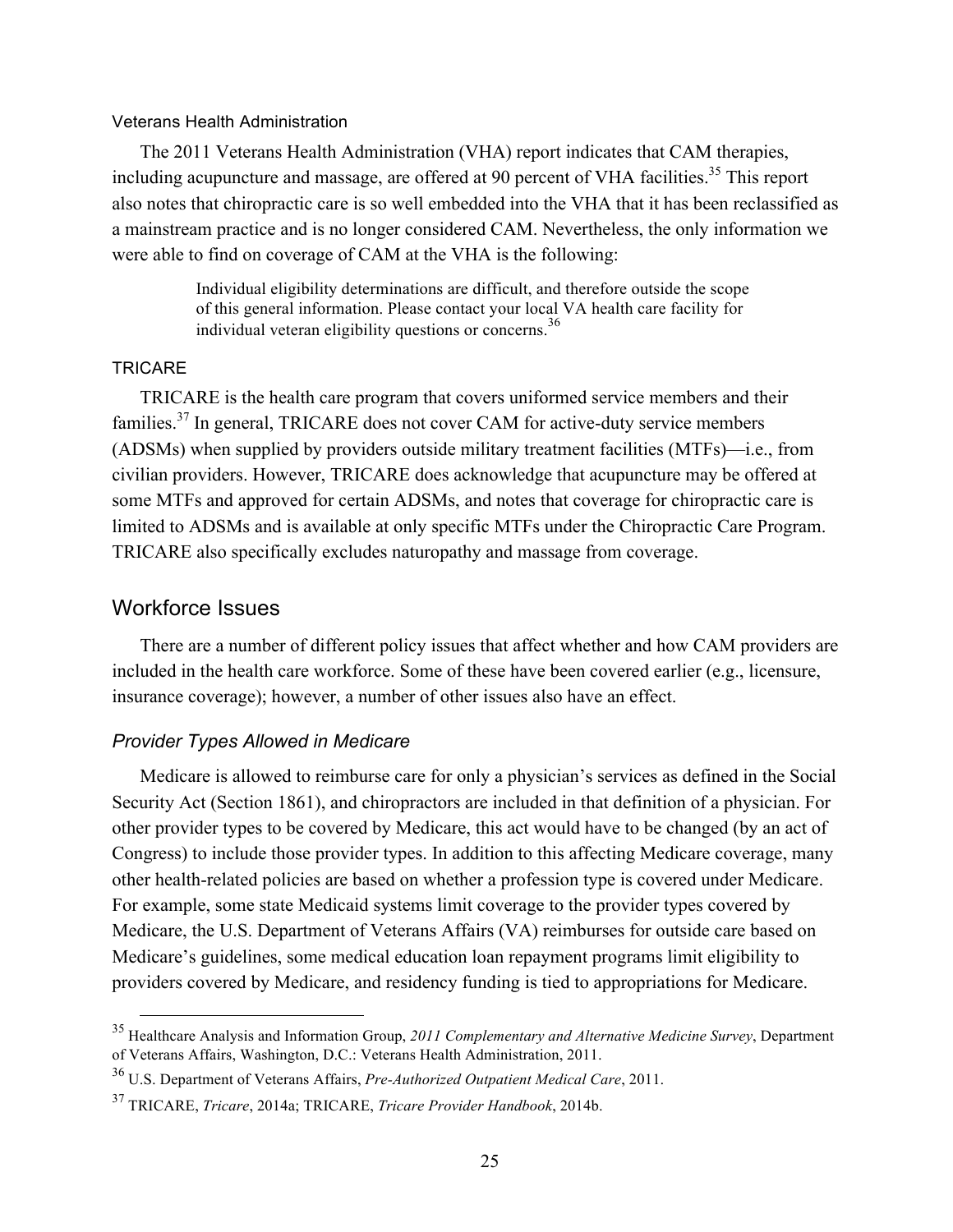#### *Practice within the VA and DoD/TRICARE*

The VHA and the medical health system of the Department of Defense (DoD) both hire doctors and other health care providers on a salaried basis. To do this, both organizations use the Office of Personnel Management (OPM) job code lists. At present these lists do not include specific categories for CAM providers. However, they do include categories that have been used to hire CAM practitioners. For example, the Department of the Army hired a licensed acupuncturist as a GS-0601-12 (General Health Science Series [0601], Level 12). The basic requirements of the 0601 series are that the individual have a degree that demonstrates "major study in an academic field related to the health sciences or allied sciences appropriate to the work of the position."38 The VA also uses the OPM classification scheme and has hired a licensed acupuncturist as a GS-0640-07—Health Technician (0640), Level 07 (information from USAJobs, the Federal Government's Official Job Site). The basic requirements for a Health Technician are said to "range widely in type and include support duties to medical or health personnel such as audiologists, speech pathologists, medical officers, and optometrists."<sup>39</sup> However, Health Technicians hired at level 05 and above must have "successful completion of a full 4-year course of study leading to a bachelor's degree, with major study or at least 24 semester hours in subjects directly related to the position."<sup>40</sup> The use of these existing codes does allow CAM practitioners to be hired. In the case of the VA, this requires only the writing of a position description at the local VA level. However, it will take the creation of new OPM codes for the CAM professions to be recognized. The VA Central Office is now going through the process of getting a new OPM code for licensed acupuncturists, and this involves creating a Qualification Standard, which outlines education and licensure requirements, duties, required knowledge and skill sets, and pay scales for different levels of training and experience. Note that although both the DoD and the VA require that CAM providers be licensed, in the interest of personnel transportability, they do not require the license to be from the state in which the provider will be practicing.

#### *Regulatory Practice Constraints*

State and federal laws, often directed at consumer protection, may designate business relationships, including ownership of or financial interest in related businesses and employeremployee relationships. Such laws vary by jurisdiction and may be found in business, health care, or provider scope of practice statutes and administrative rules. For example, states may have laws that regulate whether a physician or physicians group may own or have a financial

 <sup>38</sup> Office of Personnel Management. *Classification and Qualifications: General Schedule Qualifications Standards: General Health Science Series, 0601*, 2015b.

<sup>39</sup> Office of Personnel Management. *Classification and Qualifications: General Schedule Qualifications Standards: Health Aid and Technician Series, 0640*, 2015a.

 $40$  OPM, 2015.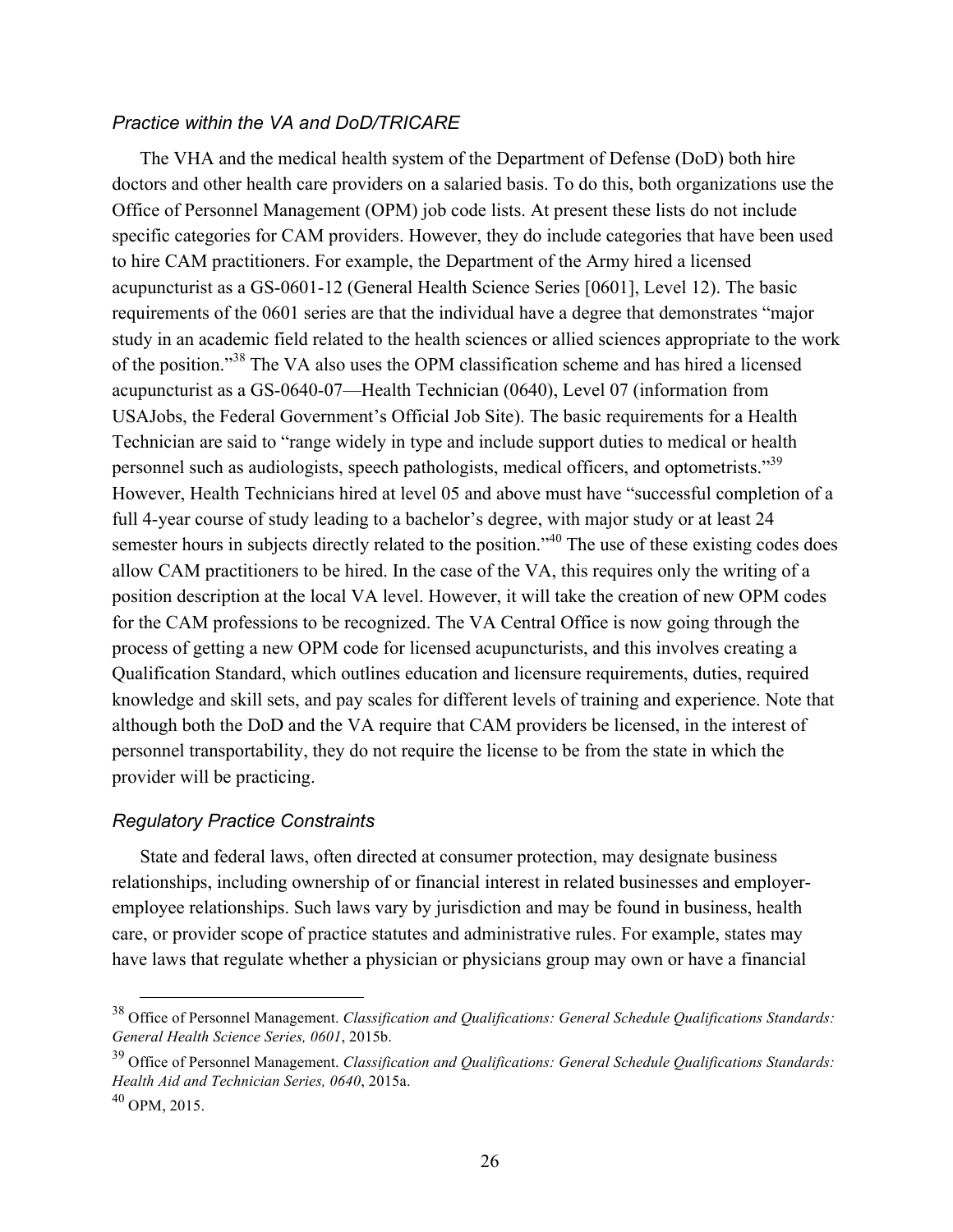relationship in a laboratory or MRI center to which they refer their patients. Here the law is intended to protect consumers from the physician having an interest in overutilization of these services and from this captive referral system limiting competition and increasing service costs. These laws may also delineate employees and credentials, again to protect the consumer from unlicensed providers. One category of laws here are those collectively considered part of the Corporate Practice of Medicine (CPOM) Doctrine. This doctrine was developed by the American Medical Association at the end of the last century to stem the involvement of corporations (at that time railroad, mining, and timber companies) in the practice of medicine and to prevent the commercial exploitation of physicians—i.e., corporations hiring physicians and dictating care, or padding professional charges for profit, then charging patients higher fees when the lay corporations themselves were not licensed to practice medicine.<sup>41</sup> The CPOM also served one additional function: CPOM laws were used to help distinguish medical doctors from "irregulars" who did not have a standard medical education.<sup>42</sup> Under the CPOM doctrine, only a "regular" physician" could practice with other regular physicians and not irregular providers. The doctrine has come under fire, however, starting with the enactment of the Health Maintenance Organization (HMO) Act of 1973, followed by action from the Federal Trade Commission in 1979. This hasn't, however, completely eliminated its effects. Roughly 30 to 37 states still maintain a CPOM Doctrine of one sort or another.<sup>43</sup> In a handful of states—California, Colorado, New York, South Dakota, and Wisconsin—the doctrine is statutorily based.<sup>44</sup> Other states invent a CPOM policy out of a variety of state rules and regulations, including state medical licensing laws, attorney general opinions, and/or case law—and in most of these states, the CPOM Doctrine is enforced selectively. For example, Washington state law creates obstacles to medical physicians being employed by a chiropractor. Similarly, New York state law and Texas regulations preclude doctors of chiropractic from having direct ownership interests in medical practices. Although examples of various workarounds can be found, solutions are not straightforward. Such laws and regulations can be difficult to identify, and changing them may entail litigation, legislative changes, and broad stakeholder support. Interests of consumers, trade associations, suppliers, and financers may be difficult to align, and politics, along with bureaucratic inertia, frequently must be overcome in order to change the status quo.

<sup>&</sup>lt;sup>41</sup> N. Huberfeld, "Be Not Afraid of Change: Time to Eliminate the Corporate Practice of Medicine Doctrine," *Health Matrix*, Vol. 14, 2004, p. 243.

<sup>42</sup> J. F. Chase-Lubitz, "Corporate Practice of Medicine Doctrine: An Anachronism in the Modern Health Care Industry," *Vanderbilt Law Review*, Vol. 40, 1987, pp. 445–448.

<sup>43</sup> M. H. Michal, M. S. Pekarske, M. K. McManus, and R. Van Deuren, *Corporate Practice of Medicine Doctrine: 50 State Survey Summary*, Madison, Wis.: Center to Advance Palliative Care and National Hospice and Palliative Care Organization, 2006.

 $44$  Michal et al., 2006.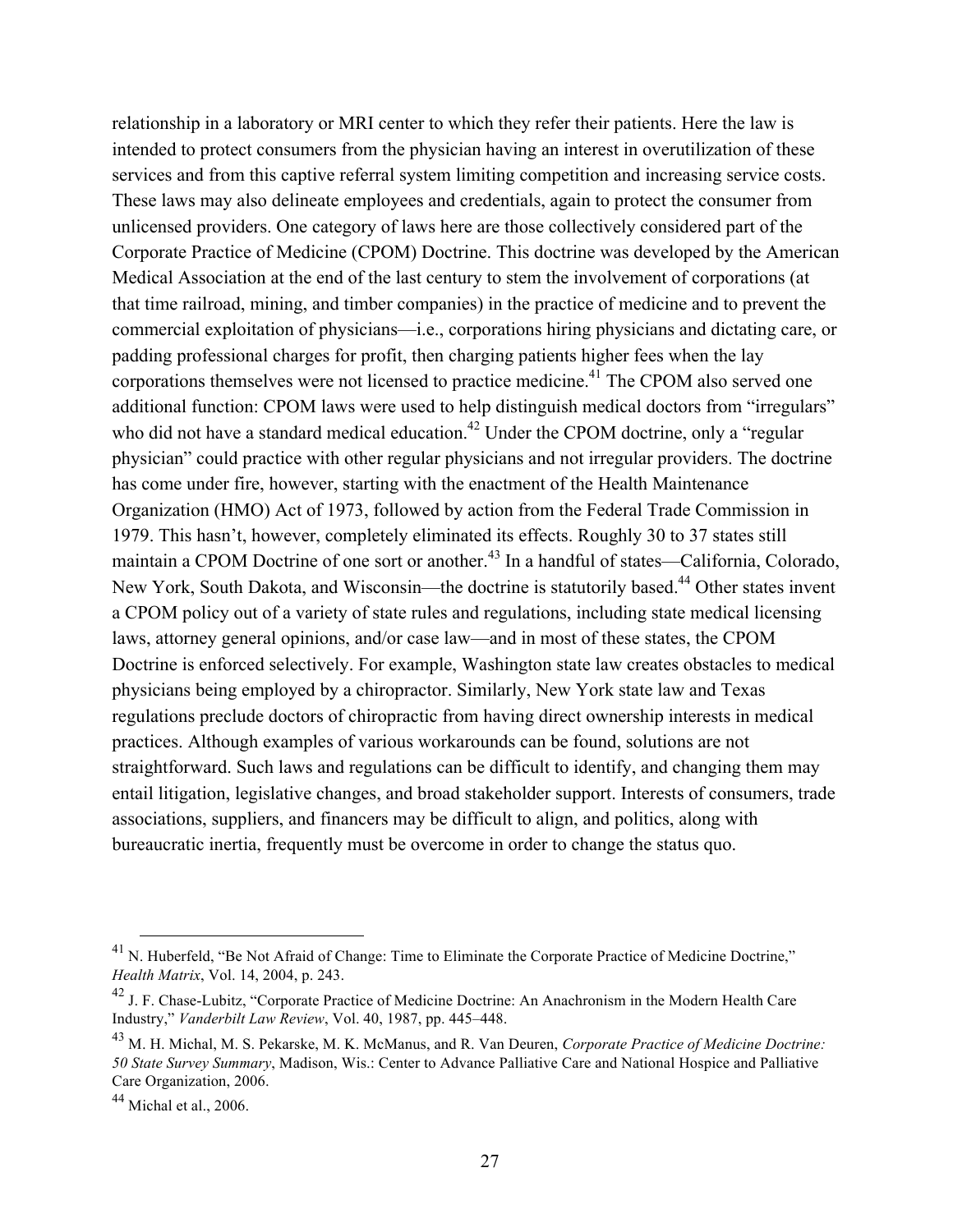#### *Professional Liability Factors*

Malpractice coverage, including minimum dollar limits, may be mandated in professional practice laws and insurance participation contracts. Coverage varies by jurisdiction and profession and may become problematic when requirements, experience, and expectations of professional liability carriers, as well as legal and institutional administrative practices, confront bringing on new provider types. Typically, the less-invasive practices associated with most CAM evaluation and intervention approaches are associated with comparatively lower professional liability/malpractice insurance premiums. However, when a CAM practitioner joins a conventional medical group, CAM professional liability carriers may have concerns with "deeppocket" legal strategies that can pull multiple providers into litigation, even if their services were not contributory; thus, increasing premium costs for the CAM provider. Further, higher cost liability experience in conventional and hospital settings may require that CAM providers procure substantially higher coverage limits. These practicalities, when superimposed on limited reimbursement for many CAM services, can be a disincentive for establishment of fully integrated CAM/conventional practices.

#### *Academic and Residency Financial Assistance*

Substantial funding is given to other types of health care providers to support education and residency programs. This funding allows more practitioners to enter the workforce, because more will be able to afford their training, and the funding for residency programs ensures a bettertrained workforce. Funding for the educational loan repayment and residency training of CAM providers is limited. Medical education loan repayment programs are offered to some health care providers for agreeing to practice in areas with medically underserved populations. The Indian Health Service Loan Repayment Program<sup>45</sup> offers loan repayment assistance to any U.S. citizen with a health profession degree and a valid license to practice who is committed to practicing at an Indian health facility. However, the larger loan repayment program offered by the National Health Service Corps<sup>46</sup> to those who agree to practice in a medically underserved area is offered only to practitioners covered by Medicare. Funding for residencies is usually included in appropriations for Medicare and, therefore, also open only to practitioners covered by Medicare.

 <sup>45</sup> Indian Health Service, *Loan Repayment Program: Eligibility/Selection Criteria*, 2015.

<sup>46</sup> National Health Service Corps, *Loan Repayment Program*, 2015.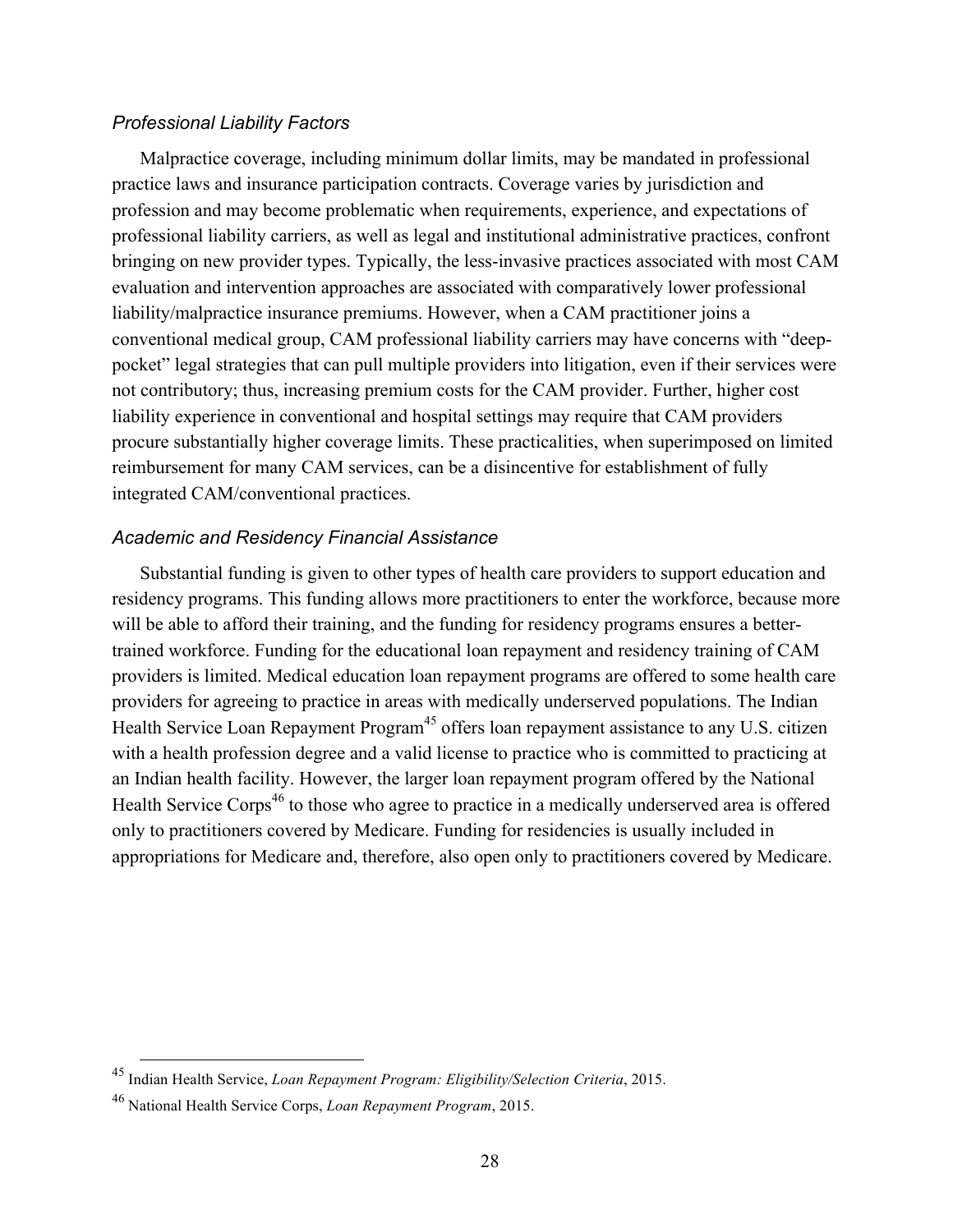As discussed above, the first component of this project was the development of a briefing report generally containing the information shown in the previous chapters. It was prepared with the intention of providing a starting place for discussion with the panel. The second component of this project involved assembling a panel of 12 CAM providers who are experts and leaders in their professions and bringing them together for an all-day panel meeting on October 24, 2014, at RAND's offices in Santa Monica, California. For this panel each member was asked (and all panelists agreed) to step away from representing the specific organizations to which they belong and instead represent the perspective of their type of CAM provider and that relationship with policy—e.g., the relationship between state statutes, research, guidelines, and health care coverage and their type of CAM. Short biographies of each CAM expert panelist can be found in Appendix A.

In advance of the panel meeting the briefing report (discussed earlier) was sent to the panelists for their comments. Those comments have been incorporated where appropriate. In general the panelists offered more detail on a number of the topics presented in the briefing paper and added almost all the information in the *Workforce Issues* section.

The plan for the panel meeting was to begin with a review and broadening of the issues and implications laid out in the briefing paper and added through comments. The goal of the first half of the day was to cast a wide net and to be as inclusive as possible across issues that may have been missed by the briefing paper. In the afternoon the plan was then to focus on (1) prioritizing the list of issues generated to determine the most important to be presented to the policymaker panel and (2) preliminary exploration of potential next steps to mitigate negative consequences (and to promote positive ones) of the issues identified.

On the day of the meeting and after reviewing our planned agenda, the CAM panelists reframed and broadened the meeting's topic from that of profession versus procedure to what changes would be needed (including barriers to overcome) for CAM practitioners to be able to practice at the top of their ability/training. Although this frames the issue slightly differently, to practice to the full extent of their educational scope (ability/training) does mean practicing the full scope of their profession. What this panel wanted to focus on was strategies for confronting this issue.

The discussion started with acknowledging the churn now happening in the health care system—i.e., the changes in motion, and the recognition of problems with the current system that allowed those changes and/or that were revealed by the changes. The panel then went on to identify areas of need in the system (i.e., opportunities: places where the case for CAM could be made), and to choose one or two (or a few) of them to target with specific strategies. The panel's response was that the solution might be to utilize the needs not being met in the health delivery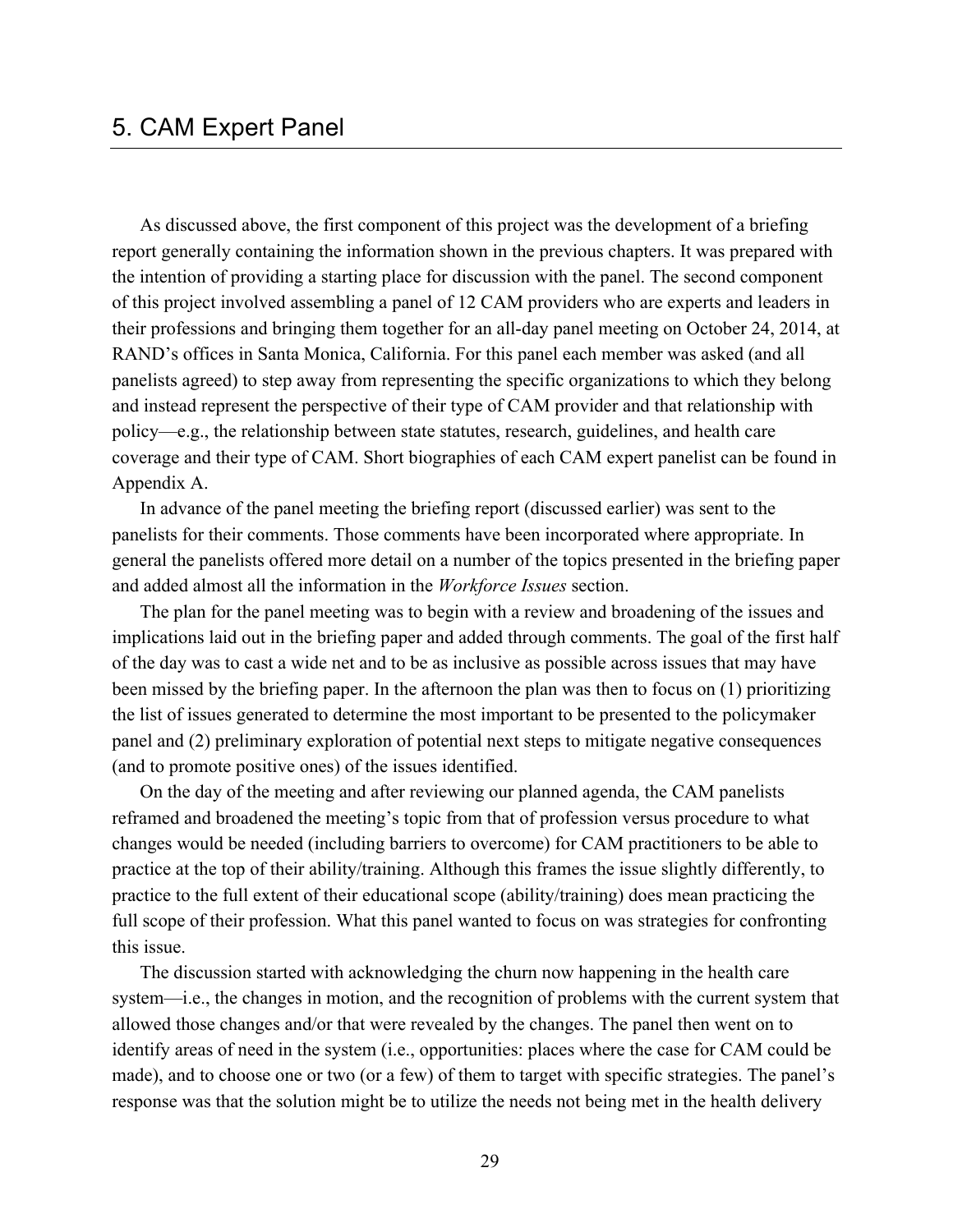system as an opportunity for the CAM professions to offer a broader-based contribution. In essence, the panel agreed with the issues as laid out in the briefing paper but chose to focus on what the CAM groups could do to change the situation. The strategy chosen was not a political one (such as changing the statutes and trying to get legislative intent implemented), but a strategy of "expansion of scope through demonstrated service" in areas of urgent need.

## Barriers to Full-Scope, Full-Training Practice

In this section we review the barriers to full-scope practice for CAM providers, as identified by the CAM panelists.

#### *Reimbursement*

Several issues were raised about whether and how CAM practitioners are reimbursed in the current health care system, and whether CAM practitioners were being considered in the various demonstration projects across the country testing alternative payment methods. The point was made that reimbursement largely determines patient access.

#### E&M Codes

E&M CPT codes are designed to cover services such as history taking and physical exam, patient education/guidance/counseling, the ordering of diagnostic/imaging studies, and the development of a treatment plan. They represent the ability of a provider to be reimbursed for much of the work that goes into providing primary care to patients. At present, CAM providers are not always allowed to use these codes. There is evidence that, for example, spinal manipulation combined with activity and psychosocial components yields better outcomes. See, for example, the results of the UK BEAM trial.<sup>47</sup> Lack of access to E&M codes discourages the addition of these components and the likelihood of better care.

#### Profession-Specific CPT Codes

When chiropractors first negotiated for inclusion in Medicare, they established CPT codes defined as spinal manipulation provided by a chiropractor—chiropractic manipulation treatment, or CMT. This allowed chiropractors to be covered for their services, but now if health plans are going to modify payment for spinal manipulation, which is also covered under a more general manual therapy code (97140), they must do so for separate CPT codes by provider type.

 <sup>47</sup> UK Beam Trial Team, "United Kingdom Back Pain Exercise and Manipulation (UK BEAM) Randomised Trial: Effectiveness of Physical Treatments for Back Pain in Primary Care," *British Medical Journal*, Vol. 329, No. 7479, 2004, p. 1377–1384.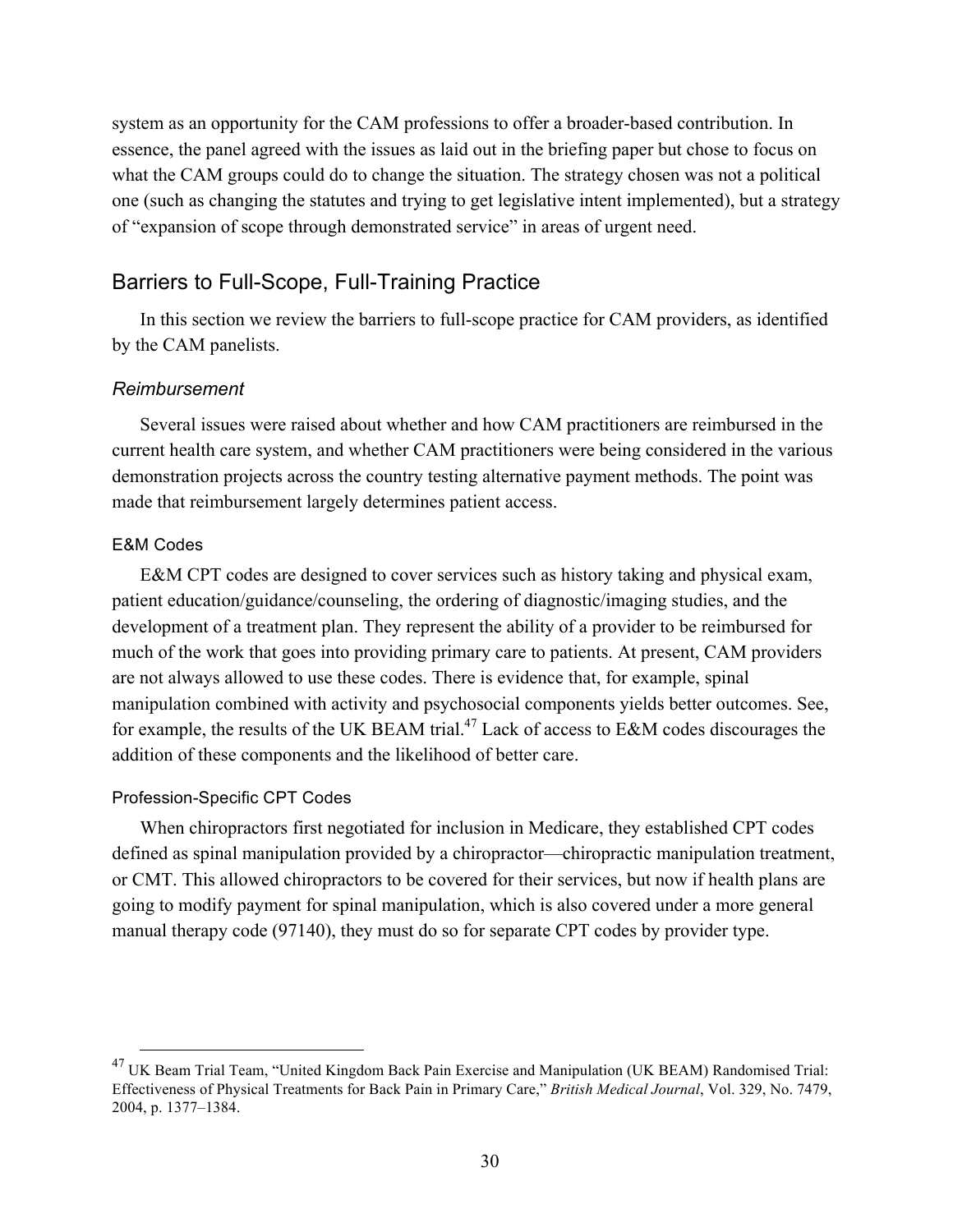#### Treatments Without CPT Codes

There are a number of treatments offered, particularly by acupuncturists and doctors of Oriental medicine, that have shown effectiveness but for which no separate CPT code exists. Either the code for procedures such as acupuncture should be expanded, or separate codes should be developed for other procedures such as acupressure.

#### Limitations on Number of Visits or Total Costs, and the Need for Prior Authorization

Many health plans impose limitations either on the number of visits a member may have with a provider or on the total dollar cost of that treatment. Limitations on the number of visits tend to be set rather arbitrarily and disregard the severity of the condition and the likely healing trajectory. Limitations on the dollar costs across treatment constrain the practitioners' ability to choose between diagnostic tests and treatment. The need for prior authorization places an additional step and costs between the patient and his or her preferred mode of treatment.

#### Reimbursement Does Not Match the Work Done

As discussed earlier, CAM practitioners spend a substantial portion of their time educating, counseling, and listening to their patients. This type of interaction is essential to aid patients in making healthy lifestyle changes. If one goal of the health care system is to encourage these changes, then the reimbursement offered to practitioners offering this support should be reconsidered, since at present it is insufficient.

#### Exclusion from Design of Future Reimbursement Schemes

Going forward, the CAM professions need to sit at the table where future reimbursement schemes are being designed and step up to be included in demonstration projects for these schemes.

#### *Licensure*

State licensure laws determine the scope of practice allowed in a state for any health care profession. Doctors of Chiropractic are licensed in 50 states, the District of Columbia, and all U.S. territories. However, the other licensed CAM professions are not licensed in all states, and the scope of practice allowed in each state can vary substantially. Naturopathic doctors are licensed in 17 states, the District of Columbia, Puerto Rico, and the Virgin Islands. Acupuncturists and/or doctors of Oriental medicine are licensed, certified, or registered in 44 states and the District of Columbia. Massage therapists are licensed or certified in 44 states and the District of Columbia.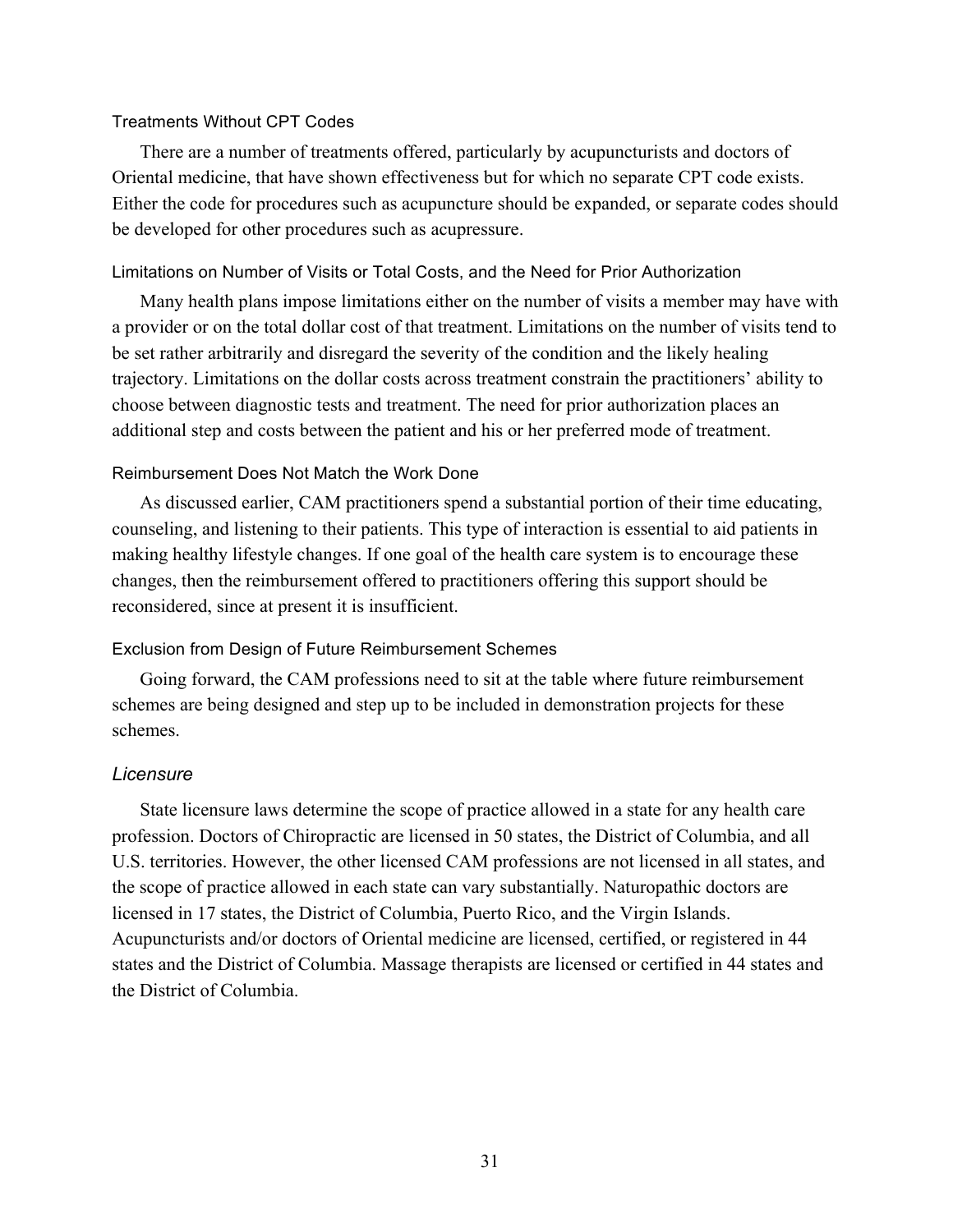#### Variations in Licensure and Scope of Practice

The variations seen in licensure and scope of practice across the country hinder national efforts for the inclusion of CAM practitioners. Often the national efforts end up aimed at the lowest common denominator in terms of scope of practice for a profession.

#### Resistance to Increased Licensure and Scope of Practice

When the various CAM professions approach each state's legislators to institute licensure or an increase in scope of practice, they often face strong resistance from conventional medical practitioners and/or other CAM professions. In both cases, the opposing groups see any increase in privileges given to the CAM profession in question as an erosion of their rights, privileges, scope of practice, and patient base.

#### *Regulatory (Business Practice) Barriers Can Affect Who Can Practice with Whom*

CPOM Doctrine was originally meant to prevent the commercial exploitation of physicians—e.g., corporations hiring physicians and padding professional charges for profit, then charging patients higher fees even though the lay corporations themselves were not licensed to practice medicine. The CPOM Doctrine was also used to distinguish conventionally trained medical doctors from irregulars—those who did not obtain a traditional medical education. Under the CPOM Doctrine regular physicians could practice only with other regular physicians, not with irregulars. In some versions of the laws under this doctrine, the CAM professions are considered irregulars.

#### Business Case for CAM

Unless a business case can be made for health care systems to include CAM services, there may be no incentives, or even disincentives, for including such services. In addition, if a CAM provider can do something for lower cost, the regulators may find that attractive. However, the business entity likely will have no interest in lowering its pharmacy, imaging, and physical therapy revenue streams. Another nuance is duplicative service. If the existing system has already invested in a family doctor, physical therapy unit, and imaging suite, bringing in a chiropractor who does all three things may seem redundant. An edge for chiropractors might be to "market" their service as being a subspecialty service focusing on musculoskeletal conditions, an area of care with which conventional providers are often not as comfortable. The angle could be reducing burden on an overworked primary care practitioner resource already stretched thin with improving care for diabetes and cardiovascular patients. They key point here is that non– regulatory/policy factors may be among the most important to address. Strategically, CAM needs to identify, develop, and market where its services might seamlessly fit into existing systems and make a business case for their inclusion.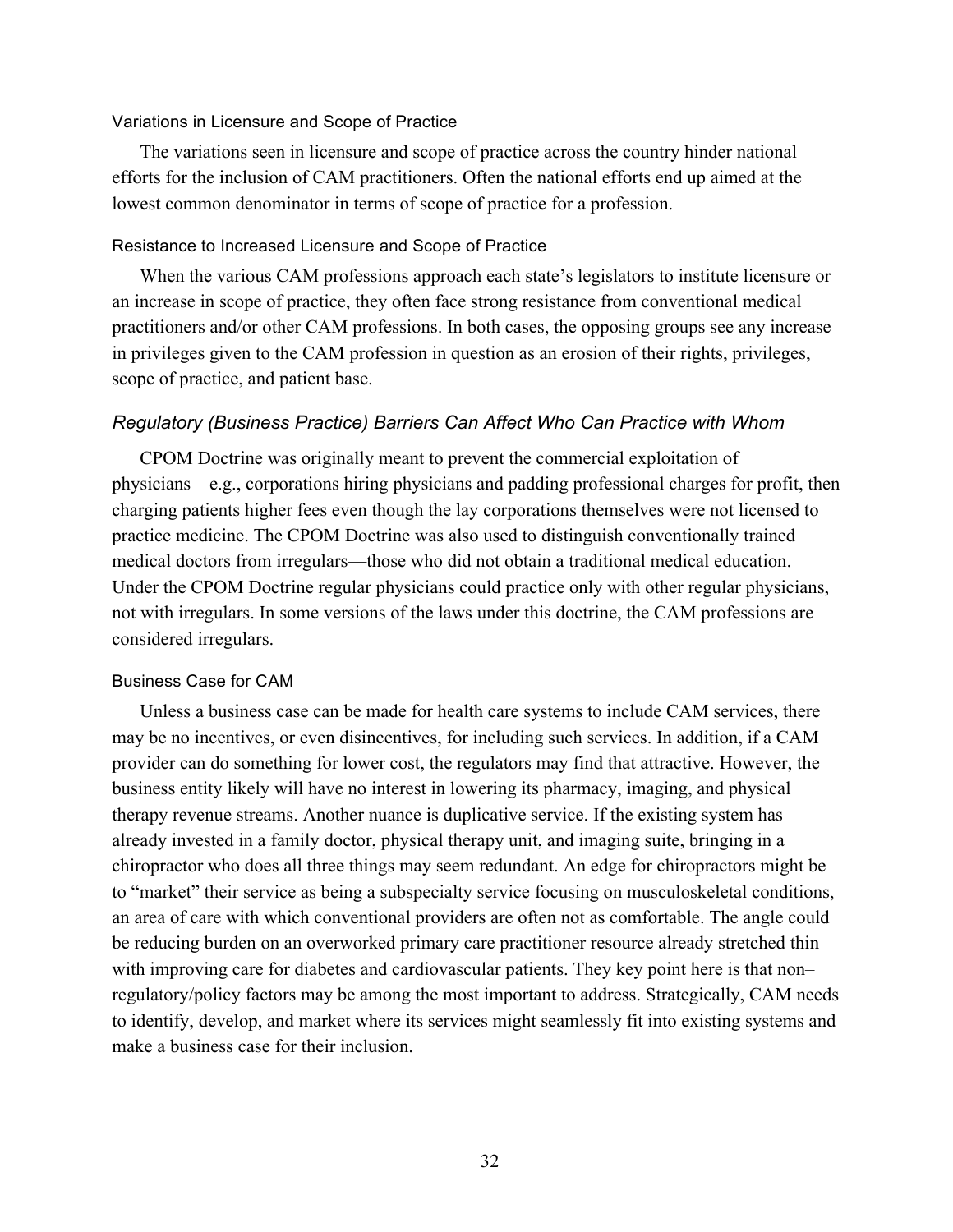## *Limited Institutional Experience with Integrative Models for Both CAM and Conventional Practitioners*

Although the concept of integrative medicine has been around for over a decade, there is still little information available on how to make this integration work.<sup>48</sup>

#### Few Successful Models of Integration

There are few, if any, successful business models of integrative care. A number of integrative medicine clinics and programs have been developed, but few survive their philanthropysupported stage.<sup>49</sup> In fact, it is likely that most "integration" is still happening at the patient level—i.e., patients seek care on their own from a variety of practitioners.

#### Conventional Practitioners Often Do Not Know When and to Whom to Refer

Although a number of medical schools now offer training in integrative medicine, most practitioners still don't know enough about CAM to understand its benefits and safety for different conditions. In addition, if a conventional practitioner has a patient who might benefit from CAM, the physician doesn't know the identity or even the qualities of a good practitioner to refer to who offers that type of care.<sup>50</sup>

#### CAM practitioners do not always know how to navigate the larger health care system

Partially because of being trained outside of the larger health care system—e.g., no or few hospital residencies—most CAM practitioners do not know enough about how the health care system works to navigate it successfully. This has impacts both on connecting with referral systems and on understanding where they might fit in and provide benefit.

#### Broader Education About and Promotion of CAM

In addition to conventional practitioners, patients, who increasingly direct their own health care, do not always know when they would benefit from CAM treatment. The CAM community could do more to promote CAM practitioners as effective providers for conditions such as chronic pain and wellness, and as relief for the primary care workforce shortage.

 <sup>48</sup> H. Boon, M. Verhoef, D. O'Hara, B. Findlay, and N. Majid, "Integrative Healthcare: Arriving at a Working Definition," *Alternative Therapies in Health and Medicine*, Vol. 10, No. 5, 2004, p. 48–56.

<sup>&</sup>lt;sup>49</sup> I. D. Coulter, R. Khorsan, C. Crawford, and A.-F. Hsiao, "Integrative Health Care Under Review: An Emerging Field, *Journal of Manipulative and Physiological Therapeutics*, Vol. 33, No. 9, 2010, pp. 690–710.

<sup>50</sup> I. D. Coulter, B. B. Singh, D. Riley, and C. Der-Martirosian, "Interprofessional Referral Patterns in an Integrated Medical System," *Journal of Manipulative and Physiological Therapeutics*, Vol. 28, No. 3, 2005, pp. 170–174.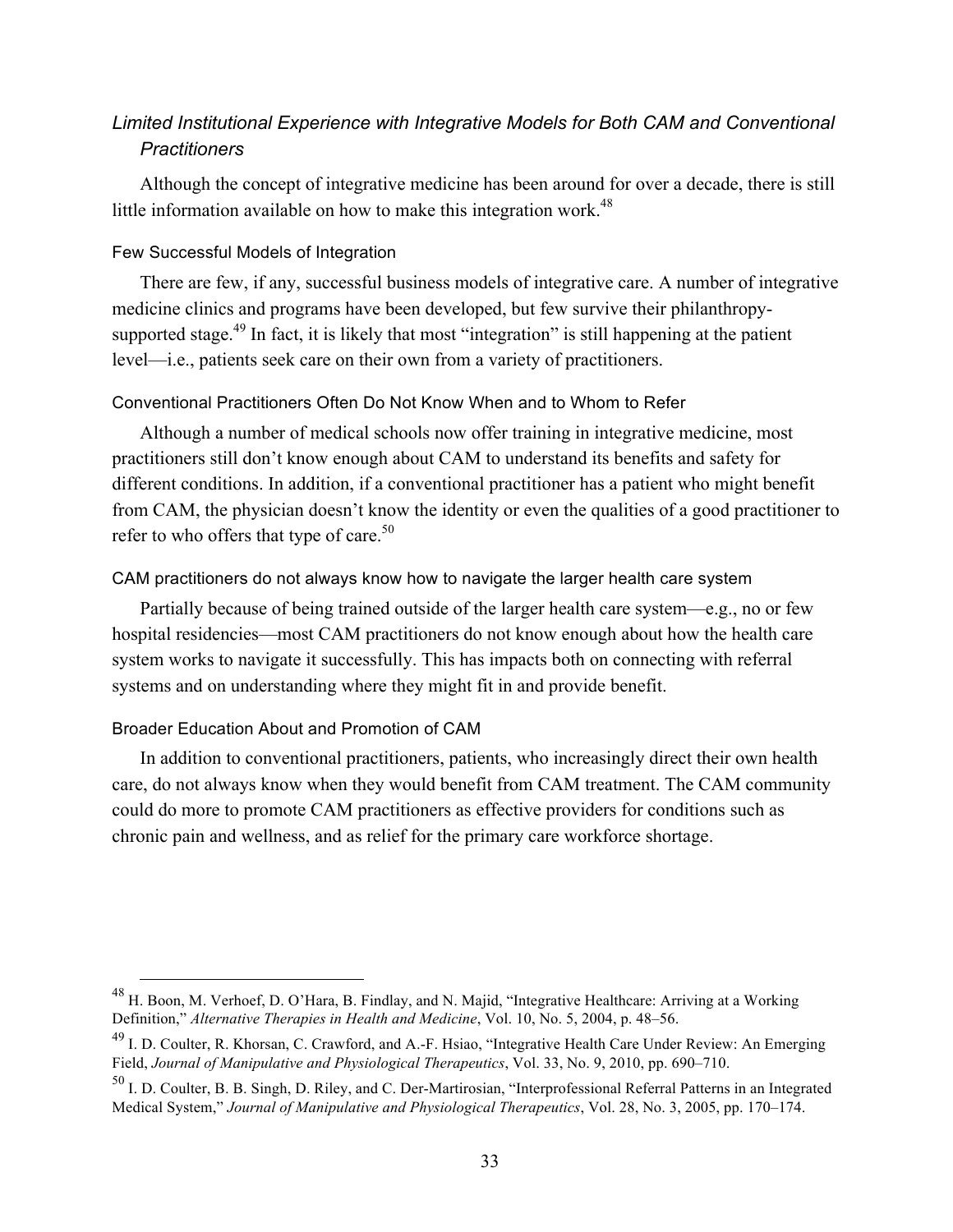#### CAM Practitioner Training in Best Practices

If CAM practitioners are going to promote themselves as primary care, chronic pain, and wellness providers, CAM training must be enhanced to ensure that these practitioners use best practices in these areas.

#### *Research*

The funding offered by various agencies for particular interventions and research methods also affects the ability of CAM professions to be recognized for their full scope of practice.

#### Types of Studies Funded

Most medical research is focused on the efficacy of a particular treatment. For studies in CAM, this is the efficacy of an acupuncture treatment using particular points, or of spinal manipulation following particular protocols. To understand the impact of CAM practitioners providing broader-based care, we need comparative effectiveness studies of patient management by a doctor of chiropractic or a naturopathic doctor versus a traditionally trained medical doctor. We also need studies that examine the effects and optimal mix of multidisciplinary care teams.

#### Longer-Term Studies Are Needed to Capture the Impact of Prevention and Wellness

As discussed earlier, many CAM professions are focused on healthful lifestyle changes and wellness. These approaches have been shown to offer both primary and secondary prevention benefits to patients under risk of or facing chronic disease.<sup>51</sup> The benefits of these types of interventions usually come years in the future. Therefore, research designs that allow the capture of longer-term outcomes, and funding for these types of studies, are needed.

## Areas of Need (Opportunities)

As noted earlier, the panel identified areas of need in the system (i.e., opportunities: places where the case for CAM could be made). The panel felt that one path to full recognition as a profession might be to utilize the unmet needs in the health delivery system as an opportunity for the CAM professions to offer a broader-based contribution. The areas of need (opportunities) identified included:

• care for patients with chronic disease that is wellness oriented versus disease management oriented. Panelists saw need for this care especially in areas where

 <sup>51</sup> R. L. Rosenthal, "Effectiveness of Altering Serum Cholesterol Levels Without Drugs, *Proceedings* (Baylor University Medical Center), Vol. 13, No. 4, 2000, p. 351–355; A. Silberman, R. Banthia, I. S. Estay, C. Kemp, J. Studley, D. Hareras, and D. Ornish, "The Effectiveness and Efficacy of an Intensive Cardiac Rehabilitation Program in 24 Sites," *American Journal of Health Promotion*, Vol. 24, No. 4, 2010, pp. 260–266; D. Vojta, J. De Sa, T. Prospect, and S. Stevens, "Effective Interventions for Stemming the Growing Crisis of Diabetes and Prediabetes: A National Payer's Perspective," *Health Affairs*, Vol. 31, No. 1, 2012, pp. 20–26.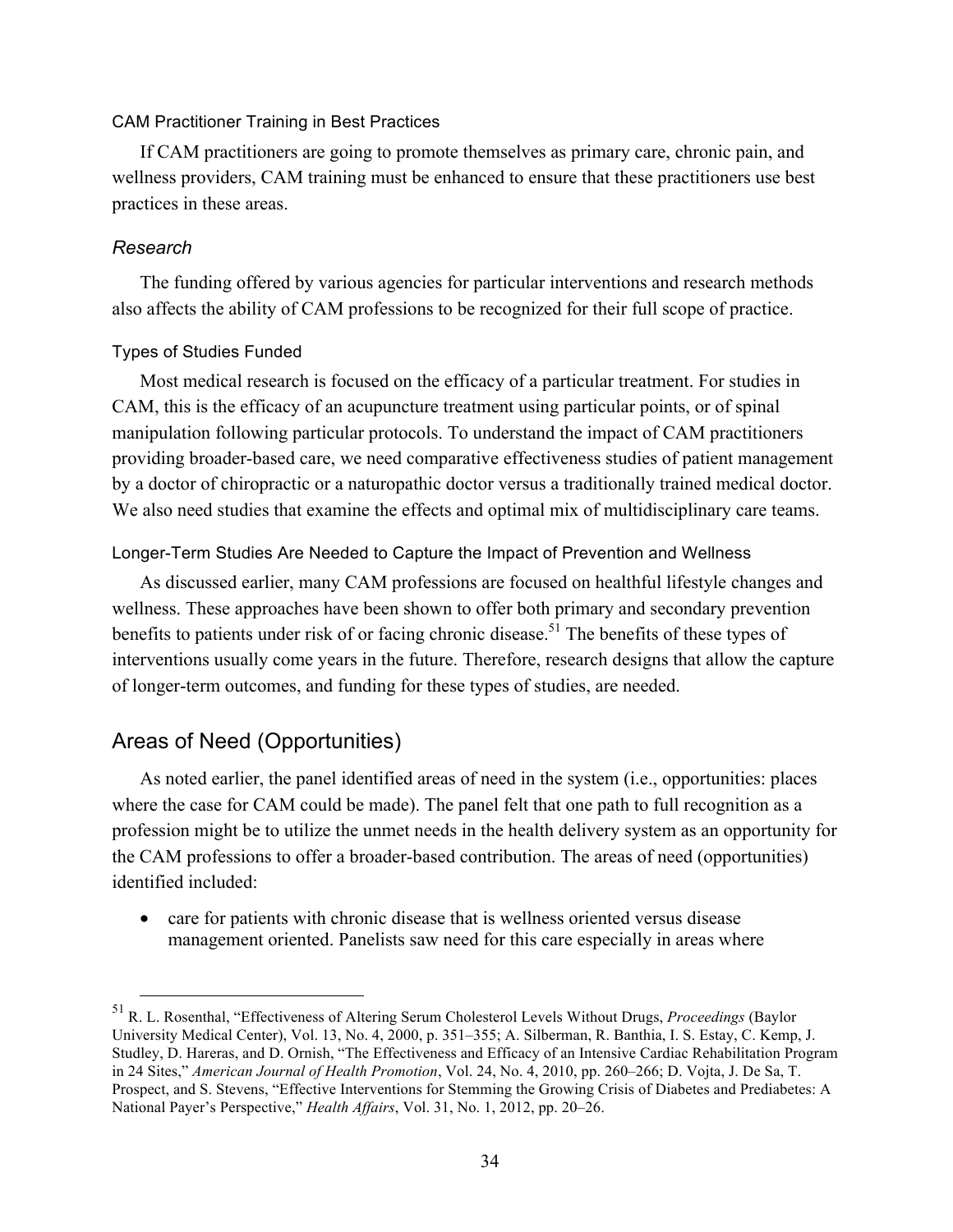conventional medicine is ineffective or rarely effective, where self-care is needed, and/or where conventional care is very expensive.

- care for patients with chronic pain and musculoskeletal conditions; CAM has the potential to offer safe, effective, nonaddictive, noninvasive therapies to address these conditions
- primary care. Patient management is at present fragmented and understaffed; CAM providers could offer care coordination, continuity of care, and an expanded workforce.
- lifestyle-related/caused conditions. Prevalence of such conditions indicates a need for more lifestyle-related education and interventions; CAM providers tend to include lifestyle change education in all visits.
- end of life care. As now offered, it is expensive and invasive.
- underserved populations, of which there are still many.

# General Solutions

Some general solutions were also proposed to the barriers identified, taking advantage of these opportunities. These were simply noted during the meeting, with the acknowledgment that each needed substantial future work to be fully developed and put in place:

- Demonstrate that physicians and CAM practitioners do similar E&M work and meet the audit requirements for this code.
- The CAM professions should work together to develop integrative care pathways.
- Develop and utilize CAM "ambassadors" who can negotiate between professions and "speak both languages" (CAM and allopathic medicine). These ambassadors can be developed through shared clinical training, shadowing, rotations, and residency.
- Take advantage of the funding available for demonstration projects.
- Consider developing a CAM-based board certification in integrative medicine.
- Consider developing a CAM-based Back Pain Recognition Program (the original was launched/offered by the National Committee for Quality Assurance). This effort could involve education, credentials, and residency.
- Consider other quality credentialing opportunities.
- Look into developing a CAM-based Accountable Care Organization (ACO).
- The CAM professions should work together in one area under one tent and get ahead together.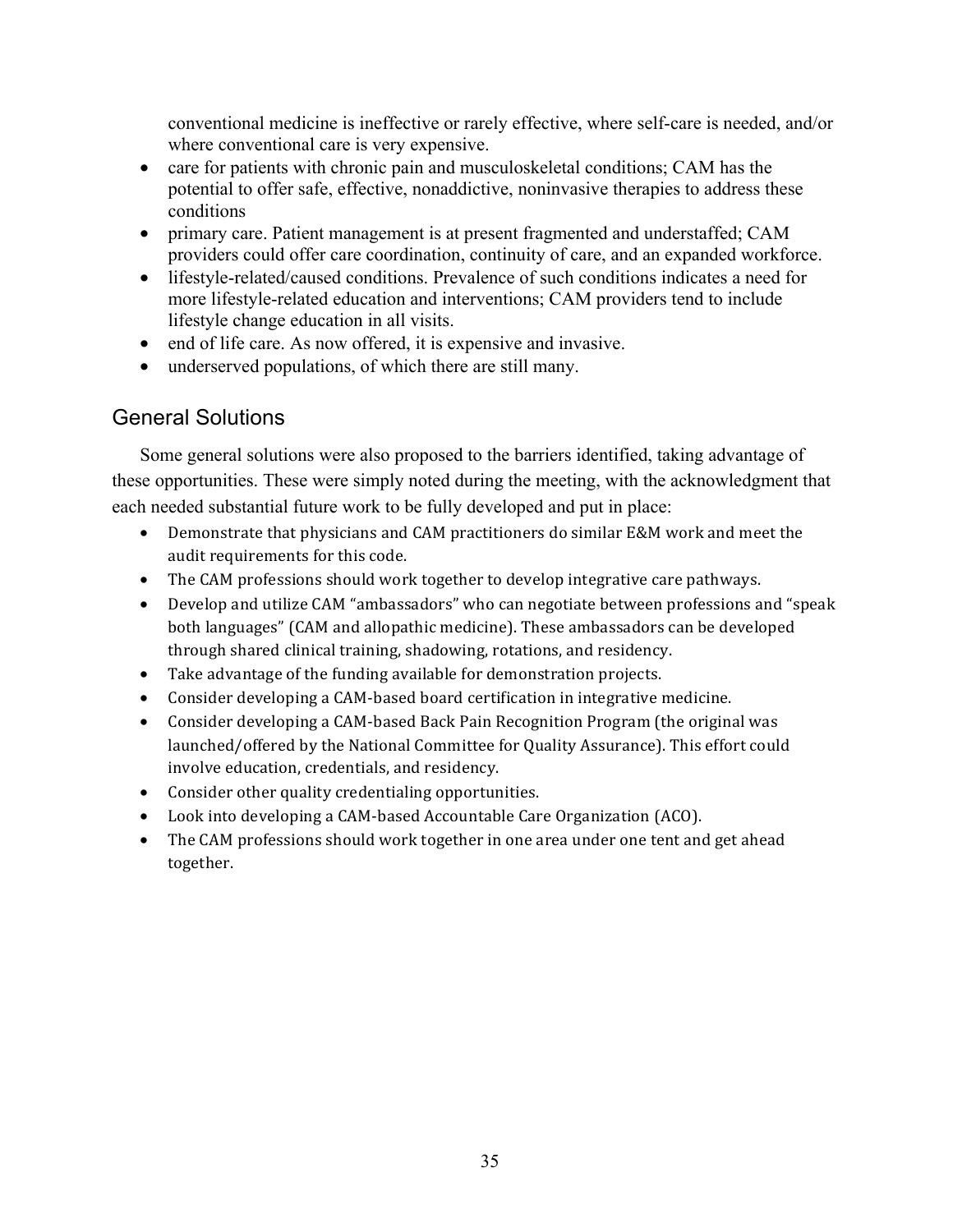The third component of this project involved assembling a panel of nine individuals with firsthand knowledge of how health policy decisionmakers view CAM and bringing them together for an all-day panel meeting at RAND's Santa Monica offices. Panelists were asked (and all panelists agreed) to step away from representing the specific organizations to which they belong and instead represent the perspective of decisionmakers involved with their type of policy(ies). The meeting was held on October 24, 2015. Short biographies of each health policy decision maker panelist can be found in Appendix B.

In advance of the panel meeting, a brief report generally containing the arguments put forth by the CAM panel as to why a broader use of CAM practitioners makes sense (i.e., the opportunities) was sent to the panelists for their review in preparation for the meeting. This report can be found in Appendix C. We decided not to send this panel a full report on the issues identified by the CAM panel because we wanted to see what comments they would make *de novo*.

The plan for the day was to go over the arguments made in the briefing paper for why CAM providers should be allowed to practice to the full extent of their scope of practice and then expand upon those issues and discuss barriers to this full practice in the morning. The afternoon was to be devoted to first prioritizing these issues and barriers and then coming up with potential solutions.

On the day of the meeting and after reviewing our planned agenda, the health policy decisionmaker panel reframed the meeting's topic from a focus on what would be needed to increase the scope and utilization of CAM providers to what would improve population health and achieve the triple aim—improving the patient experience of care (including quality and satisfaction); improving the health of populations; and reducing the per capita cost of health care.<sup>52</sup> Panelists argued for this change in focus because they felt that many types of providers were struggling to be allowed to practice to the full extent of their scope (e.g., nurses), and there was no reason why CAM providers should be treated any differently than any other type of provider.

Additional points made along this line include:

- Payers are not interested in having more types of attending doctors.
- The various CAM professions are not equivalent to each other, so they could not be discussed in aggregate.
- The goal should be what is best for the patient, not what the provider is called; how can we allow whoever can best address the needs of the patient to have access to that patient?

 <sup>52</sup> Institute for Healthcare Improvement, *IHI Triple Aim Initiative,* 2015.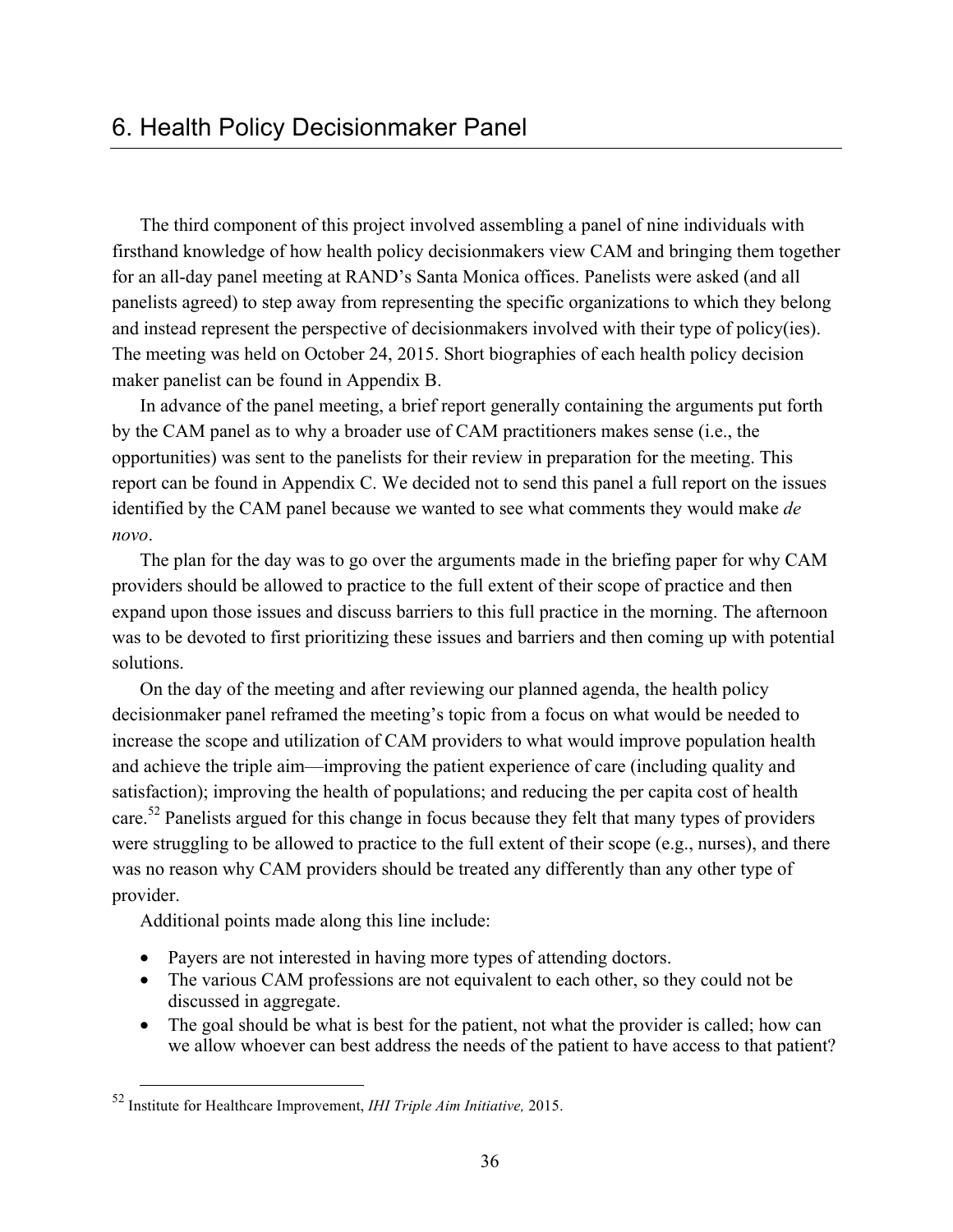- New proposed models of care will have more appeal if done for the benefit of patients and the nation rather than as a CAM priority.
- It is not about the profession type; it is about who can lead patients to better care.
- Health programs need the flexibility to pay for services that they think are effective for patient care. Therefore, there is no need for the government to define the role of every single profession/modality.
- The idea of increasing the scope and utilization of CAM providers can't be sold simply as more CAM; what is needed is the flexibility to include CAM.
- Does the profession need to be identified? If it is known that acupuncture or cognitive behavioral therapy works, it is possible that no one cares who does it.

# Interprofessional Multimodality Teams

The bulk of the discussion during the day was centered around the concept of care offered by interprofessional multimodality teams, also called a multimodal community-based model. The panelists noted that current treatment by either CAM or non-CAM providers is performed in siloes and, as a result, care received by patients does not necessarily address conditions in an integrative or coordinated manner—also referred to as "siloed chaos." The panel proposed the implementation of a primary care system focused on multimodal care that could include CAM. Most of the panel agreed that these types of teams make sense and could be where health care needs to go in the future. It also satisfied the general belief that, to be relevant, this project and report needed to consider the rapidly emerging future state and not reflect the old/present state.

### *How These Teams Might Work*

A number of points were discussed regarding how these multimodal teams might work, including that neither the full team, nor even more than one member, might be needed for every patient and problem. It was recommended that these teams provide not just medical care, or care for a particular episode, but also wellness care, prevention, and support for lifetime health. The team should also, if possible, consider the social determinants of health and the health of the patient's family. True primary care is self-care. Team providers should all provide information to patients about how to care for themselves. These models already exist, and they are called integrative medicine.

### Who Should Be on the Team

There were several opinions as to the composition of the multimodal team of providers. Some argued that if the incentives and goals are set correctly, each team would be created organically. Others stated that it could be population or employer specific. In terms of organization, most agreed on the following points:

- The patient is a member of the team.
- Team members should know each other and what each brings (e.g., approach, modalities) to patient care.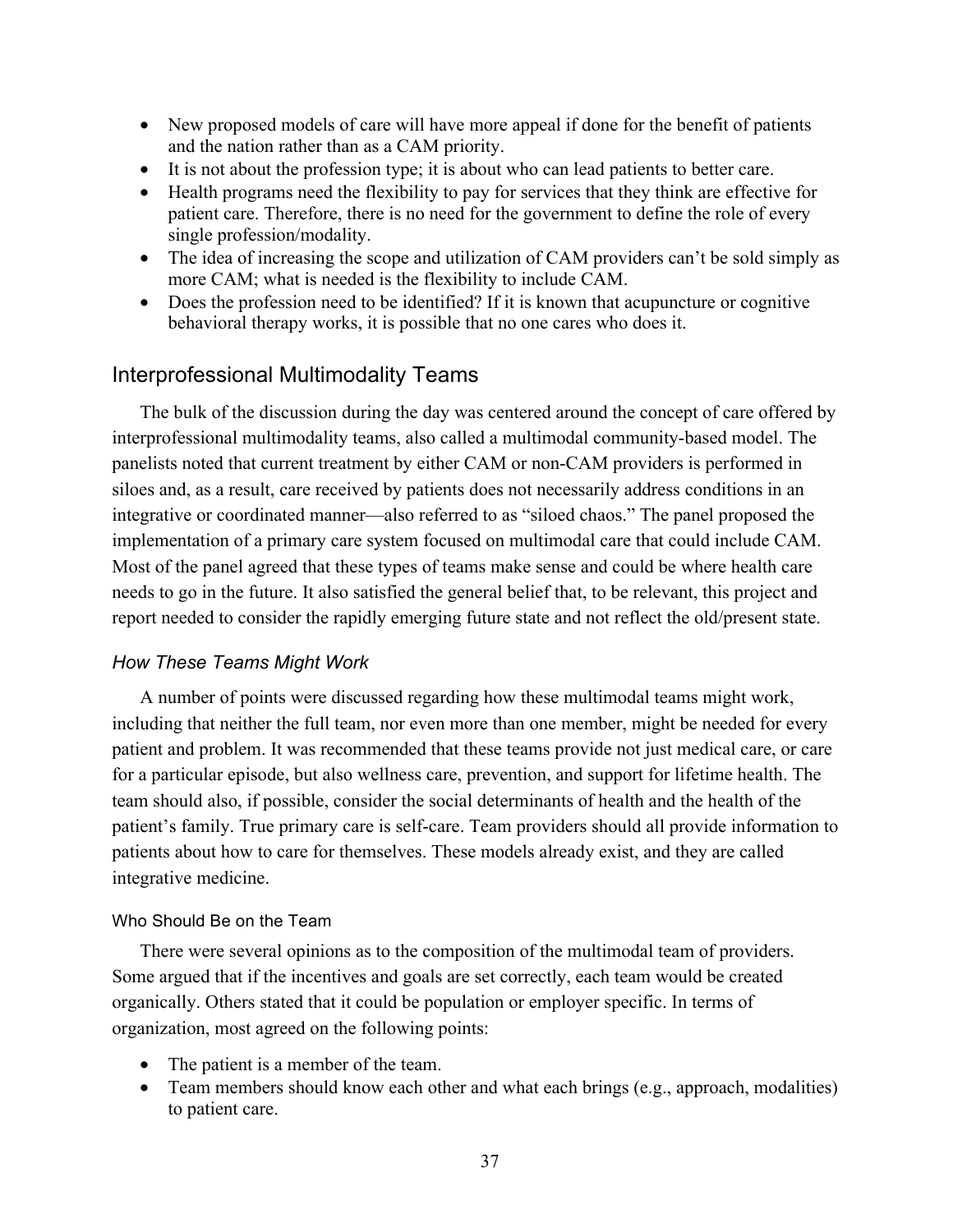- Team members likely need to be licensed (or somehow credentialed) in the types of care they provide.
- CAM providers might not be able to provide primary care, because they do not have the residency experience to handle all the issues patients bring, and some don't have the ability to diagnose.
- The teams could include CAM providers, but this would be the decision of each team.
- Health coaches may be able to help.
- Team members should be included more by what they do than by their degrees.

### Who Should Lead the Team

A multimodal team should be headed by a designated lead whose role and incentive would be to provide the highest level of care, as well as decrease its cost. A decision will need to be made as to who is accountable for the care provided by the team. One panelist noted that under fee for service, practitioners are not accountable; the payer is. One idea was that the leadership should depend on the situation or condition. For general primary care, a physician may be in charge of the team (but not necessarily). However, if the patient presents with a back problem, maybe a chiropractor should be in charge and the key provider.

### Additional Issues That Would Need To Be Resolved

In addition to the makeup of the team and its leadership, there are a number of other issues to resolve, including

- What does care coordination and management mean? This usually requires data, and a person who pays attention. Panelists noted that for the latter there is no particular certification. There are several types of individuals who might be involved with the team but might not need licensure (e.g., health educators).
- How would billing be restructured (incentivized) so that costs do not increase? Payment incentives that create accountability and flexibility for care based on both cost and outcomes are needed.
- Integrated medical record systems that can interface with other systems are needed.

# The Need for Health Literacy

The concept of health literacy came up a number of times in the panel's discussions as a barrier for the integration of CAM in the delivery of health care. Often the term health literacy is used only in terms of the patient's understanding of the health care system and his or her care. However, in the panel's discussions this term was also used in regard to providers (both CAM and non-CAM) and their understanding of the health care system and each other, and in terms of employers and other policymakers and their understanding of CAM and multimodal teams, and how they could be used in the health care system.

Patients need to be informed on the variety of providers who can treat their condition. For instance, patients could be introduced to chiropractors before one is needed so that they have a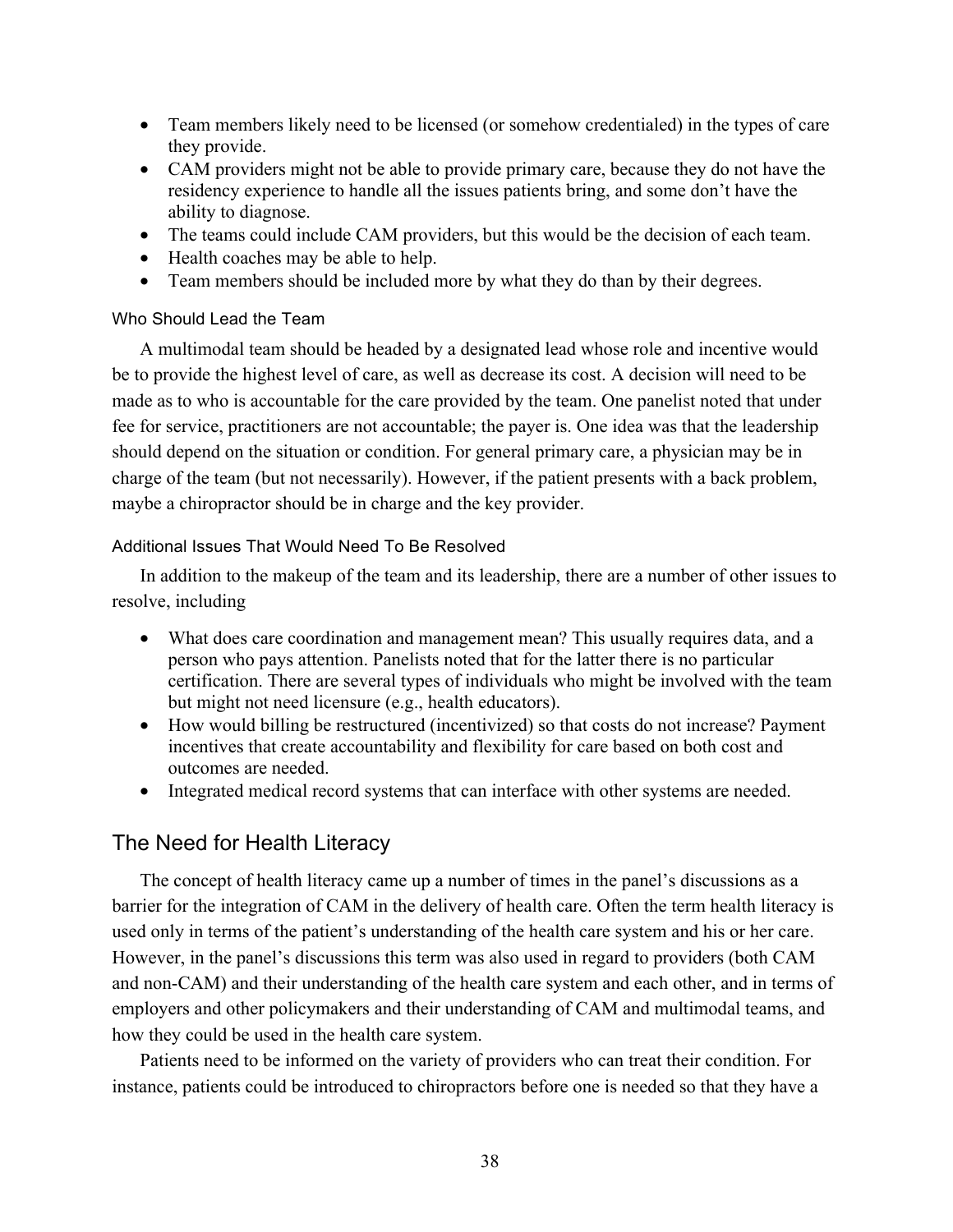better understanding of their options for the treatment of pain. On the other hand, barriers to accessing CAM treatments (e.g., limitations imposed by insurance companies) restrict the exposure of primary care providers to alternative forms of care.

Improvement of health literacy can (and should) take several paths. For the general population, the primary and secondary education curriculum could inform individuals of their health care options and how to access appropriate care early on. Groups can also screen and certify providers and educate the public so that consumers better understand the services provided by different professionals. For both CAM and non-CAM providers, training should include lessons on how to participate in a multimodal health care team. CAM providers are not trained to work with other CAM professionals. They are trained to work on their own. In addition, interprofessional education would broaden providers' ability to refer patients to alternative treatments. It might help to locate a CAM training program in a conventional medical school.

# Regulatory and Coding Issues

A number of specific regulations and coding issues currently act as obstacles and may even preclude the creation of multimodal teams that include CAM within mainstream settings. These will need to be addressed before such teams can be adopted broadly. Note that some of these also came up as comments by the CAM expert panelists on the briefing paper and in their meeting. These include the following:

- For the CAM professions to be recognized and their practitioners hired as salaried providers to practice at VA facilities, each provider type needs a Qualifications Standard and a new occupation code. The creation of a Qualifications Standard is a VA Central Office process, currently under way for licensed acupuncturists. An OPM occupation code exists for chiropractors; however, no processes have been started to create these codes for the other CAM provider types. In the meantime, some local VAs have been able to hire individual CAM providers, particularly acupuncturists, using other occupation codes. Unfortunately, this practice is not uniform, and the lower salary limit may prevent recruitment of high-quality licensed acupuncturists. In addition, it is uncertain whether these practitioners will be able to be grandfathered into the full occupational code for their profession when it becomes available.
- At present, Medicare reimburses chiropractic doctors for only three CPT codes. These codes are for chiropractic manipulative treatment for one or two, three or four, or five regions of the spine—CPT codes 98940, 98941, and 98942, respectively. Chiropractors cannot provide their services at home (the "993" codes), nor can they charge for patient evaluation and management (the "992" codes). This is due to the limitations laid out in the definition of chiropractors as physicians in the Social Security Act, which would require an act of Congress to change.
- There is a huge statutory hurdle in the ACA, where a limited number of practitioners are considered to be primary care providers. The evidence concerning what professions and professional types are primary care providers under the ACA is circumstantial at best;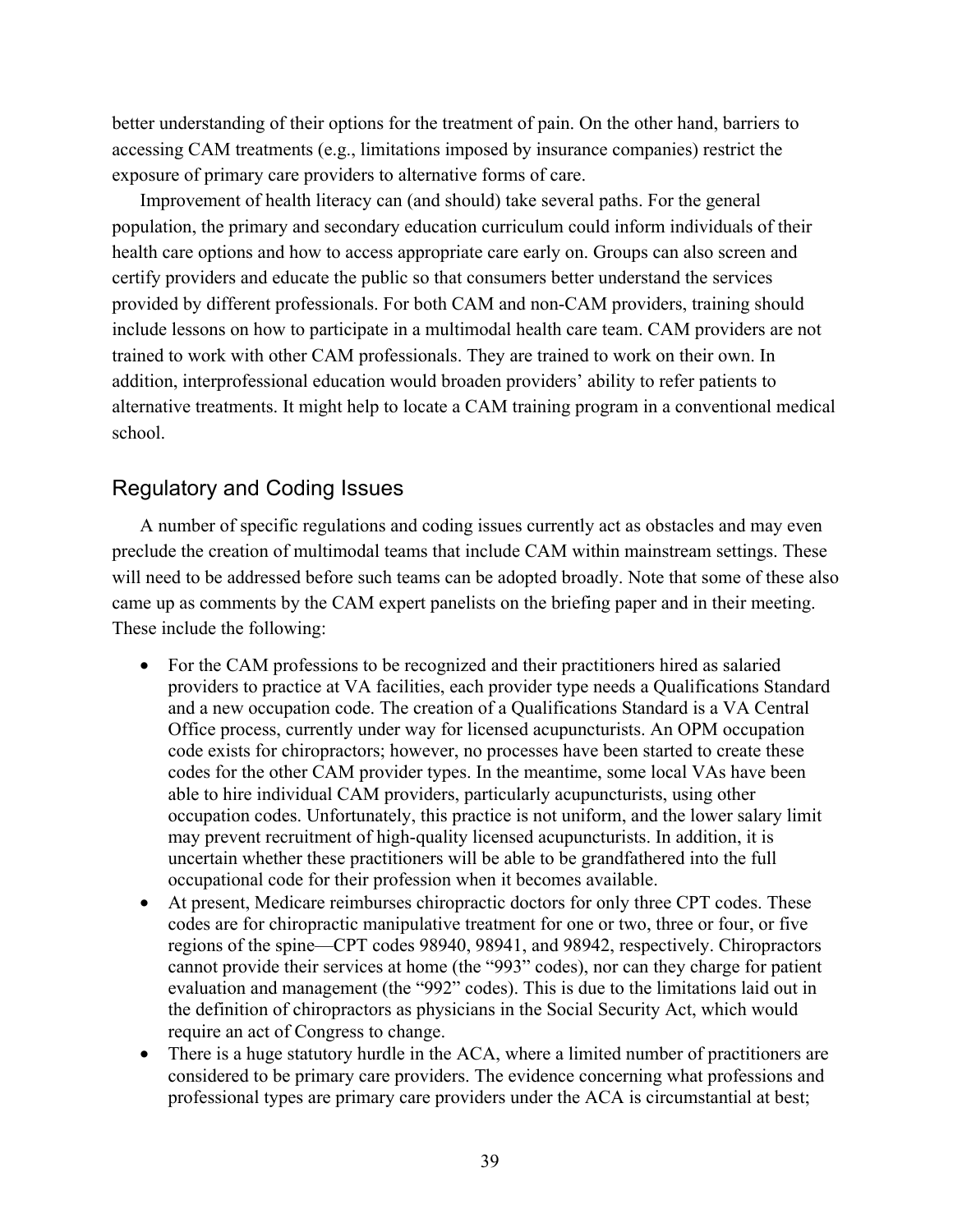nonetheless, the act comes as close as the federal government ever has to stating definitively that medical physicians trained in general internal medicine, family practice, and pediatrics are primary care physicians, and nurse practitioners and physician assistants practicing in primary care are primary care practitioners. This stance is similar to that taken in the  $\frac{1996}{100}$  IOM report on primary care.<sup>53</sup> Whereas doctors of chiropractic and licensed complementary and alternative medical providers are included in the definitions of the health care workforce and of health professionals in the ACA (see Section 5101, Definitions), they are listed separately from primary care providers. The ACA also seems to refer back to the Social Security Act's (SSA's) definitions of medical physicians, nurse practitioners, and physician assistants (see Section 5501 (a) (1) (x) (2)), but completely ignores the SSA's reference to chiropractors as physicians.

- The DoD adopted a fee schedule scheme (i.e., relative value units or RVUs) to capture the workload and value (hypothetical revenue-generating capacity) of its medical facilities. Under this system providers who are Provider Type 01 (e.g., physicians, dentists, chiropractors) or 02 (e.g., physician assistants, nurse practitioners, social workers, psychologists, physical therapists) record the work they do using CPT codes, and these codes have assigned to them RVUs and regionally adjusted dollar values. Provider types other than types 01 or 02 generate no RVUs from the work they perform; thus, they are considered to be a cost to the facility. And if they reduce the work of the type 01 or type 02 providers, they can also reduce the facility's RVUs. Provider type definitions and their connection to RVUs are decided in the DoD Business Rules. The Medical Expense and Performance Reporting System (MEPRS) is the DoD Business Rule system of record, and the MEPRS Management Improvement Group can recommend changes to the Business Rules. Without a change to these rules, all CAM practitioners other than chiropractors would be considered cost add-ons to military treatment facilities.
- The Congressional Budget Office (CBO) scores (i.e., puts cost estimates on) hundreds of different programs and proposals that come before Congress. Up until this year the CBO's cost estimates ignored cost offsets. For example, the cost of expanding chiropractic services in the VA included only the salary cost of the additional chiropractors, and not what could be saved in avoided surgeries. Starting this year, Congress has instructed the CBO to perform "dynamic scoring," where many more factors are taken into consideration. However, this dynamic scoring is going to be done only on very expensive and far-reaching items such as immigration or tax reform. Therefore, this remains a barrier to educating Congress on the full impact of its decisions regarding CAM.

### Next Steps

The panel discussed a number of issues that need to be addressed to move the health care system to successful multimodal care that can achieve the triple aim. In addition to addressing the coding/regulatory issues described, these include the following:

 <sup>53</sup> Institute of Medicine, *Primary Care: America's Health in a New Era*, Washington, D.C.: National Academies Press, 1996.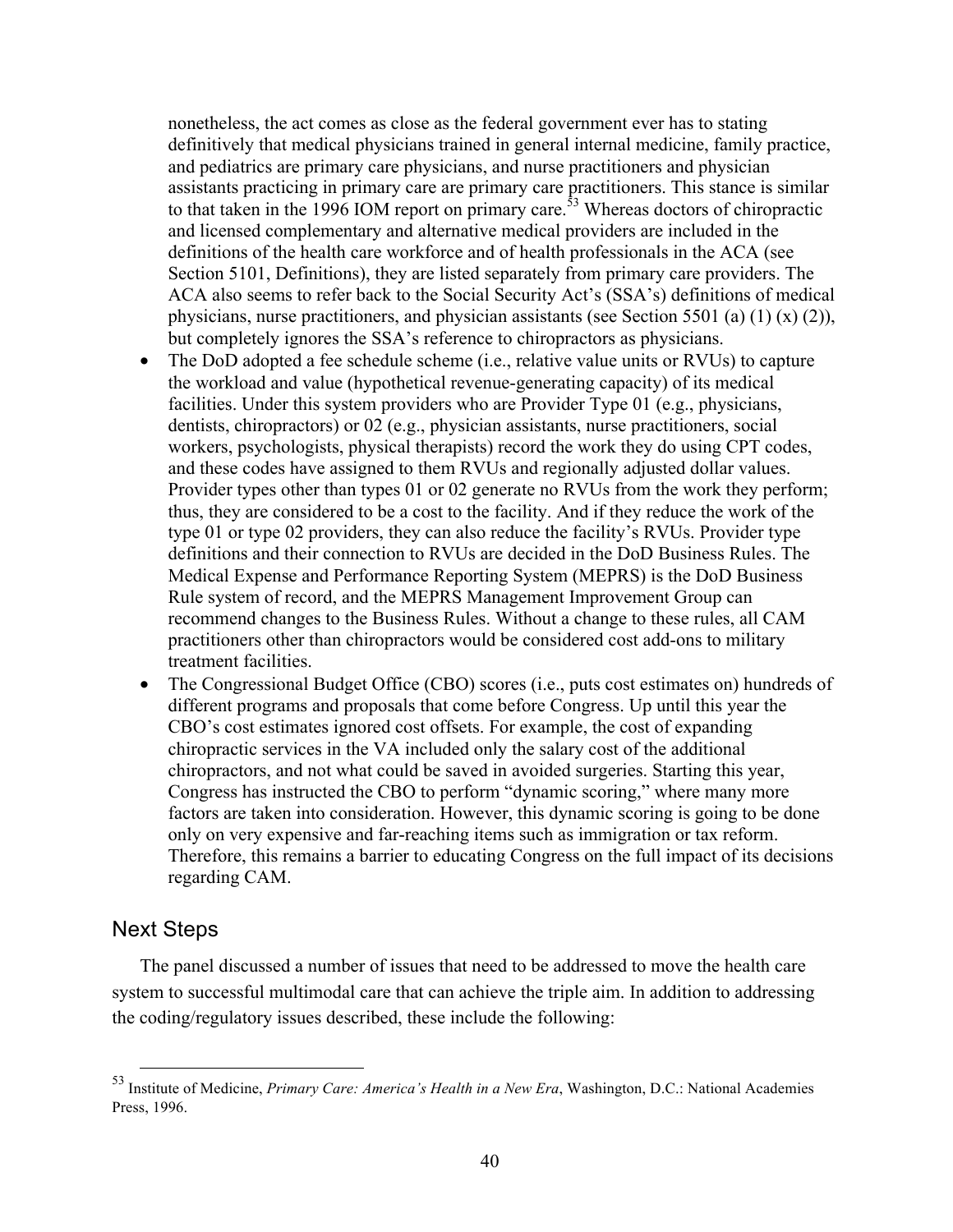- Focus on employers as the group with the biggest incentive to get this right because they can affect not only their health care costs, but also their employees' health and productivity. The military has a similar incentive.
- A business plan is needed to sell the multimodal team for large employers. This plan should highlight the triple aim–relevant outcomes.
- Recruit private-sector champions (i.e., large employers) willing to test and demonstrate the effectiveness of multimodal teams.
- Conduct prospective comparative studies and/or demonstration projects to generate evidence. One focus could be to demonstrate that approaches that include CAM can be effective replacements for harmful therapies such as opioids. The issue of whether CAM is an add-on or a substitute should be addressed.
- Align benefits and incentives in insurance packages (i.e., benefit design). Proper incentives should be in place for health plans, providers, and patients. For example, if patients with back pain have to pay six times the co-pay to see a chiropractor compared to a PCP, the clear signal to them is to avoid the chiropractic provider.
- Consider bundling the payment for a particular disorder. This scheme can contain limits for where it can be used—i.e., not all of the funds can be used for invasive modality and payment structures can be based on outcomes.
- All types of prevention (primary, secondary, and tertiary) are important goals for the multi-modal teams in their pursuit of the triple aim. A way to reimburse providers for this care, more training on how to promote prevention, and more research on effective prevention of each type are all needed.
- In addition to the other health literacy suggestions made earlier, consider a public service campaign to educate all groups on multimodal teams.
- Consider other ways to make the professions more collaborative, to reduce the fight between the guilds. Approach each other and ask: "how do we work together better?"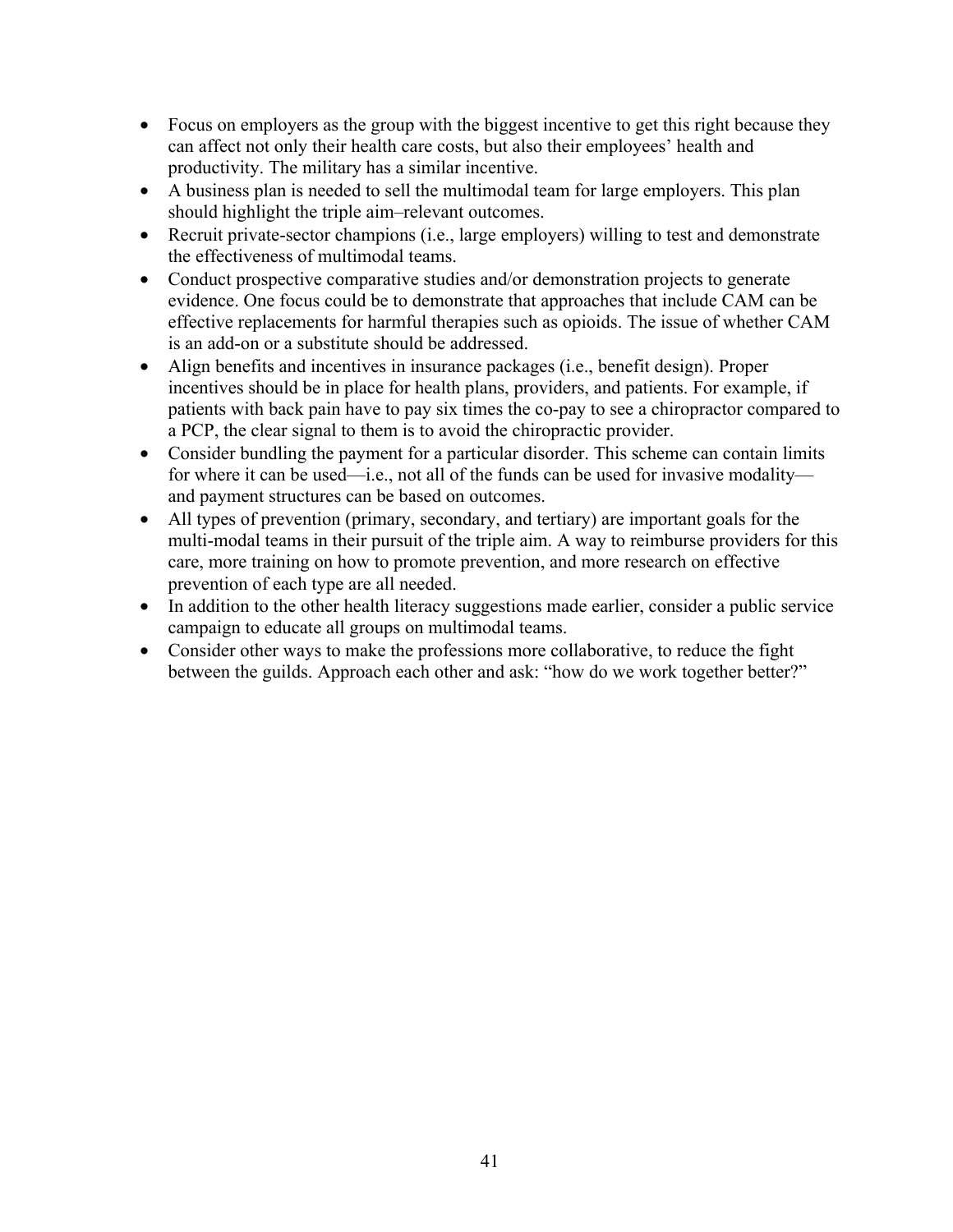In this project we had the advantage of input from a broad range of experienced and intelligent thinkers. As can be seen, the issues involved are complex, and both panels have a goal of improving patients' health. Both panels also brought up a number of the same issues, although with different emphases. These issues are summarized here.

# Employers Are Important

Both groups recognized that employers are a key group in shaping the future health care system. Employers have more incentive to help improve individual health than most organizations in that (1) they pay (at least partially) for the growing cost of health care, (2) they also incur costs when their workers are injured and disabled, (3) the health of their workforce affects their productivity, and (4) good health care increases worker loyalty and can reduce turnover.

It was also noted in both panels that to support CAM and multimodal teams, employers will need a good business case. This care has to be shown to be safe, effective and cost-effective.

# Education and Health Literacy Are Essential

The CAM professions face a huge educational challenge. Patients need to be educated about their options for health care and how to find CAM providers. Conventional providers need to be educated about CAM and CAM providers, and visa versa. Also, CAM providers need to learn how to work with each other across professions. All providers need to learn how to work in multiprofessional multimodal teams. Finally, employers and policymakers need to be educated about CAM and its potential benefits.

# CAM Professions Need to Work Together

In addition to CAM providers learning to work together across professions, the various CAM professions also must learn to work together/collaboratively toward mutual goals. Two examples of organizations offering cross-profession collaboration in CAM are discussed in Appendix D.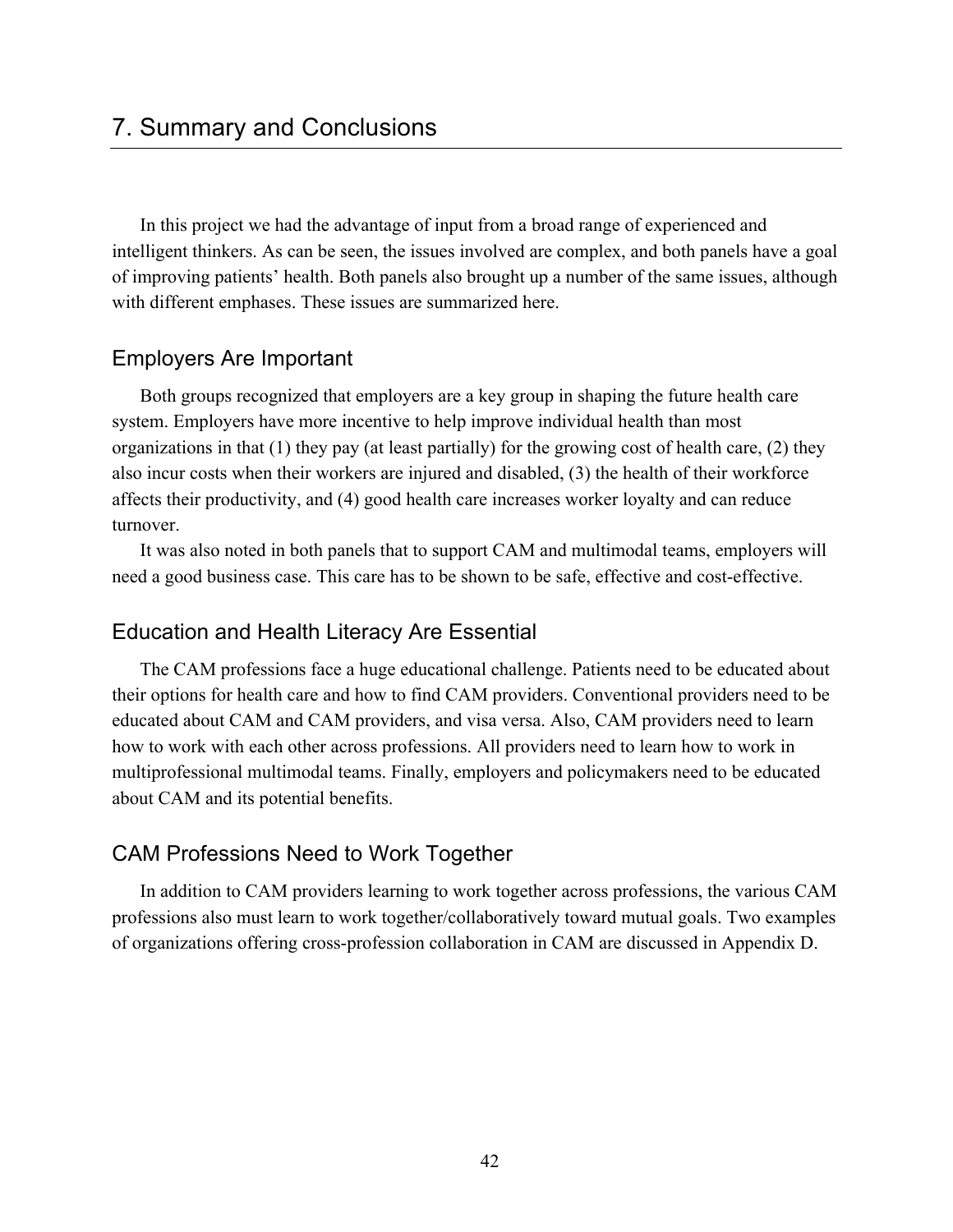# Federal and State Laws and Regulations Limit the Inclusion of CAM in Health Systems

This project uncovered a number of barriers to the further incorporation of the CAM professions in federal and state laws and regulations. These have been described in more detail previously, but here are some highlights:

- **Medicare and the Social Security Act.** Medicare is allowed to reimburse care only for a physician's services as defined in the Social Security Act (Section 1861). Chiropractors are included in that definition of a physician. However, they are included in the definition only for the provision of chiropractic manipulative treatment of the spine, and although the Affordable Care Act refers to the physician definition in the Social Security Act when describing primary care, it does not refer to the section covering chiropractors. Medicare coverage seems to be the basis for many other health-related policies—e.g., coverage under some state Medicaid systems, VHA reimbursement for outside care, medical education loan repayment programs, and residency funding. For other provider types to be covered by Medicare, and for there to be broader coverage, the Social Security Act would have to be changed (by an act of Congress). Steps could also be taken to separate these other policies from Medicare.
- **Hiring at the VA and possibly the DoD.** In order to hire licensed acupuncturists, naturopaths, and massage therapists as salaried providers to practice at Veterans Health Administration facilities, VA Central Office needs to create new qualification standards and occupation codes. This will ease the process of hiring these CAM practitioners as members of their professions at the VA, and since the DoD also uses these occupation codes, it may also ease hiring there.
- **Relative Value Units.** To be counted favorably in the DoD's military health system, health care providers need to be seen as generating relative value units (RVUs). Right now providers who are Provider Type 01 (e.g., physicians, dentists, chiropractors) or 02 (e.g., physician assistants, nurse practitioners, social workers, psychologists, physical therapists) can generate RVUs. The DoD business rules would have to change for other CAM practitioners to be included in these Provider Types.
- **The Affordable Care Act and primary care.** The ACA identifies a limited number of practitioners as primary care providers. Doctors of chiropractic and licensed complementary and alternative medical providers are included in the definitions of the health care workforce and of health professionals in the ACA (see Section 5101, Definitions). However, they are listed separately from primary care providers, though there is no specific prohibition of CAM providers for primary care.
- **Congressional Budget Office scoring.** The Congressional Budget Office (CBO) scores (i.e., puts cost estimates on) programs and proposals before Congress. Up until this year the CBO's cost estimates ignored cost offsets, which makes an increase in the numbers of any type of practitioner look like a cost add-on even if it generates cost savings. Proposals before Congress regarding CAM should ask instead for "dynamic scoring," where more factors are taken into consideration, or plan to provide other evidence of potential cost savings.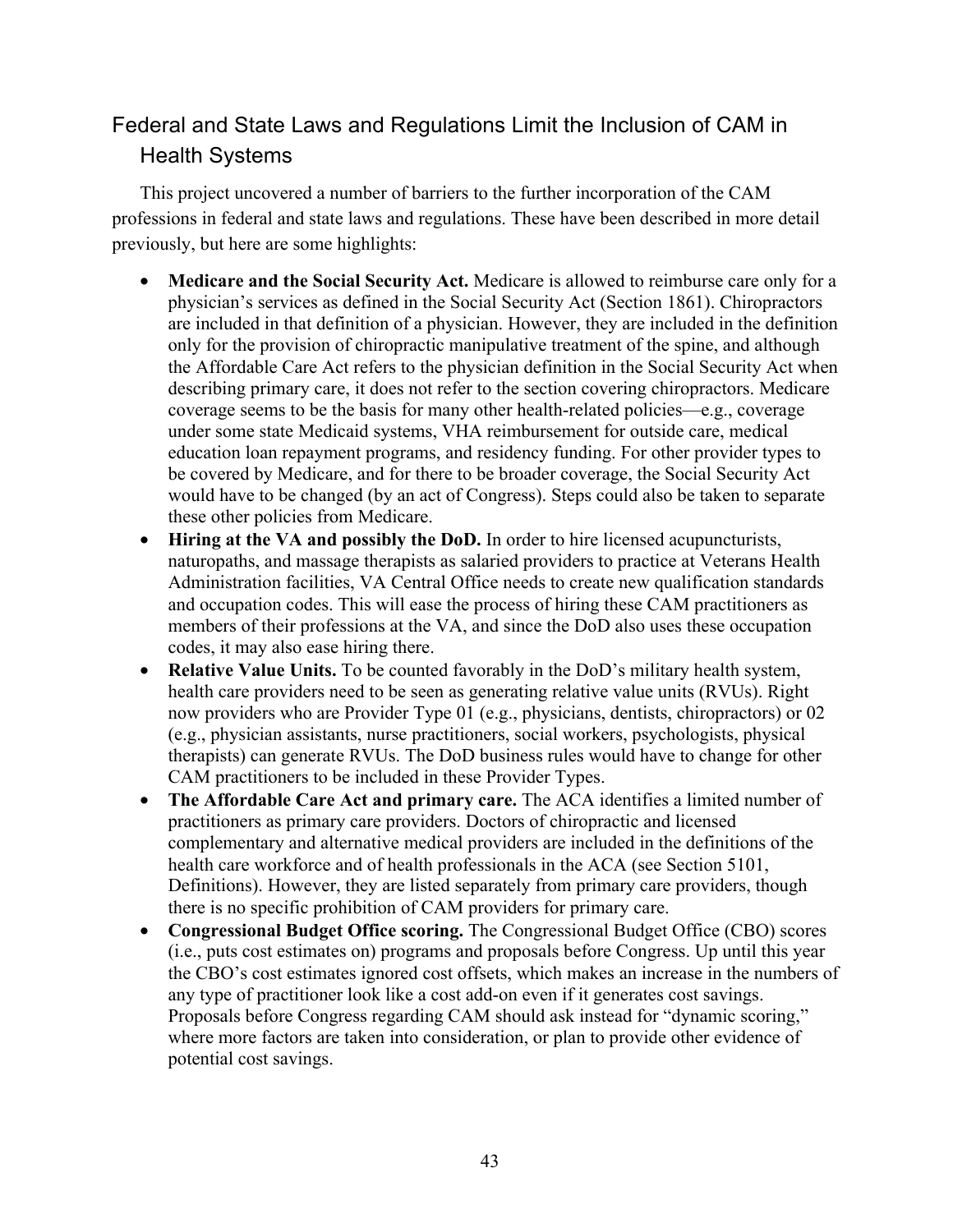- **Business relationship regulations.** The various state and federal laws that designate allowed business relationships, including ownership of or financial interest in related businesses and employer-employee relationships, need to be identified and addressed.
- **Malpractice coverage.** Barriers due to dramatically increased malpractice coverage costs for CAM providers caused by joining a conventional medical practice (i.e., creating an integrative medicine practice) should be identified and addressed.

# **Conclusion**

As noted in this report, what began as a somewhat simple task—identify the issues related to full professional recognition versus modality recognition only—turned out to be a complex endeavor that has a wide range of policy implications. A wide range of stakeholders and social institutions would need to be involved in making policy changes. This adds considerably to the complexity surrounding any attempt to create solutions. Given the number of vested interests at play here, perhaps the single driving force should be what is best for the patient and for health care delivery to the population. Historically, each CAM profession has had to struggle alone to achieve its professional status; an approach that reinforces professional siloes. In this respect the CAM professions face challenges that were true for all the health care professions. But the process can be a lengthy one. It took chiropractors close to 100 years to achieve their present level of recognition. Such a lengthy endeavor is in the interest of neither the patients nor the health delivery system. Furthermore, across the full spectrum of health care services, the silo approach is slowly being revamped. Appropriate care ultimately should mean getting the right care for the right person at the right time, for the right problem, from the right provider, in a safe and cost-efficient manner. Where currently that might mean the appropriate care should be from a CAM provider, the current policies work against that outcome.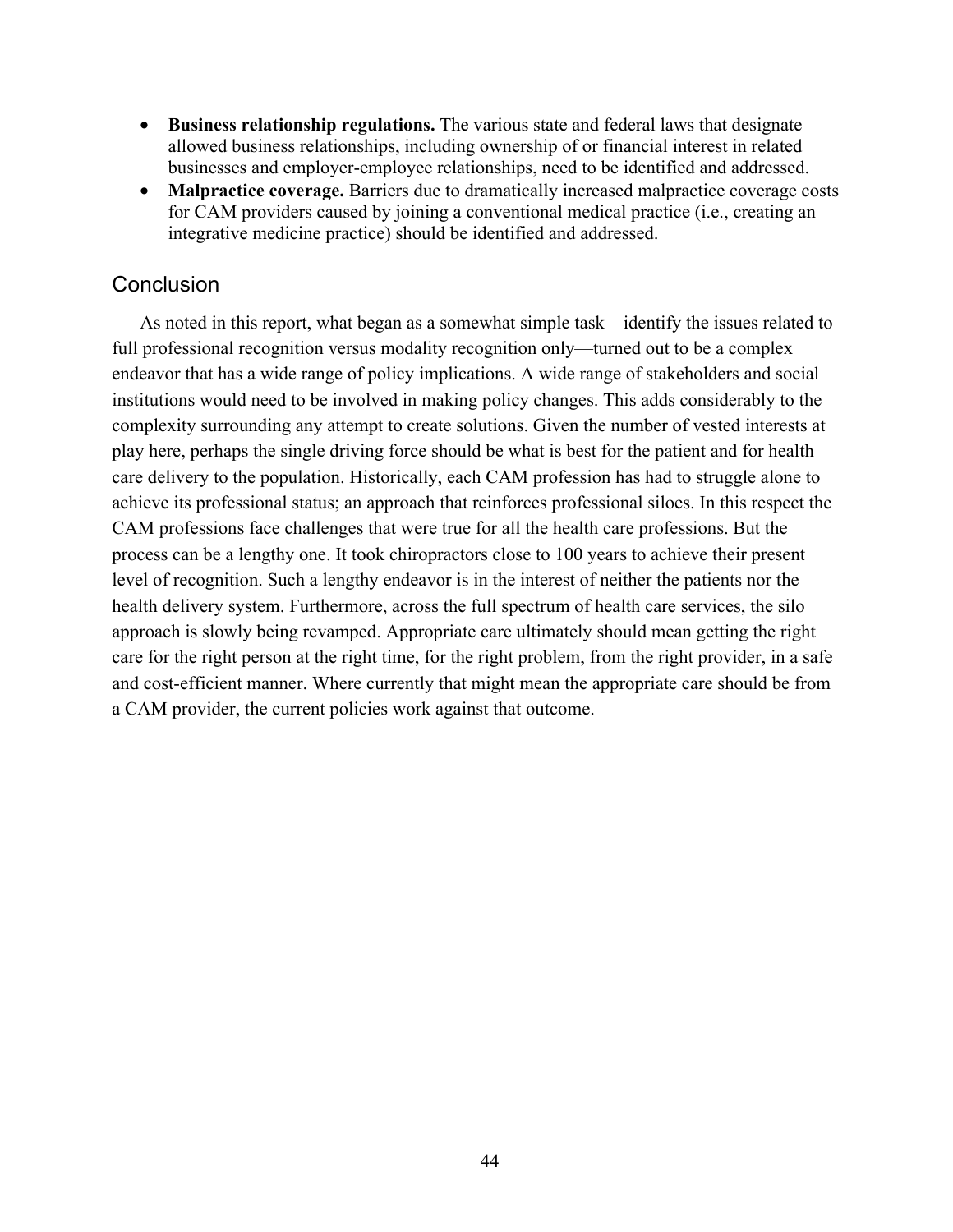**David Canzone, DOM**, is a Doctor of Oriental Medicine licensed in New Mexico. Currently, he serves as vice chair on the board of commissioners of the National Certification Commission for Acupuncture and Oriental Medicine (NCCAOM). He was appointed by Governor Gary Johnson to the New Mexico Board of Acupuncture and Oriental Medicine and served from 1996 to 2003, finishing service as board chair. He has served on various task forces for health policy under the two subsequent governors. In 1996 Dr. Canzone worked with St. Vincent's regional hospital to create credentialing for DOMs as medical staff associates. He assisted in writing standards for credentialing, clinical pathways, and scope of practice for Oriental medicine in the hospital. He designed and managed an oncology program integrating acupuncture and Oriental medicine at New Mexico Cancer Care Associates, Santa Fe, from 1998 to 2002. From this relationship, a freestanding integrative medicine center was created to treat and educate oncology patients and their families. On a national level Dr. Canzone has served on various committees for regulation and licensing, certification and policy. He has been active in lobbying efforts in New Mexico to help establish one of the most comprehensive scopes of practice for AOM in the country. Dr. Canzone has been in private practice since 1989 in Santa Fe,. He works with his wife, Sandra Canzone, DOM. The clinic has three DOMs and a massage therapist. A subspecialty of the clinic is the treatment of oncology patients to mitigate the side effects of conventional therapies. Sandra Canzone is the cocreator of the Peregrine Institute, a 300-hour certification program in oncology massage.

**Christine Goertz, DC, Ph.D.,** received her Doctor of Chiropractic degree from Northwestern Health Sciences University and her Ph.D. in Health Services Research, Policy and Administration from the University of Minnesota and completed a AHRQ/NIH-funded postdoctoral fellowship at the University of Minnesota. She then spent three years as a Program Officer at the National Center for Complementary and Alternative Medicine (NCCAM), National Institutes of Health (NIH), managing a \$50-million portfolio focused primarily on musculoskeletal disorders. She is now the vice chancellor of research and health policy at Palmer College of Chiropractic. Dr. Goertz has been involved in the investigation of complementary and alternative medicine in military populations for more than ten years. She served as a research consultant to Birch and Davis, Inc., becoming a member of the study team for the Department of Defense Chiropractic Health Care Demonstration Project in 1997. She later joined the Samueli Institute, spending four years as an independent scientist and in research administration positions of increasing responsibility focused on the study of CAM in the military. She has also been an adjunct assistant professor of preventive medicine and biometrics at the Uniformed Services University of the Health Sciences, Bethesda, Maryland, since 2004. During her tenure at the Samueli Institute, Dr. Goertz was principal investigator on a multimillion-dollar cooperative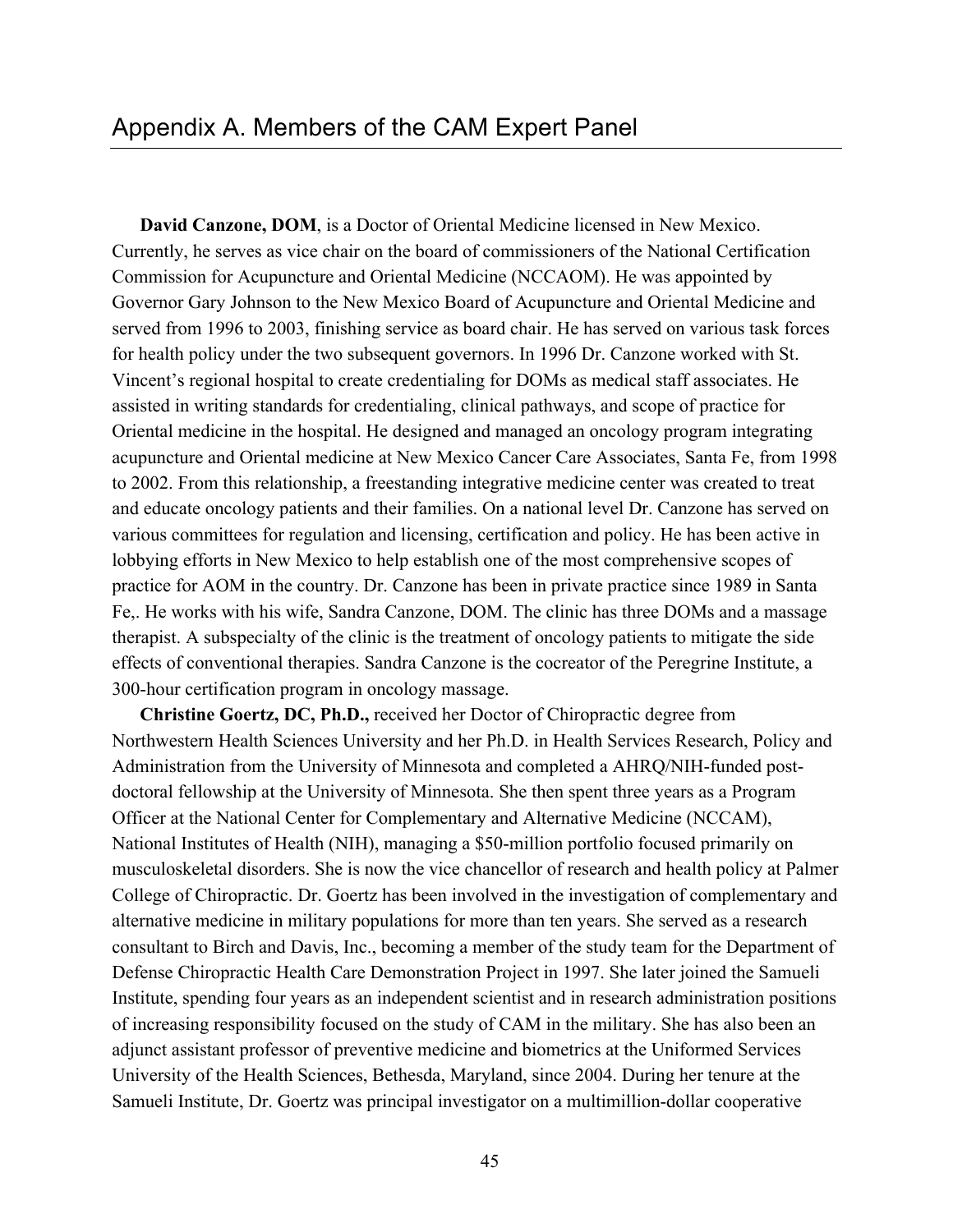agreement to evaluate the use of dietary supplements in the military, PI on a Department of Defense grant to conduct clinical trial pilots on the use of CAM in the military using the Practice Outcomes Development System (PODS), and co-PI of a center grant to study integrative medicine in the military (CRIMM). Relevant accomplishments include the addition of questions relative to CAM and dietary supplement use to the 2005 DoD-wide Health Related Behaviors Survey and the successful conduct of a randomized controlled clinical trial to evaluate acupuncture for acute pain in the emergency room at Andrews Air Force Base. Since joining Palmer College of Chiropractic in 2007, Dr. Goertz has completed a survey of chiropractic practice characteristics in the VA, a survey of chiropractic practice characteristics in the DoD, and a randomized controlled clinical trial evaluating the effectiveness of chiropractic care in enlisted military personnel at Fort Bliss in El Paso.

**Janet R. Kahn, Ph.D., LMT**, is a medical sociologist, massage therapist, and somatic awareness trainer. She is a research assistant professor in the Department of Psychiatry at the University of Vermont College of Medicine, senior policy adviser to the Consortium of Academic Health Centers of Integrative Medicine (CAHCIM), and co-principal investigator for the integrative project Mission Reconnect: Promoting Resilience and Reintegration of Post-Deployment Veterans and Their Families*.* She is also a presidential appointee to the federal Advisory Group on Prevention, Health Promotion and Integrative and Public Health. Previous appointments include executive director of the Integrated Healthcare Policy Consortium (2005– 2011), research director of the Massage Therapy Research Consortium (2003–2008), president of the Massage Therapy Foundation (1993–2000), and research scientist at American Institutes for Research (AIR) (1977–1985). Dr. Kahn holds a B.A. in Psychology from Antioch College, an Ed.M. in Administration, Planning and Social Policy from Harvard Graduate School of Education, and a Ph.D. in Sociology from Brandeis University.

**Karl C. Kranz, DC, JD,** received his DC Degree at Palmer College of Chiropractic (1981), summa cum laude. He is licensed to practice chiropractic in New York, Virginia, and the District of Columbia. Dr. Kranz practiced in Virginia and served on the staff of both the American Chiropractic Association and International Chiropractors Association. He received his JD degree at the State University of New York at Buffalo (2001), cum laude, Certificate in Health Care Law. He was admitted to the bar to practice law in New York, Massachusetts, and the District of Columbia. He is the former chair of the American Public Health Association (APHA) chiropractic Special Primary Interest Group (SPIG) (prior to chiropractic achieving APHA Chiropractic Section status). Dr. Kranz is a New York State–certified firefighter and emergency medical technician (EMT). He served as the executive director of the New York State Chiropractic Association for the past 26 years and as staff and general counsel to the association as well for the past 14 years. Dr. Kranz also serves as general counsel for a number of for-profit and not-for-profit entities.

**Mark McKenzie, Ms.O.M., L.Ac**., is the executive director of the Accreditation Commission for Acupuncture and Oriental Medicine ([www.acaom.org\)](http://www.acaom.org), the national accrediting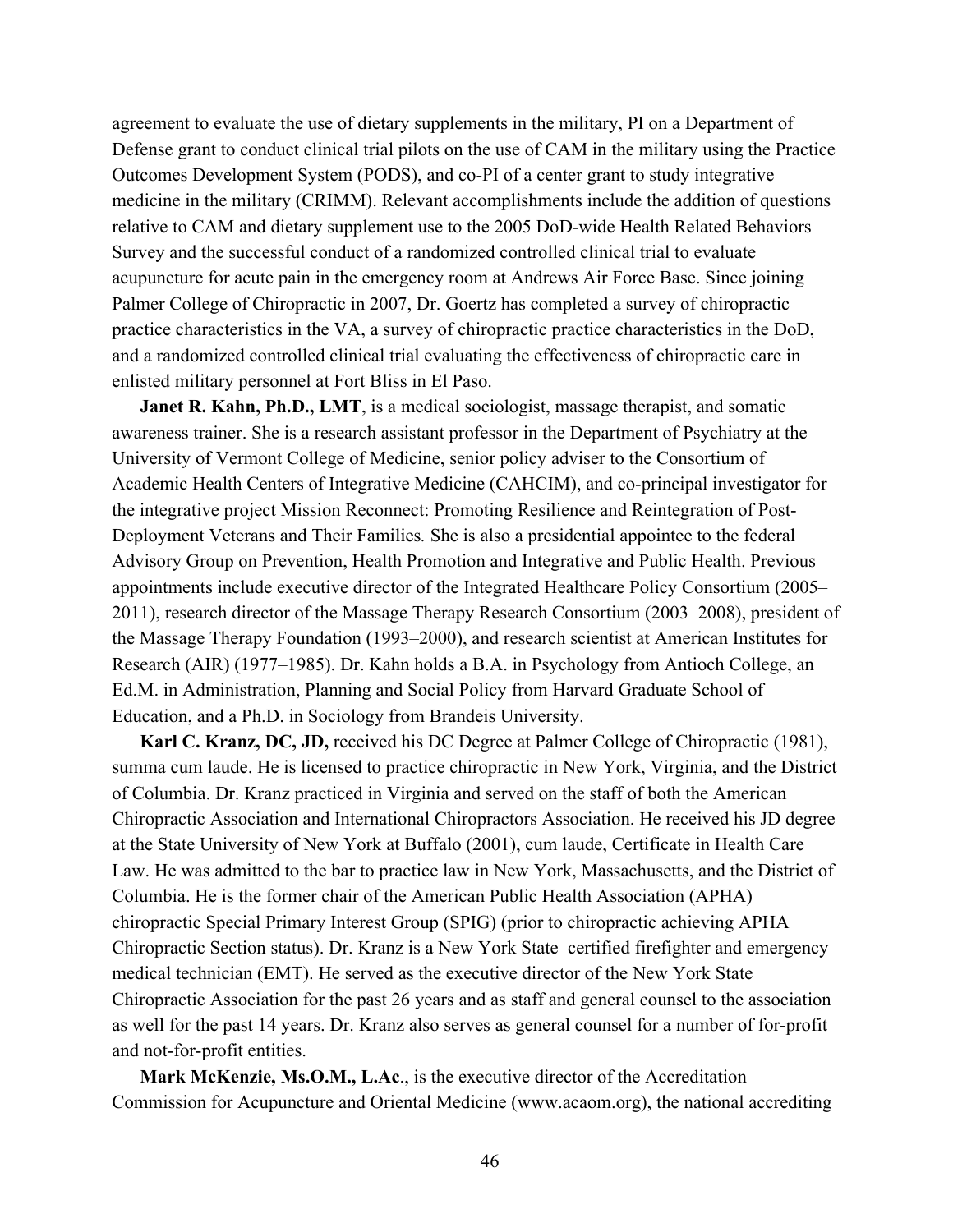agency recognized by the U.S. Department of Education for the accreditation of programs in acupuncture and in Oriental medicine throughout the United States. Mr. McKenzie served as dean at the College of Acupuncture and Oriental Medicine, Northwestern Health Sciences University in Bloomington, Minnesota, for over ten years and is currently on the board of directors of the Academic Consortium for Complementary and Alternative Health Care.

**Dr. Bruce Milliman, ND,** is a 1982 graduate of Bastyr University's Naturopathic Medicine Program. He is past president of the Washington Association of Naturopathic Physicians (WANP) and past clinical director at Bastyr University, where he has been ranked an associate professor. He was Physician of the Year (1996) of the American Association of Naturopathic Physicians (AANP). He has worked extensively to help gain access for both patients and practitioners to health insurance reimbursement for primary care naturopathic and other nonconventional services. He currently represents the AANP on the AMA CPT Editorial Panel/HCPAC (Health Care Professional Advisory Committee). He is a past AANP board member and speaker of the AANP House of Delegates. He is the founding and current president of the NAPCP. He has been a naturopathic primary care physician for 32 years, now at one of the earliest integrative clinics established in the United States, Seattle Healing Arts Center, with nearly 60 other clinicians.

**Robert D. Mootz, DC**, is the associate medical director for chiropractic at the Washington State Department of Labor and Industries. His position involves policy development and quality oversight regarding care of occupationally injured workers. He continues to be directly involved in development and implementation of evidence-informed decisionmaking strategies for governmental policy. His current research seeks to identify and implement improvements in the use of occupational health best practices by providers in order to improve disability prevention at a communitywide level. Additionally, Dr. Mootz has served as editor and on the editorial board of numerous chiropractic research and practice journals and is a coeditor and contributing author of numerous texts including *Chiropractic Care of Special Populations* and *Best Practices in Clinical Chiropractic*. He coedited the U.S. Department of Health and Human Services Agency for Health Care Policy and Research monograph *Chiropractic in the United States—Training, Practice and Research*, as well as the *Washington State Report on Issues in Coverage for Complementary and Alternative Medicine Services*. Dr. Mootz has served in faculty and leadership roles in many interdisciplinary organizations, including the Institute for Healthcare Improvement, American Public Health Association, and American Back Society. He is also involved in postgraduate chiropractic education, lecturing on the subjects of orthopedics, quality improvement, outcomes management, and evidence-based practice. In addition to 13 years in private practice, Dr. Mootz also served as a professor at Palmer College of Chiropractic West.

**Laura E. Ocker, L.Ac., MAcOM,** is in private practice in Milwaukie, Oregon (just outside of Portland). She is the president emeritus of the Oregon Association of Acupuncture and Oriental Medicine and has been a champion for greater inclusion of AOM under state health care delivery systems. Prior to opening her private practice in 2009, she worked for two Federally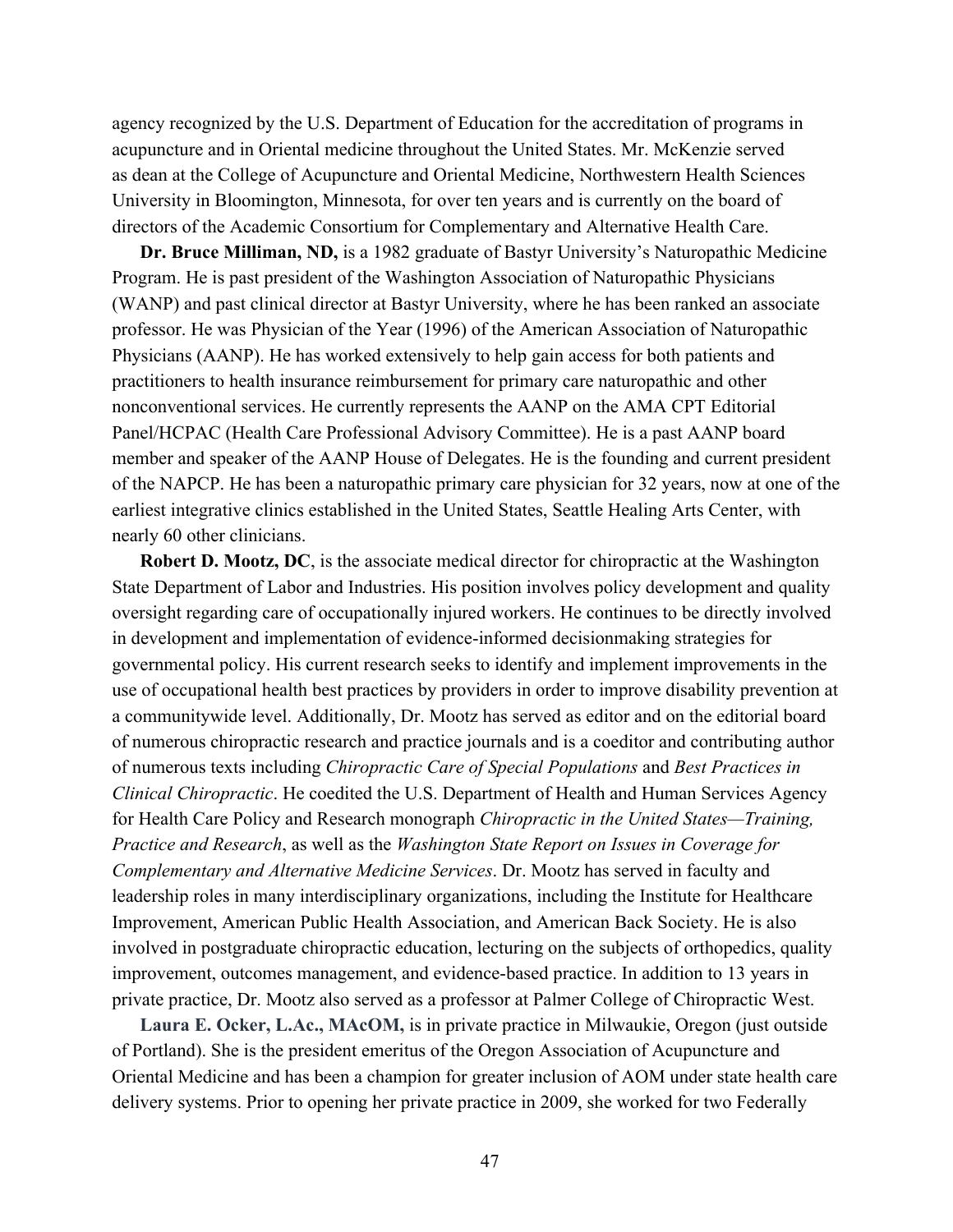Qualified Health Centers in Oregon, allowing her to practice in diverse clinical settings, including integrated primary care and OB clinics and clinics serving people recovering from drug and alcohol addiction. She currently serves on two committees of the Oregon Health Authority: the Integrative Medicine Advisory Group and the Values Based Benefits Subcommittee of the Health Evidence Review Commission. She is a 2003 graduate of the Oregon College of Oriental Medicine.

**Rosa N. Schnyer** is a Doctor of Acupuncture and Oriental Medicine (DAOM) and clinical assistant professor in the College of Nursing at the University of Texas, Austin, as well as adjunct faculty at the Oregon College of Oriental Medicine (OCOM) DAOM program, and the AOMA School of Integrative Medicine DAOM program. She serves as research consultant to Stanford University and the New England School of Acupuncture, and is past copresident of the Society for Acupuncture Research. A practitioner for almost 30 years and leader in the field of acupuncture research, she explores innovative research methodologies that better reflect clinical practice and evaluates acupuncture in the treatment of depression, stress-related disorders, and women's health. She maintains a private practice in Austin.

**Dr. Michael Traub** obtained his undergraduate degree in biological sciences from the University of California, Irvine, in 1976, where he conducted neurobiology research on learning and memory for Professor James L. McGaugh. He graduated from the National College of Naturopathic Medicine in 1981 and completed a residency there in Family Practice and Homeopathy. He became board certified in homeopathic medicine by the Homeopathic Academy of Naturopathic Physicians in 1989. Dr. Traub was recognized for his many years of service to the American Association of Naturopathic Physicians, including as president from 2001 to 2003, when he was honored with the 2006 Physician of the Year Award. He has long been active in integrative health care policy and legislative work in Hawaii and on the national level, and has served as a board member of the Integrative Healthcare Policy Consortium since 2001. He was coauthor of the *Final Report of the National Policy Dialogue to Advance Integrated Health Care: Finding Common Ground, 2001–2002* and *The Affordable Care Act and Beyond: A Stakeholder's Conference on Integrated Health Care Reform, 2010*. His father was a dermatologist, and this inspired Dr. Traub to undertake extra study in this subject. He has taught dermatology at five of the seven accredited naturopathic medical schools in North America and is the author of *Essentials of Dermatologic Diagnosis and Integrative Therapeutics*. He is a recognized authority on dermatology within the naturopathic profession. He serves on the scientific advisory boards of several natural product companies and has been actively engaged in clinical research for most of his career. Dr. Traub has been medical director of Lokahi Health Center in Kailua Kona, Hawaii, for the past 29 years. He is also board certified in naturopathic oncology by the American Board of Naturopathic Oncology.

**Dr. Tino Villani** is a 1986 graduate of New York Chiropractic College, with a B.S. in biology from Adelphi University. He earned a certification in chiropractic neurology in 1991. Dr. Villani practiced for 17 years in a number of different interdisciplinary settings. During this time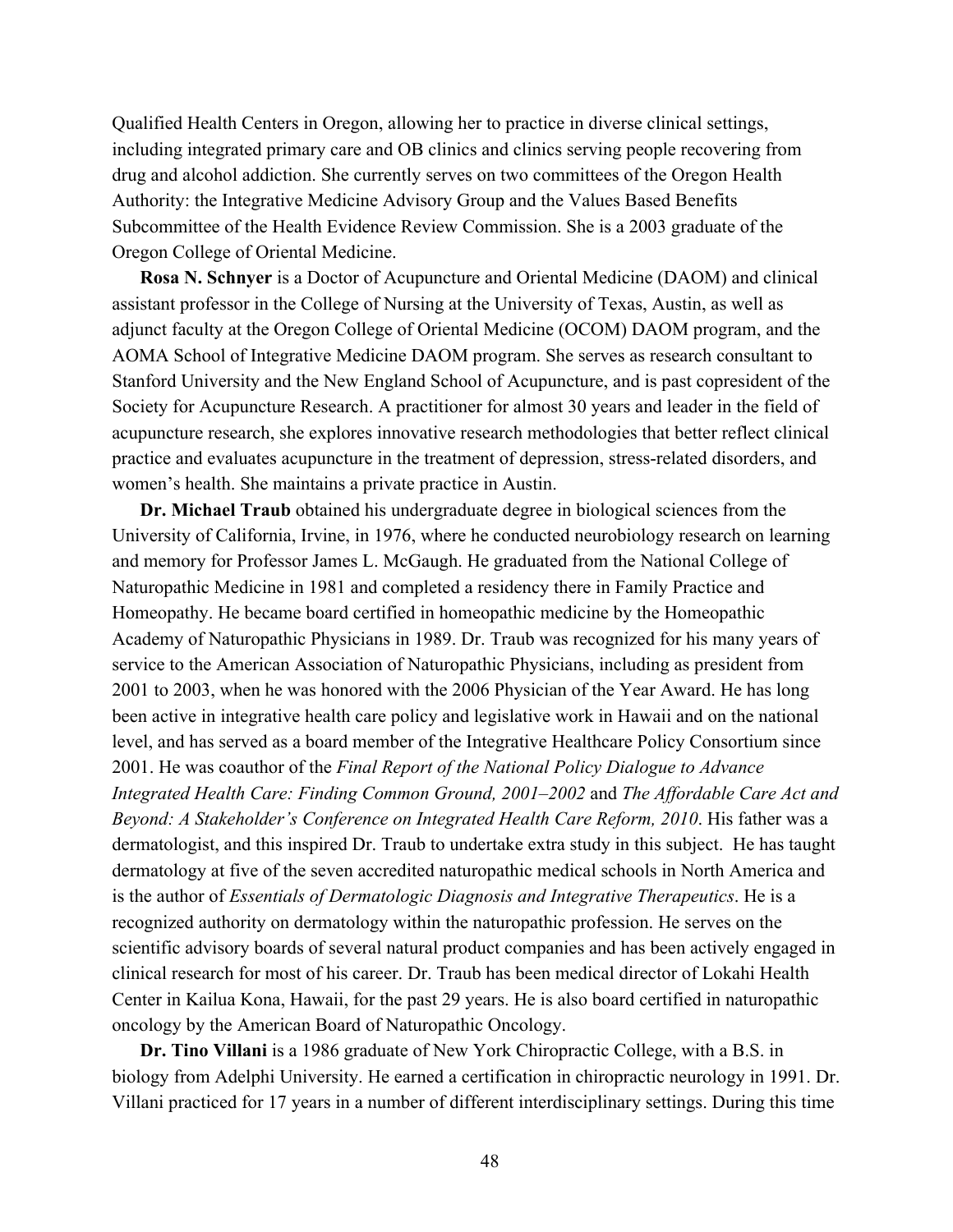he also served as chair of the State of Connecticut Board of Chiropractic Examiners and a member of the Federation of Chiropractic Licensing Boards for roughly ten years. He sat on the board of directors of the National Chiropractic Mutual Insurance Company (NCMIC) for two years. In 2003 he left that position to become the president and CEO of Triad Healthcare, a company that managed musculoskeletal benefits for commercial health plans. He recently left that position and currently consults in product development for MedSolutions, a large national managed-care company with MSK, cardiac, and radiology programs. He is also currently consulting for MOBE, a company developing programs to improve the health of patients using antiseizure medications.

**Dr. Bill Walter** is a naturopathic physician in Eugene, Oregon. He graduated from Bastyr University in 2009 and completed a one-year residency at the Bastyr Center for Natural Health in 2010. He splits his clinical practice between the Community Health Centers of Lane County (offering primary care at a county-run Federally Qualified Health Center, serving the Medicaid population) and his private practice, Golden Apple Healthcare (offering naturopathic primary care). He sits on the Peer Review Committee of his local Medicaid CCO and has been very active in Medicaid coverage for NDs in Oregon. He is author of the chapter "Economic Benefits of Naturopathic Medicine" in the forthcoming *Foundations of Naturopathic Medicine* textbook. He is cochair of the Scientific Affairs Committee of the American Association of Naturopathic Physicians and sits on the board of the Naturopathic Physicians Research Institute.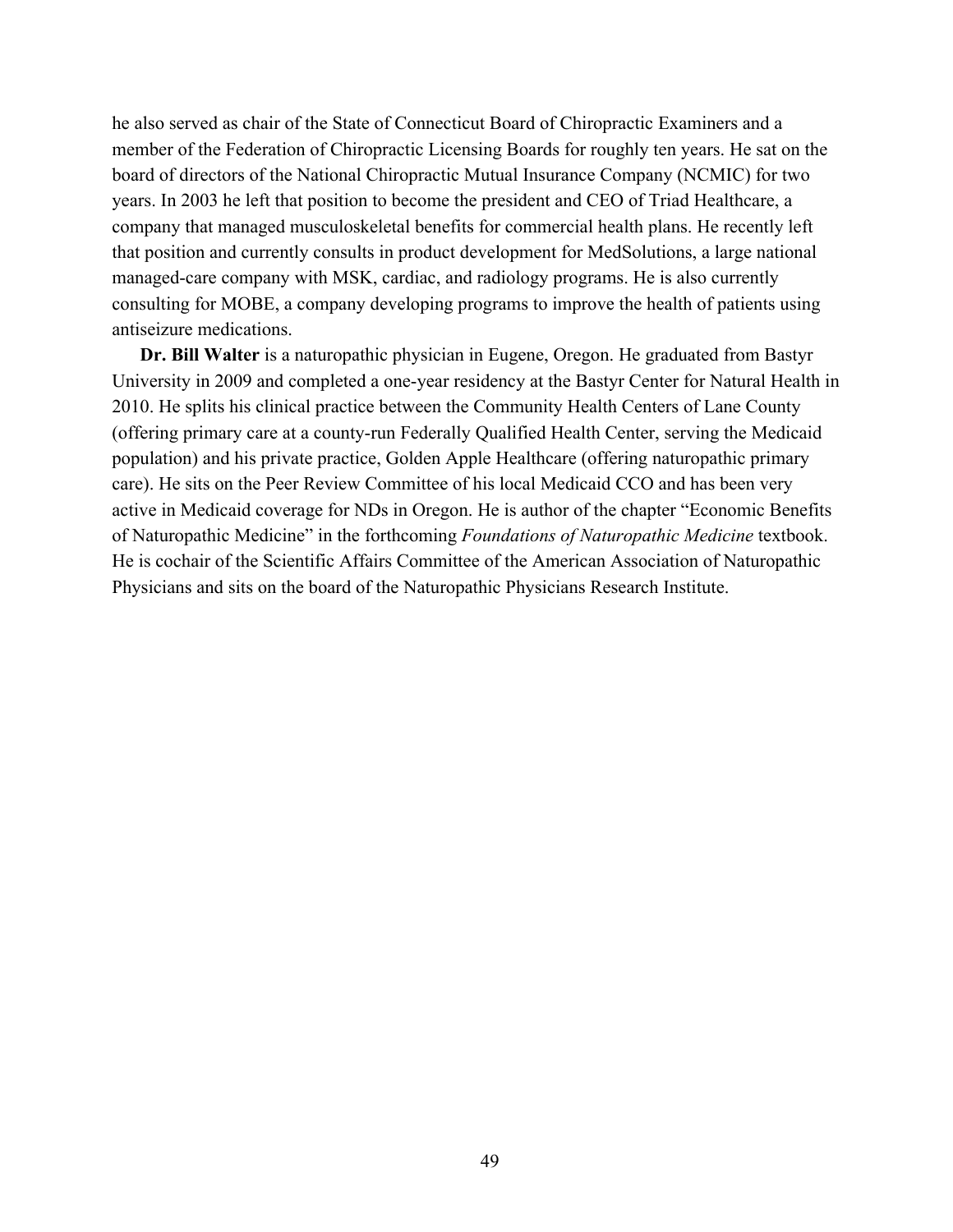**Kevin G. Berry, MD,** joined the Samueli Institute in June 2012 as the vice president for research and evaluation. Dr. Berry leads a team of mixed-methods researchers exploring claims of healing, wellbeing, human performance and resilience in military populations managing dozens of projects in clinical and nonclinical settings. He presented on resilience before the Institute of Medicine committee exploring resilience in the Department of Homeland Security and addressed business leaders on resilience in veteran populations. Prior to joining the Institute he served the U.S. Air Force Medical Service Agency developing and overseeing combat casualty care research and development. Before that he served 30 years with the Navy including leadership positions as the chair of pediatrics at Naval Medical Center San Diego, head of medical operations at Bureau of Medicine and Surgery, deputy commander for clinical services at Tripler Army Medical Center, Hawaii, commanding officer of the Naval Hospital Pensacola, and as director of operations for Joint Task Force National Capital Region Medical. Dr. Berry received his B.S. in Biology from the University of Southern California, Los Angeles, and his Doctorate of Medicine degree from Georgetown University, Washington, D.C.. He completed a residency in general pediatrics at Regional Medical Center San Diego.

**David Elton, DC,** is senior vice president of clinical programs at Optum Physical Health in Golden Valley, Minnesota. Optum Physical Health helps people live healthier lives by optimizing the quality and affordability of the management of neuromusculoskeletal conditions. Optum Physical Health contracts with over 85,000 chiropractors, physical therapists, and occupational therapists nationally. As SVP of Clinical Programs for Optum Physical Health, Dave Elton is responsible for (1) quality improvement and measurement, (2) cost and quality transparency, (3) care pathway optimization, (4) prospective and retrospective utilization review, (5) consumer engagement, (6) credentialing, (7) audit and recovery, (8) medical/coverage policy development, (9) professional and government relations, (10) accreditation, and (11) customer relationships.

**John Falardeau** is the senior vice president for government relations for the American Chiropractic Association (ACA) in Arlington, Virginia. Responsible for monitoring legislation, formulating policy, and carrying out the course of action on the federal level for an organization of over 15,000 members, he is also active in the ACA political action committee. Prior to coming to ACA, he was the director of federal and state government affairs for the Rubber Manufacturers Association (RMA) in Washington, D.C. Among the issues he was most involved in were vehicle safety, tort reform, and international trade. Before joining RMA, he worked for two political Internet application firms, Aristotle and Votenet. Before that, he spent ten years as a senior assistant to two members of the House of Representatives. During his tenure on Capitol Hill, he was involved in drafting and monitoring legislation regarding health care, taxes, and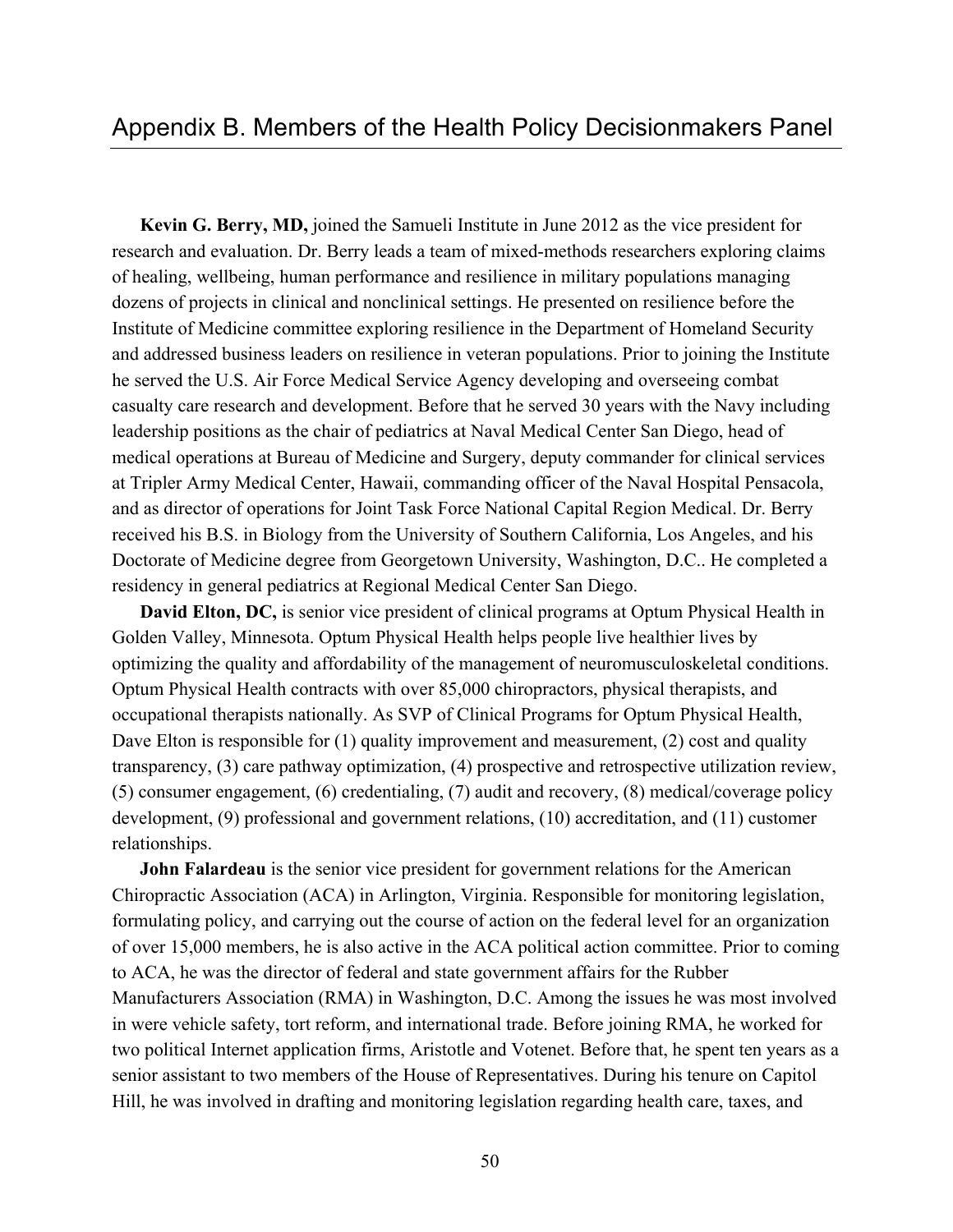foreign affairs. He was also active in several congressional campaigns. A United States Navy veteran, he holds a B.S. degree from the State University of New York, College at Brockport, and an M.A. degree from George Mason University.

**Gary M. Franklin, MD, MPH** has served as the medical director of the Washington State Department of Labor and Industries (L&I) from 1988 to the present and has a more than 25-year history of developing and administering workers' compensation health care policy and conducting outcomes research. He is a research professor in the Department of Environmental and Occupational Health Sciences and in the Department of Medicine (Neurology), as well as adjunct research professor in the Department of Health Services at the University of Washington (UW). He has served as director or codirector of the NIOSH-funded ERC Occupational Health Services Research training program since its inception. Dr. Franklin is also director of the Occupational Epidemiology and Health Outcomes Program at UW, the most productive program of its kind in the United States. This program houses and facilitates primary research as well as the secondary use of workers' compensation data to improve medical care and reduce the disability related to occupational injuries and illnesses. Because of his dual directorship roles, he is in a unique position to conduct meaningful policy-relevant health services research and provide leadership in this area. Dr. Franklin's research has focused on (1) evaluating a major quality improvement program within L&I to reduce worker disability and improve outcomes,  $54$ (2) identifying predictors of long-term disability among workers with back sprain and carpal tunnel syndrome, (3) assessing the risks associated with opiate use for chronic pain,  $55$  and (4) evaluating outcomes of lumbar fusion.<sup>56</sup> In addition, since the epidemic of opioid deaths became apparent earlier in the decade, Dr. Franklin has conducted several studies related to opioid prescribing practices, has translated this research directly back into state health care policy, and

 <sup>54</sup> T. M. Wickizer, G. Franklin, R. Plaeger-Brockway, and R. D. Mootz, "Improving the Quality of Workers' Compensation Health Care Delivery: The Washington State Occupational Health Services Project," *Milbank Quarterly*, Vol. 79, No. 1, 2001, pp. 5–33; T. M. Wickizer, G. Franklin, J. V. Gluck, and D. Fulton-Kehoe, "Improving Quality Through Identifying Inappropriate Care: The Use of Guideline-Based Utilization Review Protocols in the Washington State Workers' Compensation System," *Journal of Occupational and Environmental Medicine*, Vol. 46, No. 3, 2004, pp. 198–204; IOM, 1996.

<sup>55</sup> G. M. Franklin, J. Mai, T. Wickizer, J. A. Turner, D. Fulton-Kehoe, and L. Grant, "Opioid Dosing Trends and Mortality in Washington State Workers' Compensation, 1996–2002," *American Journal of Industrial Medicine*, Vol. 48, No. 2, 2005, pp. 91–99; G. M. Franklin, "Early Opioid Prescription and Subsequent Disability Among Workers with Back Injuries: The Disability Risk Identification Study Cohort," *Spine* (Philadelphia, Pennsylvania, 1976), Vol. 33, No. 2, 2008, pp. 199–204; G. M. Franklin, "Opioid Use for Chronic Low Back Pain: A Prospective, Population-Based Study Among Injured Workers in Washington State, 2002–2005," *Clinical Journal of Pain*, Vol. 25, No. 9, 2009, pp. 743–751; R. K. Garg, D. Fulton-Kehoe, J. A. Turner, A. M. Bauer, T. Wickizer, M. D. Sullivan, and G. M. Franklin, "Changes in Opioid Prescribing for Washington Workers' Compensation Claimants After Implementation of an Opioid Dosing Guideline for Chronic Noncancer Pain: 2004 to 2010," *Journal of Pain*, Vol. 14, No. 12, 2013, pp. 1620–1628; Wickizer et al., 2004.

<sup>56</sup> S. Maghout-Juratli, G. M. Franklin, S. K. Mirza, T. M. Wickizer, and D. Fulton-Kehoe, "Lumbar Fusion Outcomes in Washington State Workers' Compensation," *Spine*, Vol. 31, No. 23, 2006, pp. 2715–2723; S. Maghout-Juratli, S. K. Mirza, D. Fulton-Kehoe, T. M. Wickizer, and G. M. Franklin, "Mortality After Lumbar Fusion Surgery," *Spine*, Vol. 34, No. 7, 2009, pp. 740–747; Garg et al., 2013.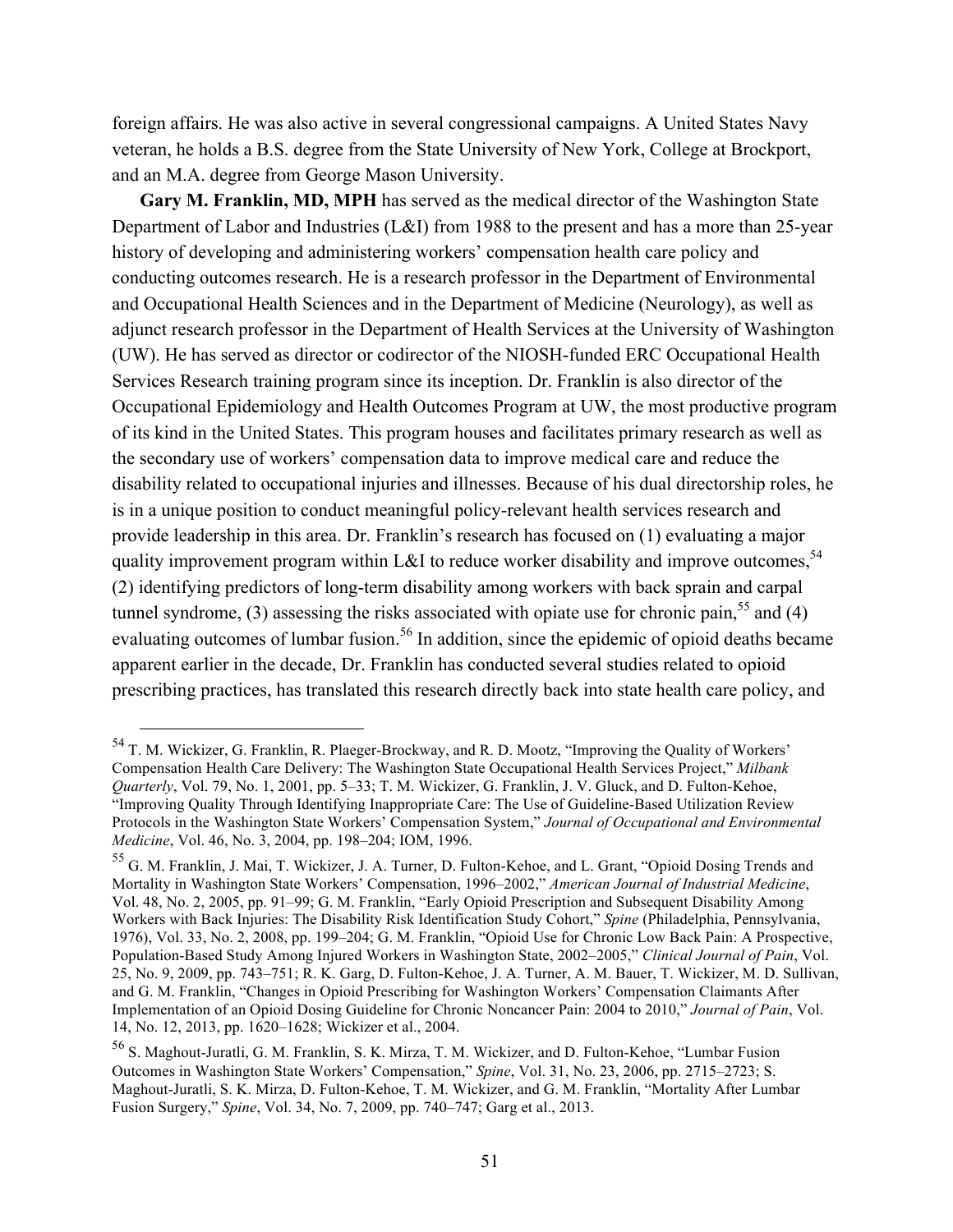is leading a statewide effort to educate physicians about best practice use of opioids for chronic noncancer pain.

**Lori Knutson, RN, BSN, HNB-BC** is both a clinician and health care administrator with over 25 years of dedication to the advancement of integrative health care. Ms. Knutson is founder and president of Integrative Healthcare Solutions LLC, a consulting firm that partners with individuals and organizations to develop and advance sustainable integrative health initiatives. In addition, she is senior director of health and wellness services for Touchstone Mental Health in Minneapolis, Minnesota. Ms. Knutson is the founding executive director (2002–2011) for the Penny George Institute for Health and Healing, Allina Health, Minneapolis, Minnesota, recognized as the largest and most comprehensive integrative health program in the United States. In her role with the Penny George Institute she partnered with philanthropists raising \$25 million to seed operations and foster innovation. Ms. Knutson was instrumental in the infrastructure and database development that led to a \$2.5 million NIH grant to study integrative pain management in the acute care setting. She is core faculty for Duke University's Integrative Health Leadership Program. Ms. Knutson has coauthored several book chapters and published peer-reviewed articles. In 2006, the American Holistic Nurses Association honored Ms. Knutson as the Holistic Nurse of the Year.

**Karl C. Kranz, DC, JD**, has served as the executive director of the New York State Chiropractic Association for the past 27 years and as general counsel to the association as well for the past 14 years. He is the former chair of the APHA chiropractic SPIG (before Section status). He is a New York State–certified firefighter and EMT. He also served as general counsel for a number of for-profit and not-for-profit entities.

**Karen Milgate** is a seasoned health care policy executive with a deep knowledge of Medicare and Medicaid policies, programs, operations, and data. She has devoted her 25-year career to identifying, developing, advocating, and implementing strategies that lead to a more value-based health care system. She was instrumental in the development of MedPAC recommendations on policies later included in legislation related to value-based purchasing, quality measurement, accountable care organizations, meaningful use of EHRs, and care coordination strategies. She has worked in both Republican and Democratic administrations as the deputy director for the Center for Strategic Planning and the director of the Office of Policy at CMS to help build the infrastructure and implement these policies, and to create data analytics to support innovative Medicare and Medicaid payment and delivery models. Since she left CMS in 2011, she has worked as an independent health policy consultant and assisted numerous organizations in identifying strategies for responding to ACA payment incentives. Her clients have included CMS, the Mitre Corporation, Leavitt Partners, Social and Scientific Systems, the American Chiropractic Association, the National Association of Certified Professional Midwives, several Quality Improvement Organizations, and the Catalyst For Payment Reform. She is also a frequent speaker on the interaction between the ACA and the integrative health care field. Ms. Milgate is a former research director for the Medicare Payment Advisory Commission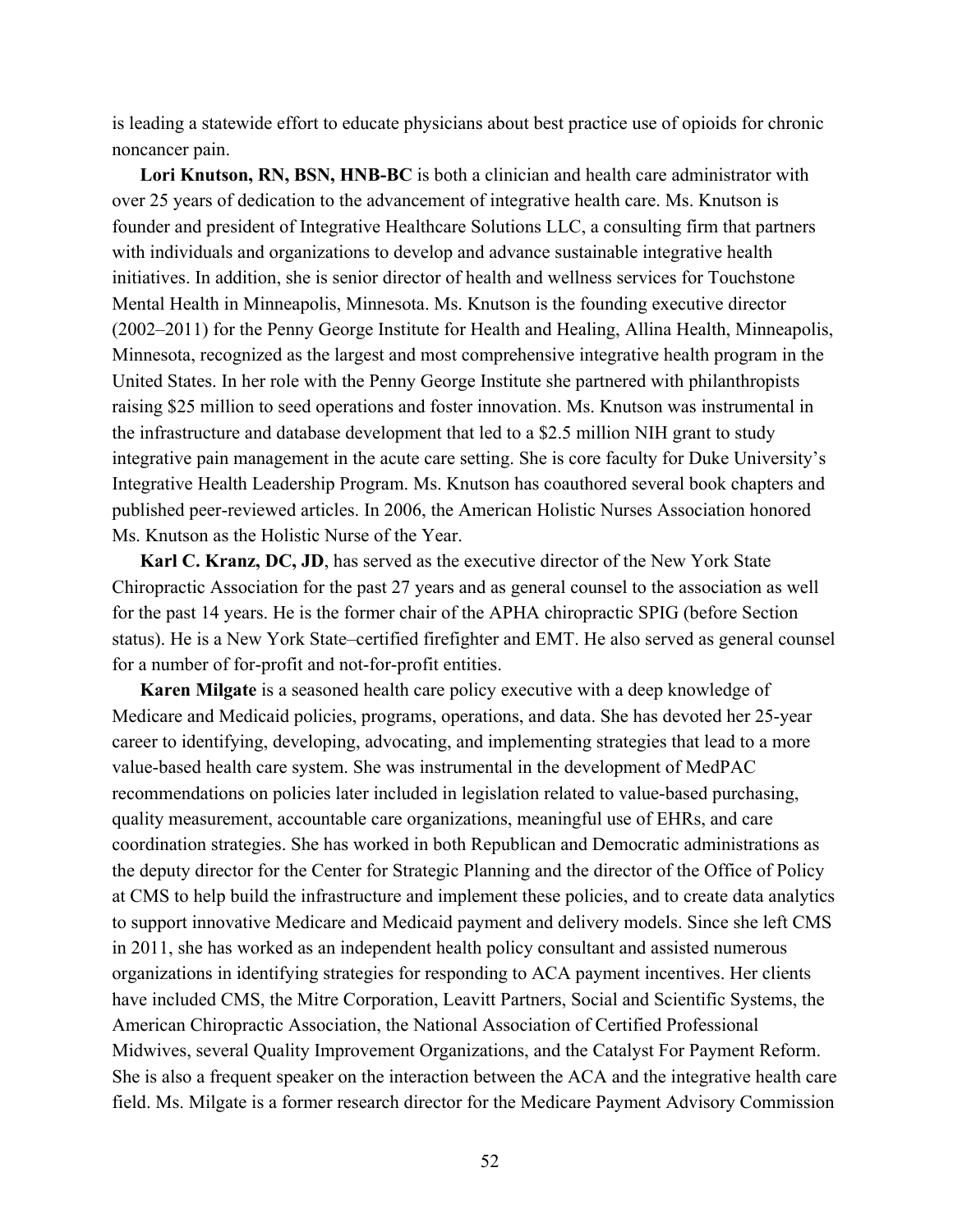and senior associate director for policy development for the American Hospital Association. She has bachelor's degrees in economics and international studies from American University and a master's degree in public policy from the University of Maryland. Her newest endeavor is plant spirit medicine, and she was certified as a practitioner in June 2013.

**Hector Rodriguez, MBA,** has been the industry chief technology officer and strategist for Microsoft's Health Plans and Provider Group since 2004. In 2012, he became the National Director of the U.S. Health and Life Sciences Industry Technology Unit, where he focuses on the development and deployment of Microsoft's "go to market" health care IT solutions and strategies. He is a member of Microsoft's Health and Life Sciences leadership team and frequently collaborates with internal and external organizations to advance the needs of the health care industry. His team works with health plans, providers, life sciences organizations, Health and Human Services, and industry partners and analysts to establish health care IT solutions as strategic business assets that enable them to reduce operational and medical costs, drive patient/member engagement, improve quality of care and service, and enable community health initiatives. Key solution areas include health care transformation, the extended patient journey and care continuum, HIPAA/HITECH compliance, multilanguage health care literacy, health improvement technologies and electronic medical records, patient engagement, cloud computing, business intelligence, and predictive analytics for health care. He works extensively with industry groups including WEDI-SNIP, HL/7, AHIP, HIMSS, HITRUST, and CAQH/CORE and is currently an adviser of the Samueli Institute—an organization dedicated to the science of wellness and healing. Hector began his career in 1982 as a software engineer at Bell Research Laboratories and has been in the IT business for over 30 years. Hector earned his M.B.A. focusing on management finance and entrepreneurship at Rutgers Graduate School of Management and his B.S. in computer science from Rutgers University.

**Kirsten Tillisch, MD,** is associate professor of medicine and director of the Mind-Body Research program in the Oppenheimer Center for Neurobiology of Stress at UCLA and is the chief of integrative medicine at the Greater Los Angeles VA. Her research focuses on increasing our understanding of brain-body interactions, with particular interest in irritable bowel syndrome (IBS). She utilizes functional and structural neuroimaging to identify disease-relevant central abnormalities in IBS, also using pharmacological and nonpharmacological interventions to identify treatment effects. She has pioneered the study of microbiome-gut-brain interactions in humans, showing the effects of probiotic administration on brain function in healthy women. Clinically, her primary interest is the use of mind-body and nonpharmacological approaches to treatment of chronic illness, in particular chronic pain.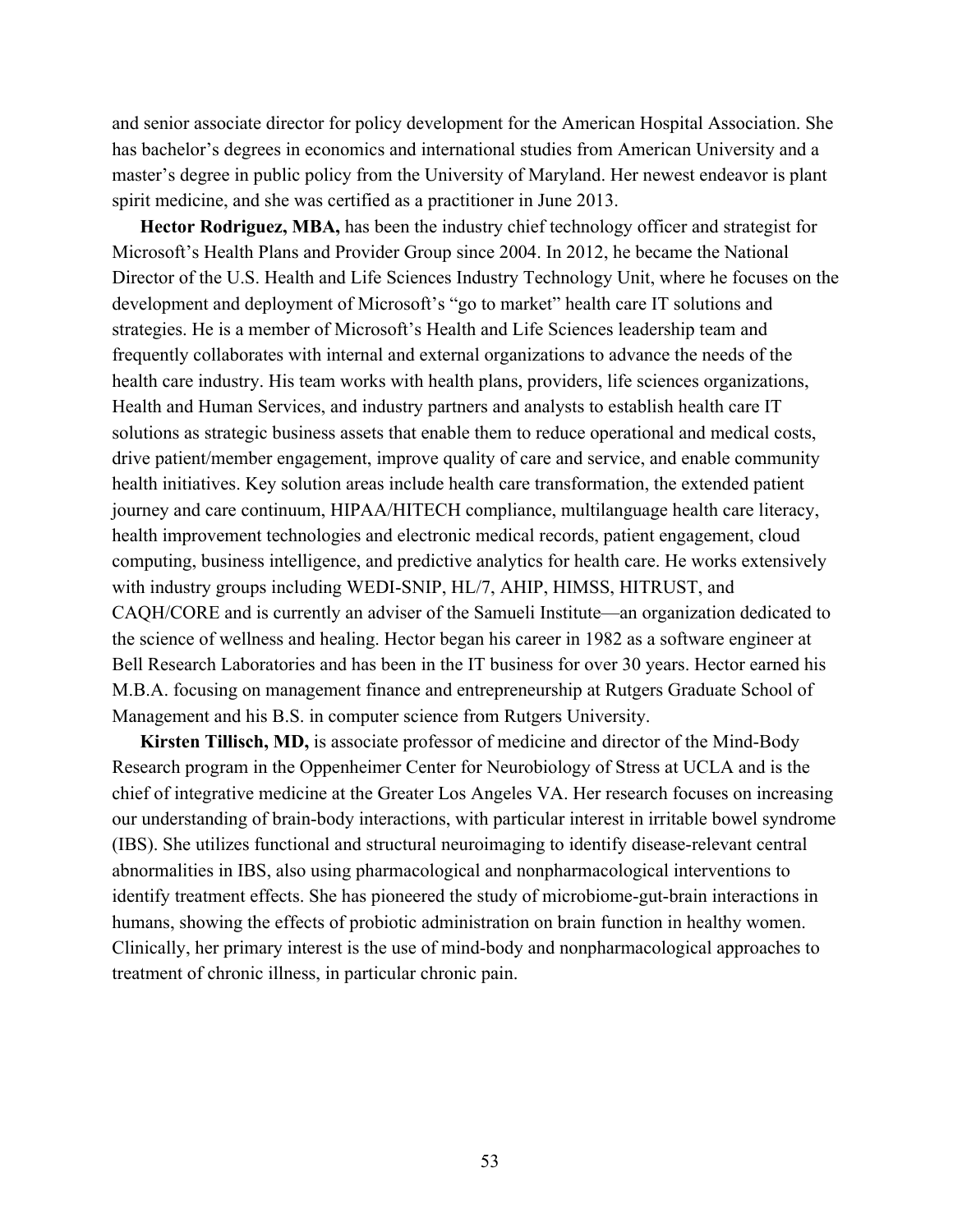Appendix C. Briefing Paper for the Health Policy Decisionmakers Panel

# CAM Professions Terminology Project: Briefing Paper for Health Policy Decision Maker Panel Review

Prepared for:

*Health Policy Decision Maker Panelists*

*CAM Professions Terminology Project*

*NCMIC Foundation*

Prepared by:

*Patricia M. Herman, ND, PhD*

*Ian D. Coulter, PhD*

May 14, 2015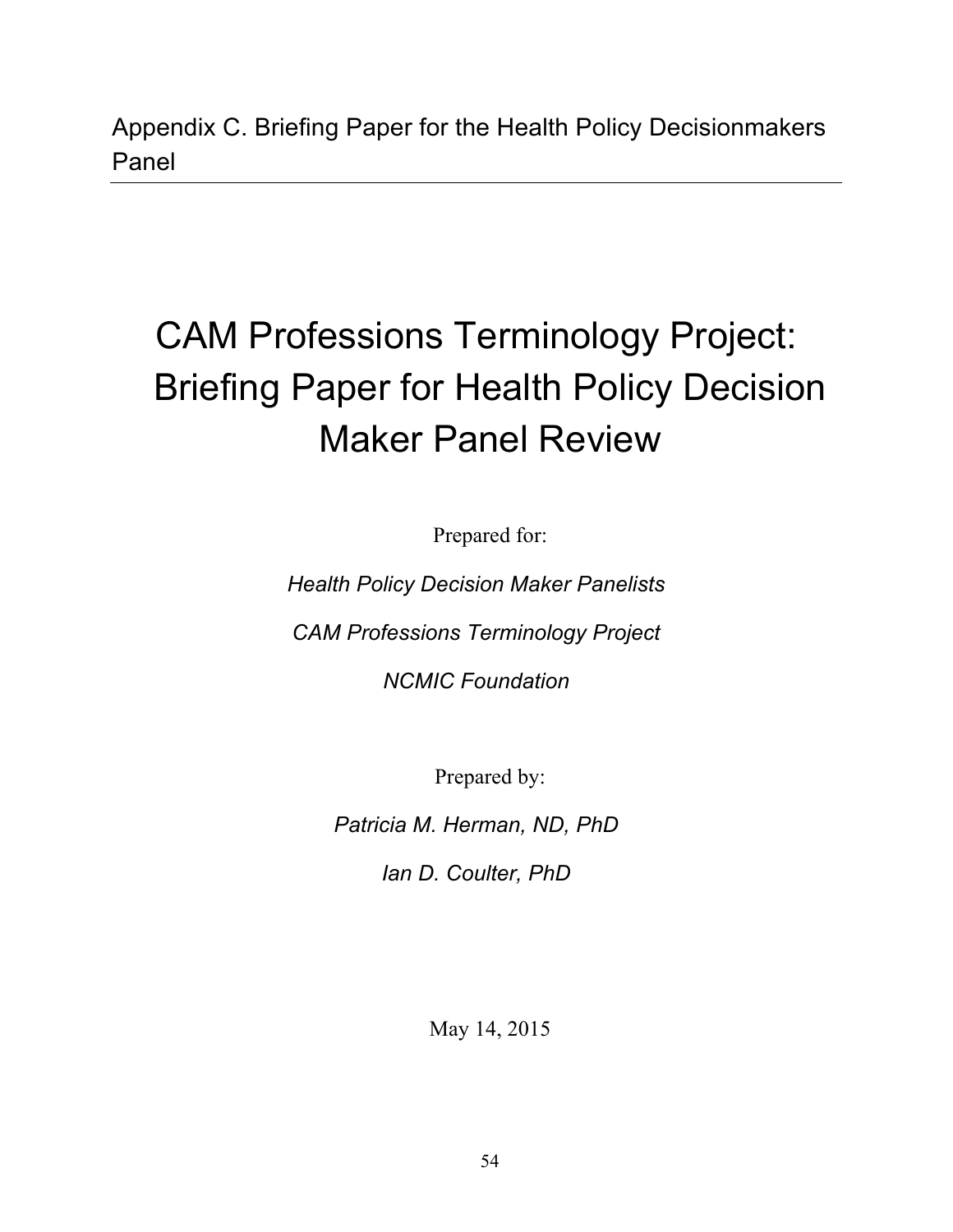# **Table of Contents**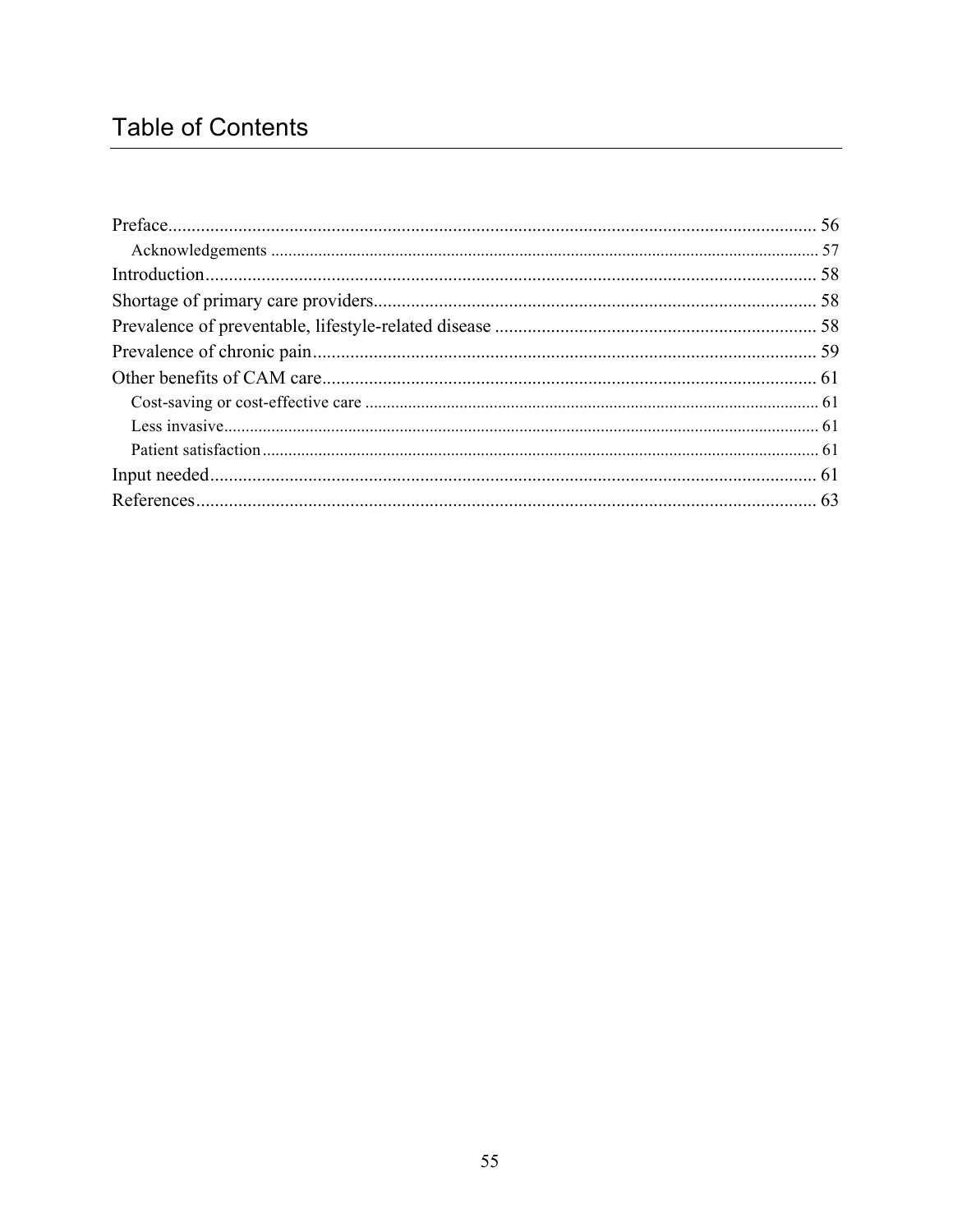# **Preface**

Among the primary contact/primary care health professions complementary and alternative medicine (CAM) practitioners are almost unique in that although legally recognized as members of professions their services are almost exclusively funded and researched as treatment modalities. Traditionally, members of a profession possess not only the skill to provide a service, but that they have been educated in the profession's systematic "body of theory" which guides the proper application of this skill.[1] Members of a profession also are assumed for the most part to regulate themselves and operate by a code of ethics, and are granted "professional authority" in that they have some say in when and under what circumstances their services are needed. Within healthcare medical doctors come the closest to operating as members of a fully empowered profession. For example, a medical act has been defined as any act carried out by a medical doctor without any restrictions with regard to education or training in that act.

In contrast, CAM practitioners lack professional authority in many areas. In practice this results in the following types of situations occurring for most types of CAM and at least in some states:

- Not being able to be reimbursed for evaluation and management or basic office visit (e.g., "99") codes;
- Needing a referral from a medical doctor for treatment to be reimbursed;
- Being reimbursed for fewer types of actions (e.g., treatments/modalities, diagnostics) even though being trained, educated and often licensed to provide other types of actions;
- Being licensed to offer fewer types of actions (e.g., treatments/modalities, diagnostics) than education and training would justify; and
- Having little if any research funding available to examine the effect of being seen by practitioners from different professions even if the treatment modality is the same.

The policy question we have been asked to consider at RAND is what are the policy ramifications, if any, attributable to recognizing a group legally as a legitimate profession while at the same time regulating, funding and researching it as a modality or group of modalities. This of course begs the question of whether this is how all professions should be regulated. However, at present this is clearly not the case.

Toward the goal of a RAND Report/white paper we conducted an earlier panel of CAM providers and/or members active in the CAM professions to ask them to delineate what they saw as the issue. This briefing paper lays out their main arguments for why CAM practitioners should be allowed to practice to the full extent of their training—i.e., as members of their professions. This second panel, a panel representing health policy makers, is being convened to get policy makers take on the importance and relevance of each of these arguments, and the barriers, if any, they see to increased use of CAM practitioners, and possible acceptable next steps to improve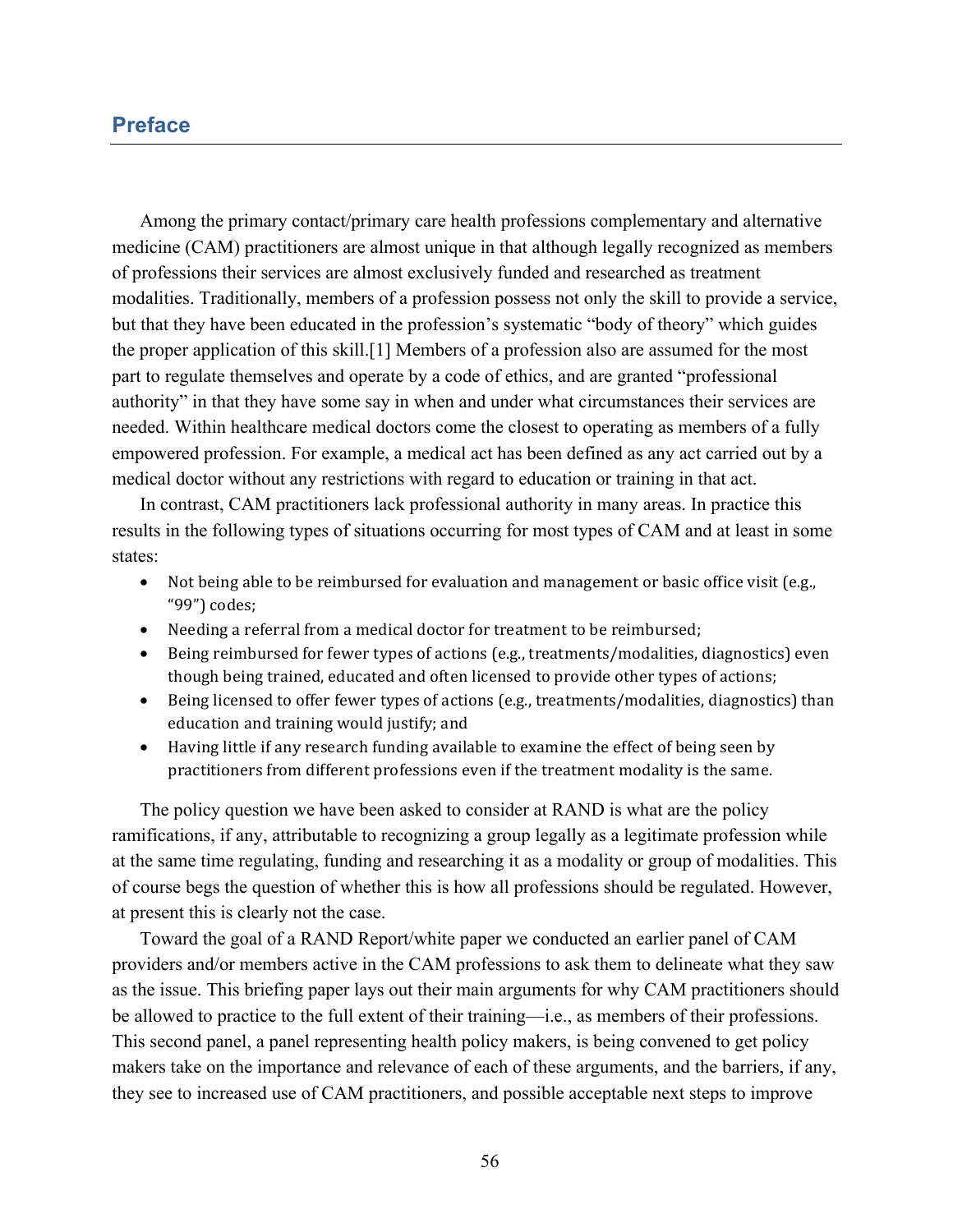how CAM is practiced After we obtain input from the health policy maker panel, we will assemble the report. The RAND Report arising from this project will be available in the public domain and therefore, be accessible to all persons with an interest in this issue. Our aim is that this Report will serve as a valuable reference document to aid in thoughtful consideration of policy making in terms of CAM coverage, licensure, inclusion, and research.

We emphasis that RAND is not and will not be proposing any position on this topic, but feels that the concerns of the CAM professions are worthy of serious consideration given that a large proportion of the American public use CAM and some \$37 billion, largely out of pocket funds, are paid out annually for this form of health care.

# Acknowledgements

Funding for this project was generously provided by the NCMIC Foundation. The authors would like to acknowledge Reed Phillips, DC, PhD, and Claire Johnson, DC, MS, for recognizing the need for this project; and Carlos Ignacio Gutierrez, a Pardee-RAND graduate student and doctoral fellow who has been assisting during the panels and in gathering background data in support of this project.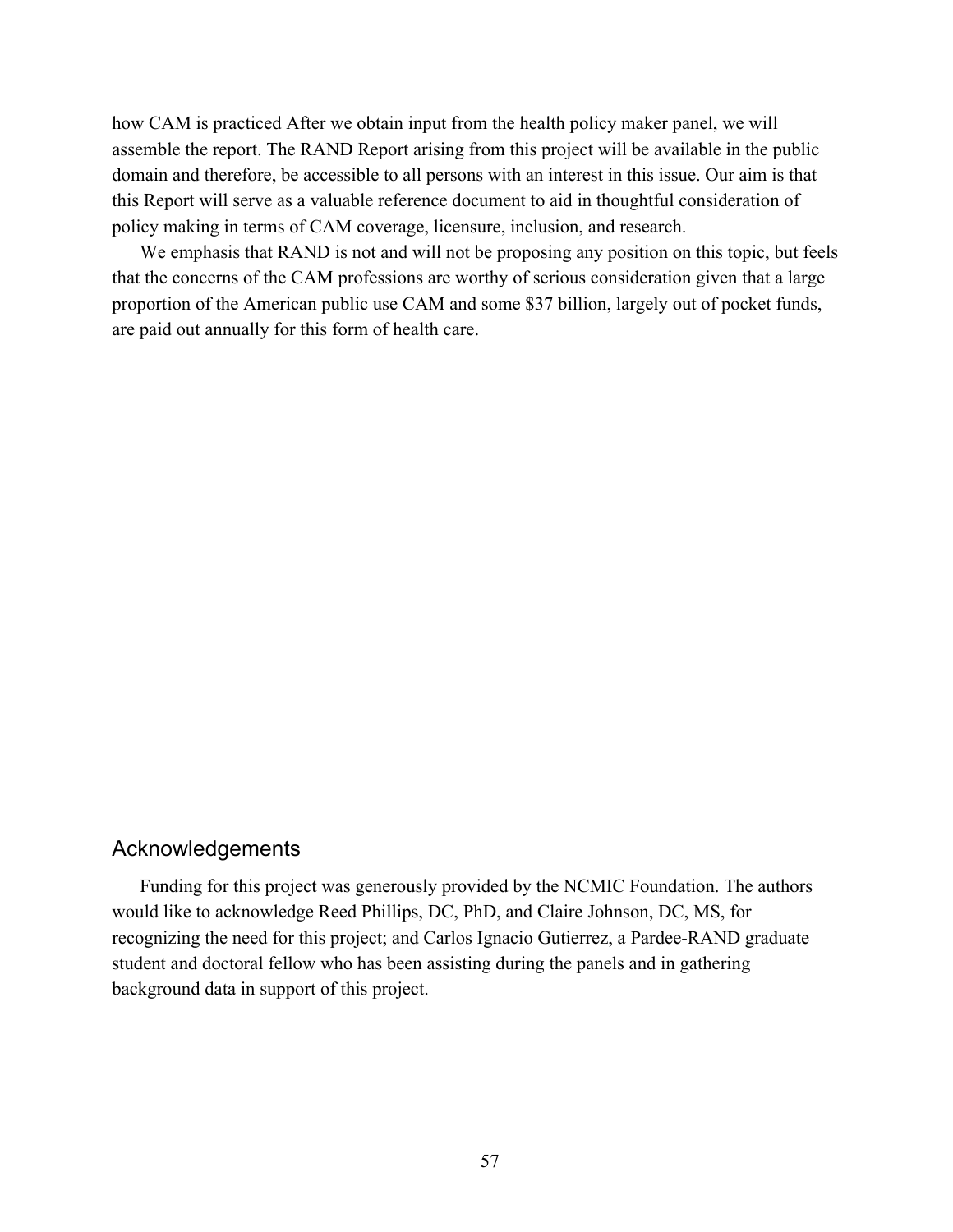There are several trends underway in healthcare that make the optimal utilization of licensed complementary and alternative medicine (CAM) practitioners imperative. Each is briefly described below.

### Shortage of primary care providers

Many report that there is a national shortage of primary care providers.[2-4] The 2010 Patient Protection and Affordable Care Act is estimated to increase the number of people with health insurance coverage by a total of 27 million by the year 2017.[5] In turn, the newly insured are expected to increase the need for primary care providers[3] beyond the demand already projected to be needed to cover our aging population and increasing prevalence of chronic disease.[2, 6, 7] As a result, a shortage of primary care providers is expected.[2, 4, 8]

Many of the proposed solutions to this primary care shortage involve programs and incentives to increase physician involvement in primary care.[2, 6, 9-11] Others have proposed increasing the workforce of non-physician primary care providers. So far these proposals have mainly focused on nurse practitioners and physician assistants as non-physician providers.[12- 16] However, other types of non-physician providers have also been proposed.[12, 17] Licensed complementary and alternative medicine (CAM) practitioners might also help meet this demand.

Recent estimates show that there are over 100,000 licensed CAM practitioners in the US with a strong orientation toward primary care.[18] This estimate includes 72,000 Doctors of Chiropractic, 5,500 Naturopathic Doctors, 28,000 acupuncturists and Doctors of Oriental medicine, and 2,000 Direct-entry Midwives.[18, 19] Doctors of Chiropractic and Naturopathic Medicine have clearly established primary care training within the accreditation standards for their colleges.[20-22] Although this training is not stated in their educational standards, acupuncture and Oriental medicine (AOM) practitioners are defined as primary care providers in the statutes of three states: California, Florida and New Mexico.[23] However, the focus of AOM training is on the system of oriental medicine diagnosis and treatment. Direct-entry midwives, and in particular Certified Professional Midwives, consider themselves primary maternity care providers.[24]

### Prevalence of preventable, lifestyle-related disease

The second trend that helps make the case for a broader use of CAM providers is the epidemic of preventable lifestyle-related disease. A number of studies have shown that the major causes of death in the US are lifestyle-related.[25-27] Education, counseling and support for patients making these changes have been shown to work,[28-30] and even to cost less than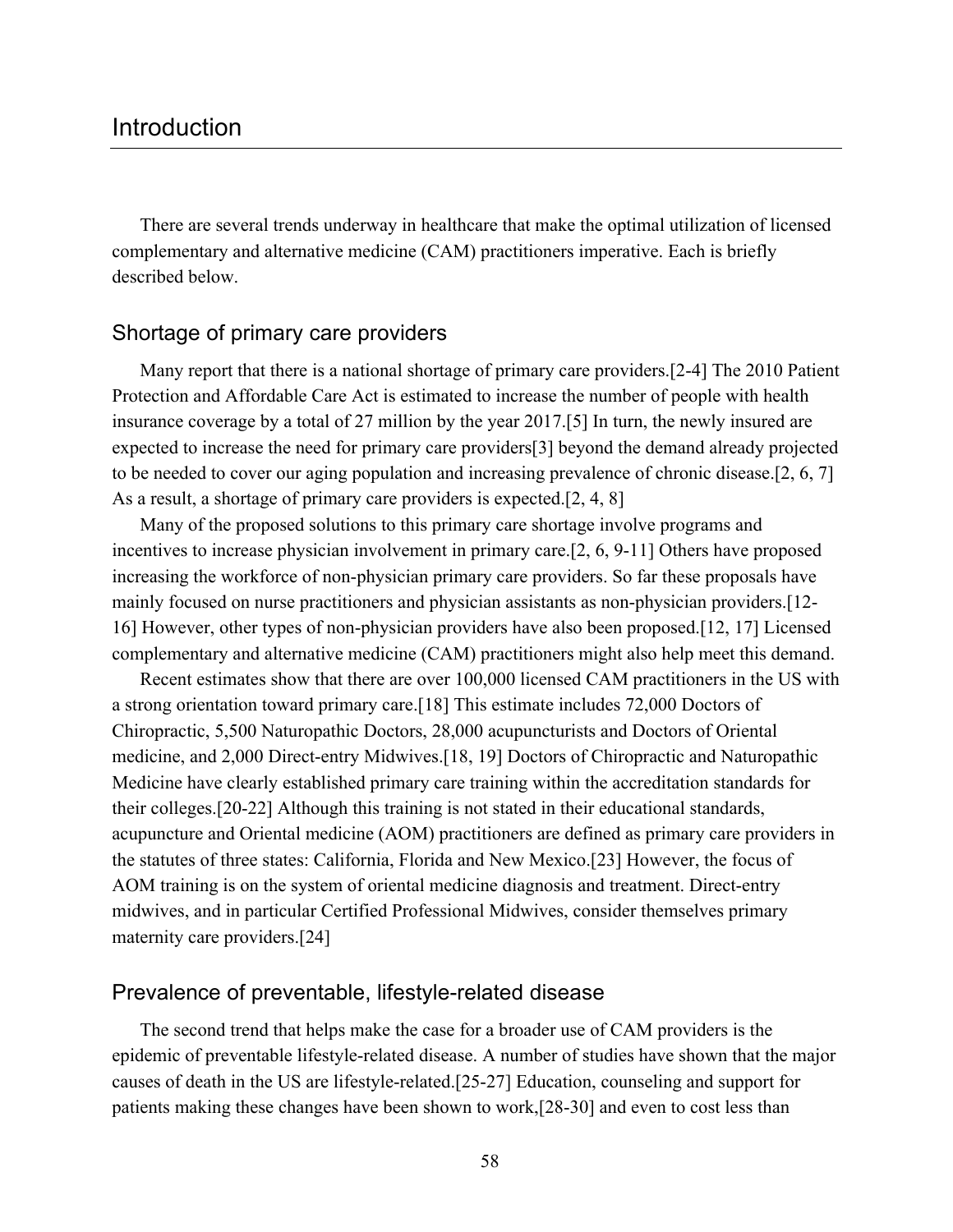pharmaceutical-based prevention.[31] One group has coined the term Lifestyle Medicine to address these educational, counseling and support functions.[32] It also seems that a number of different types of practitioners can offer these services. A large review of one of the most wellknown lifestyle interventions, the Diabetes Prevention Program, found that programs lay educators did as well as those run by clinically trained personnel.[33]

Most CAM practitioners incorporate lifestyle education, support and counseling into their visits with patients. A series of studies across CAM professions examined the practice characteristics of chiropractors, acupuncturists, massage therapists and naturopathic doctors. Chiropractors included lifestyle-related "counseling/education/self-care" in 25 percent of their visits with patients and made exercise recommendations in 10 to 20 percent of visits.[34] Acupuncturists provided dietary or nutritional counseling and exercise recommendations in about one-third of their visits.[35] Self-care recommendations (mainly water intake, body awareness, breathwork, and exercise) were made in over 80 percent of visits to massage therapists.[36] And about one-third of visits to naturopathic doctors included counseling and education on diet, exercise, and self-care.[37] This support of healthy lifestyle change also has been shown to have substantial benefits. Visits to worksite-based naturopathic doctors over a year for health promotion counselling, nutritional medicine and dietary supplementation lowered 10-year cardiovascular risk by one-third in a population of higher-risk workers[38]—a larger reduction than seen in statin drugs.[39] This intervention also lowered costs to society and the employer.[40] An integrative rehabilitation program consisting of acupuncture and self-care (including self- or spouse-administered acupressure and lifestyle modifications) for patients with clinical angina and proven myocardial infarction reduced death rates and healthcare utilization.[41, 42] A similar program of acupuncture and self-care (including acupressure, biofeedback and lifestyle modification) also reduced death rates for stroke patients.[43] "Typical" naturopathic care with its emphasis on self-care improved diabetic patient lifestyle habits and motivation as well as lowered HbA1c.[44]

### Prevalence of chronic pain

A third trend that increases the need for CAM is the high prevalence of individuals with chronic pain. Almost 44 percent of US adults report chronic pain (with back pain, headache, and arthritis/joint pain most common),[45] and this prevalence is rising.[46] The Institute of Medicine's (IOM's) Committee on Advancing Pain Research, Care, and Education recommends that since chronic pain results from a "combination of biological, psychological and social factors," it often requires an interdisciplinary approach to assessment and treatment, and that the "effectiveness of pain treatments depends greatly on the strength of the clinician-patient relationship." $[46]^{p3}$ 

The IOM report goes on to discuss CAM as one of the approaches with "special appeal" for patients with chronic pain whose evidence of effectiveness is accumulating. $[46]^{p134}$  One national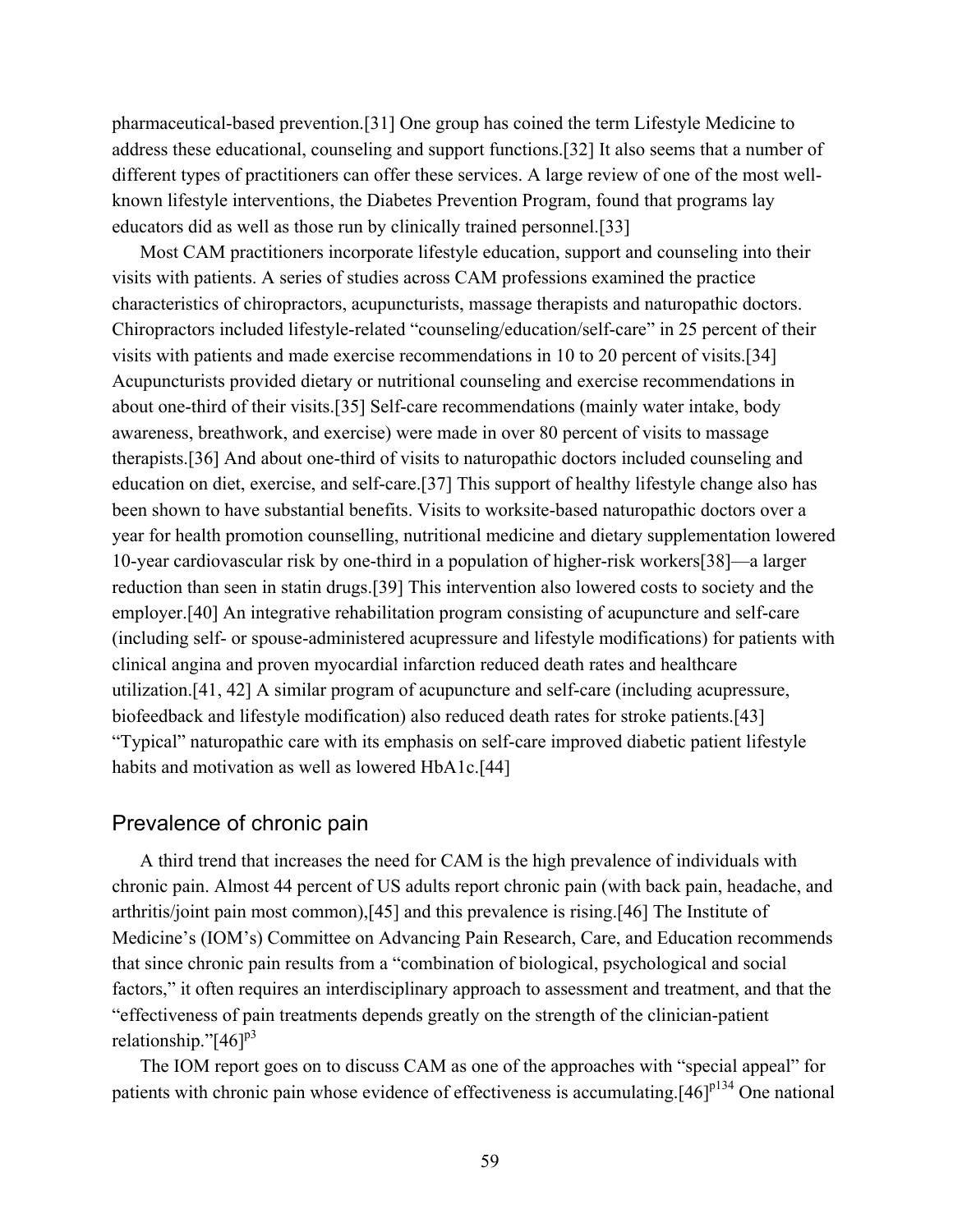study showed that chiropractors treat 40% and acupuncturists treat 7% of people with chronic pain.[47] Another study based on the National Health Information Survey showed that between 41 and 47 percent of patients with painful neurological conditions (e.g., back pain with sciatica, migraines and headache) use CAM.[48] Individuals who use CAM for their chronic pain report good results. Chiropractic, massage and relaxation techniques were rated as "very helpful" among users for back or neck pain (61%, 65%, and 43%, respectively),[49] and 60 percent of those who used CAM for back pain found a "great deal" of benefit.[50] In contrast, conventional providers were rated as "very helpful" for back or neck pain by 27% of CAM users.[49]

A substantial number of systematic reviews also support the effectiveness of CAM for chronic pain. Acupuncture has shown effectiveness in patients with several types of pain. There is low to moderate-level evidence that acupuncture improves pain and stiffness in patients with fibromyalgia over no treatment or standard care.[51] Acupuncture may also reduce pain in dysmenorrhea,[52] and has good evidence of reductions in pain intensity and frequency in headache.[53] Acupuncture also has consistent evidence of being able to reduce pain in acute migraine and may be at least as effective as prophylactic drug treatment in preventing migraine, and has fewer adverse effects.[54] Finally, there is strong evidence that it improves pain and function in patients with osteoarthritis of the hip or knee,[55] moderate evidence that acupuncture reduces pain in patients with neck disorders,[56] and it may reduce pain and improve function in patients with chronic low back pain.[57]

Regarding spinal manipulation, there is high quality evidence that spinal manipulation offers chronic low back pain patients a small improvement in pain and function compared to other interventions.[58] And there is moderate-quality evidence that cervical manipulation and mobilization have similar effects and improve short-term pain, function and patient satisfaction in those with neck pain.[59]

Massage has also shown good effects for musculoskeletal conditions. It may improve pain and function in those with subacute and chronic low back pain, especially when combined with exercises and education,[60] and massage was found to have an immediate effect on pain and tenderness in patients with neck pain of mechanical origin.[61]

Finally, several systematic reviews have shown evidence of the effectiveness of various herbal compounds, which can be used by CAM practitioners, in different types of chronic pain. These include a variety of herbs including cayenne, devil's claw, and willow bark in patients with low back pain, [62] high concentration topical cayenne in chronic neuropathic pain, [63] one set of Chinese herbs for patients with chronic neck pain,[64] and another set of Chinese herbs for women with dysmenorrhea.<sup>[65]</sup>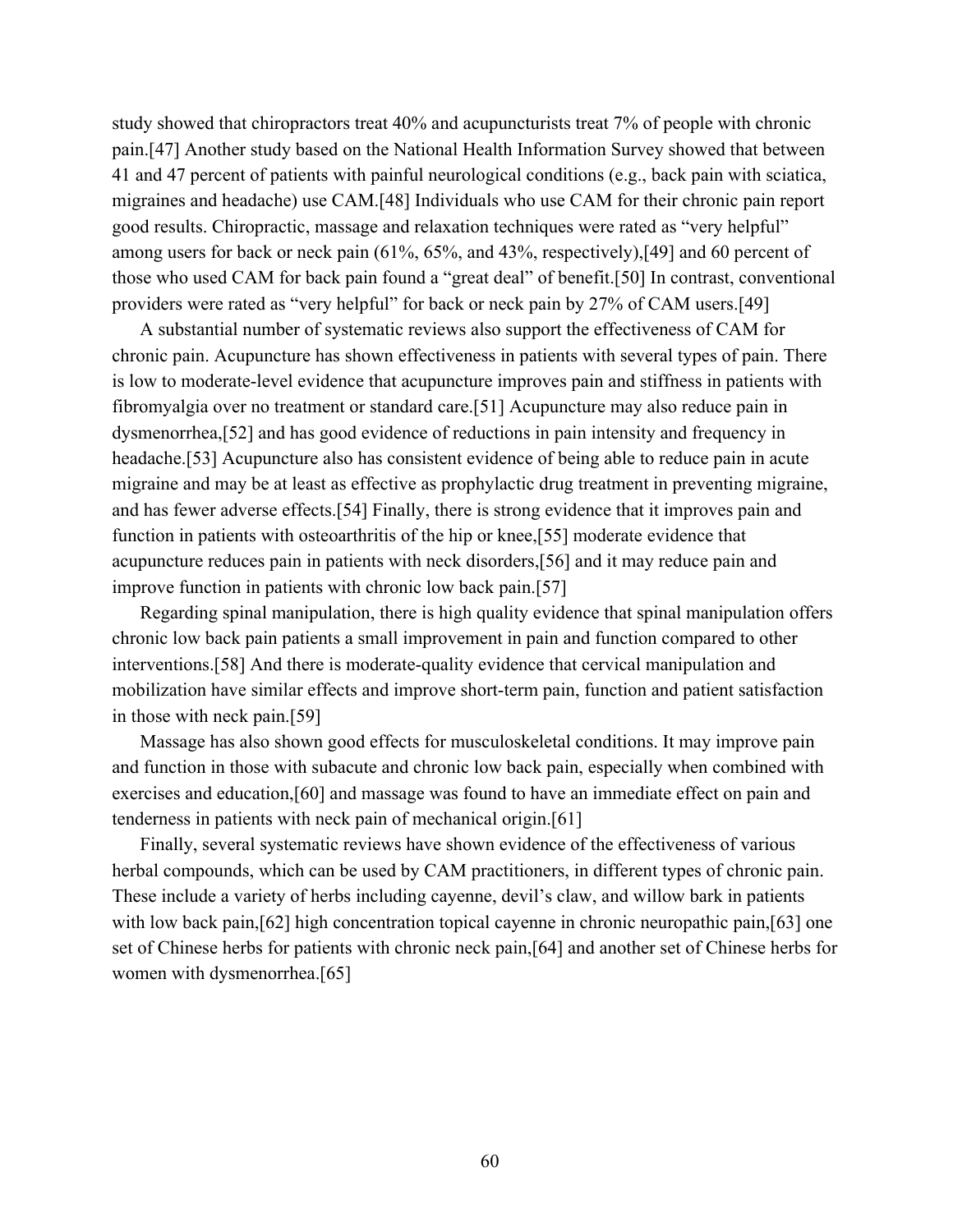## Cost-saving or cost-effective care

CAM has the potential of improving health at a reasonable cost or even with healthcare cost savings. A recent large systematic review found that across the comparisons made in the higher quality studies, 29 percent showed cost savings.[66] In addition, 89 percent of comparisons made in the higher quality cost-utility analyses (costs per quality-adjusted life-year or QALY) were less than \$50,000 per QALY, a level generally accepted as being cost-effective.

### Less invasive

In general CAM is considered by most as being less invasive than conventional care.[67] This characteristic seems to have an appeal to patients on its own, but could also contribute to the low levels of adverse events seen.[68-70]

### Patient satisfaction

Finally, CAM tends to receive high patient satisfaction ratings.[71-74]

# Input needed

The points above were raised by CAM practitioners in support of their bid to be more broadly included in the healthcare system and to be able to practice to the full extent of their training and education. Thus, these points understandably reflect their point of view. The topic is clearly important to the CAM professions but the question might be is it important anyone else? Two other groups whose opinions and perspectives should be considered are patients and policy makers. To this end, we are interested in whether from a policy point of view having CAM practitioners' services being treated as particular modalities or procedures, rather than professional services, matters.

Those who must make decisions affecting the broader healthcare system including those related to regulation, licensure, reimbursement, and workforce may see things differently than do patients or the CAM providers themselves. We ask that you do three things in response to the points raised here. First, where needed, please offer your perspective on the issues raised. Do the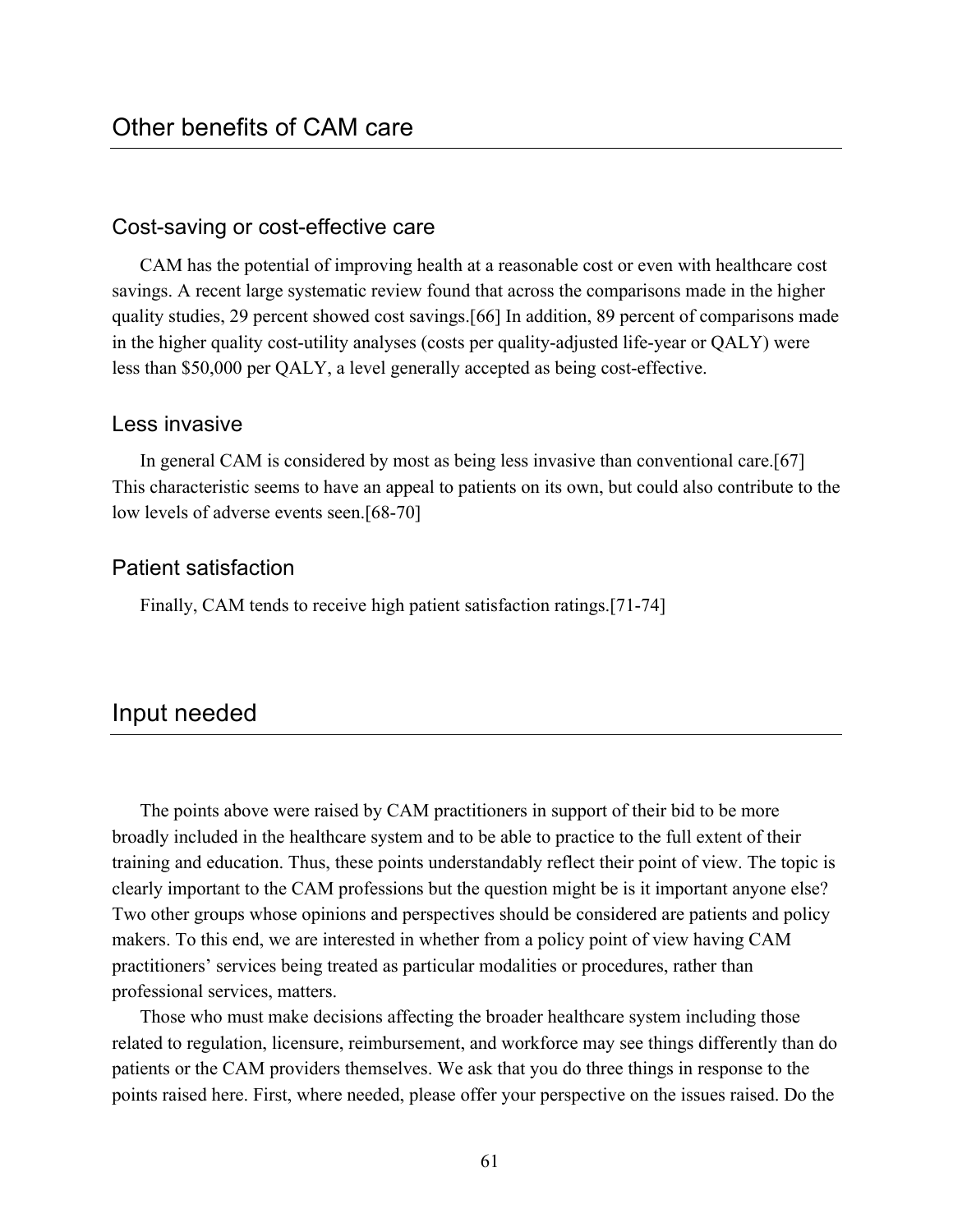trends presented above favor of broader CAM use and/or a change in healthcare policies toward CAM practitioners? Second, please feel free to add additional issues or challenges to the list. And finally, we would like your input on what types of things, if any, could be done to improve the contribution of CAM to overall patient care. Does the present approach to CAM professions unnecessarily limit their members' contribution to their patients and to the health care system more generally? If so, what types of research, arguments or demonstrations would you accept as evidence to justify a broader role for CAM practitioners in the delivery of healthcare?

Thank you in advance for your thoughts on this topic and we look forward to hearing from you at our panel meeting on May 28<sup>th</sup> at RAND in Santa Monica.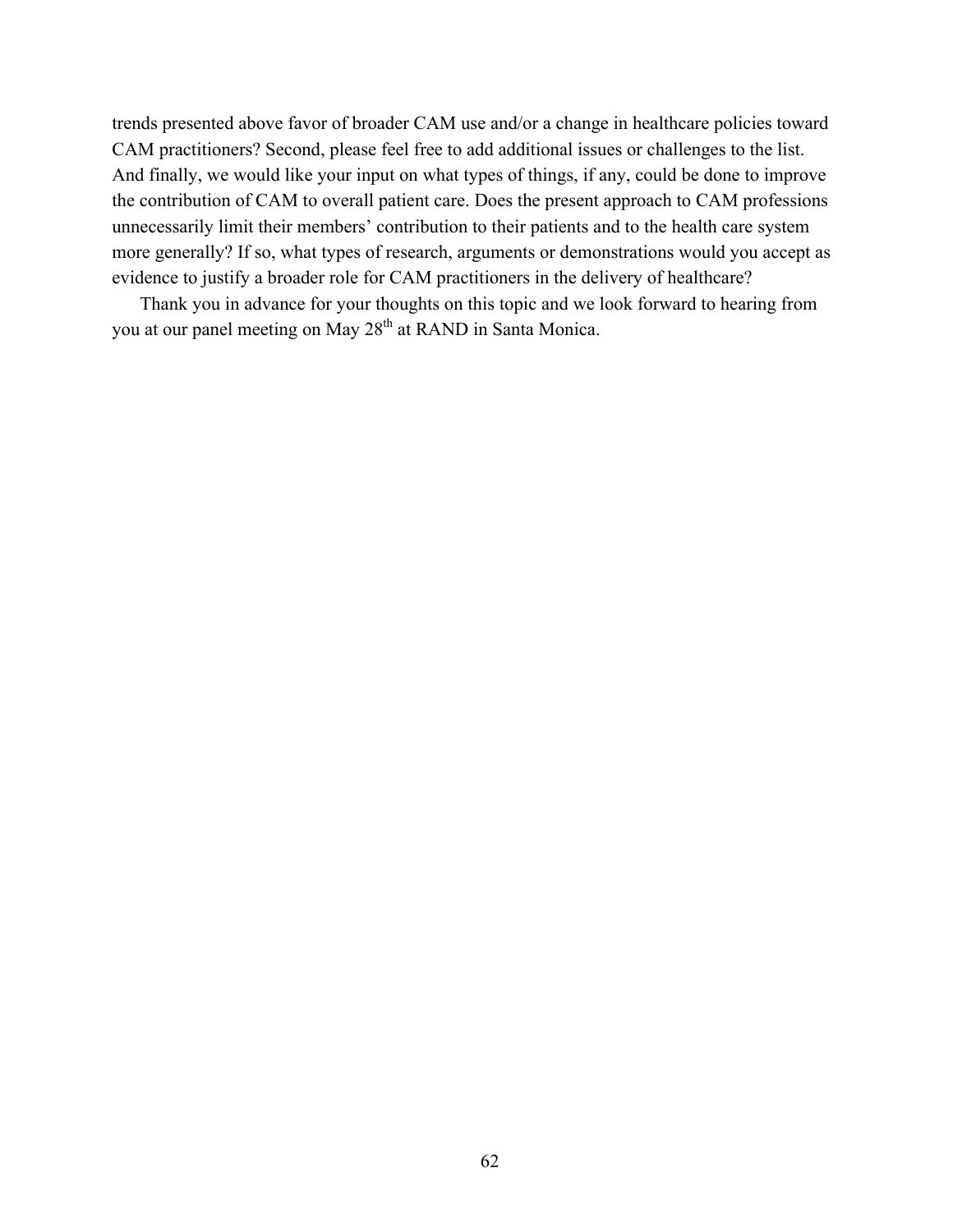- 1. 2(3):45-55, E.G., *Attributes of a Profession*. Social Work, 1957. **2**(3): p. 45-55.
- 2. Bodenheimer, T. and H.H. Pham, *Primary care: current problems and proposed solutions.* Health Affairs, 2010. **29**(5): p. 799-805.
- 3. Hofer, A.N., J. ABRAHAM, and I. Moscovice, *Expansion of coverage under the Patient* Protection and Affordable Care Act and primary care utilization. Milbank Quarterly, 2011. **89**(1): p. 69-89.
- 4. Huang, E.S. and K. Finegold, *Seven Million Americans Live In Areas Where Demand For Primary Care May Exceed Supply By More Than 10 Percent.* Health Affairs, 2013. **32**(3): p. 614-621.
- 5. Congressional Budget Office, *CBO's February 2013 Estimate of the Effects of the* Affordable Care Act on Health Insurance Coverage, 2013, Congressional Budget Office: Washington, DC.
- 6. Bodenheimer, T., K. Grumbach, and R.A. Berenson, A lifeline for primary care. New England Journal of Medicine, 2009. **360**(26): p. 2693-2696.
- 7. Colwill, J.M., J.M. Cultice, and R.L. Kruse, *Will generalist physician supply meet demands* of an increasing and aging population? Health Affairs, 2008. 27(3): p. w232-w241.
- 8. Steinwald, A.B., *Primary Care Professionals: Recent Supply Trends, Projections, and* Valuation of Services, 2008, United States Government Accountability Office: Washington, DC.
- 9. Dick III, J.F., et al., *The effect of rural training experiences during residency on the* selection of primary care careers: a retrospective cohort study from a single large *internal medicine residency program.* Teaching and learning in medicine, 2011. 23(1): p. 53-57.
- 10. Linzer, M., et al., *Working conditions in primary care: physician reactions and care quality*. Annals of internal medicine, 2009. **151**(1): p. 28-36.
- 11. Siegrist, J., et al., *Work stress of primary care physicians in the US, UK and German health care systems.* Social science & medicine, 2010. **71**(2): p. 298-304.
- 12. Donaldson, M.S., *Primary care: America's health in a new era*1996: National Academies Press.
- 13. Green, L.V., S. Savin, and Y. Lu, *Primary Care Physician Shortages Could Be Eliminated Through Use Of Teams, Nonphysicians, And Electronic Communication.* Health Affairs, 2013. **32**(1): p. 11-19.
- 14. Hooker, R.S., J.F. Cawley, and W. Leinweber, *Career flexibility of physician assistants and the potential for more primary care.* Health Affairs, 2010. **29**(5): p. 880-886.
- 15. Naylor, M.D. and E.T. Kurtzman, *The role of nurse practitioners in reinventing primary care.* Health Affairs, 2010. **29**(5): p. 893-899.
- 16. Pohl, J.M., et al., *analysis & commentary Unleashing Nurse Practitioners' Potential To Deliver Primary Care And Lead Teams.* Health Affairs, 2010. **29**(5): p. 900-905.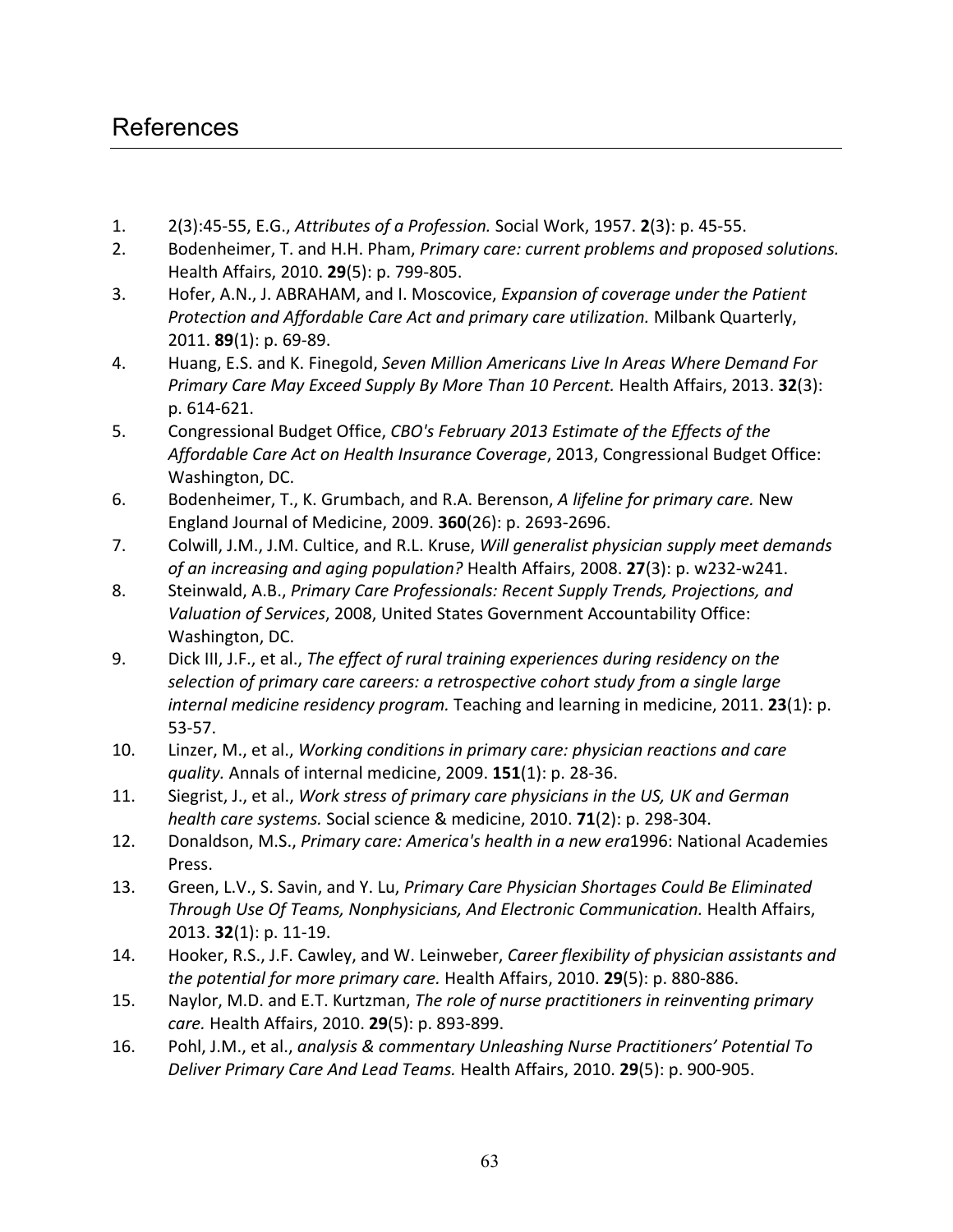- 17. Garson, A., et al., *A New Corps Of Trained Grand-Aides Has The Potential To Extend Reach Of Primary Care Workforce And Save Money.* Health Affairs, 2012. 31(5): p. 1016-1021.
- 18. Goldstein, M.S. and J. Weeks, eds. *Meeting the Nation's Primary Care Needs: Current* and Prospective Roles of Doctors of Chiropractic and Naturopathic Medicine, *Practitioners of Acupuncture and Oriental Medicine, and Direct-Entry Midwives*. 2013, Academic Consortium for Complementary and Alternative Health Care: Seattle, WA.
- 19. Goldblatt, E., et al., eds. *Clinicians and Educators Desk Reference on the Licensed Complementary and Alternative Health Care Professions*. 2nd ed. 2013, Academic Consortium for Complementary and Alternative Health Care (ACCAHC): Seattle, WA.
- 20. Winterstein, J.F., et al. *Chiropractic Physicians And Primary Care*. ACA News, 2012.
- 21. American Association of Naturopathic Physicians. Naturopathic Physicians: Natural *Medicine. Real Solutions. Professional Education.* 2014 [cited 2014 December 5]; Available from: [http://www.naturopathic.org/education.](http://www.naturopathic.org/education)
- 22. Fleming, S.A. and N.C. Gutknecht, *Naturopathy and the primary care practice*. Primary Care: Clinics in Office Practice, 2010. **37**(1): p. 119-136.
- 23. Anderson, B., et al., *Acupuncture and Oriental Medicine Practitioners and Primary Care*, in *Meeting the Nation's Primary Care Needs: Current and Prospective Roles of Doctors of Chiropractic and Naturopathic Medicine, Practitioners of Acupuncture and Oriental Medicine, and Direct-Entry Midwives, M.S. Goldstein and J. Weeks, Editors. 2013,* Academic Consortium for Complementary and Alternative Health Care: Seattle, WA. p. 23-32.
- 24. Myers-Ciecko, J.A., M. Hicks, and S. Myers, *Direct-Entry Midwifery and Primary Maternity Care, in Meeting the Nation's Primary Care Needs: Current and Prospective* Roles of Doctors of Chiropractic and Naturopathic Medicine, Practitioners of Acupuncture and Oriental Medicine, and Direct-Entry Midwives, M.S. Goldstein and J. Weeks, Editors. 2013, Academic Consortium for Complementary and Alternative Health Care: Seattle, WA. p. 49-61.
- 25. McGinnis, J.M. and W.H. Foege, *Actual causes of death in the United States.* Jama, 1993. **270**(18): p. 2207-2212.
- 26. Mokdad, A.H., et al., *Actual causes of death in the United States, 2000. Jama, 2004.* **291**(10): p. 1238-1245.
- 27. Danaei, G., et al., *The preventable causes of death in the United States: comparative risk* assessment of dietary, lifestyle, and metabolic risk factors. PLoS medicine, 2009. 6(4): p. e1000058.
- 28. Vojta, D., et al., *Effective interventions for stemming the growing crisis of diabetes and* prediabetes: a national payer's perspective. Health Affairs, 2012. **31**(1): p. 20-26.
- 29. Rosenthal, R.L., *Effectiveness of altering serum cholesterol levels without drugs.* Proceedings (Baylor University. Medical Center), 2000. 13(4): p. 351.
- 30. Silberman, A., et al., *The effectiveness and efficacy of an intensive cardiac rehabilitation program in 24 sites.* American Journal of Health Promotion, 2010. **24**(4): p. 260-266.
- 31. Herman, W.H., et al., *The cost-effectiveness of lifestyle modification or metformin in* preventing type 2 diabetes in adults with impaired glucose tolerance. Annals of internal medicine, 2005. **142**(5): p. 323-332.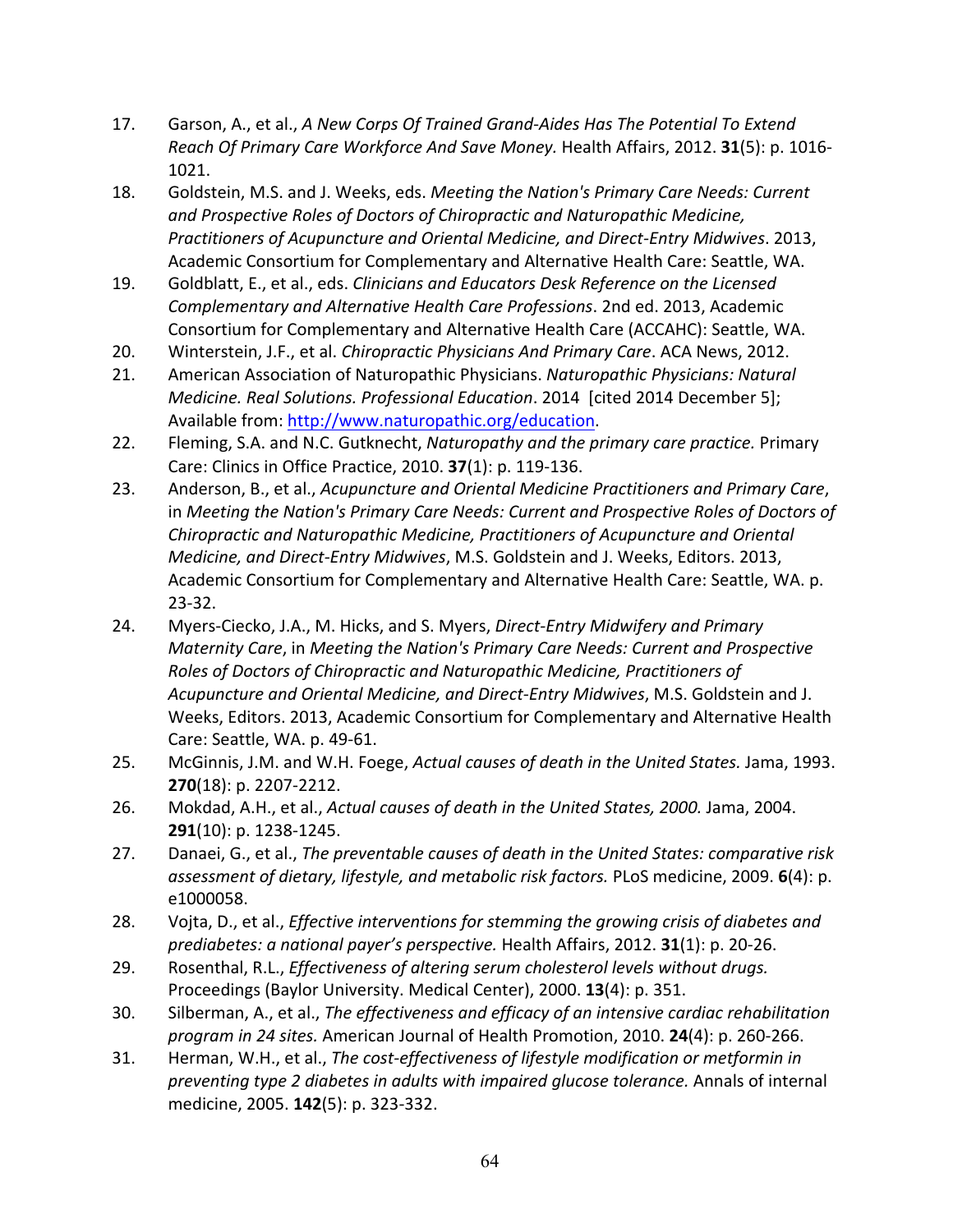- 32. Sagner, M., et al., Lifestyle medicine potential for reversing a world of chronic disease epidemics: from cell to community. International journal of clinical practice, 2014. **68**(11): p. 1289-1292.
- 33. Ali, M.K., J.B. Echouffo-Tcheugui, and D.F. Williamson, *How effective were lifestyle* interventions in real-world settings that were modeled on the Diabetes Prevention *Program?* Health Affairs, 2012. **31**(1): p. 67-75.
- 34. Mootz, R.D., et al., *Characteristics of chiropractic practitioners, patients, and encounters* in Massachusetts and Arizona. Journal of manipulative and physiological therapeutics, 2005. **28**(9): p. 645-653.
- 35. Sherman, K.J., et al., *The practice of acupuncture:* who are the providers and what do *they do?* The Annals of Family Medicine, 2005. **3**(2): p. 151-158.
- 36. Sherman, K.J., et al., A survey of training and practice patterns of massage therapists in *two US states.* BMC Complementary and Alternative Medicine, 2005. **5**(1): p. 13.
- 37. Boon, H.S., et al., *Practice patterns of naturopathic physicians: results from a random* survey of licensed practitioners in two US States. BMC Complementary and Alternative Medicine, 2004. **4**(1): p. 14.
- 38. Seely, D., et al., *Naturopathic medicine for the prevention of cardiovascular disease: a randomized clinical trial.* Canadian Medical Association Journal, 2013. 185(9): p. E409-E416.
- 39. Franco, O.H., et al., *Primary prevention of cardiovascular disease: cost-effectiveness comparison.* International journal of technology assessment in health care, 2007. 23(01): p. 71-79.
- 40. Herman, P.M., et al., A naturopathic approach to the prevention of cardiovascular disease: cost-effectiveness analysis of a pragmatic multi-worksite randomized clinical *trial.* Journal of Occupational and Environmental Medicine, 2014. **56**(2): p. 171.
- 41. Ballegaard, S., et al., *Long-term effects of integrated rehabilitation in patients with* dadvanced angina pectoris: a nonrandomized comparative study. Journal of Alternative & Complementary Medicine, 2004. **10**(5): p. 777-783.
- 42. Ballegaard, S., et al., *Addition of acupuncture and self-care education in the treatment of* patients with severe angina pectoris may be cost beneficial: an open, prospective study. The Journal of Alternative and Complementary Medicine, 1999. **5**(5): p. 405-413.
- 43. Magnusson, G., et al., *Long-term effects of integrated rehabilitation in patients with* stroke: a nonrandomized comparative feasibility study. The Journal of Alternative and Complementary Medicine, 2010. **16**(4): p. 369-374.
- 44. Bradley, R., et al., *Adjunctive naturopathic care for type 2 diabetes: patient-reported and clinical outcomes after one year.* BMC Complementary and Alternative Medicine, 2012. **12**(1):  $p. 44$ .
- 45. Tsang, A., et al., *Common chronic pain conditions in developed and developing countries: gender and age differences and comorbidity with depression-anxiety disorders.* The journal of pain, 2008. **9**(10): p. 883-891.
- 46. Institute of Medicine, *Relieving Pain in America: A Blueprint for Transforming Prevention, Care, Education, and Research2011, Washington, DC: National Academies* Press.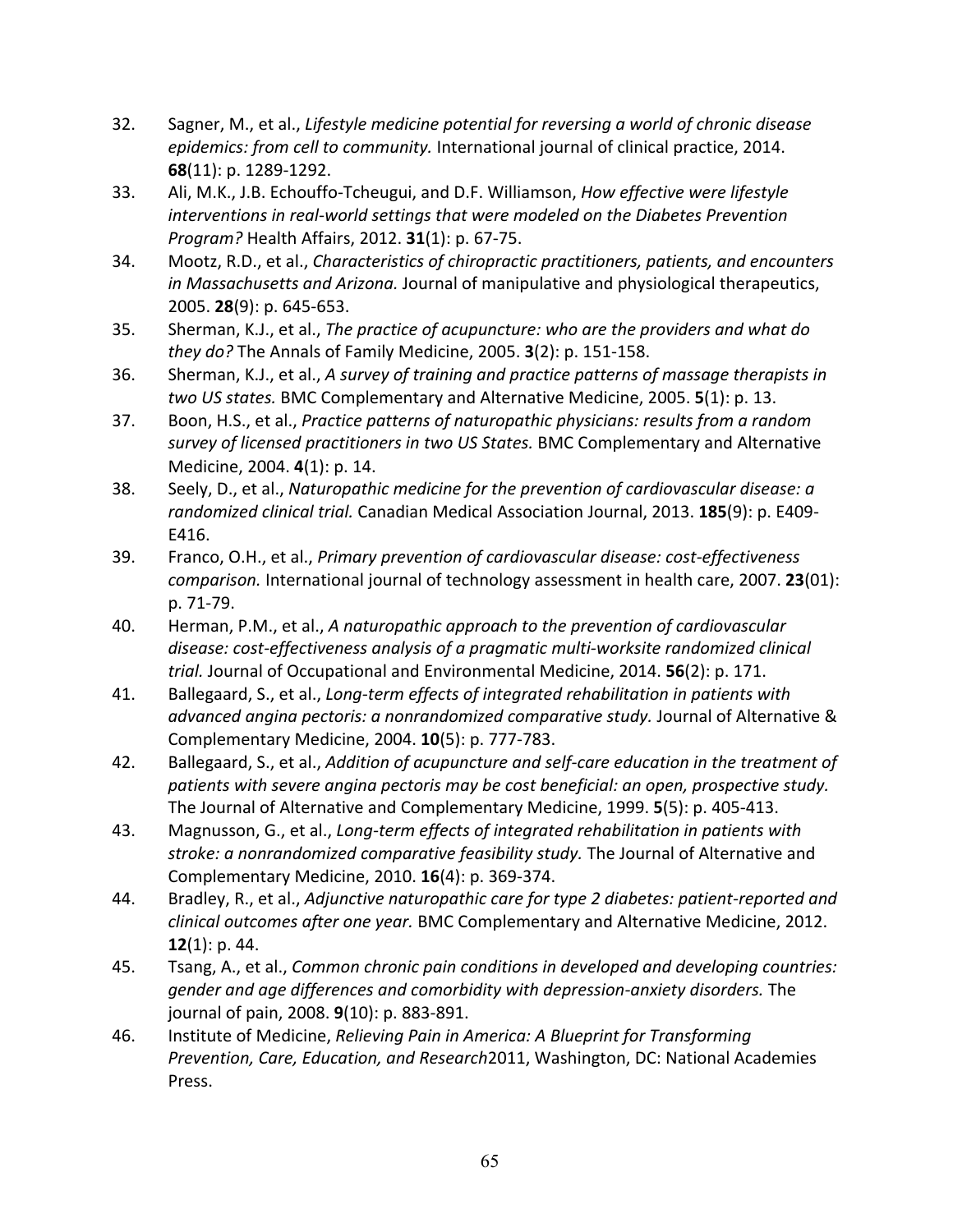- 47. Breuer, B., R. Cruciani, and R.K. Portenoy, *Pain management by primary care physicians*, pain physicians, chiropractors, and acupuncturists: a national survey. Southern medical journal, 2010. **103**(8): p. 738-747.
- 48. Wells, R.E., et al., *Complementary and alternative medicine use among US adults with common neurological conditions.* Journal of neurology, 2010. **257**(11): p. 1822-1831.
- 49. Wolsko, P.M., et al., Patterns and perceptions of care for treatment of back and neck *pain: results of a national survey.* Spine, 2003. **28**(3): p. 292-297.
- 50. Kanodia, A.K., et al., *Perceived benefit of Complementary and Alternative Medicine (CAM)* for back pain: a national survey. The Journal of the American Board of Family Medicine, 2010. **23**(3): p. 354-362.
- 51. Deare, J.C., et al., *Acupuncture for treating fibromyalgia*. Cochrane Database of Systermatic Reviews, 2013. 5.
- 52. Smith, C.A., et al., *Acupuncture for dysmenorrhoea*. Cochrane Data Syst Rev, 2011.
- 53. Linde, K., et al., *Acupuncture for tension-type headache*. Cochrane Database Syst Rev, 2009. **1**(1).
- 54. Linde, K., et al., *Acupuncture for migraine prophylaxis*. Cochrane Database Syst Rev, 2009. **1**(1).
- 55. Manheimer, E., et al., *Acupuncture for peripheral joint osteoarthritis.* Cochrane Database Syst Rev, 2010. **1**.
- 56. Trinh, K., et al., *Acupuncture for neck disorders*. The Cochrane Library, 2007.
- 57. Furlan, A.D., et al., *Acupuncture and dry-needling for low back pain.* Cochrane Database Syst Rev, 2005. **1**.
- 58. Rubinstein, S.M., et al., *Spinal manipulative therapy for chronic low-back pain.* Cochrane Database Syst Rev, 2011. **2**(CD008112).
- 59. Gross, A., et al., *Manipulation or mobilisation for neck pain*. Cochrane Database Syst Rev, 2010. **1**.
- 60. Furlan, A.D., et al., *Massage for low-back pain.* Cochrane Database Syst Rev, 2008. 4(4).
- 61. Patel, K.C., et al., *Massage for mechanical neck disorders*. Cochrane Database Syst Rev, 2012. **9**.
- 62. Gagnier, J.J., et al., *Herbal medicine for low back pain.* Cochrane Database Syst Rev, 2006. **2**.
- 63. Derry, S., et al., *Topical capsaicin (high concentration)* for chronic neuropathic pain in *adults.* Cochrane Database Syst Rev, 2013. **2**.
- 64. Cui, X., K. Trinh, and Y.J. Wang, *Chinese herbal medicine for chronic neck pain due to cervical degenerative disc disease.* Cochrane Database Syst Rev, 2010. **1**.
- 65. Zhu, X., et al., *Chinese herbal medicine for primary dysmenorrhoea*. Cochrane Database Syst Rev, 2008. **2**.
- 66. Herman, P.M., et al., *Are complementary therapies and integrative care cost-effective?* A systematic review of economic evaluations. BMJ open, 2012. 2(5): p. e001046.
- 67. Swartzman, L.C., et al., *What accounts for the appeal of complementary/alternative medicine, and what makes complementary/alternative medicine "alternative"?* Medical decision making, 2002. **22**(5): p. 431-450.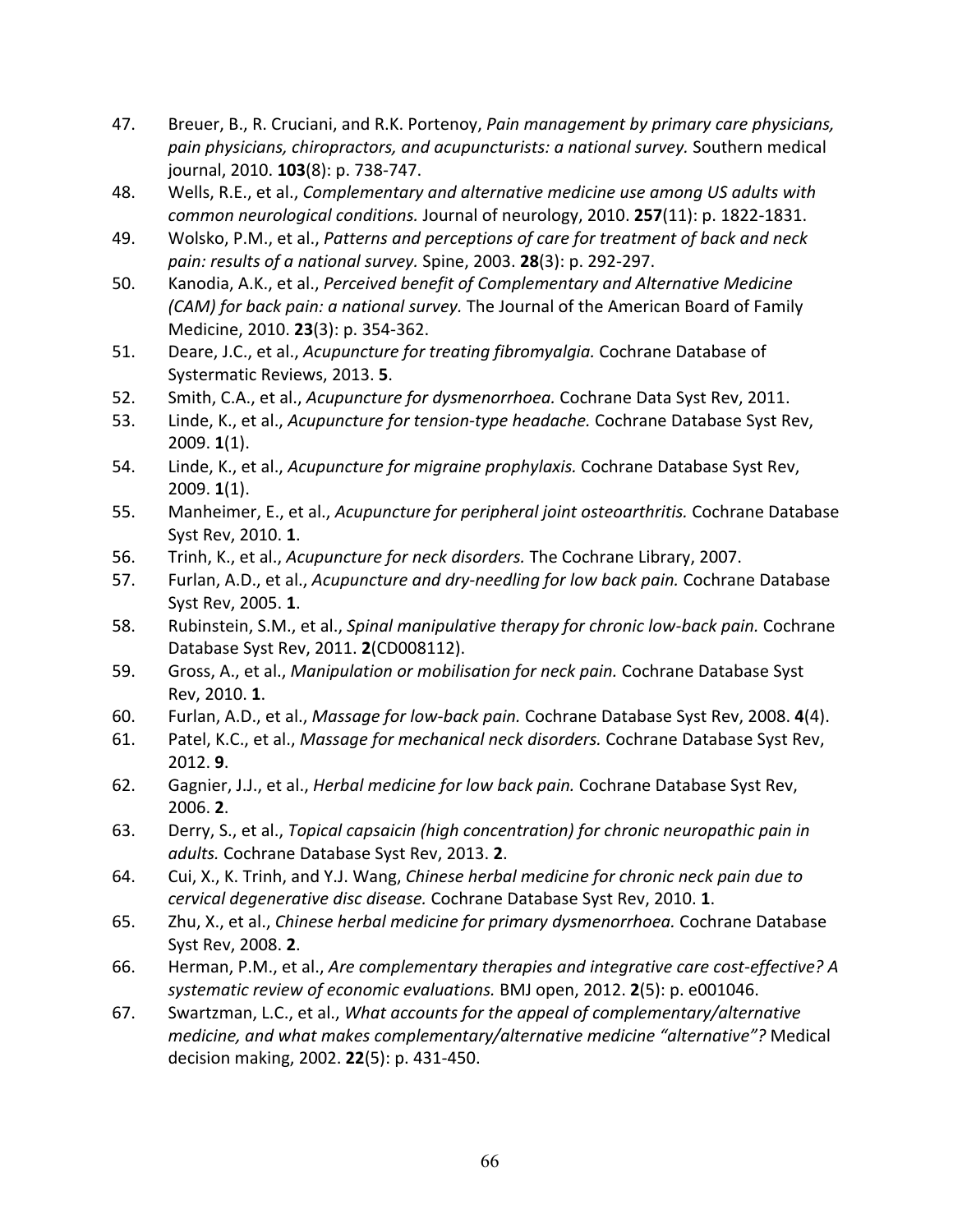- 68. Rubinstein, S.M., *Adverse events following chiropractic care for subjects with neck or low-back pain: do the benefits outweigh the risks?* Journal of manipulative and physiological therapeutics, 2008. **31**(6): p. 461-464.
- 69. Rubinstein, S.M., et al., *Benign adverse events following chiropractic care for neck pain* are associated with worse short-term outcomes but not worse outcomes at three *months.* Spine, 2008. **33**(25): p. E950-E956.
- 70. MacPherson, H., et al., *Patient reports of adverse events associated with acupuncture treatment: a prospective national survey.* Quality and Safety in Health Care, 2004. 13(5): p. 349-355.
- 71. Oberg, E.B., et al., *Older adults' perspectives on naturopathic medicine's impact on healthy aging.* Explore (New York, NY), 2013. **10**(1): p. 34-43.
- 72. Gaumer, G., *Factors associated with patient satisfaction with chiropractic care: survey* and review of the literature. Journal of manipulative and physiological therapeutics, 2006. **29**(6): p. 455-462.
- 73. Braun, L.A., et al., *Massage therapy for cardiac surgery patients—a randomized trial.* The Journal of Thoracic and Cardiovascular Surgery, 2012. 144(6): p. 1453-1459. e1.
- 74. Thomas, K., et al., *Randomised controlled trial of a short course of traditional acupuncture compared with usual care for persistent non-specific low back pain.* Bmj, 2006. **333**(7569): p. 623.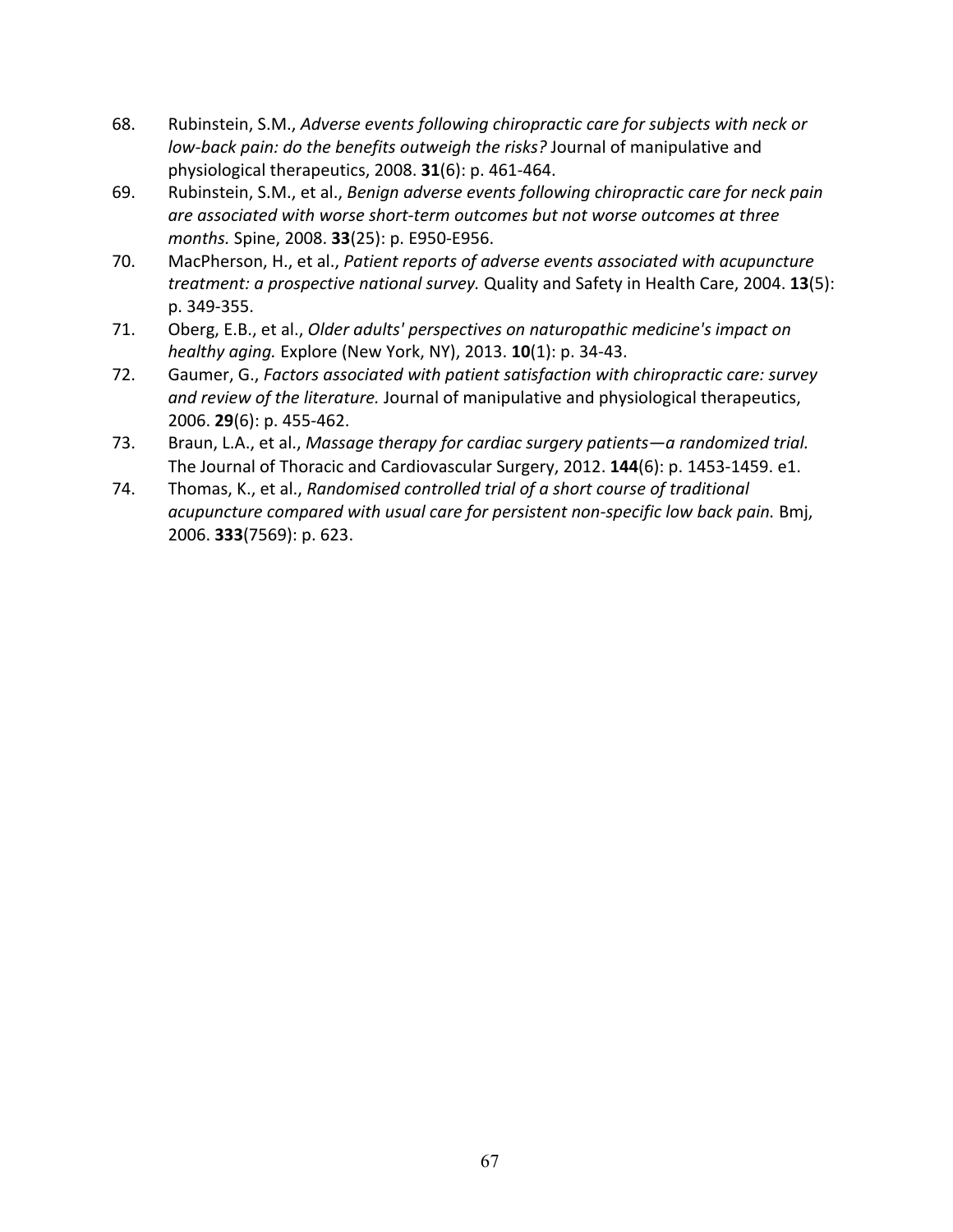There are two groups that provide a collective voice for complementary and integrative medicine to policy issues. The first is the Integrative Healthcare Policy Consortium (IHPC), founded after the 2001 *National Policy Dialogue to Advance Integrated Health Care: Finding Common Ground (NPD) meeting.* IHPC is the CAM and integrative health care provider groups' single voice for policy, legislation, and regulatory issues. For example, the IHPC helped naturopathic medicine and massage therapy gain access to the CPT Editorial Panel Advisory Committee, called the Health Care Professional Advisory Committee, or HCPAC. The IHPC was also key in getting Section 2706 into the 2010 Affordable Care Act, and in 2004 it created the Academic Consortium for Complementary and Alternative Health Care (ACCAHC).

ACCAHC is the second group that provides a collective voice for complementary and alternative medicine educational/academic organizations. ACCAHC is made up of the academic institutions, accrediting agencies, and certification and testing organizations of the various complementary and alternative health care disciplines. ACCAHC worked for more than a year through a series of communications to ensure that the current National Center for Complementary and Alternative Medicine (NCCAM; now called the National Center for Complementary and Integrative Health) Strategic Plan included multiple references to CAM "disciplines" and not just to CAM modalities, interventions, approaches, practices, and products. These efforts were justified by the terminology used in the law that established NCCAM (Title VI Section 601 of the Omnibus Appropriations Act of 1999 [P.L. 105-277]). This law specifically said in Section 485D(a) that NCCAM's purpose was to conduct and support basic and applied research with "respect to identifying, investigating, and validating complementary and alternative treatment, diagnostic and prevention modalities, *disciplines and systems*"[emphasis added].

Also through suggestions from ACCAHC, on May 15, 2005, the Consortium of Academic Health Centers for Integrative Medicine (CAHCIM; a consortium of academic medical centers) modified its definition of integrative medicine from

> Integrative Medicine is the practice of medicine that reaffirms the importance of the relationship between practitioner and patient, focuses on the whole person, is informed by evidence, and makes use of all appropriate therapeutic approaches to achieve optimal health and healing.

to

Integrative Medicine is the practice of medicine that reaffirms the importance of the relationship between practitioner and patient, focuses on the whole person, is informed by evidence, and makes use of all appropriate therapeutic approaches,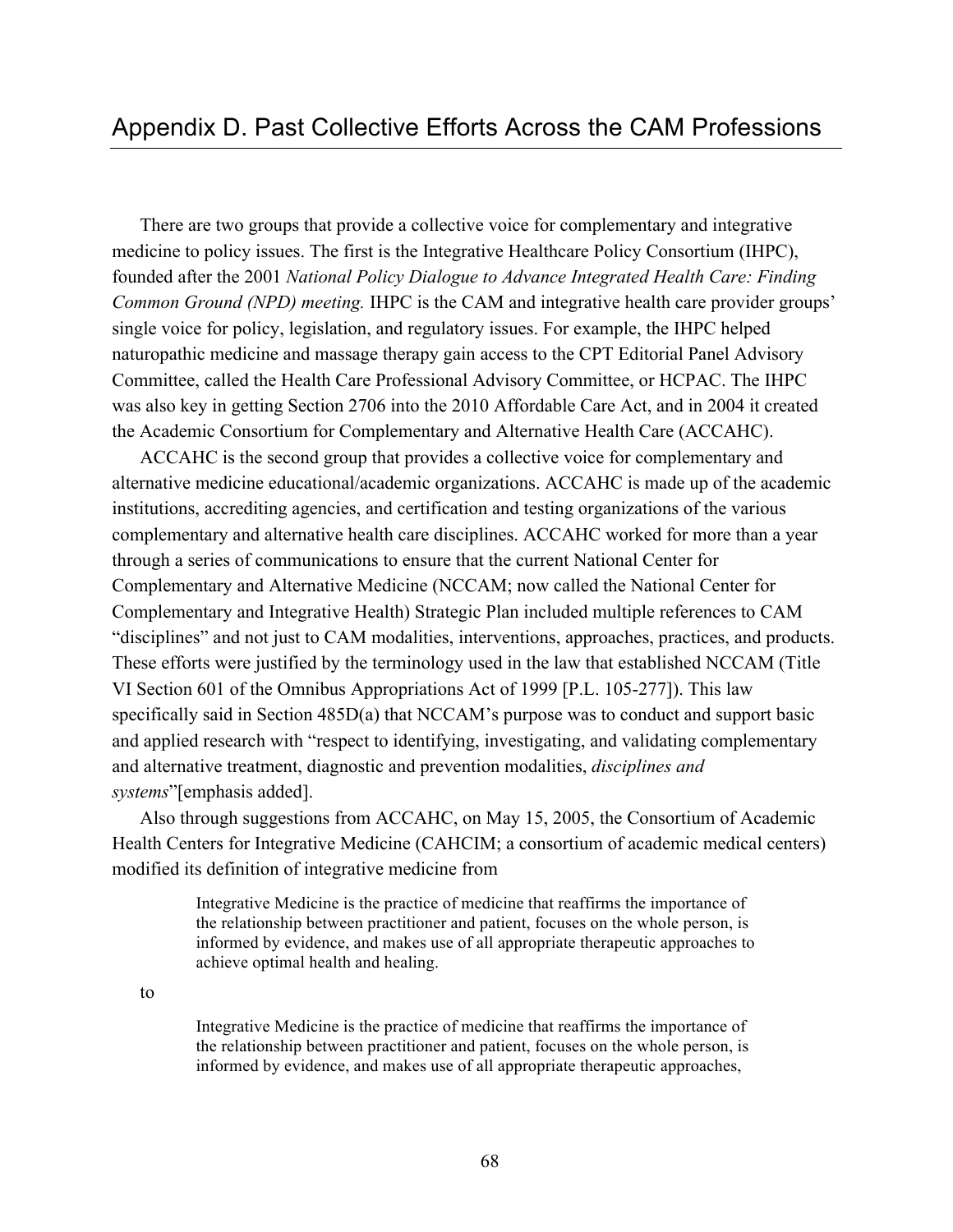*healthcare professionals and disciplines* to achieve optimal health and healing [emphasis added in the referenced article] $57$ 

 <sup>57</sup> P. J. Benjamin, R. Phillips, D. Warren, C. Salveson, R. Hammerschlag, P. Snider, M. Haas, R. Barrett, T. Chapman, and R Kaneko "Response to a Proposal for an Integrative Medicine Curriculum," *Journal of Alternative and Complementary Medicine*, Vol. 13, No. 9, 2007, pp. 1021–1034.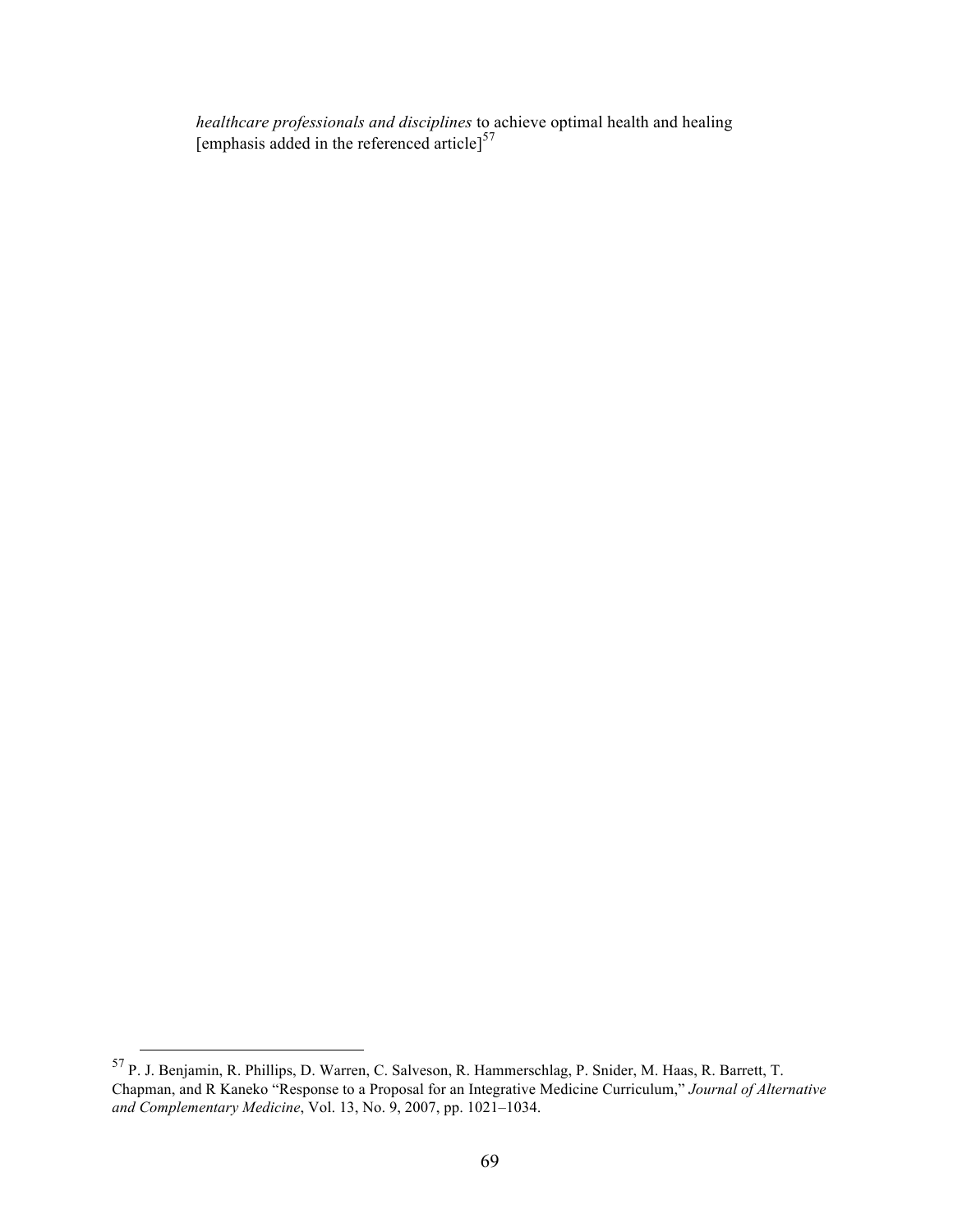2010 Tennessee Code, Title 63, Chapter 6, Part 2, 63-6-205, amended 2012. As of August 28,  $2015$ 

<http://law.justia.com/codes/tennessee/2010/title-63/chapter-6/part-2/63-6-205/>

- American Psychiatric Association, *Practice Guideline for the Treatment of Patients with Major Depressive Disorder*, 3rd ed., Arlington, Va.: American Psychiatric Association, 2010.
- American Society of Anesthesiologists Task Force on Chronic Pain Management, "Practice Guidelines for Chronic Pain Management," *Anesthesiology*, Vol. 112, No. 4, 2010, pp. 1–24.
- Barnes, P. M., B. Bloom, and R. L. Nahin, "Complementary and Alternative Medicine Use Among Adults and Children: United States, 2007," in *National Health Statistics Reports*, Hyattsville, Md., 2008.
- Benjamin, P. J., R. Phillips, D. Warren, C. Salveson, R. Hammerschlag, P. Snider, M. Haas, R. Barrett, T. Chapman, and R Kaneko, "Response to a Proposal for an Integrative Medicine Curriculum," *Journal of Alternative and Complementary Medicine*, Vol. 13, No. 9, 2007, pp. 1021–1034.
- Blum, J. D., "Non-Discrimination and the Role of Complementary and Alternative Medicine," *BNA's Health Law Reporter*, Vol., 23, 2014, pp. 1–5.
- Boon, H., M. Verhoef, D. O'Hara, B. Findlay, and N. Majid, "Integrative Healthcare: Arriving at a Working Definition," *Alternative Therapies in Health and Medicine*, Vol. 10, No. 5, 2004, p. 48–56.
- Chase-Lubitz, J. F., "Corporate Practice of Medicine Doctrine: An Anachronism in the Modern Health Care Industry," *Vanderbilt Law Review*, Vol. 40, 1987, pp. 445–448.
- Childs, J. D., J. A. Cleland, J. M. Elliott, D. S. Teyhen, R. S. Wainner, J. M. Whitman, B. J. Sopky, J. J. Godges, T. W. Flynn, and A. Delitto, "Neck Pain: Clinical Practice Guidelines Linked to the International Classification of Functioning, Disability, and Health from the Orthopaedic Section of the American Physical Therapy Association," *Journal of Orthopedic Sports Physical Therapy*, Vol. 38, No. 9, 2008, pp. A1–A34.
- Chou, R., A. Qaseem, V. Snow, D. Casey, J. T. Cross, P. Shekelle, and D. K. Owens, "Diagnosis and Treatment of Low Back Pain: A Joint Clinical Practice Guideline from the American College of Physicians and the American Pain Society," *Annals of Internal Medicine*, Vol. 147, No. 7, 2007, pp. 478–491.
- Chou, R., "In the Clinic: Low Back Pain," *Annals of Internal Medicine*, 2014, pp. 1–16.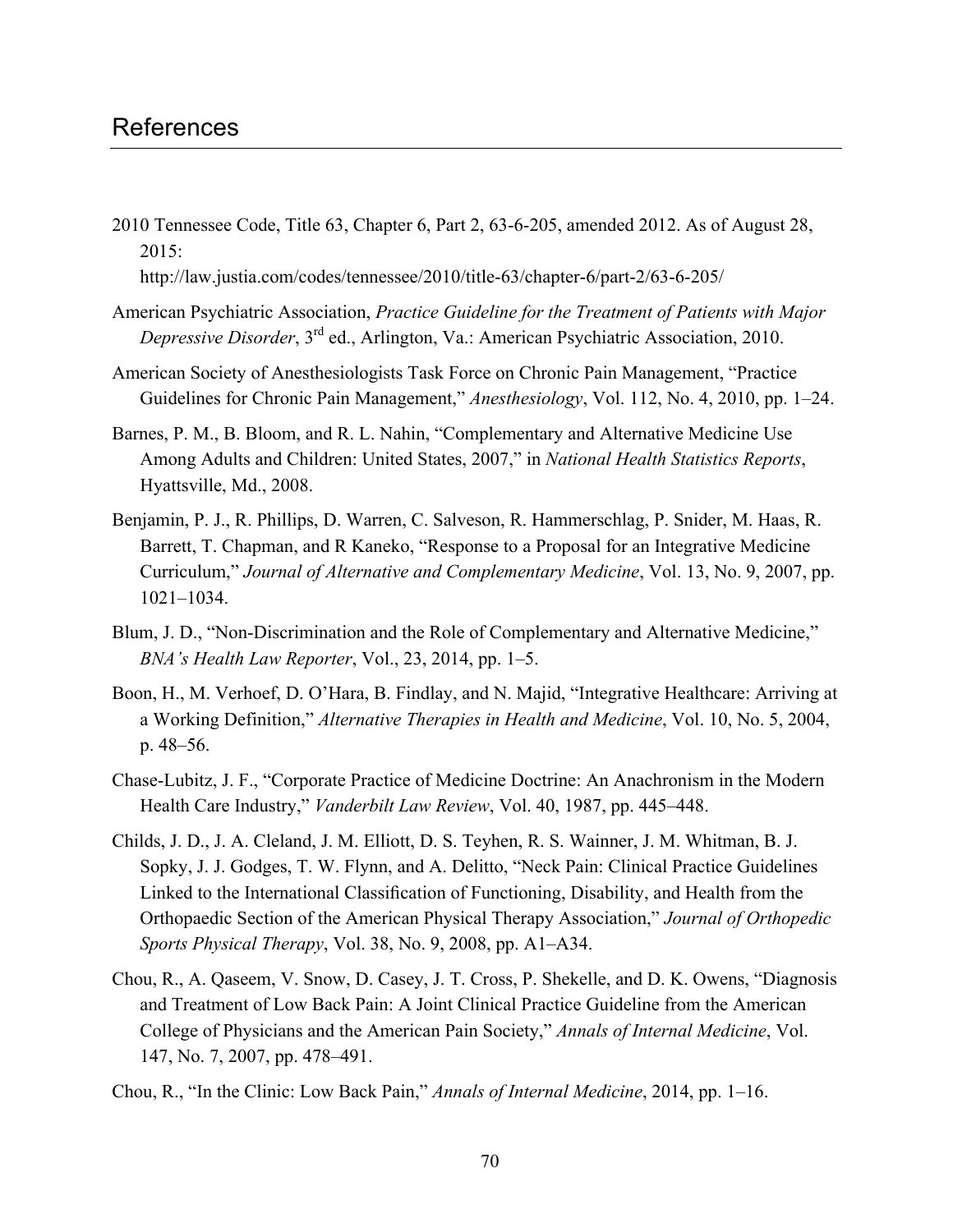- Coulter, I. D., B. B. Singh, D. Riley, and C. Der-Martirosian, "Interprofessional Referral Patterns in an Integrated Medical System*,*" *Journal of Manipulative and Physiological Therapeutics*, Vol. 28, No. 3, 2005, pp. 170–174.
- Coulter, I. D., R. Khorsan, C. Crawford, and A.-F. Hsiao, "Integrative Health Care Under Review: An Emerging Field, *Journal of Manipulative and Physiological Therapeutics*, Vol. 33, No. 9, 2010, pp. 690–710.
- Dawson, K. A., L. Dawson, A. Thomas, and P. M. Tiidus, "Effectiveness of Regular Proactive Massage Therapy for Novice Recreational Runners," *Physical Therapy in Sport*, Vol. 12, No. 4, 2011, p. 182–187.
- Delitto, A., S. Z. George, L. Van Dillen, J. M. Whitman, G. Sowa, P. Shekelle, T. R. Denninger, and J. J. Godges, "Low Back Pain Clinical Practice Guidelines Linked to the International Classification of Functioning, Disability, and Health," *Journal of Orthopedic Sports Physical Therapy*, Vol. 42, No. 4, 2012, pp. A1–A57.
- Franklin, G. M., "Early Opioid Prescription and Subsequent Disability Among Workers with Back Injuries: The Disability Risk Identification Study Cohort," *Spine* (Philadelphia, Pennsylvania, 1976), Vol. 33, No. 2, 2008, pp. 199–204.

———, "Opioid Use for Chronic Low Back Pain: A Prospective, Population-Based Study Among Injured Workers in Washington State, 2002–2005," *Clinical Journal of Pain*, Vol. 25, No. 9, 2009, pp. 743–751.

- Franklin, G. M., J. Mai, T. Wickizer, J. A. Turner, D. Fulton-Kehoe, and L. Grant, "Opioid Dosing Trends and Mortality in Washington State Workers' Compensation, 1996–2002," *American Journal of Industrial Medicine*, Vol. 48, No. 2, 2005, pp. 91–99.
- Garg, R. K., D. Fulton-Kehoe, J. A. Turner, A. M. Bauer, T. Wickizer, M. D. Sullivan, and G. M. Franklin, "Changes in Opioid Prescribing for Washington Workers' Compensation Claimants After Implementation of an Opioid Dosing Guideline for Chronic Noncancer Pain: 2004 to 2010," *Journal of Pain*, Vol. 14, No. 12, 2013, pp. 1620–1628.
- Gartlehner, G., R. A. Hansen, D. Nissman, D. N, Lohr, and T. S. Carey, "Criteria for Distinguishing Effectiveness from Efficacy Trials in Systematic Reviews," in *Technical Reviews*, Rockville, Md.: Agency for Healthcare Research and Quality, 2006.
- Goldblatt, E., P. Snider, J. Weeks, B. Rosenthal, and S. Quinn, eds., *Clinicians' and Educators' Desk Reference on the Licensed Complementary and Alternative Healthcare Professions*. 2nd ed., Raleigh, N.C.: Lulu Enterprises, 2013.
- Goldstein, M. S., and J. Weeks, eds., Meeting the Nation's Primary Care Needs: Current and Prospective Roles of Doctors of Chiropractic and Naturopathic Medicine, Practitioners of Acupuncture and Oriental Medicine, and Direct-Entry Midwives, Seattle: Academic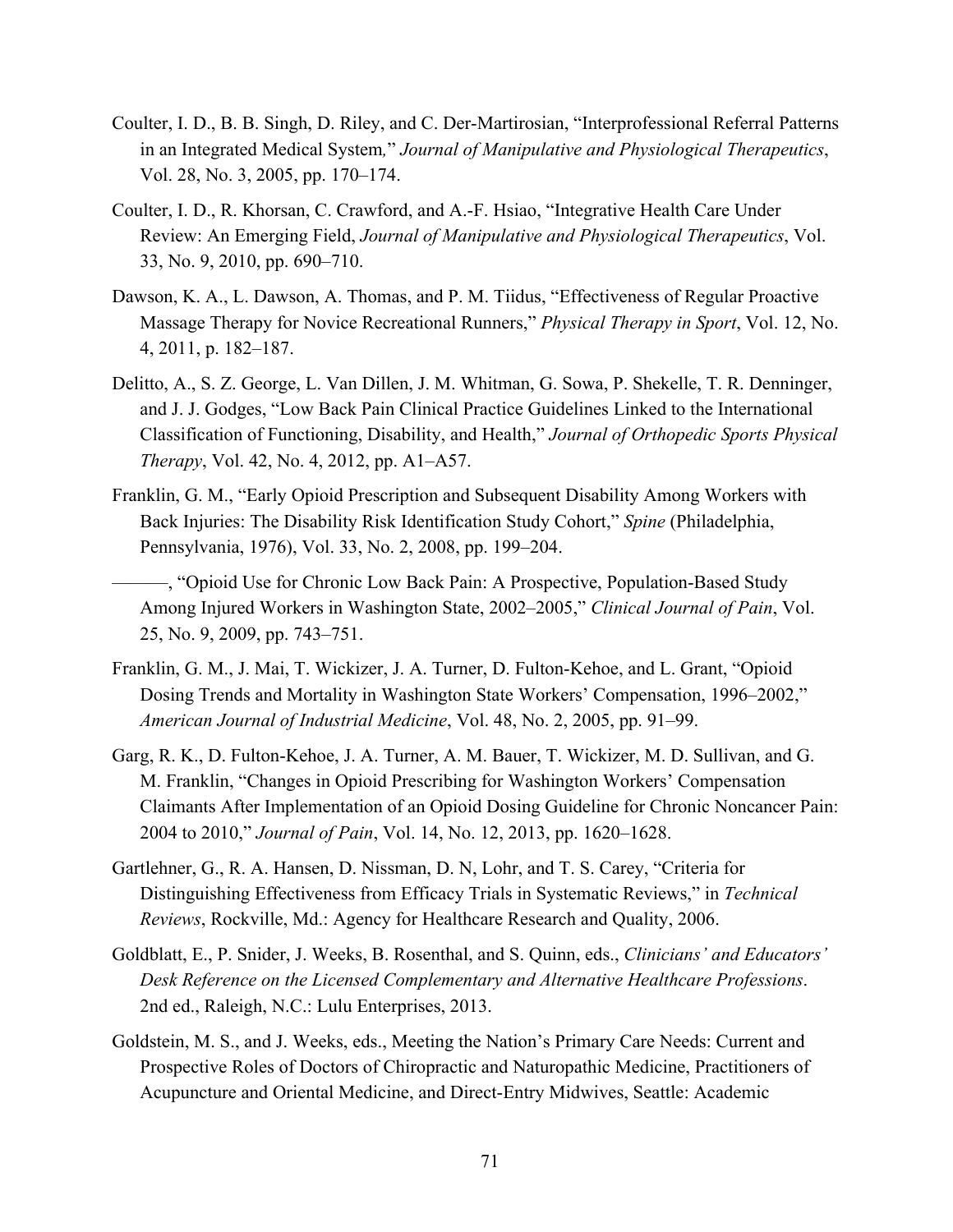Consortium for Complementary and Alternative Health Care, 2013. As of August 28, 2015: <http://web.archive.org/web/20090112214025/http://www.scstatehouse.gov/code/t40c031.htm>

Greenwood, E., "Attributes of a Profession," *Social Work*, Vol. 2, No. 3, 1957, pp. 45–55.

- Guzman, J., D. S. Haldeman, L. J. Carroll, E. J. Carragee, E. L. Hurwitz, M. P. Peloso, M. Nordin, J. D. Cassidy, L. W. Holm, P. Cote, J. van der Velde, and S. Hogg-Johnson, "Clinical Practice Implications of the Bone and Joint Decade 2000–2010 Task Force on Neck Pain and Its Associated Disorders: From Concepts and Findings to Recommendations," *Spine*, Vol. 33, No. 45, 2008, pp. S199–S213.
- Haas, M., B. Goldberg, M. Aickin, B. Ganger, and M. Attwood, "A Practice-Based Study of Patients with Acute and Chronic Low Back Pain Attending Primary Care and Chiropractic Physicians: Two-Week to 48-Month Follow-Up," *Journal of Manipulative and Physiological Therapeutics*, Vol. 27, No. 3, 2004, pp. 160–169.
- Healthcare Analysis and Information Group, *2011 Complementary and Alternative Medicine Survey*, Department of Veterans Affairs, Washington, D.C.: Veterans Health Administration. 2011.
- Herman, P. M., K. D'Huyvetter, and M. J. Mohler, "Are Health Services Research Methods a Match for CAM*?*" *Alternative Therapies in Health and Medicine*, Vol. 12, No. 3, 2006, p. 78–83.
- Huberfeld, N., "Be Not Afraid of Change: Time to Eliminate the Corporate Practice of Medicine Doctrine," *Health Matrix*, Vol. 14, 2004, p. 243.
- Indian Health Service, *Loan Repayment Program: Eligibility/Selection Criteria*, 2015.
- Institute for Healthcare Improvement, *IHI Triple Aim Initiative,* 2015.
- Institute of Medicine, *Primary Care: America's Health in a New Era*, Washington, D.C.: National Academies Press, 1996.
- IOM—*See* Institute of Medicine.
- Kahn, J. R., and M. B. Menard, *Massage Therapy Research Agenda: 2015 and Beyond*, Evanston, Ill.: Massage Therapy Foundation, 2014.
- Kaiser Permanente, *2014 Disclosure Form for Kaiser Permanente Small Business Gold 0/30 Copayment HMO Plan*, Oakland, Calif.: Kaiser Permanente, 2014, p. 64.
- Koes, B. W., M. van Tulder, C.-W. C. Lin, L. G. Macedo, J. McAuley, and C. Maher, "An Updated Overview of Clinical Guidelines for the Management of Non-Specific Low Back Pain in Primary Care," *European Spine Journal*, Vol. 19, No. 12, 2010, pp. 2075–2094.
- Langevin, H. M., P. M Wayne, H. MacPherson, R. Schnyer, R. M. Milley, V. Napadow, L. Lao, J. Park, R. E. Harris, and M. Cohen, "Paradoxes in Acupuncture Research: Strategies for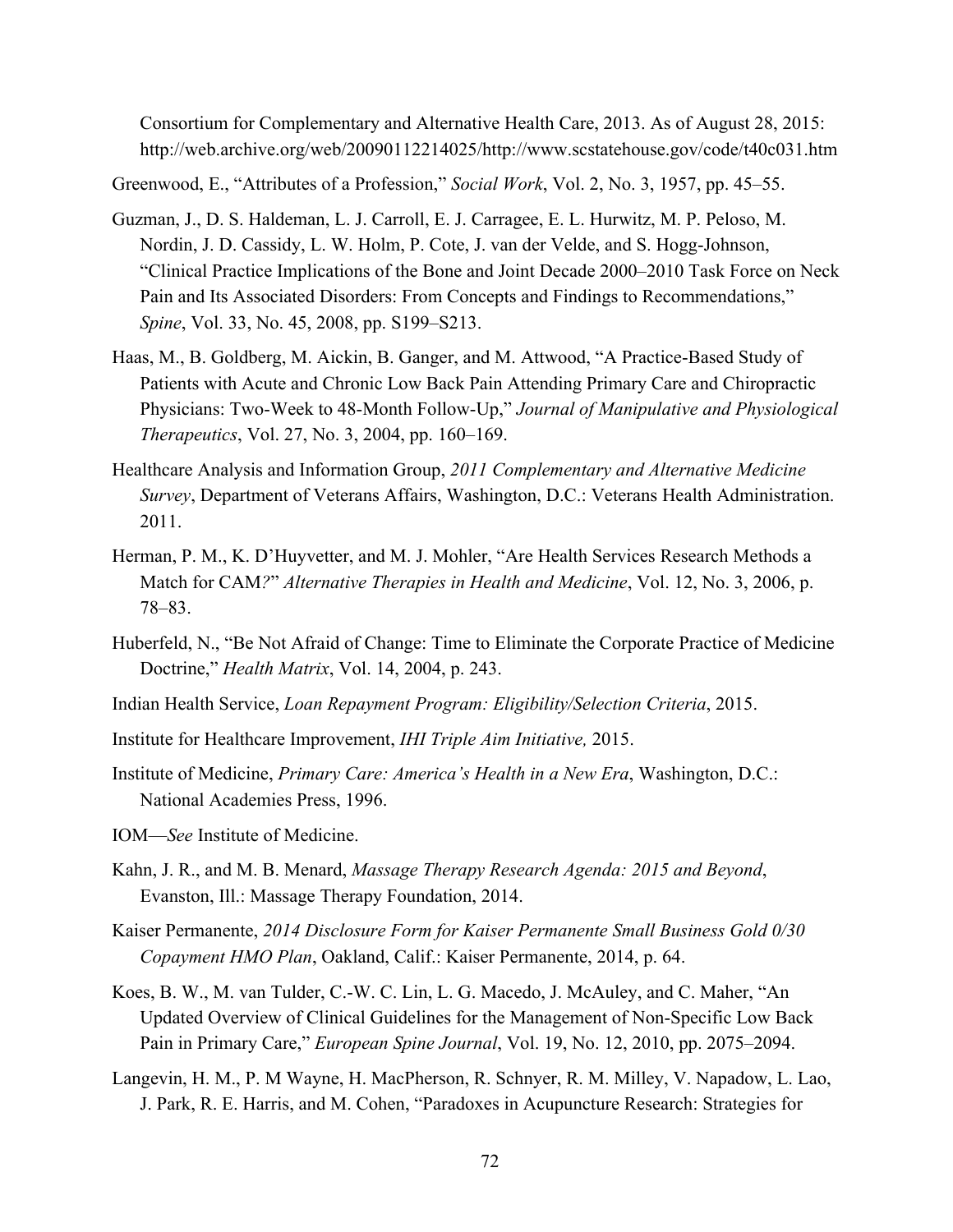Moving Forward" *Evidence-Based Complementary and Alternative Medicine, 2011*, 2011, pp. 1–11.

- MacPherson, H., A. White, M. Cummings, K. A. Jobst, K. Rose, and R. C. Niemtzow, "Standards for Reporting Interventions in Controlled Trials of Acupuncture: The STRICTA Recommendations" *Journal of Alternative and Complementary Medicine*, Vol. 8, No. 1, 2002, pp. 85–89.
- MacPherson, H., D. G. Altman, R. Hammerschlag, L. Youping, W. Taixiang, A. White, and D. Moher, "Revised Standards for Reporting Interventions in Clinical Trials of Acupuncture (STRICTA): Extending the CONSORT Statement," *Journal of Evidence-Based Medicine*, Vol. 3, No. 3, 2010, pp. 140–155.
- Maghout-Juratli, S., G. M. Franklin, S. K. Mirza, T. M. Wickizer, and D. Fulton-Kehoe, "Lumbar Fusion Outcomes in Washington State Workers' Compensation," *Spine*, Vol. 31, No. 23, 2006, pp. 2715–2723.
- Maghout-Juratli, S., S. K. Mirza, D. Fulton-Kehoe, T. M. Wickizer, and G. M. Franklin, "Mortality After Lumbar Fusion Surgery," *Spine*, Vol. 34, No. 7, 2009, pp. 740–747.
- Michal, M. H., M. S. Pekarske, M. K. McManus, and R. Van Deuren, *Corporate Practice of Medicine Doctrine: 50 State Survey Summary*, Madison, Wis.: Center to Advance Palliative Care and National Hospice and Palliative Care Organization, 2006.
- Mootz, R. D., I. D. Coulter, and G. D. Schultz, "Professionalism and Ethics in Chiropractic," in *Principles and Practices of Chiropractic*, S. Haldeman, ed., New York: McGraw Hill, 2005, pp. 201–219.
- National Health Service Corps, *Loan Repayment Program*, 2015.
- *Non-Discrimination in Health Care*, in *42 U.S.Code § 300gg-5.* 2010.
- Office of Personnel Management. *Classification and Qualifications: General Schedule Qualifications Standards: Health Aid and Technician Series, 0640*, 2015a.

———. *Classification and Qualifications: General Schedule Qualifications Standards: General Health Science Series, 0601*, 2015b.

OPM—*See* Office of Personnel Management.

- Ritenbaugh, C., M. Verhoef, S. Fleishman, H. Boon, and A. Leis, "Whole Systems Research: A Discipline for Studying Complementary and Alternative Medicine," *Alternative Therapies in Health and Medicine*, Vol. 9, No. 4, 2002, pp. 32–36.
- Ritenbaugh, C., R. Hammerschlag, C. Calabrese, S. Mist, M. Aickin, E. Sutherland, J. Leben, L. DeBar, C. Elder, and S. F. Dworkin, "A Pilot Whole Systems Clinical Trial of Traditional Chinese Medicine and Naturopathic Medicine for the Treatment of Temporomandibular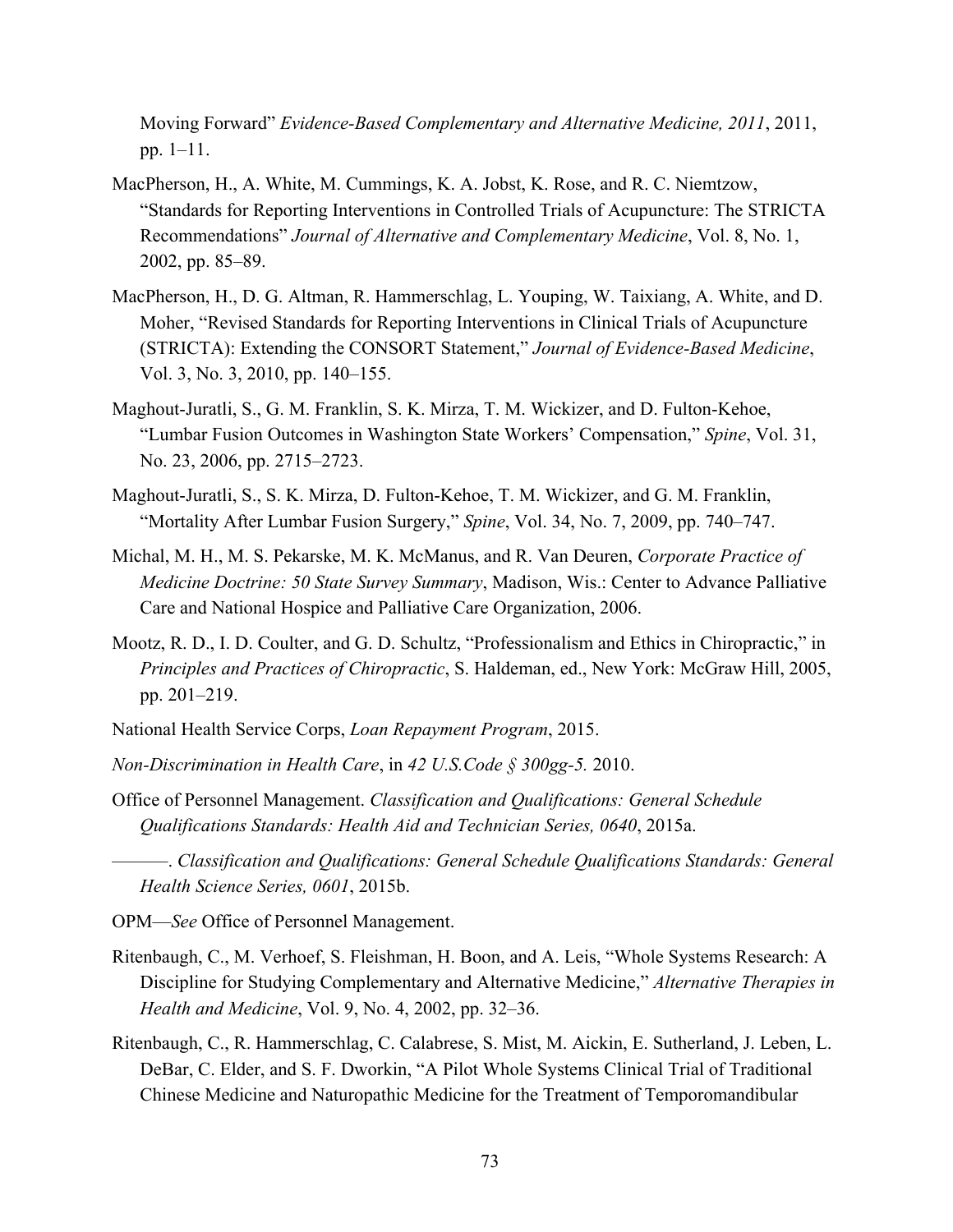Disorders," *Journal of Alternative and Complementary Medicine*, Vol. 14, No. 5, 2008, pp. 475–487.

- Rosenthal, R. L., "Effectiveness of Altering Serum Cholesterol Levels Without Drugs, *Proceedings* (Baylor University Medical Center), Vol. 13, No. 4, 2000, p. 351–355.
- Salhani, D., and I. D. Coulter, "The Politics of Interprofessional Working and the Struggle for Professional Autonomy in Nursing," *Social Science and Medicine*, Vol. 68, No. 7, 2009, pp. 1221–1228.
- Seely, D., O. Szczurko, K. Cooley, H. Fritz, S. Aberdour, C. Herrington, P. Herman, P. Rouchotas, D. Lescheid, and R. Bradley, "Naturopathic Medicine for the Prevention of Cardiovascular Disease: A Randomized Clinical Trial," *Canadian Medical Association Journal*, Vol. 185, No. 9, 2013, pp. E409–E416.
- Silberman, A., R. Banthia, I. S. Estay, C. Kemp, J. Studley, D. Hareras, and D. Ornish, "The Effectiveness and Efficacy of an Intensive Cardiac Rehabilitation Program in 24 Sites," *American Journal of Health Promotion*, Vol. 24, No. 4, 2010, pp. 260–266.
- Silberstein, S. D., "Practice Parameter: Evidence-Based Guidelines for Migraine Headache (an Evidence-Based Review): Report of the Quality Standards Subcommittee of the American Academy of Neurology," *Neurology*, Vol. 55, No. 6, 2000, pp. 754–762.
- South Carolina Code of Laws, Title 40, Chapter 31.
- State of California, *Rules and Regulations*, "Board of Chiropractic Examiners, Editor," 2013a, p. 4.
	- ———, *Business and Professions Code, Division 2, Chapter 8.2, Article 1*, "Naturopathic Doctors Act," Section 3613, 2013b.
- ———, *Business and Professions Code Section 4935–4949,* "Acupuncture Certification Requirements," Section 4937, 2014a.
	- ———, *Business and Professions Code, Division 2, Chapter 10.5*, "Massage Therapy Act," Section 4611, 2014b.
- State of Texas. *Occupations Code—Chapter 455 Massage Therapy,* Subchapter A. General Provisions. Section 455.001-3, 1999.
- ———, *Texas Occupations Code—Chapter 205 Acupuncture*, 2011a, p. 1.
- ———, *Occupations Code—Chapter 201 Chiropractors,* Subchapter A. General Provisions, Section 201.002, 2011b.

———. *Board Rules*, Texas Administrative Code, Title 22, Part 9, Chapter 183, Rule §183.7, 2014.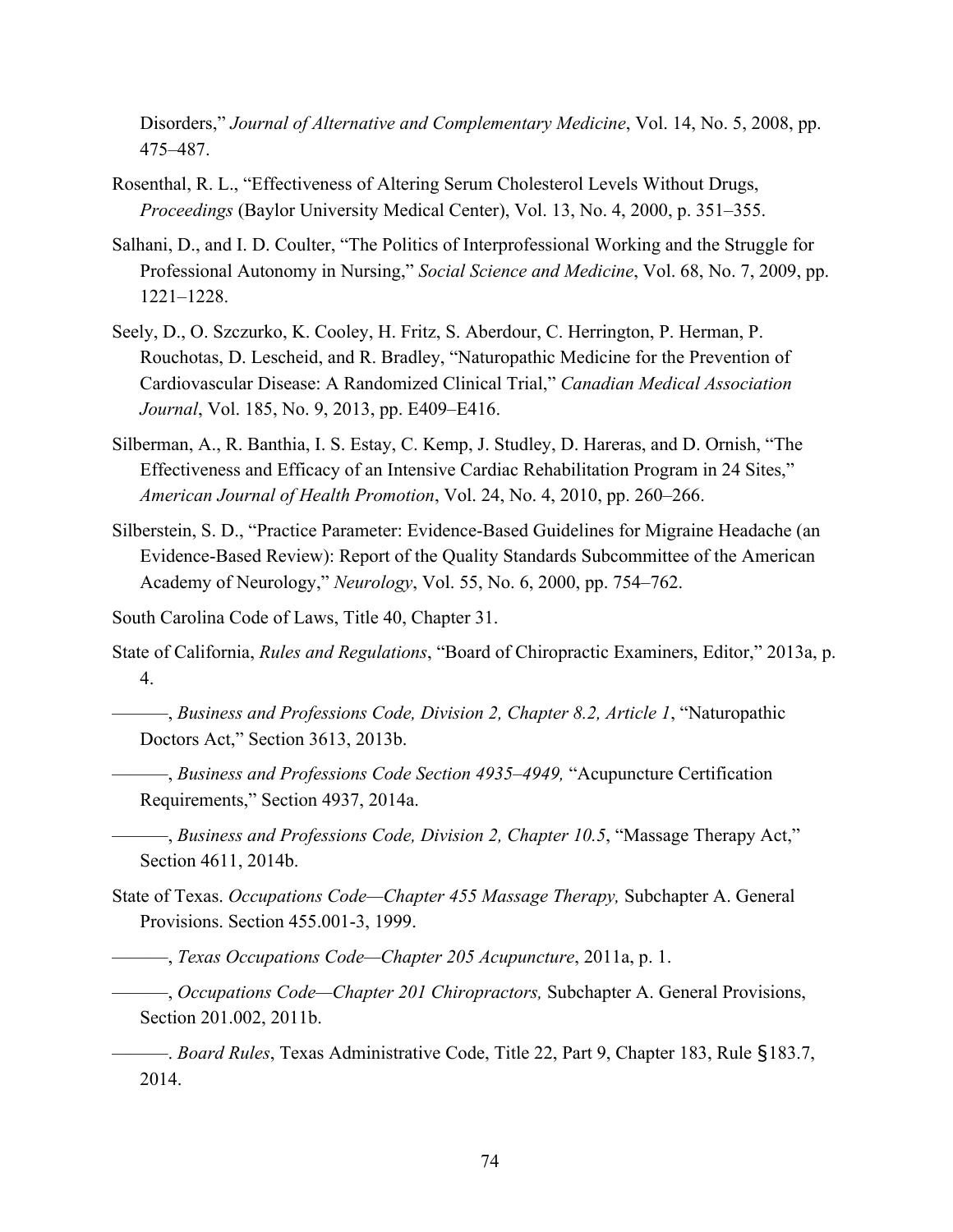- Stumpf, S., "Acupuncture Practice Acts: A Profession's Growing Pains," *Explore*, Vol. 11, No. 3, May–June 2015, pp. 217–221.
- Texas Association of Naturopathic Doctors. *FAQ*, 2014.
- Toward Optimized Practice. *Guideline for the Evidence-Informed Primary Care Management of Low Back Pain*, 2011.

TRICARE, *Tricare*, 2014a.

———, *Tricare Provider Handbook*, 2014b.

- UK BEAM Trial Team, "United Kingdom Back Pain Exercise and Manipulation (UK BEAM) Randomised Trial: Effectiveness of Physical Treatments for Back Pain in Primary Care," *British Medical Journal*, Vol. 329, No. 7479, 2004, p. 1377–1384.
- University of Texas. *Management of Fibromyalgia Syndrome in Adults*, Family Nurse Practitioner Program, 2009.
- U.S. Department of Veterans Affairs, *Pre-Authorized Outpatient Medical Care*, 2011.
- Vojta, D., J. De Sa, T. Prospect, and S. Stevens, "Effective Interventions for Stemming the Growing Crisis of Diabetes and Prediabetes: A National Payer's Perspective," *Health Affairs*, Vol. 31, No. 1, 2012, pp. 20–26.
- Weeks, J., "Chiropractic Doctors Hit a Trifecta in Move for 'Cultural Authority'," *The Integrator Blog*, 2013.
- Wickizer, T. M., G. Franklin, R. Plaeger-Brockway, and R. D. Mootz, "Improving the Quality of Workers' Compensation Health Care Delivery: The Washington State Occupational Health Services Project," *Milbank Quarterly*, Vol. 79, No. 1, 2001, pp. 5–33.
- Wickizer, T. M., G. Franklin, J. V. Gluck, and D. Fulton-Kehoe, "Improving Quality Through Identifying Inappropriate Care: The Use of Guideline-Based Utilization Review Protocols in the Washington State Workers' Compensation System," *Journal of Occupational and Environmental Medicine*, Vol. 46, No. 3, 2004, pp. 198–204.